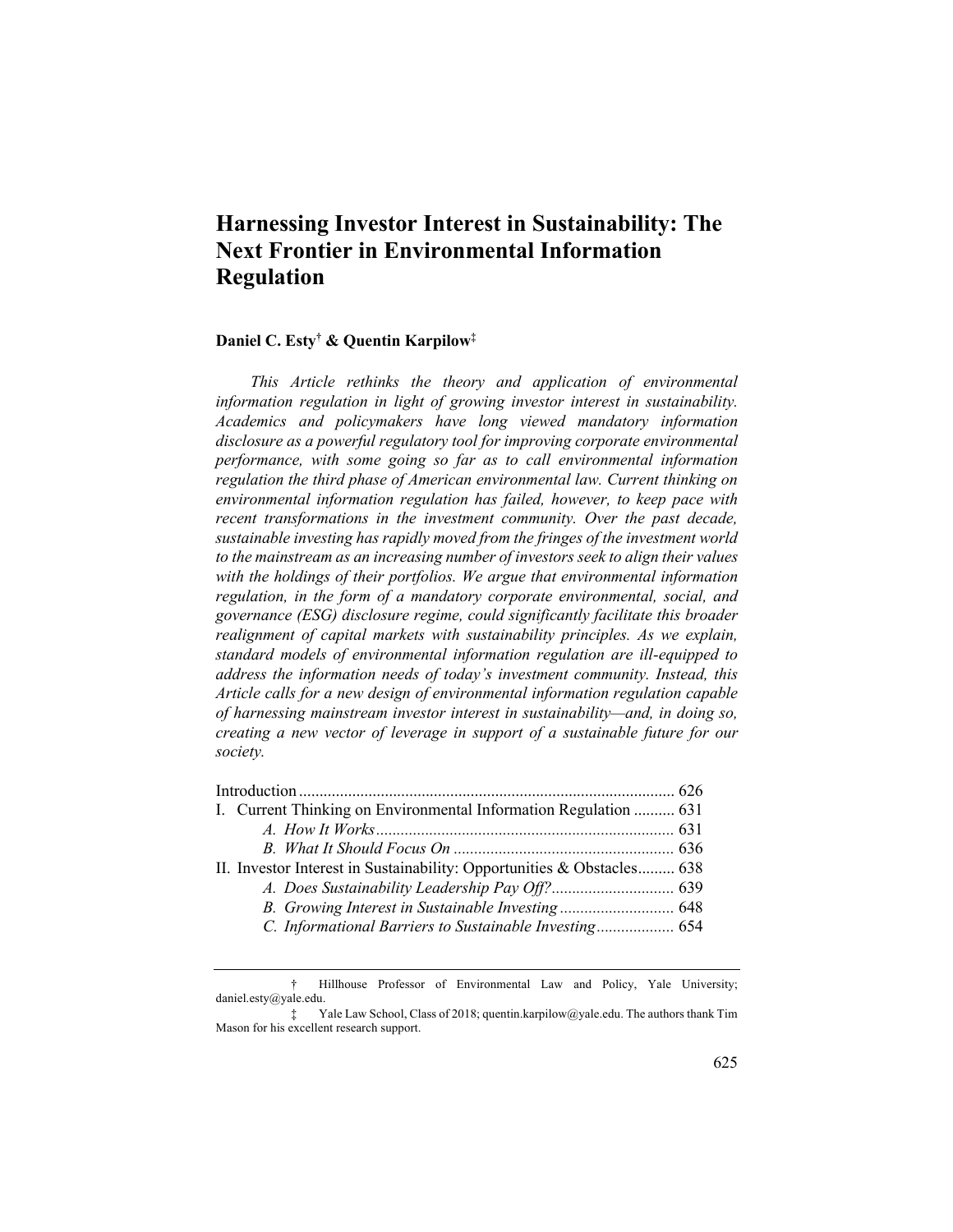| III. Sustainability Information Regulation for the Mainstream Investor 662 |  |
|----------------------------------------------------------------------------|--|
|                                                                            |  |
|                                                                            |  |
|                                                                            |  |
|                                                                            |  |
|                                                                            |  |

### Introduction

Regulators and legal scholars have long recognized the potential of information regulation to further environmental policy goals.<sup>1</sup> The elegance of such a regulatory strategy lies in its harnessing of private actors to incentivize improved corporate environmental performance.<sup>2</sup> According to the established theory, environmental information regulation deploys mandatory disclosure requirements to generate new, publicly accessible data that allow investors, consumers, and civic society to compare and rank companies across an array of environmental measures or "metrics."<sup>3</sup> In response, markets punish

<sup>1.</sup> David W. Case, *Corporate Environmental Reporting as Informational Regulation: A Law & Economics Perspective*, 76 U. COLO. L. REV. 379, 381-82 (2005) ("[I]nformational regulation emerged . . . as a potential success story in the pursuit of alternatives to command-and-control environmental regulation."); Bradley C. Karkkainen, *Information as Environmental Regulation: TRI and Performance Benchmarking, Precursor to a New Paradigm?*, 89 GEO. L.J. 257, 260 (2001) (describing "the systematic use of *performance monitoring* and *benchmarking* as regulatory tools" as a "watershed" moment for environmental regulation); Paul R. Kleindorfer & Eric W. Orts, *Informational Regulation of Environmental Risks*, 18 RISK ANALYSIS 155, 156 (1998) (noting that "[a] shift toward increasing reliance on informational regulation . . . has begun in the environmental arena"); Cass R. Sunstein, *Informational Regulation and Informational Standing:* Akins *and Beyond*, 147 U. PA. L. REV. 613, 619 (1999) (commenting on the potential of environmental information regulation to alter corporate behavior). Indeed, some have gone so far as to call information regulation "phase three" of American environmental law. *See* Tom Tietenberg & David Wheeler, *Empowering the Community: Information Strategies for Pollution Control*, *in* FRONTIERS OF ENVIRONMENTAL ECONOMICS 85, 86 (Henk Folmer et al. eds., 2001).

<sup>2</sup>*. See infra* Section I.A. Environmental information regulation may also apply to public entities. The National Environmental Policy Act (NEPA), for example, requires federal agencies to produce environmental impact statements for major federal actions significantly affecting the quality of the human environment. 42 U.S.C. § 4332 (2018); *see also* Sarah E. Light, *NEPA's Footprint: Information Disclosure as a Quasi-Carbon Tax on Agencies*, 87 TUL. L. REV. 511, 511 (2013) (classifying NEPA as a form of information regulation); Lauren Giles Wishnie, *NEPA for a New Century: Climate Change and the Reform of the National Environmental Policy Act*, 16 N.Y.U. ENVTL. L.J. 628, 631 (2008) (describing how NEPA functions as information regulation). In addition, information regulation can come in the form of sustainable labeling requirements for consumer goods. *See* Daniel C. Esty, *Next Generation Environmental Law: A Response to Richard Stewart*, 29 CAP. U. L. REV. 183, 195 (2001) (discussing the potential of "eco-labels [to] now steer green-conscious consumers to environmentally superior products"). This Article, however, focuses on environmental information regulation as applied to private firms. Due to the investor community's recent and dramatic growth in interest in sustainable investing, the time is particularly ripe to rethink the design of environmental disclosure requirements for companies. *See infra* Section II.B.

<sup>3.</sup> In this Article, a "metric" refers to a measurement or indicator that tracks a company's performance on an issue of interest. *See* Daniel C. Esty, *Environmental Protection in the Information Age*, 79 N.Y.U. L. REV. 115, 166 (2004) (explaining how comparative environmental metrics can guide environmental action in the corporate context); Karkkainen, *supra* note 1, at 261 (discussing how performance monitoring and benchmarking encourage firms to "compare, rank, and track [their environmental] performance among production processes, facilities, operating units, and peer or competitor firms").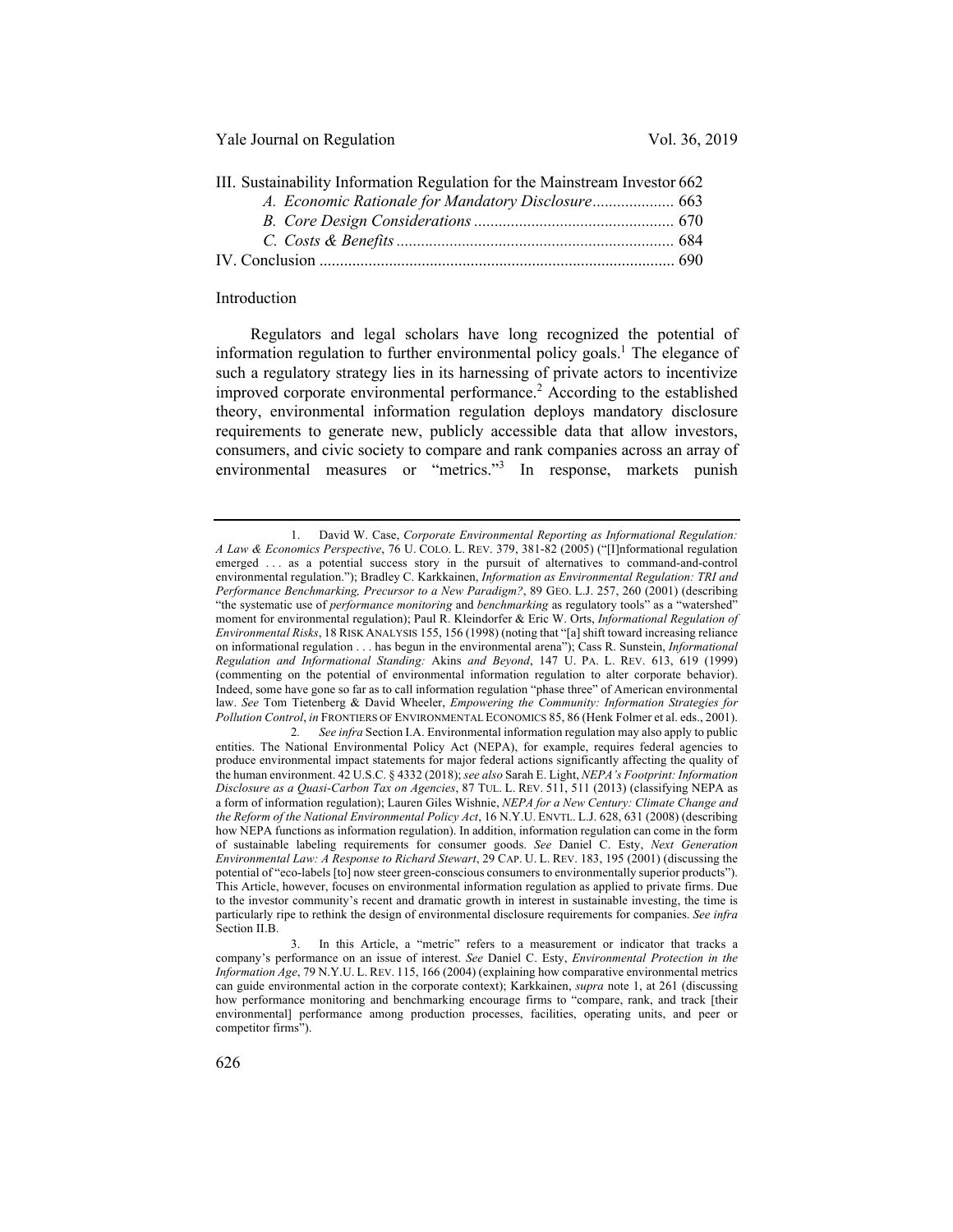environmental laggards, viewing poor environmental performance as a financial liability.<sup>4</sup> The same data also allow firms to learn from their peers and to identify and remedy previously unknown inefficiencies in their supply chains, production processes, and management strategies.<sup>5</sup> In this way, environmental information regulation creates both internal and external incentives for firms to improve their environmental management practices—all with minimal direct involvement by government regulators.<sup>6</sup>

Current theories and applications of environmental information regulation, however, fail to tap the full potential of this regulatory strategy to advance environmental objectives. To date, policymakers and academics have viewed information regulation solely as a tool for driving markets *away* from environmental *laggards*. <sup>7</sup> But few have grasped the important role that

<sup>4</sup>*. See* Archon Fung & Dara O'Rourke, *Reinventing Environmental Regulation from the Grassroots Up: Explaining and Expanding the Success of the Toxics Release Inventory*, 25 ENVTL. MGMT. 115, 120-23 (2000) (explaining how the Toxic Release Information program—one of the most prominent examples of environmental information regulation—induces emissions reductions by "blacklisting" the worst-performing firms); James T. Hamilton, *Pollution as News: Media and Stock Market Reactions to the Toxics Release Inventory Data*, 28 J. ENVTL. ECON. & MGMT. 98, 112 (1995) (finding empirical evidence that toxic-waste disclosures reduce the stock market prices of high-polluting firms); Shameek Konar & Mark A. Cohen, *Information as Regulation: The Effect of Community Right to Know Laws on Toxic Emissions*, 32 J. ENVTL. ECON. & MGMT. 109, 110 (1997) (explaining how public disclosure of "bad information leads markets to punish firms that are bad actors" (internal quotation marks omitted)); Marc Orlitzky, *Corporate Social Performance and Financial Performance: A Research Synthesis*, *in* THE OXFORD HANDBOOK OF CORPORATE SOCIAL RESPONSIBILITY 5-6 (Andrew Crane et al. eds., 2008) (discussing how negative environmental publicity can damage corporate reputation and brand name).

<sup>5</sup>*. See* Daniel C. Esty, *Measurement Matters: Toward Data-Driven Environmental Policymaking*, *in* ROUTLEDGE HANDBOOK ON SUSTAINABILITY INDICATORS (Simon Bell & Steve Morse eds., forthcoming 2018); *see also* Daniel C. Esty & Reece Rushing, *Governing by the Numbers: The Promise of Data-Driven Policymaking in the Information Age*, CTR. FOR AM. PROGRESS 2 (2006), https://cdn.americanprogress.org/wp-content/uploads/issues/2007/04/pdf/data\_driven\_policy\_report.pdf [https://perma.cc/A7FX-VA7Y] (explaining how comparative benchmarking can lead to peer-to-peer learning); Konar & Cohen, *supra* note 4, at 112 (discussing how internal monitoring of pollution can improve firm efficiency).

<sup>6.</sup> David W. Case, *The Law and Economics of Environmental Information as Regulation*, 31 ENVTL. L. REV. 10,773, 10,773 (2001) ("[I]nformation disclosure has emerged as a key component of strategies to promote more effective, less costly alternatives to command-and-control regulation."); Madhu Khanna et al., *Toxics Release Information: A Policy Tool for Environmental Protection*, 36 J. ENVTL. ECON. & MGMT. 243, 245 (1998) (framing environmental information regulation as "an innovative effort to reduce the role of big government bureaucracy and engage private sector participation in regulating the environment"); Richard B. Stewart, *A New Generation of Environmental Regulation?*, 29 CAP. U. L. REV. 21, 131 (2001) (explaining how information regulation and other innovative policies have begun to shift environmental regulation away from government-centered regulation and toward "self-regulation").

<sup>7</sup>*. See, e.g.*, Mark A. Cohen, *Information as a Policy Instrument in Protecting the Environment: What Have We Learned?*, 31 ENVTL. L. REP. 10425, 10425-27 (Apr. 2001) (focusing on how information disclosures that spotlight environmental laggards can induce better environmental performance); Karkkainen, *supra* note 1, at 295 (focusing primarily on how information regulation can "exert powerful pressures on poor performers to up-grade their [environmental] performance"); Konar & Cohen, *supra* note 4, at 111 (explaining how information disclosure requirements under EPA's Toxic Release inventory can induce better corporate environmental performance by harnessing consumers, investors, and the public to penalize the worst performers in an industry); Stewart, *supra* note 6, at 139 (suggesting that mandatory disclosure programs are most appropriate for negative environmental information); Adam Sulkowski & Steven White, *Financial Performance, Pollution Measures, and the Propensity to Use Corporate Responsibility Reporting: Implications for Business and Legal Scholarship*,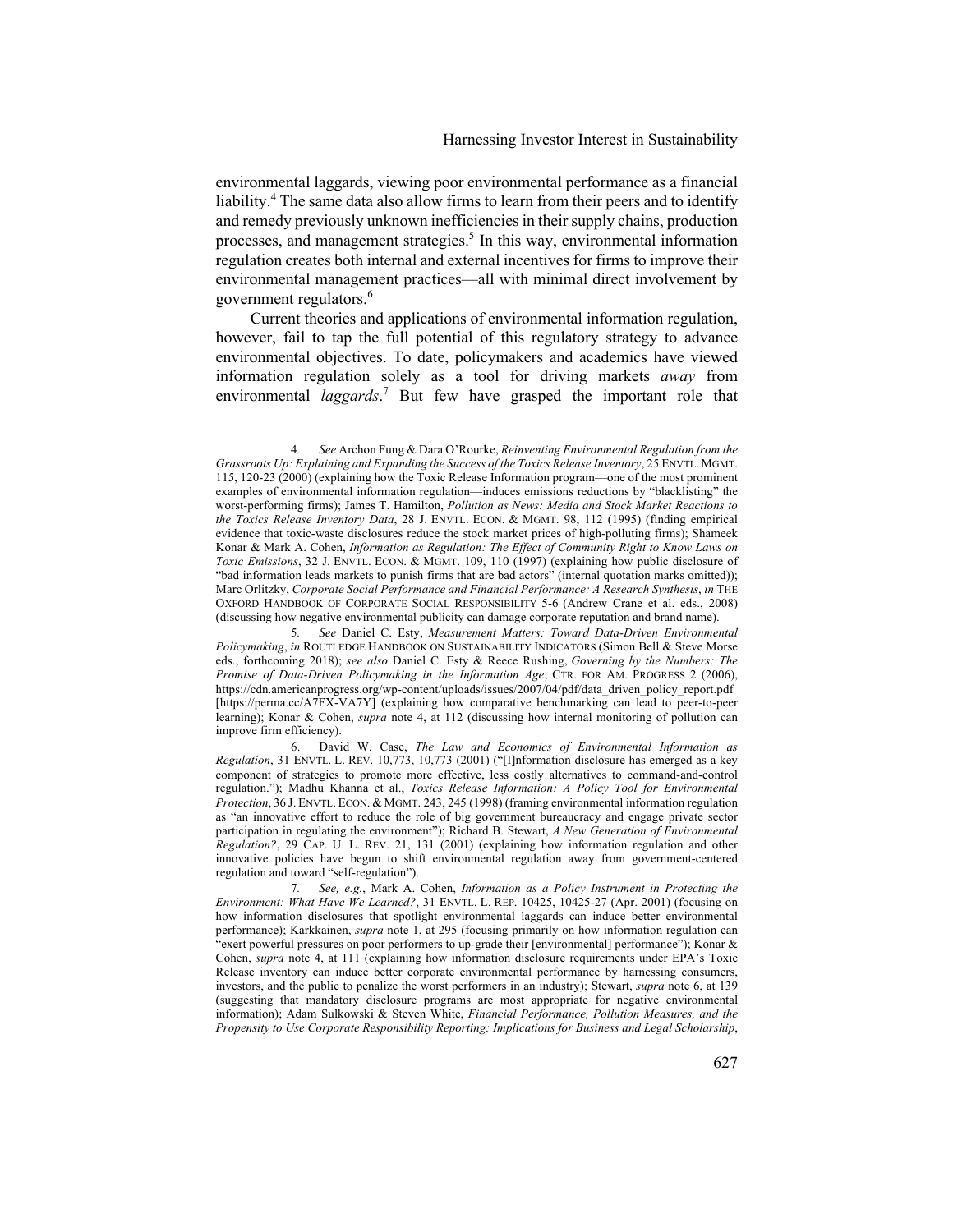information regulation can play in guiding markets *toward* environmental *leaders*. <sup>8</sup> Thus, in both theory and practice, mandatory disclosure regimes have worked to spotlight bad environmental performance and thereby create a series of informational *red lights* that warn consumers and investors about the worst actors in an industry. They do not, however, provide a companion set of informational *green lights* capable of identifying and rewarding the best actors in an industry.<sup>9</sup>

While this red-lights model of environmental information regulation may have sufficed in the past, it has become outdated due to the growing investorcommunity interest in sustainability—a concept that broadly encompasses a host of interconnected environmental, social, and governance (ESG) issues.<sup>10</sup> Until recently, sustainable investing has operated on the fringes of the investment world, appropriate only for a few "socially responsible" investors who exclude bad actors from their portfolios, often with little or no regard for the impact on their investment returns.<sup>11</sup> The past decade, however, has witnessed a groundswell of interest in sustainability among mainstream investors.<sup>12</sup> These

10. There is no definitive definition of sustainability. At its broadest level, sustainability can be understood as a set of environmental, economic, and social issues that must be addressed to "meet[] the needs of the present without compromising the ability of future generations to meet their own needs." WORLD COMM'N ON ENV'T & DEV., OUR COMMON FUTURE 43-46 (1987). In the investor context, sustainability often has been operationalized as nonexhaustive lists of environmental, social, and governance issues that include some of the following characteristics: "issues that have traditionally been considered non-financial or non-material; a medium- or long-term time horizon; qualitative objectives that are readily quantifiable in monetary terms; externalities (costs borne by other firms or by society at large) not well captured by market mechanisms; a changing regulatory or policy framework; patterns arising throughout a company's supply chain (and therefore susceptible to unknown risks); [and] a publicconcern focus." Mercer Inv. Consulting, *Glossary*, *in* SUSTAINABLE INVESTING: THE ART OF LONG-TERM PERFORMANCE 214 (Cary Krosinsky & Nick Robins eds., 2008).

<sup>21</sup> COLO. J. INT'L ENVTL. L. & POL'Y 491, 503 (2010) (explaining how disclosure programs can lead to "bad actors being punished by investors and consumers for creating risks and liabilities"); Shameek Konar & Mark A. Cohen, *Why Do Firms Pollute (and Reduce) Toxic Emissions?* 11-16 (OECD Working Paper 19971), https://www.oecd.org/env/outreach/33947723.pdf [https://perma.cc/Y7HD-55GB] (focusing on how mandatory disclosure can use the threat of "negative publicity" to incentivize better environmental performance).

<sup>8</sup>*. See infra* Section I.B.

<sup>9.</sup> This Article builds on Professor Esty's earlier calls to shift American environmental law away from a regulatory framework that "centers on telling people what they cannot do, to a broader structure of incentives and 'green lights' that would engage the public and the business world in environmental problem solving." Daniel C. Esty, *Red Lights to Green Lights: From 20th Century Environmental Regulation to 21st Century Sustainability*, 47 ENVTL. L. REV. 1, 1-2 (2017).

<sup>11</sup>*. See infra* Section II.B.

<sup>12.</sup> Timo Busch et al., *Sustainable Development and Financial Markets: Old Paths and New Avenues*, 55 BUS. & SOC'Y 303, 304 (2015) (reporting that "the market share of sustainable investments . . . has been growing in recent years . . . and is further expected to increase") (internal quotations omitted); *2016 Trends Report Highlights*, US SIF 1 (2016), https://www.ussif.org/files/Trends/US%20SIF%202016%20Trends%20Overview.pdf [https://perma.cc/3ADS-4WAB] (showing remarkable growth in sustainable investments in the United States since 1995); Libby Bernick, *ESG Moves from the Margins to the Mainstream*, GREENBIZ (Jan. 22, 2018, 1:45 AM), https://www.greenbiz.com/article/esg-moves-margins-mainstream [https://perma.cc/BW9K-2D4W] (documenting the growth of interest in sustainable investing); Gordon L. Clark et al., *From the Stockholder to the Stakeholder: How Sustainability Can Drive Financial Outperformance*, ARABESQUE PARTNERS 10 (Mar. 2015),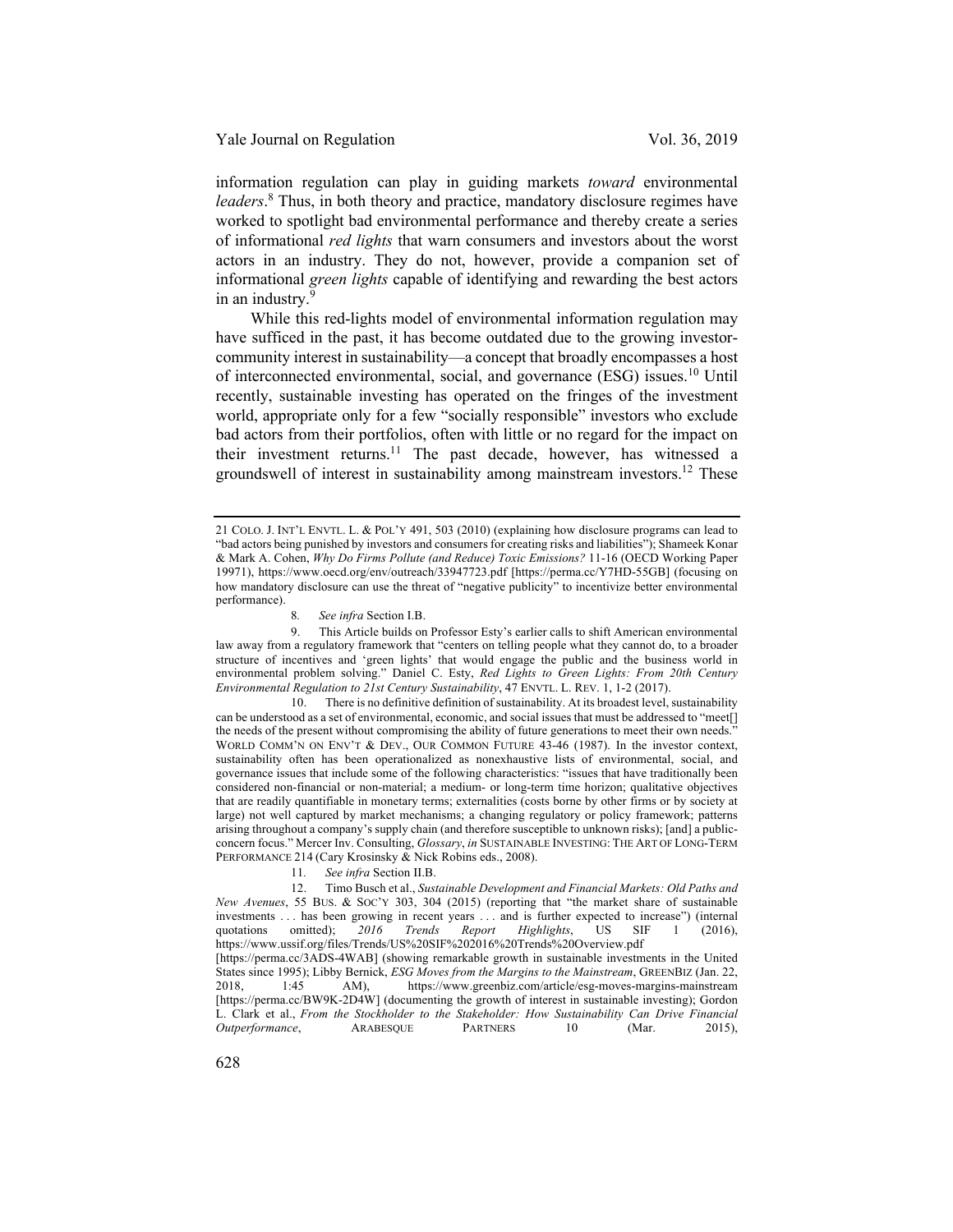investors also want to integrate sustainability considerations into their portfolio design, but they differ from socially responsible investors in at least two important respects.<sup>13</sup> First, they are interested not only in divesting from sustainability laggards but also in investing in sustainability leaders. Second, they care about maintaining robust portfolio returns. They therefore eschew the crude "negative exclusion" strategies of past socially responsible investors and instead seek to bring a *sustainability tilt* to their portfolios that is finely calibrated to their own desired levels of sustainability and financial returns.<sup>14</sup>

This Article calls for a new model of information regulation to harness the growing interest in sustainability among mainstream investors. While scholars have tended to focus on *environmental* information regulation, the policy logic and potential of this regulatory strategy applies with equal force to the broader *sustainability* concerns that are driving these trends in mainstream ESG investing. However, the traditional conception and design of environmental information regulation is ill-suited for the mainstream investing community. Specifically, the red-lights model—with its focus on sustainability laggards and its lack of focus on sustainability issues that are material to corporate financial performance—caters to the priorities and preferences of a relatively narrow set of socially responsible investors.15 By contrast, an expanding number of mainstream investors seek a set of corporate sustainability metrics that are tightly linked to business fundamentals and that will allow them to both mitigate the risk downsides of unsustainable management practices and exploit the growth and productivity upsides of sustainability leadership.<sup>16</sup> While existing voluntary

https://arabesque.com/research/From\_the\_stockholder\_to\_the\_stakeholder\_web.pdf

<sup>[</sup>https://perma.cc/B87T-L7AG] (calling sustainability "one of the most significant trends in financial markets for decades"); *Investment Review 2016*, GLOBAL SUSTAINABLE INV. ALLIANCE (2016), http://www.gsi-alliance.org/wp-content/uploads/2017/03/GSIR\_Review2016.F.pdf

<sup>[</sup>https://perma.cc/577B-3XMK] (discussing recent trends in global sustainable investing); Doug Morrow & Michael Yow, *Measuring Sustainability Disclosure: Ranking the World's Stock Exchanges*, CORP. KNIGHTS CAP. 5 (2016), http://www.sseinitiative.org/wp-content/uploads/2016/07/SSE2016Final.pdf [https://perma.cc/LL5W-HWZ2] (discussing "investors' growing interest in building sustainable investment strategies"); *Sustainable Investment Joins the Mainstream*, THE ECONOMIST (Nov. 25, 2017), https://www.economist.com/finance-and-economics/2017/11/25/sustainable-investment-joins-themainstream [https://perma.cc/QT7U-SJQV] (same).

<sup>13</sup>*. See infra* Section II.B.

<sup>14</sup>*. See* Daniel C. Esty & Todd Cort, *Corporate Sustainability Metrics: What Investors Need and Don't Get*, 8 J. ENVTL. INVESTING 13, 23 (2017) (creating a typology of today's sustainabilityminded investors); Elizabeth Lewis et al., *Navigating the Sustainable Investment Landscape*, WORLD<br>RESOURCES [NST. 21 (2016), RESOURCES INST. 21 (2016), https://www.wri.org/sites/default/files/Navigating\_the\_Sustainable\_Investment\_Landscape.pdf [https://perma.cc/SZB8-KA9M] (describing a range of strategies used by investors to integrate sustainability considerations into their portfolios); Gregory Stewart et al., *Trends in Environmental*, *Social*, *and Governance Investing*, *BNY MELLON* 11-12 (2012), *Social, and Governance Investing*, BNY MELLON 11-12 (2012), http://www.greeneaglefinancial.com/files/67976/BNYmellon.pdf (same).

<sup>15</sup>*. See infra* Section II.C.

<sup>16</sup>*. See* David A. Lubin & Daniel C. Esty, *The Sustainability Imperative*, HARV. BUS. REV. (May 2010), https://hbr.org/2010/05/the-sustainability-imperative [https://perma.cc/WY3V-UH5E] (discussing how sustainability trends will fundamentally reshape the business landscape). *See generally* DANIEL C. ESTY & ANDREW S. WINSTON, GREEN TO GOLD (2009) (documenting a spectrum of "green-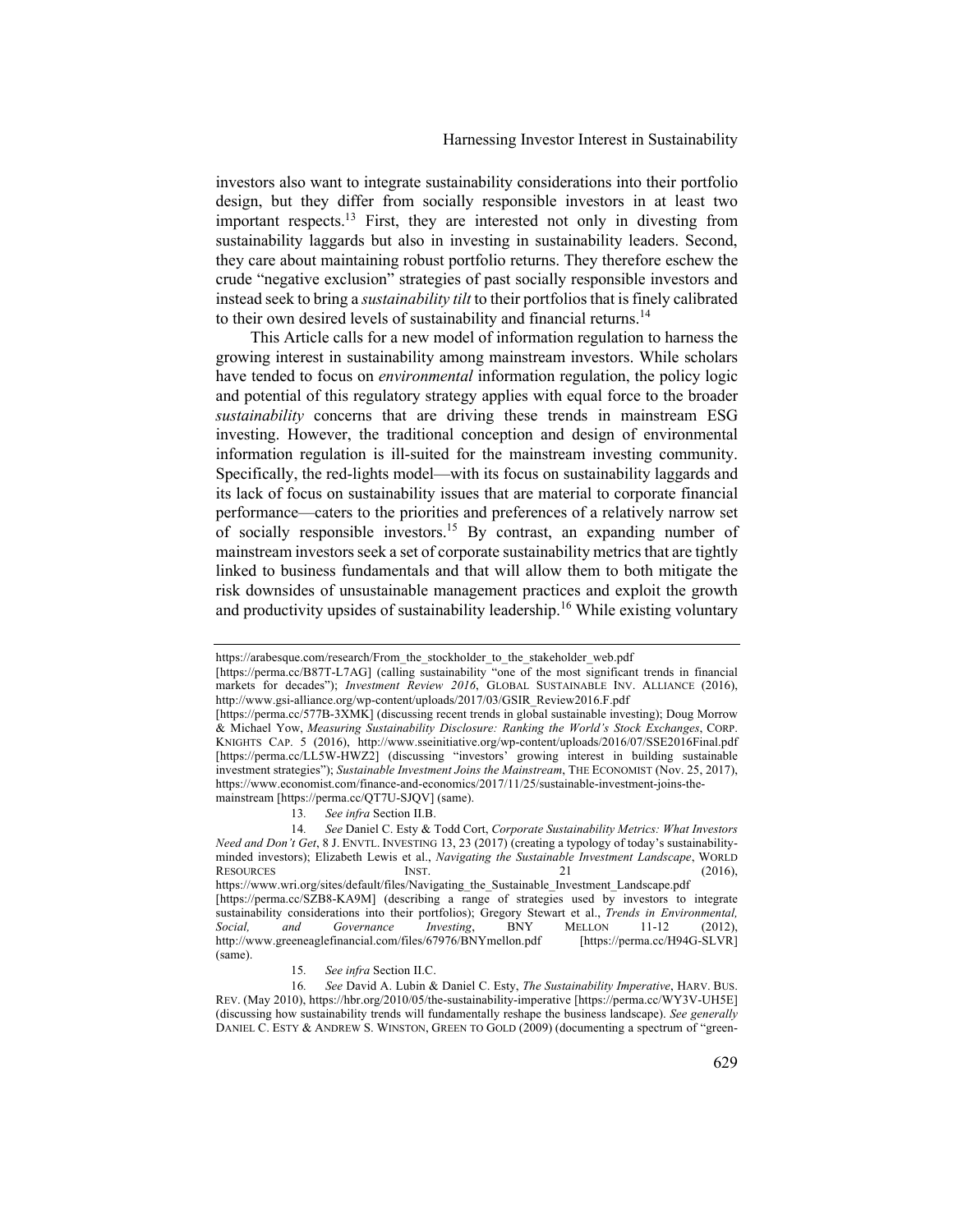sustainability disclosure frameworks have taken key steps toward satisfying these informational demands, this Article argues that they are not sufficient nor will they become sufficient—due to the public goods nature of sustainability information.17 Instead, today's informational barriers to sustainable investing are best addressed through a *mandatory* disclosure regime that provides investors with a menu of material sustainability metrics capable of distinguishing sustainability leaders from laggards.<sup>18</sup>

In this way, the Article seeks to adapt and update the theory and insights of environmental information regulation to the needs and realities of today's investing community. As such, the Article is primarily concerned with the environmental dimensions of sustainability. Nevertheless, it is important to note that mainstream investor interest in sustainability extends beyond environmental concerns to encompass the social and governance aspects of sustainability. Thus, while some of these investors care about the environmental issues that have traditionally been the focus of environmental law scholars, such as greenhouse gas emissions, energy consumption, water pollution, toxic waste, and biodiversity, others have broader interests. Some focus on corporate governance issues—e.g., board composition, corporate transparency, executive compensation, and human resources management. And others want to track corporate performance on an even broader array of social issues—e.g., consumer protection, poverty, health care, human rights, and workplace diversity. Harnessing investor interest in sustainability therefore requires a disclosure framework that accounts for the entire spectrum of environmental, social, and governance issues that underpin the concept of sustainability. Accordingly, this Article advocates for a shift from environmental information regulation to a broader form of sustainability information regulation.

The Article proceeds as follows. Part I reviews the current thinking on environmental information regulation—highlighting, in particular, the dominance of the red-lights model. Part II then describes the investment world's recent shift toward sustainability. It argues that today's sustainability disclosure regimes do not satisfy the informational needs of mainstream investors. As a result, investors' interest in sustainability has outstripped their adoption of sustainable investing practices. To overcome informational barriers and better align capital markets with sustainability goals, Part III calls on academics and

to-gold" opportunities wherein sustainability investments can translate into higher profits); Michael E. Porter & Claas van der Linde, *Toward a New Conception of the Environment-Competitiveness Relationship*, 9 J. ECON. PERSP. 97 (1995) (discussing how better corporate environmental management can improve corporate financial performance). As discussed below in Section II.A *infra*, substantial empirical work supports the hypothesis that some forms of sustainability leadership can enhance firm productivity and revenue growth. *See, e.g.*, Gunnar Friede et al., *ESG and Financial Performance: Aggregated Evidence from More than 2000 Empirical Studies*, 5 J. SUSTAINABLE FIN. & INV. 210, 210 (2015) (reporting positive relationships between corporate environmental performance and corporate financial performance based on meta-analyses of more than two thousand empirical studies).

<sup>17</sup>*. See infra* Sections II.C, III.A.

<sup>18</sup>*. See infra* Section III.B.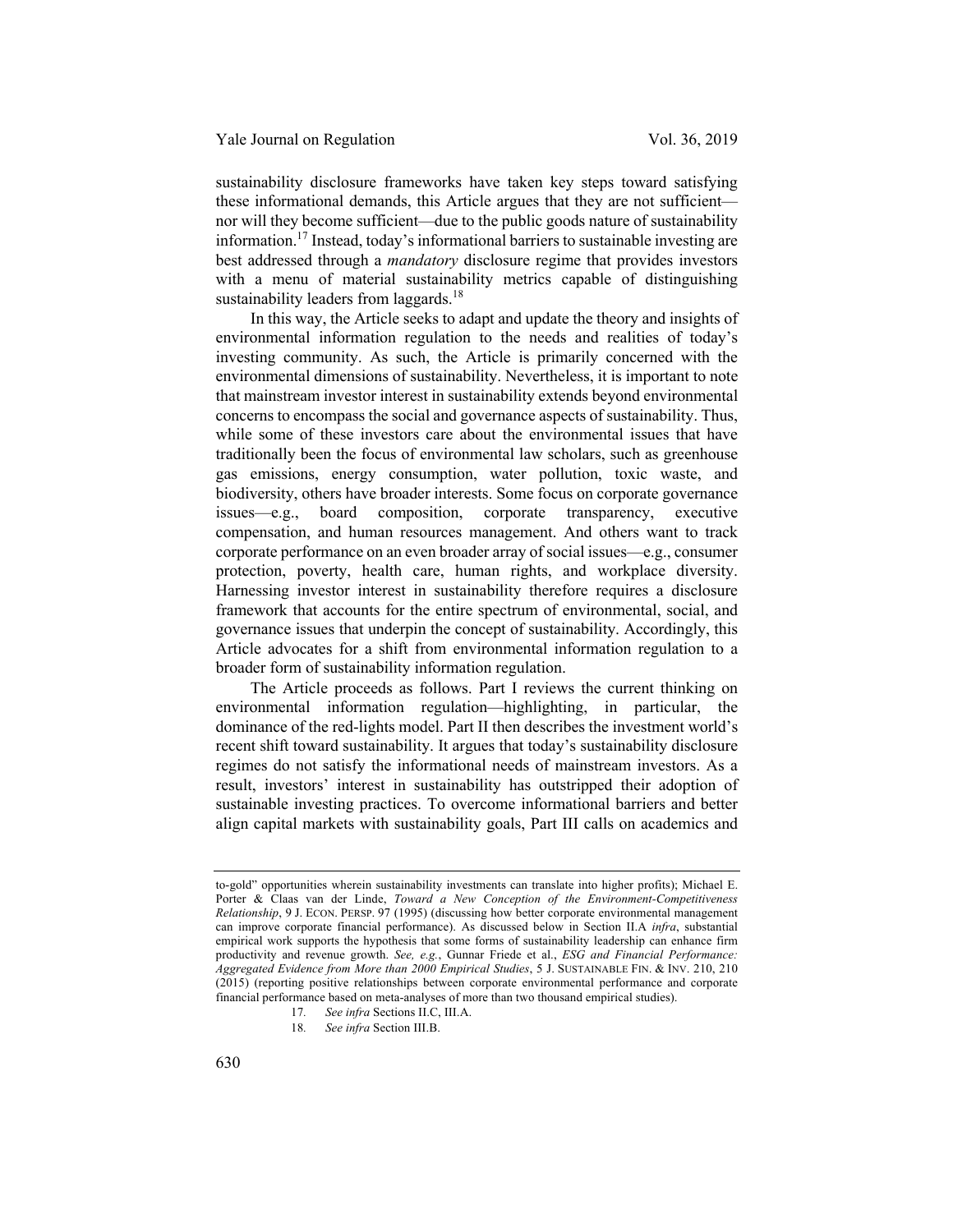regulators to move beyond the red-lights model of information regulation and to develop a combined red-lights/green-lights model tailored to the needs and priorities of mainstream investors. To begin, it argues for a mandatory disclosure framework to overcome the under-reporting and methodological problems that plague the many voluntary sustainability disclosure standards developed by nongovernmental organizations (NGOs) and commercial ESG data providers. It then outlines several core principles for designing the optimal sustainability information regulation for mainstream investors before arguing that the benefits of this regulation outweigh its costs. Part IV concludes with a call for policy action to develop the sustainability disclosure framework outlined in the prior sections.

#### I. Current Thinking on Environmental Information Regulation

This Part reviews the standard model of environmental information regulation. Section I.A explains how mandatory disclosure requirements incentivize companies to improve environmental practices and outcomes. Section I.B then argues that academics and regulators have largely understood environmental information regulation as a tool for driving markets away from environmental laggards but not necessarily toward environmental leaders.

#### *A. How It Works*

Economists and legal scholars have identified several ways in which mandatory disclosure of environmental data can induce better corporate environmental performance. First, the data may reveal production inefficiencies that were previously unknown to corporate management.<sup>19</sup> Such insights may stem from the firm's analysis of its own data.<sup>20</sup> Or they may come when a firm uses the data to compare its environmental performance to those of its competitors.<sup>21</sup> If, for example, a company produces far more toxic waste than its

<sup>19.</sup> Cohen, *supra* note 7, at 10427 (discussing how corporate environmental managers use "this information . . . in setting priorities and looking for areas where a company might be able to improve its environmental performance"); Esty, *supra* note 3, at 166 ("In the corporate context, environmental metrics allow executives to evaluate their pollution control and resource management practices with rigor. Facility-specific data can be used to identify top-tier performance, establish targets for progress, and provide a foundation for programs to move a corporation's operations toward leadingedge standards."); Karkkainen, *supra* note 1, at 297; *see also* Daniel C. Esty & Michael E. Porter, *Industrial Ecology and Competitiveness*, 2 J. IND. ECOL. 36-39 (1998) (explaining how firms can improve productivity by identifying and eliminating previously unknown waste streams).

<sup>20.</sup> Louis Lowenstein, *Financial Transparency and Corporate Governance: You Manage What You Measure*, 96 COLUM. L. REV. 1335, 1342 (1996) (observing that companies "manage what [they] measure" and arguing that mandatory disclosure can have the "effect of forcing managers to confront disagreeable realities").

<sup>21.</sup> ESTY & RUSHING, *supra* note 5, at 34 (discussing how "comparative analysis that measures the relative performance of peers . . . promotes collective learning by spotlighting the most effective strategies that should be expanded, as well as ineffective strategies that should be avoided"); Esty, *supra* note 5 (examining how comparative benchmarking across firms can improve environmental performance outcomes).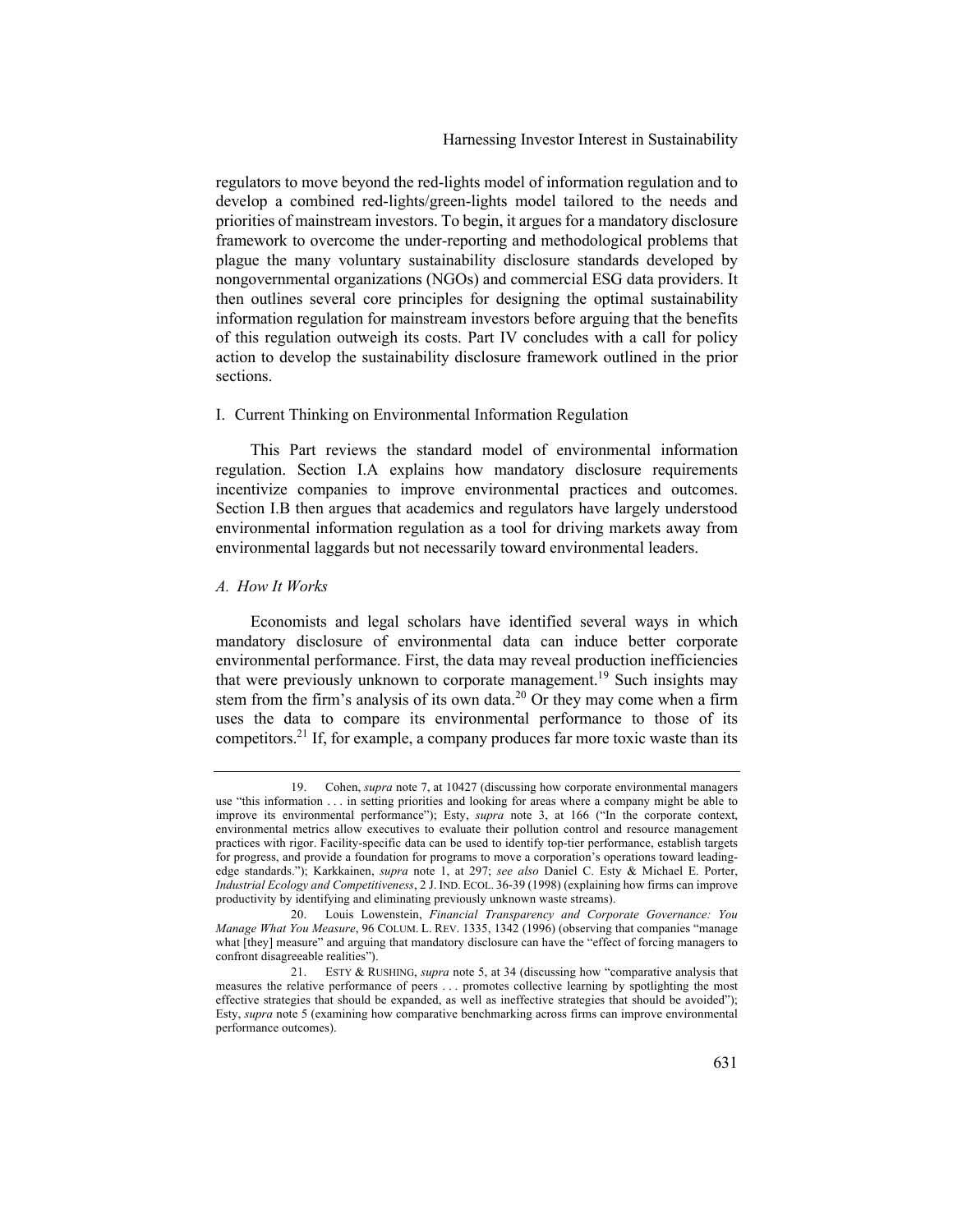peers, this gap may point to opportunities for the firm to improve its resource use, cut regulatory costs, and thereby enhance its operational efficiency.<sup>22</sup>

In addition to these *internal* pressures to improve environmental performance, information regulations can create *external* pressures from interested stakeholders.<sup>23</sup> Investors, for example, may view a low ranking on an environmental metric as a financial risk—either because it signals that the firm's underlying operations are inefficient and wasteful or because it foreshadows potential legal risks in the form of future tort suits or increased scrutiny from regulators.<sup>24</sup> As such, mandatory disclosure of new environmental data may drive profit-focused investors away from firms that are shown to be particularly harmful to the environment.<sup>25</sup> Even if the link between sustainability performance and financial results is not entirely clear, a growing number of mainstream investors want greater alignment between their portfolio holdings and their values.

Information disclosure can alter corporate behavior through consumer and employee channels as well.<sup>26</sup> Revelations that a firm has engaged in environmentally harmful activities can damage its reputation and brand name.<sup>27</sup> As a result, the company risks not only losing customers (particularly those willing to pay a premium for eco-friendly products) but also triggering NGO denunciations or even consumer boycotts.<sup>28</sup> Reputational damage may also

<sup>22.</sup> ESTY & RUSHING, *supra* note 5, at 34 (discussing how benchmarking can lead to peer-to-peer learning); Karkkainen, *supra* note 1, at 297 (describing how many corporate managers were "unaware of the volumes of toxic pollutants their firms were generating" and were "surprised by the information produced in the first rounds of [the Toxics Release Inventory]"); Konar & Cohen, *supra* note 4, at 112 (noting that pollution can serve "as a signal of the firm's productive efficiency").

<sup>23.</sup> Karkkainen, *supra* note 1, at 261 (describing the internal and external pressures to improve corporate environmental performance); Konar & Cohen, *supra* note 4, at 110 ("If consumers, community groups, or investors care about a firm's emissions, providing more firm-specific environmental information may cause consumers to adjust their purchase decisions, community groups to pressure firms to reduce pollution beyond that required by federal laws, or investors to change their portfolios.").

<sup>24</sup>*. See* Kleindorfer & Orts, *supra* note 1, at 165 (discussing how information regulation creates opportunities for tort-based lawsuits); Konar & Cohen, *supra* note 4, at 112 (theorizing that voluntary pollution reductions may deter lobbying by environmental groups for tighter regulatory standards); John W. Maxwell et al., *Self-Regulation and Social Welfare: The Political Economy of Corporate Environmentalism*, 43 J.L. & ECON. 583, 583 (2000) (modeling the conditions under which firms will strategically self-regulate to preempt regulatory action).

<sup>25.</sup> Even if disclosure does not reveal new information on a firm's expected financial performance, capital markets might still penalize environmental laggards if socially responsible investors—i.e., those who design their portfolios to promote their morals, rather than to maximize their returns—make up a large enough share of traders. However, such an outcome would imply that capital markets are not efficient. As discussed in Section III.C below, there is a long-standing debate over whether capital markets are, in fact, efficient.

<sup>26</sup>*. See generally* ESTY & WINSTON, *supra* note 16 (spelling out the multiple lines of logic for corporate sustainability strategies, including eco-efficiency, appeal to green consumers, and enhanced employee engagement in an increasingly sustainability-conscious world).

<sup>27.</sup> Konar & Cohen, *Why Do Firms Pollute (and Reduce) Toxic Emissions?*, *supra* note 7, at 13-14; Orlitzky, *supra* note 4, at 5-6.

<sup>28.</sup> Robert G. Eccles et al., *The Impact of Corporate Sustainability on Organizational Processes and Performance*, 60 MGMT. SCI. 2835, 2835 (2014); Robert Innes & Abdoul G. Sam,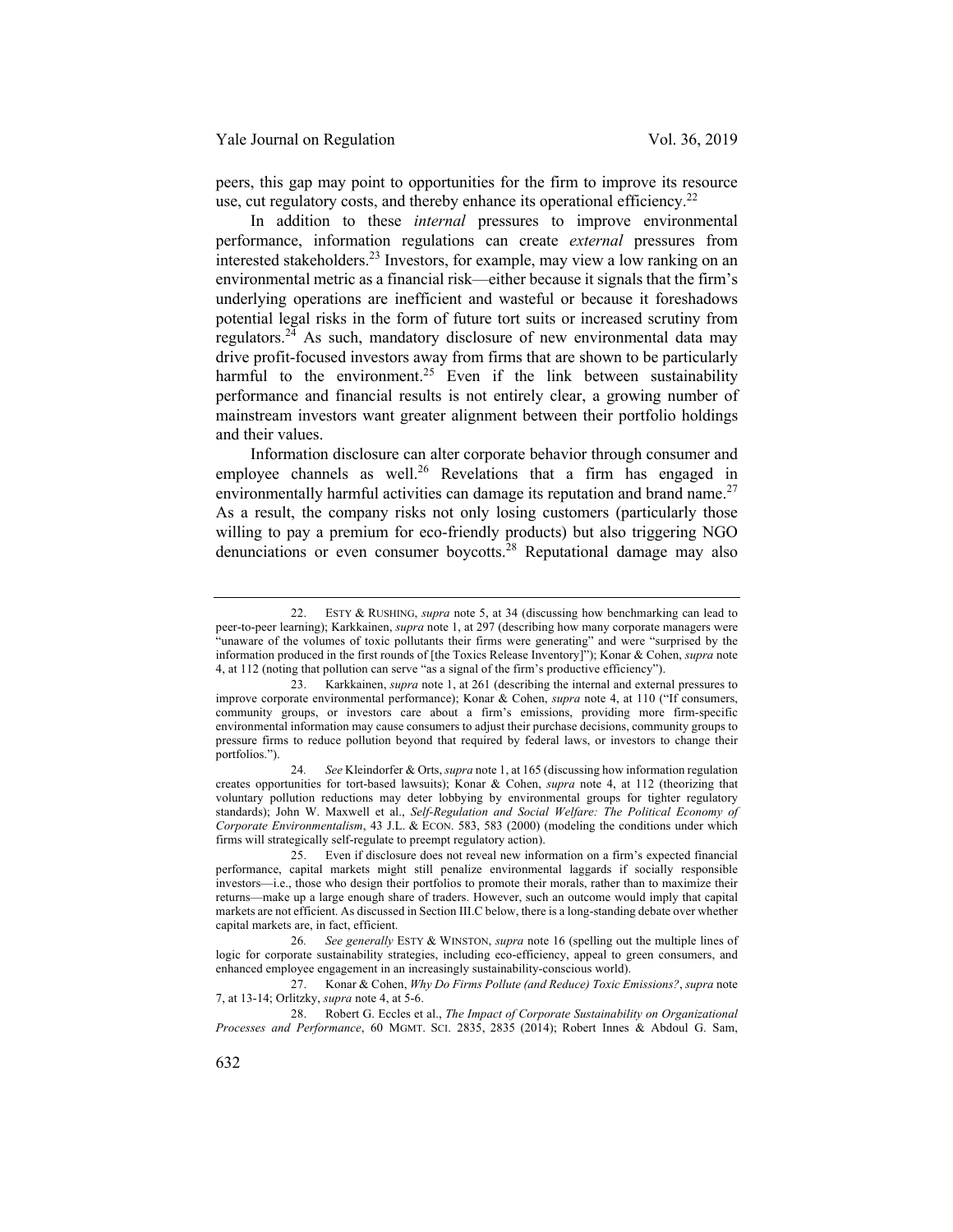impede a firm's ability to attract and retain high-quality talent, especially among millennials,  $29$  with implications for the firm's future performance.  $30$  Ultimately, the responses of capital, consumer, and labor markets to mandatory disclosures of environmental information can create reinforcing incentives for firms to curb their pollution and improve their environmental practices.<sup>31</sup>

Empirical research on the Environmental Protection Agency's (EPA) Toxics Release Inventory (TRI) confirms that well-designed information regulations can improve corporate environmental performance.<sup>32</sup> One of the most prominent and well-studied environmental disclosure policies to date, the TRI requires companies to publish standardized data on certain toxic chemical releases by industrial facilities.<sup>33</sup> Notably, analyses of the program's impacts show that the disclosures reduced the stock-market value of the regulated firms with higher-intensity polluters experiencing greater price drops.<sup>34</sup> This market penalty, in turn, appears to have induced the companies to improve their environmental performance. For example, those that experienced the greatest stock-price reductions (1) reported the greatest reductions in TRI-covered chemical releases in subsequent years, (2) made significant improvements in other (non-TRI) areas of environmental performance, and (3) were more likely to avoid government fines for environmental violations.<sup>35</sup> Notably, the incentive

30*. See, e.g.*, Kristin B. Backhaus et al., *Exploring the Relationship Between Corporate Social Performance and Employer Attractiveness*, 41 BUS. & SOC'Y 292, 292 (2002) (providing evidence that sustainability performance attracts higher-quality labor); Ante Glavas, *Corporate Social Responsibility and Employee Engagement: Enabling Employees to Employ More of Their Whole Selves at Work*, 7 FRONTIERS PSYCHOL. 1, 2 (2016) (reporting positive relationships between corporate social responsibility and employee engagement).

*Voluntary Pollution Reductions and the Enforcement of Environmental Law: An Empirical Study of the 33/50 Program*, 51 J.L. & ECON. 271, 273 (2008).

<sup>29</sup>*. See 3/4 of Millennials Would Take a Pay Cut to Work for Socially Responsible Company*, SUSTAINABLE BRANDS (Nov. 2, 2016), http://www.sustainablebrands.com/news\_and\_views/organizational\_change/sustainable\_brands/34\_mill ennials\_would\_take\_pay\_cut\_work\_socia [https://perma.cc/5Z9M-4HJM] (describing survey results showing that seventy-five percent of millennials consider a company's social and environmental commitments when deciding where to work); Marissa Peretz, *Want to Engage Millennials? Try Corporate Social Responsibility*, FORBES (Sept. 27, 2017, 10:00 AM), https://www.forbes.com/sites/marissaperetz/2017/09/27/want-to-engage-millennials-try-corporatesocial-responsibility [https://perma.cc/9M2R-H99E].

<sup>31</sup>*. E.g.*, Karkkainen, *supra* note 1, at 328; Fung & O'Rourke, *supra* note 4, at 120-22.

<sup>32.</sup> Section 313 of the Emergency Planning and Community Right-to-Know Act (EPCRA) created the TRI program. Emergency Planning and Community Right-to-Know Act of 1986, Pub. L. No. 99-499, § 313, 100 Stat. 1728, 1741 (codified as amended at 42 U.S.C. § 11023 (2018)).

<sup>33</sup>*. Toxics Release Inventory (TRI) Program*, EPA, (Nov. 8, 2018), https://www.epa.gov/toxics-release-inventory-tri-program [https://perma.cc/Y9UR-VGWS].

<sup>34.</sup> Higher-intensity polluters are those that release more toxic waste per dollar of revenue. *See* Hamilton, *supra* note 4, at 112.

<sup>35.</sup> Case, *supra* note 6, at 10,777-79; *see also* Jeanne Herb et al., *Harnessing the "Power of Information": Environmental Right to Know as a Driver of Sound Environmental Policy*, *in*  NEW TOOLS FOR ENVIRONMENTAL PROTECTION: EDUCATION, INFORMATION, AND VOLUNTARY MEASURES 254 (Thomas Dietz & Paul C. Stern eds., 2002) ("The U.S. General Accounting Office estimated that over half of all TRI reporting facilities made one or more operational changes as a consequence of the inventory program." (brackets omitted)).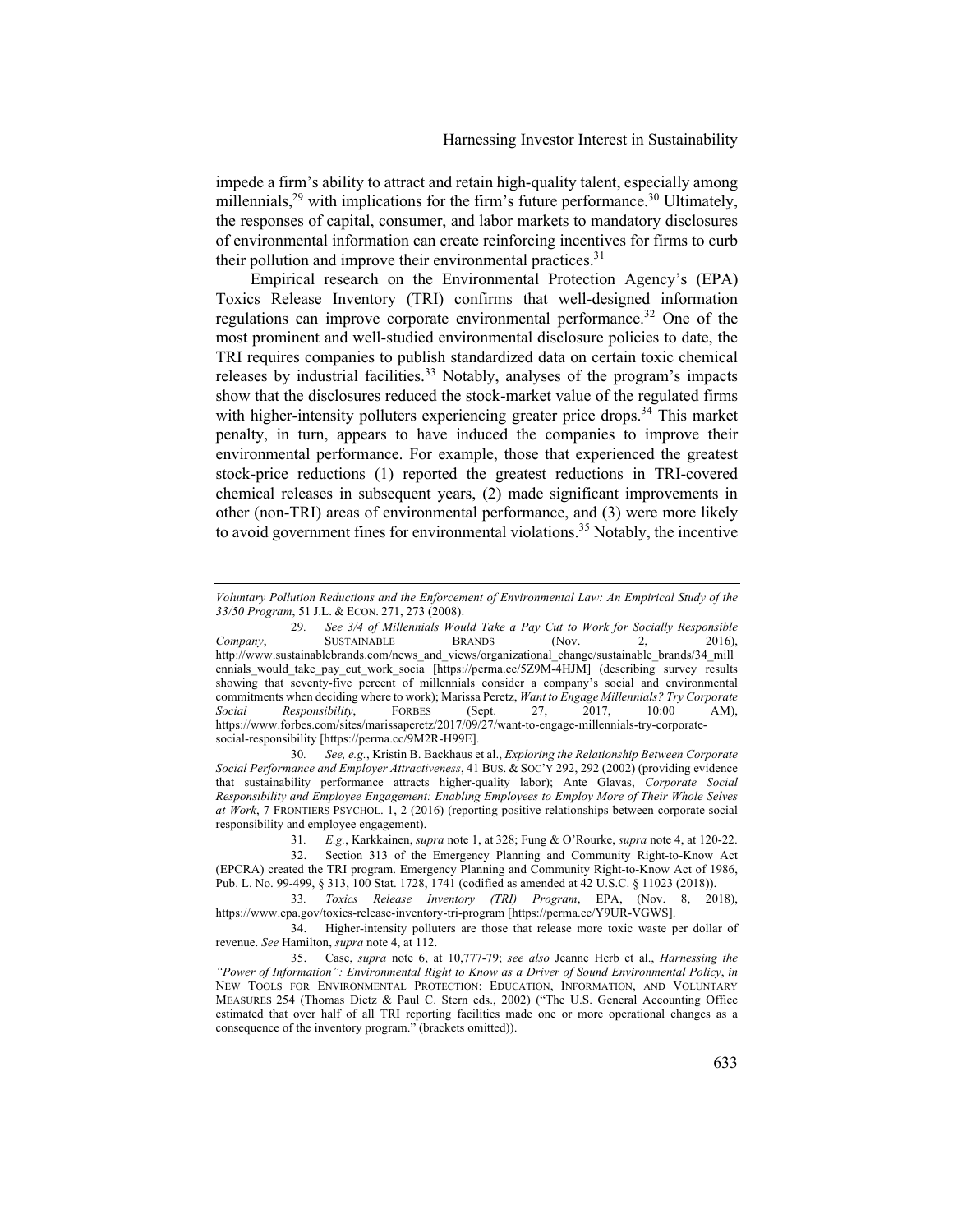to improve environmental performance did not subside after the first disclosure. Instead, markets appeared to continue penalizing poorly performing firms with each new disclosure of data,<sup>36</sup> even after it had become clear which firms polluted the most in a given industry.<sup>37</sup>

The success of the TRI at inducing voluntary<sup>38</sup> pollution cuts has generated much speculation regarding the potential of information regulation to complement—or even substitute for—more traditional forms of environmental regulation.<sup>39</sup> As compared to command-and-control regulations, for example, information disclosure requirements offer a "lighter" regulatory approach that intrudes less noticeably into the sphere of private markets.40 Instead of relying on agencies to police corporate behavior and set socially optimal environmental standards, information regulation relies on civil society, markets, and the public at large to (1) decide what constitutes "efficient" levels of pollution, (2) monitor corporate activities, and (3) penalize bad environmental actors.<sup>41</sup> Furthermore, if the disclosed data allow for comparisons between firms and across time, information regulation can generate incentives for *continuous* environmentalperformance progress because firms feel pressure to not only reduce emissions against their own baselines but also to improve their rankings relative to their peers.42 In contrast, scholars have criticized command-and-control regulations for failing to incentivize—and perhaps even disincentivizing—pollution

40*. See e.g.*, Karkkainen, *supra* note 1, at 291-93 (documenting the cost advantages of the Toxic Release Inventory program over traditional command-and-control regulations); Case, *supra*  note 6, at 10,773 ("[I]nformation disclosure has emerged as a key component of strategies to promote more effective, less costly alternatives to command-and-control regulation.").

41. Professors Bruce Ackerman and Richard Stewart have discussed the difficulties that government agencies face when setting environmental standards. Bruce A. Ackerman & Richard B. Stewart, *Reforming Environmental Law*, 37 STAN. L. REV. 1333, 1342-43 (1985); Richard B. Stewart, *United States Environmental Regulation: A Failing Paradigm*, 15 J.L. & COM. 585, 587-88 (1996). Professor Esty has argued elsewhere that information-disclosure regimes can help shift the locus of environmental decisionmaking from government agencies to consumers, investors, and companies. Esty, *supra* note 9, at 27-28.

42. Karkkainen, *supra* note 1, at 261 ("Moreover, in contrast to fixed regulatory standards that effectively become performance ceilings as well as floors, TRI-induced benchmarking creates an implicit open-ended performance standard that demands continuous improvement in relation to one's peers and to one's own past performance."); *cf.* ESTY & RUSHING, *supra* note 5, at 25 (arguing that comparative analysis and benchmarking can also incentivize governments to continuously improve on policy outcomes).

<sup>36.</sup> TRI disclosures occur annually. *See Basics of TRI Reporting*, EPA (Aug. 23, 2018), https://www.epa.gov/toxics-release-inventory-tri-program/basics-tri-reporting [https://perma.cc/2VBM-4FW6].

<sup>37.</sup> Khanna et al., *supra* note 6, at 245.

<sup>38.</sup> As used in this Article, "voluntary" means emissions reductions that exceed legal requirements. Of course, from the firm's point of view, such reductions may not feel voluntary if they are undertaken in response to outside pressures from shareholders and customers.

<sup>39</sup>*. See* Case, *supra* note 6, at 10,773 ("A number of consensus-building forums, expert panels, and policy reports argue that public distribution of information can serve as an effective policy tool for driving improvements in environmental performance."); Konar & Cohen, *supra* note 4, at 109-10 ("Information remedies have recently been touted as powerful supplements or alternatives to direct command-and-control regulation.").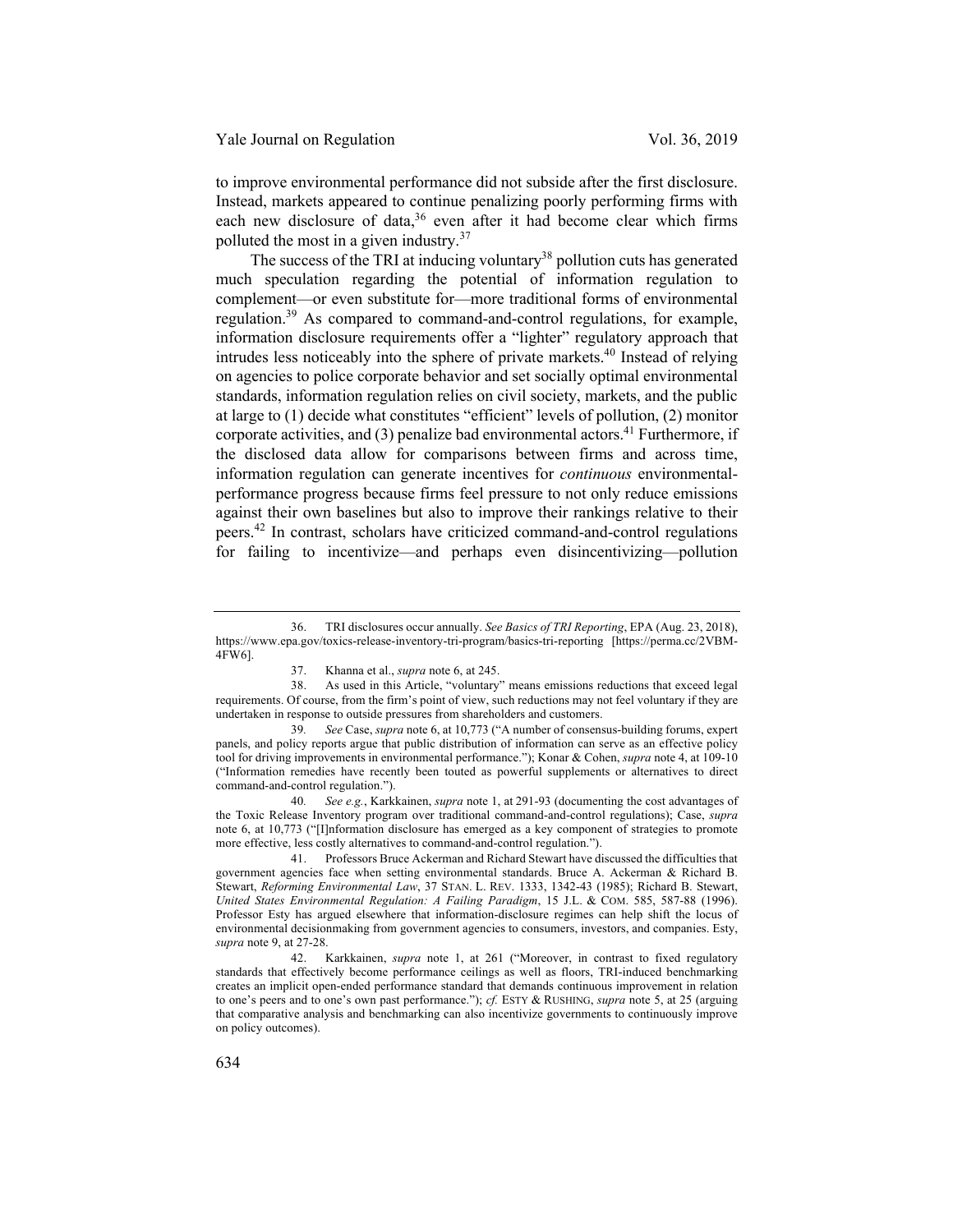reductions beyond administratively mandated minimums.<sup>43</sup> In this way, information regulation begins to move away from government-centered regulation and toward marketplace-imposed discipline and "self-regulation."44

To be clear, information regulation is not a silver bullet for environmental problems. True, information regulation can improve Coasian bargaining over environmental rights by reducing an important element of transaction costs: information asymmetry.45 But even if it eliminated information asymmetries entirely, society would still be far removed from the Coasian ideal—wherein private trading alone yields the socially efficient allocation of resources, regardless of the initial distribution of legal rights.<sup>46</sup> A plethora of other transaction costs ranging from wealth effects to collective action problems hinder the ability of markets to fully redress environmental harms.<sup>47</sup> Government action—above and beyond information disclosure requirements—is undoubtedly needed, including most importantly pricing the negative externalities produced by environmentally harmful behavior.<sup>48</sup> Indeed, even if information asymmetries were the sole market failure at play, it is unlikely that disclosure requirements would suffice due to limitations and biases in people's abilities to process information and assess risk.<sup>49</sup> Thus, while information regulation can play an important role in furthering environmental goals, most scholars and policymakers see it as enhancing, rather than displacing, more traditional forms of environmental regulation. $50$ 

<sup>43</sup>*. See, e.g.*, Cass R. Sunstein, *Paradoxes of the Regulatory State*, 57 U. CHI. L. REV. 407, 420 (1990) (arguing that technology-feasibility standards under the Clean Air Act perversely discourage innovation). *But see* David Popp, *Innovation and Climate Policy*, 2 ANN. REV. RESOURCE ECON. 275, 283-84 (2010) (reviewing recent research that has complicated the perceived comparative effectiveness of market-based policies and command-and-control regimes at incentivizing innovation in pollution mitigation technologies).

<sup>44.</sup> Esty, *supra* note 9, at 37 (arguing for a shift away from "government-centered" environmental protection and toward involving more actors in environmental decisionmaking); Stewart, *supra* note 6, at 131 ("Self-regulation implies that an organization determines the means to reach environmental goals and, at least to some degree, the goals as well. Thus, government is less involved i[n] setting targets and[] often the program is voluntary."). Notably, information regulation also promises to reduce the costs of regulation to government itself, since it shifts monitoring and standard-setting costs to markets, NGOs, and the media. *See* Karkkainen, *supra* note 1, at 261.

<sup>45.</sup> Kleindorfer & Orts, *supra* note 1, at 161; *see also* Esty, *supra* note 3, at 115 ("Inadequate information and related transaction costs make Coasian contractual exchanges of environmental rights infeasible in many circumstances."); Steven G. Medema, *The Coase Theorem*, ENCYCLOPEDIA OF LAW & ECONOMICS 854 (2013) (identifying information asymmetries as a key transaction cost).

<sup>46</sup>*. See generally* Ronald H. Coase, *The Problem of Social Cost*, 3 J.L. & ECON. 1 (1960) (first articulating the Coase Theorem).

<sup>47.</sup> Christine Jolls et al., *A Behavioral Approach to Law and Economics*, 50 STAN. L. REV. 1471, 1483 (1998) (outlining these various transaction costs).

<sup>48.</sup> Esty & Cort, *supra* note 14, at 15 (stressing the limitations of information disclosure when regulations let externalities remain uninternalized).

<sup>49</sup>*. See* Stewart, *supra* note 6, at 141-42 (discussing these information-processing problems); Sunstein, *supra* note 1, at 626-29.

<sup>50</sup>*. E.g.*, Case, *supra* note 1, at 387 ("[E]xtant scholarship reflects that disclosure strategies are imperfect substitutes for direct legal controls on environmental conduct."); Peter W.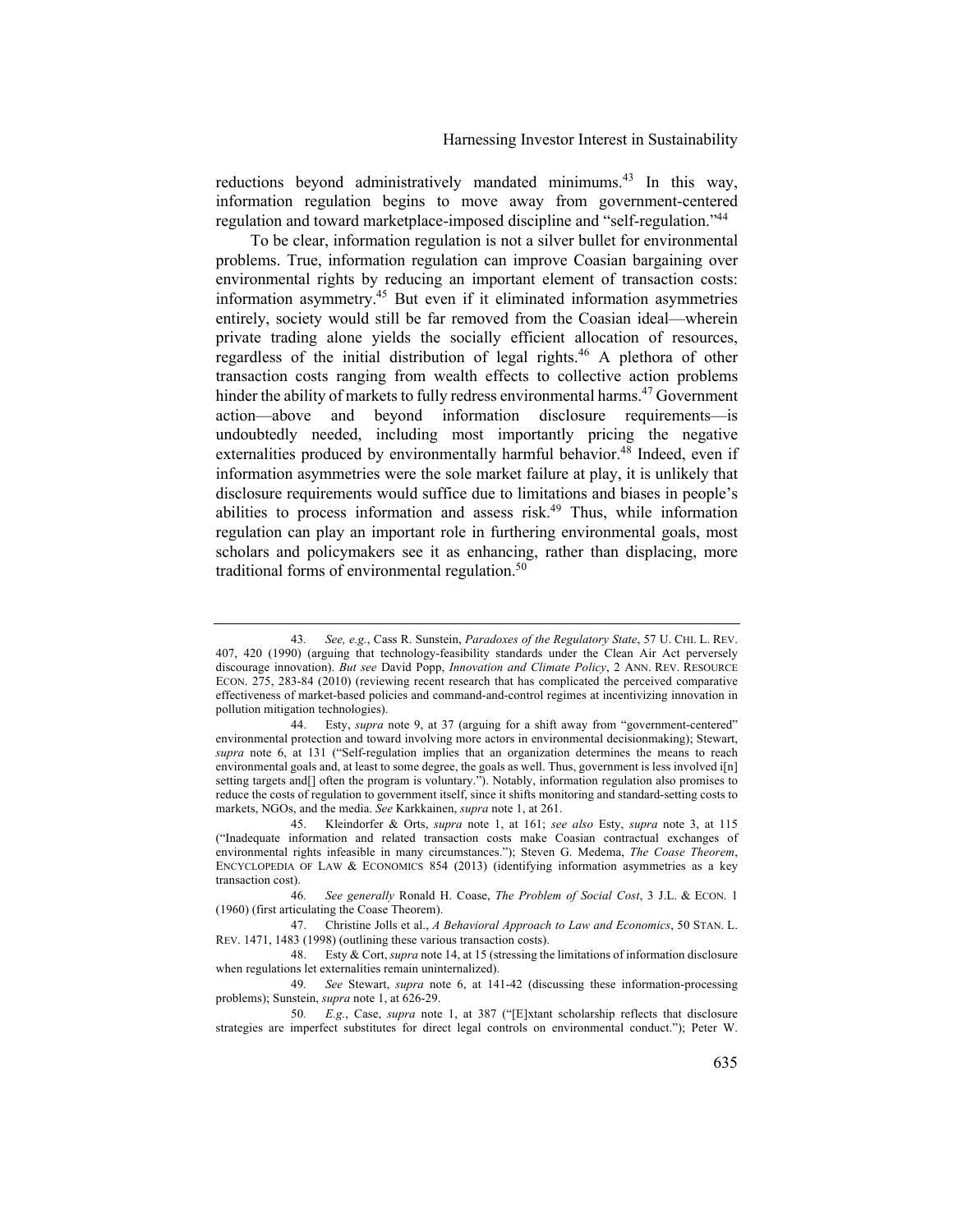### *B. What It Should Focus On*

To date, most academic analysts and regulators have viewed mandatory disclosure requirements as a tool for policing bad environmental conduct and for driving markets away from environmental laggards. In other words, they see the purpose of environmental information regulation as establishing a series of red lights that drive polluters to stop their harm-causing conduct—and incentivize environmental improvements by naming and shaming the worst performers in an industry.

Case in point: existing environmental information regulations are largely designed to produce data on the environmental harms, risks, and liabilities of firms at the bottom of the environmental performance distribution. For example, the Clean Air Act, the Clean Water Act, and other major federal environmental statutes require regulated entities to report on various pollution discharges to determine their compliance with *minimum* regulatory standards.<sup>51</sup> Thus, these disclosure requirements aim to identify those who fall below specified, baseline performance thresholds rather than those who exceed them. Likewise, federal securities laws require publicly traded companies to disclose a variety of environmental liabilities, including the costs of compliance with environmental regulations, penalties incurred, and any litigation arising under environmental laws.<sup>52</sup> Here again, information disclosure works primarily to separate environmental laggards from the pack. The same goes for environmental information regulations that target products sold on the market. These disclosure regimes, which take the form of product-labeling requirements, tend to focus on the product's environmental harms and risks.<sup>53</sup>

In focusing on environmental harms, liabilities, and laggards, these information schemes incentivize environmental improvements primarily by penalizing the worst polluters.<sup>54</sup> This certainly has been the case for the TRI—

52*. Id.* at 392.

Kennedy et al., *Pollution Policy: The Role for Publicly Provided Information*, 26 J. ENVTL. ECON. & MGMT. 31, 42 (1994); Stewart, *supra* note 6, at 141.

<sup>51.</sup> Case, *supra* note 1, at 391-92.

<sup>53.</sup> The Federal Insecticide, Fungicide, and Rodenticide Act (FIFRA), for example, requires warning labels for hazardous pesticides. *See* 5 PLATER ET AL., ENVIRONMENTAL LAW & POLICY: NATURE, LAW, & SOCIETY 649-63 (2016) (providing an overview of FIFRA). Likewise, California's Proposition 65 requires warning labels for products containing chemicals that may cause cancer or reproductive harm. *See* Clifford Rechtschaffen, *The Warning Game: Evaluating Warnings Under California's Proposition 65*, 23 ECOLOGY L.Q. 303, 305 (1996) (assessing the practical effects of Proposition 65's warning requirement).

<sup>54.</sup> Whether existing disclosure programs are effective at changing corporate environmental behavior is another matter. *See* Case, *supra* note 1, at 393 ("[E]nvironmental disclosure required under various environmental statutes and federal securities laws was not intentionally designed as informational regulation—that is, with widespread public information access and dissemination as primary goals. These reporting requirements are described as 'fragmentary,' 'uncoordinated,' 'chaotic,' and intended primarily to determine minimal compliance with regulatory standards.").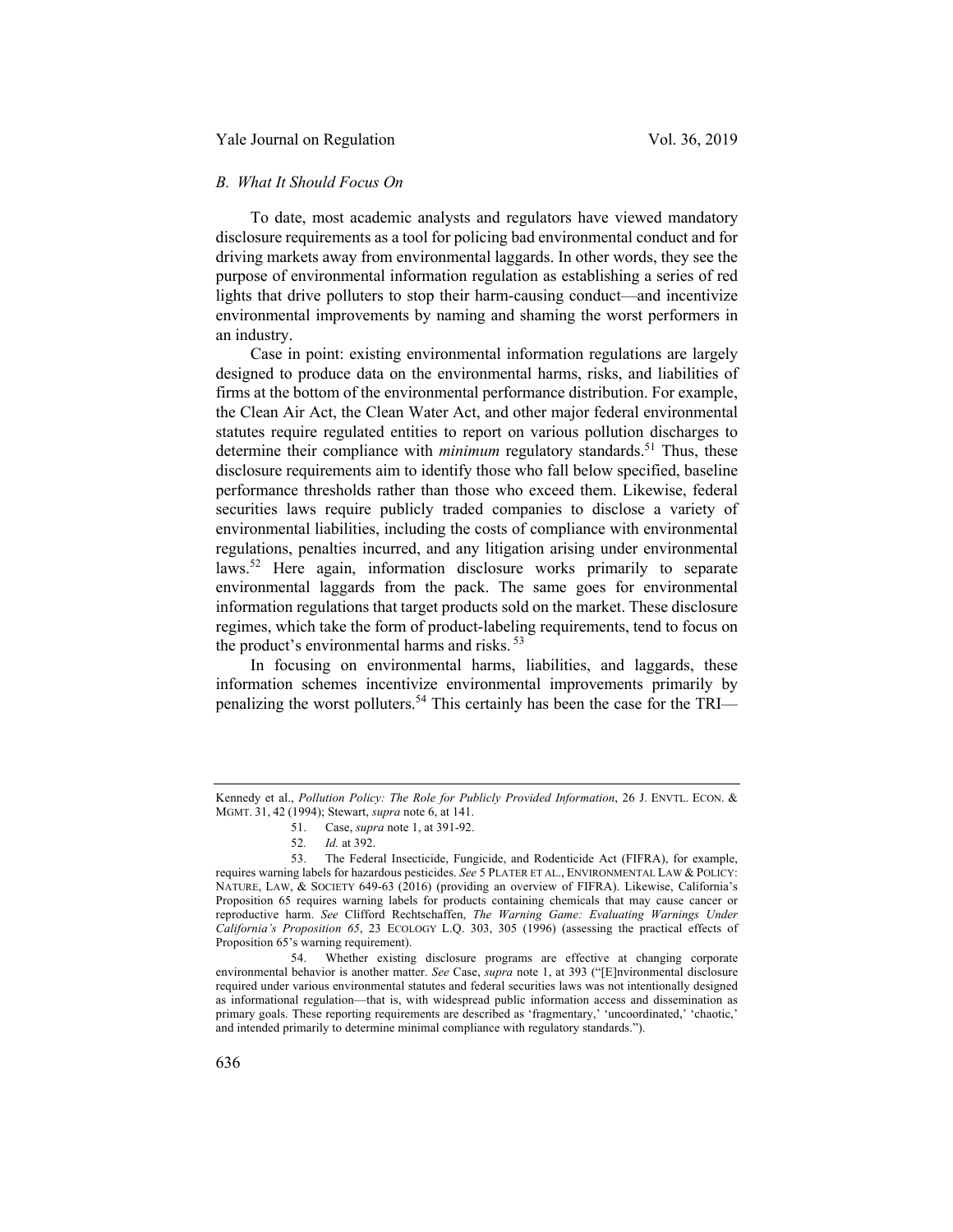the gold standard of environmental information regulation.<sup>55</sup> Research shows that public releases of TRI data lowered stock market prices for the vast majority of TRI-regulated entities. Indeed, according to one careful analysis, TRIregistered firms lost an average of \$4.1 million in stock value on the day of the first TRI disclosure, with the worst polluters hit the hardest.<sup>56</sup> Subsequent disclosures of TRI data in later years continued to result in aggregate losses for registered firms.<sup>57</sup> Thus, even as companies reduced their volume of toxic releases in response to the initial disclosure, the overwhelming effect of the TRI has been to penalize, rather than reward, firms for their pollution practices.

Furthermore, the TRI—like the other environmental information schemes described above—provides the greatest incentives to those at the bottom of the environmental performance distribution. Economists Shameek Konar and Mark Cohen, for example, show that the firms whose stock prices declined the most due to the first TRI data disclosure made the biggest environmental gains in subsequent years.<sup>58</sup> In contrast, environmental leaders—as measured according to the initial TRI data release—made only marginal improvements in their environmental performance.<sup>59</sup> As a result, the forty worst firms largely caught up to their better performing peers within three years of the initial TRI data disclosure.<sup>60</sup> The program, in other words, primarily impacted the performance of environmental laggards, not environmental leaders. While effective at driving markets away from the worst performers, it appears to have done little to direct markets toward environmental leaders.<sup>61</sup> Its gains have largely resulted from

<sup>55</sup>*. See, e.g.*, Case, *supra* note 1, at 381-82 (noting that the "notoriety of the Toxics Release Inventory" sparked policy interest in environmental information regulation); Case, *supra* note 6, at 10,775 ("Although numerous examples of informational regulatory approaches exist in the environmental arena, [the TRI] is perhaps the most widely analyzed example of this approach."); Cohen, *supra* note 7, at 10425 (noting that the TRI sparked "considerable interest in environmental information disclosure"); Fung & O'Rourke, *supra* note 4, at 115 (musing that the TRI "may be the most successful environmental regulation of the last ten years"); Herb et al., *supra* note 35, at 253; Karkkainen, *supra* note 1, at 280 (calling the TRI a "watershed"); Kleindorfer & Orts, *supra* note 1, at 155 (identifying the TRI as "[o]ne of the best known" examples of environmental information regulation).

<sup>56.</sup> Hamilton, *supra* note 4, at 112.

<sup>57.</sup> Khanna et al., *supra* note 6, at 245.

<sup>58.</sup> Specifically, while the forty most heavily penalized firms subsequently reduced their pollution intensity by an average of 1.84 pounds per thousand dollars of revenue, their peer firms only reduced pollution intensities by 0.17 pounds per thousand. Konar & Cohen, *supra* note 4, at 120.

<sup>59</sup>*. Id.*

<sup>60</sup>*. Id.*

<sup>61.</sup> Civic society's responses to TRI disclosures further confirm that the regulation worked primarily to call out and penalize bad actors. Several environmental groups, for example, used the data to compile a list of the worst TRI-polluters. Media coverage likewise focused narrowly on the largest polluters. TRI disclosures produced few positive narratives, even for those companies that had improved their environmental performance. Rather, media accounts largely served as warnings to consumers, markets, and society at large of the dangers posed by TRI laggards, thereby reinforcing the incentives to *divest* from environmental laggards without providing noticeable incentives to *invest* in environmental leaders. *See* Fung & O'Rourke, *supra* note 4, at 121 (finding media coverage of the TRI program "frequently take[s] the form of blacklists that single out one or a small number of facilities as the 'worst' environmental performers"); Konar & Cohen, *supra* note 4, at 110, 114.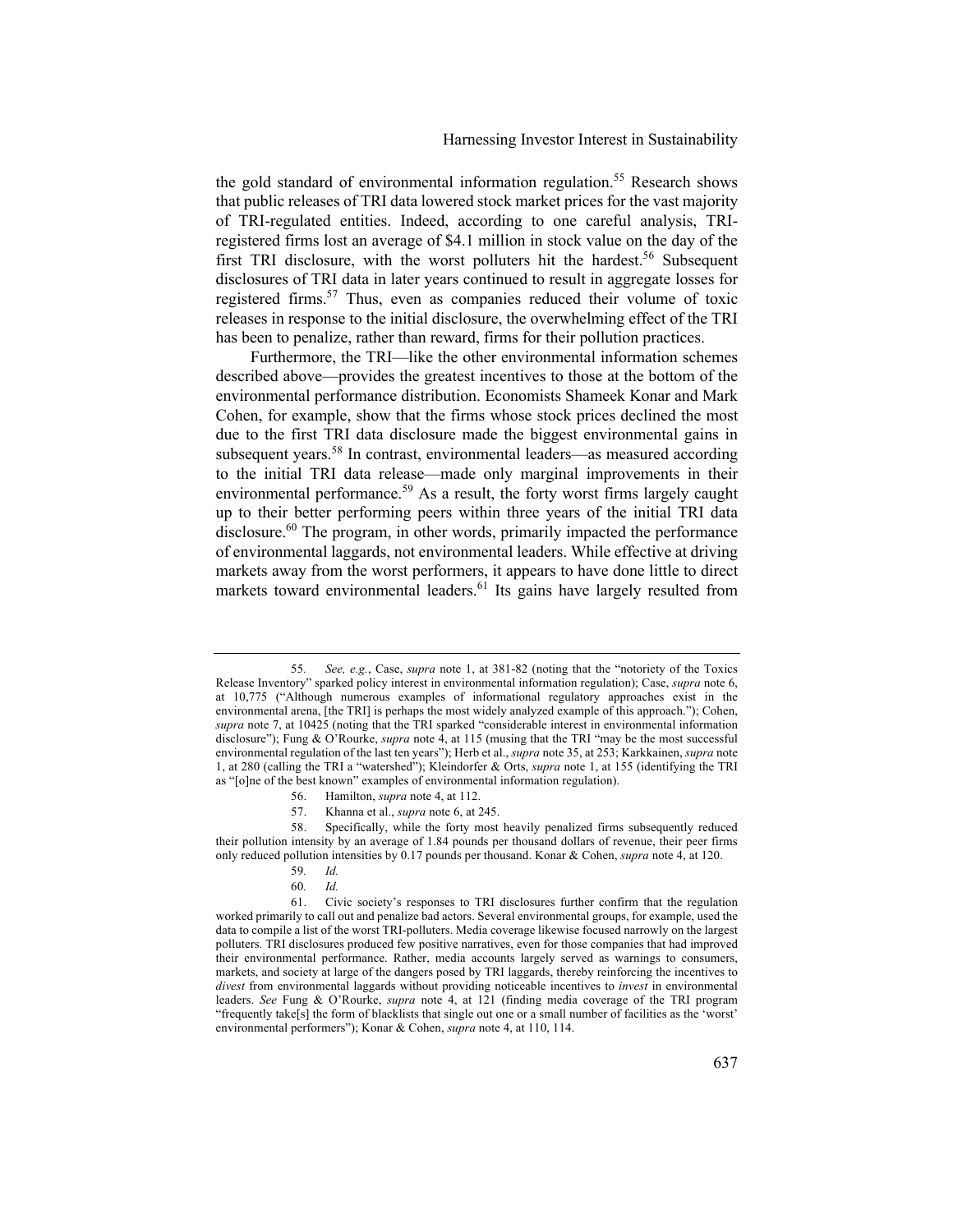lifting the bottom of the environmental performance distribution rather than from incentivizing improvements at the top.

These findings should not come as a surprise. They are in line with mainstream academic thinking, which understands environmental information regulation as a regulatory stick used to drive markets away from bad actors. For example, when explaining the mechanisms by which mandatory disclosures can induce environmental performance improvements, seminal scholars in the field invariably tell a story of how data on environmental harms induce consumers, investors, and workers to leave or avoid the worst performers in an industry.<sup>62</sup> Put simply, they conceptualize environmental information disclosure as establishing a system of red lights that warn markets away from environmental laggards. Rarely, if at all, do they frame environmental information regulation as a mechanism for guiding markets toward environmental leaders.<sup>63</sup>

Contrary, then, to the established consensus, this Article argues that mandatory disclosure requirements can and should be deployed to guide markets toward environmental leaders. It contends, in particular, that an information system composed solely of red lights will not fully harness investors' growing interest in sustainability. Rather, these investors need—but do not yet have informational *green lights* that will help them identify and invest in sustainability leadership. Through carefully designed information regulations, policymakers can address these needs—and thereby work to align capital markets with sustainability goals.

### II. Investor Interest in Sustainability: Opportunities & Obstacles

The need to expand environmental information regulation beyond the standard red-lights model stems from a recent groundswell of interest in sustainability among mainstream investors. This Part examines this transformation in the investment world—and its implications for environmental

<sup>62</sup>*. See, e.g.*, Fung & O'Rourke, *supra* note 4, at 120 (explaining how the TRI "induces continual reduction of toxic releases by pressuring whoever happens to fall at the bottom of the list"); Herb et al., *supra* note 35, at 257 (explaining how "the public disclosure of industry environmental performance will motivate industry to take actions to prevent itself from being viewed as a poor environmental performer"); Karkkainen, *supra* note 1, at 295 (explaining how the TRI uses external actors—e.g., markets—to "exert powerful pressures on poor performers to up-grade their [environmental] performance"); Konar & Cohen, *supra* note 4, at 110, 111 (observing that mandatory disclosure only works if "the 'public' cares enough about the information being released to 'punish' firms that are bad actors" and hypothesizing that, "[i]f the provision of [] information negatively impacts the financial performance of the firm, it will provide a strong incentive to the firm to become a better environmental actor"); Sulkowski & White, *supra* note 7, at 503 (explaining how environmental information regulation harnesses investors and consumers to "bad actors . . . for creating risks and liabilities").

<sup>63.</sup> To be sure, academics have developed a voluminous literature on how voluntary labeling schemes—such as organic food labels or the Department of Energy's Energy Star program—can attract consumers to environmentally beneficial products. *See, e.g.*, Stewart, *supra* note 6, at 136-39. But such initiatives are distinguishable from mandatory disclosure requirements. As discussed below in Section III.A of this Article, voluntary environmental disclosure regimes will not be sufficient to fully harness mainstream investor interest in sustainability.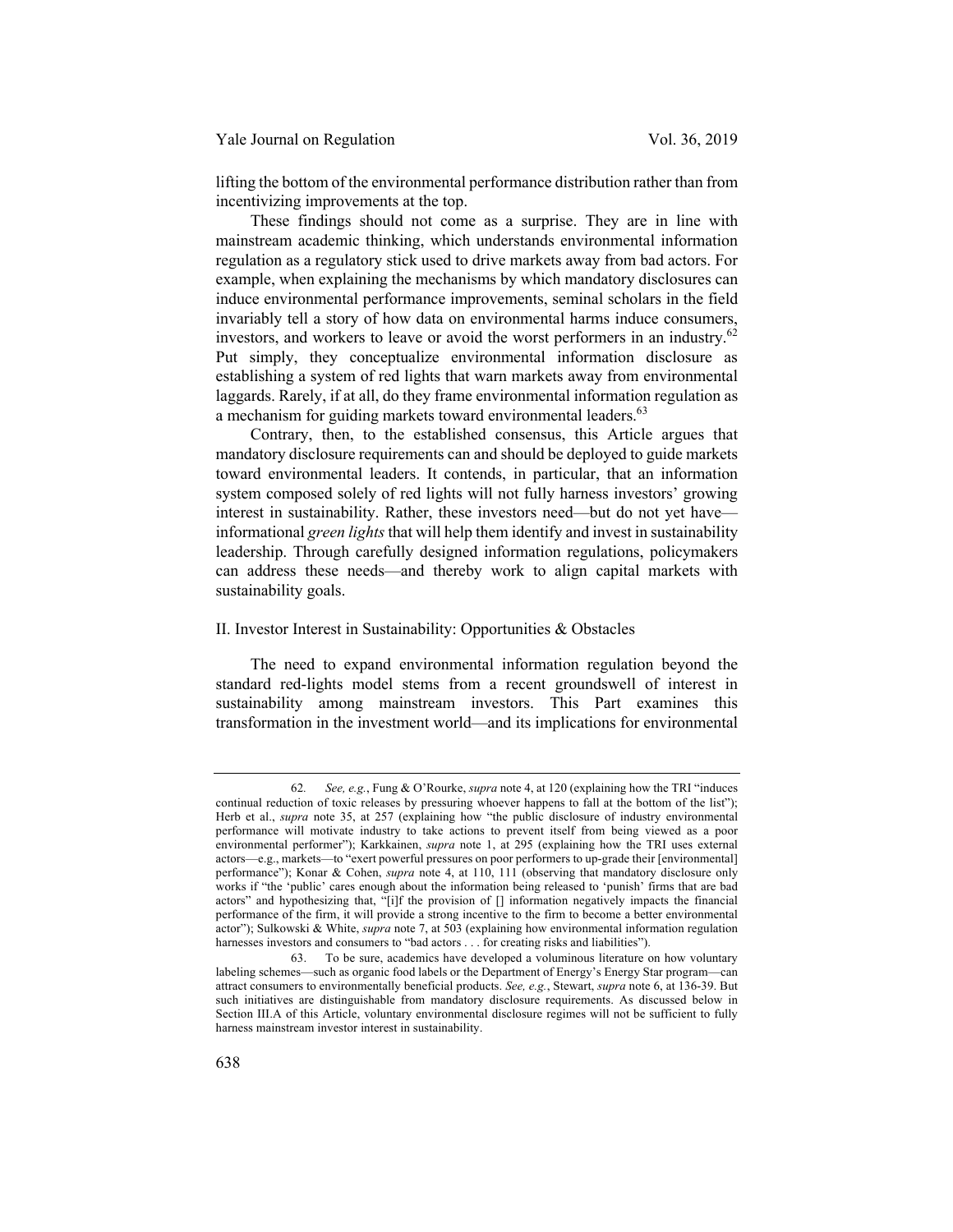information regulation. To begin, Section II.A reviews the literature on the relationship between sustainability leadership and financial profits. While far from settled, the extant research suggests that corporate sustainability performance can enhance corporate financial performance in some, but not all, instances. This body of work has helped move sustainability from the fringes of the investment world into the mainstream, as documented in Section II.B.

These new sustainability-minded investors, however, differ from the socially responsible investors of old in at least two important ways. First, they care about their portfolio returns, although they vary greatly in terms of their willingness to sacrifice profits for sustainability considerations. Second, they seek a more nuanced approach toward integrating sustainability into their investment strategies. While socially responsible investors will often categorically exclude entire industries from their portfolios, today's sustainability-minded mainstream investors often seek to bring a *sustainability tilt* to their portfolios by strategically divesting from sustainability laggards and investing in sustainability leaders. Section II.C then explains how the current patchwork of mandatory and voluntary disclosure regimes fails to satisfy the information needs of mainstream investors. While the current system provides a series of sustainability red lights that crudely correlate with business fundamentals, mainstream investors are looking for a set of sustainability red and green lights that materially relate to corporate financial performance. This information deficit, in turn, has slowed the translation of sustainability *interest* into sustainable *investing*.

#### *A. Does Sustainability Leadership Pay Off?*

Traditionally, academics and the business community have viewed the financial value of sustainability with skepticism. $64$  Adopting a neoclassical theory of markets and firm behavior, these critics have argued that corporate sustainability initiatives—such as reducing pollution beyond legally mandated levels—increase operation costs, reduce profits, and therefore place firms at a competitive disadvantage.<sup>65</sup> Thus, according to this theory, pursuing *any*

<sup>64.</sup> Jan Endrikat, *Market Reactions to Corporate Environmental Performance Related Events: A Meta-Analytic Consolidation of the Empirical Evidence*, 138 J. BUS. ETHICS 535, 537 (2016) ("[T]he early literature rooted in neoclassical economics argued that environmental activities would withdraw financial resources from a firm and thus weaken its financial performance because the financial benefits of activities are deemed to be lower than their costs."); Andrew King & Michael Lenox, *Exploring the Locus of Profitable Pollution Reduction*, 48 MGMT. SCI. 289, 289 (2002) ("Historically, scholars have argued that discretionary reductions in pollution by firms should lead to lower financial performance.").

<sup>65</sup>*. See, e.g.*, Milton Friedman, *The Social Responsibility of Business Is to Increase Its Profits*, N.Y. TIMES MAG. (Sept. 13, 1970), https://graphics8.nytimes.com/packages/pdf/business/miltonfriedman1970.pdf [https://perma.cc/7LJ7- 377F].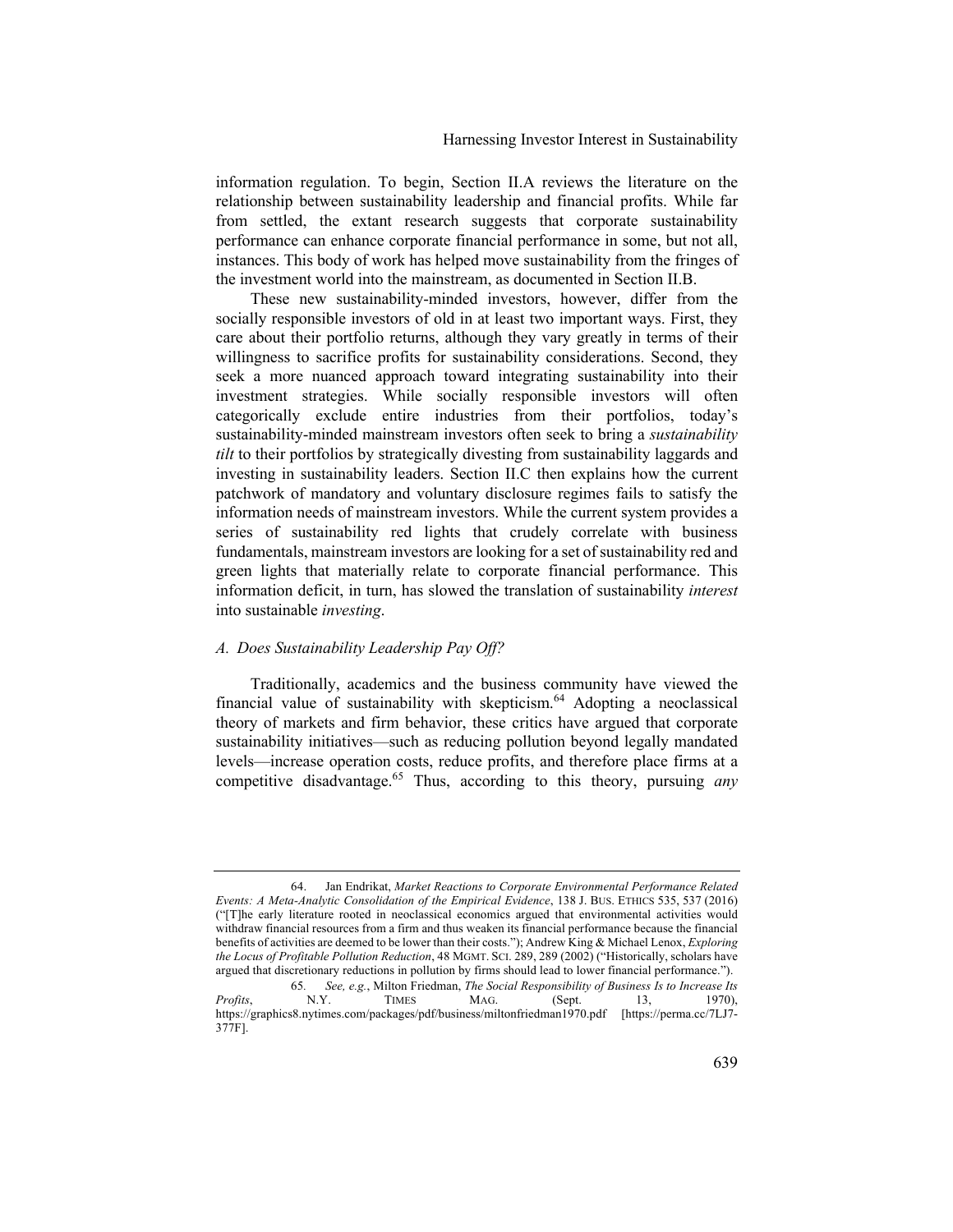considerations outside of a narrow, profit-maximization framework will invariably hurt the company's bottom line.<sup>66</sup>

In recent years, however, a growing body of research has pushed back against the idea that investments in sustainability invariably come at the cost of corporate financial performance.<sup>67</sup> Instead, it has identified "win-win"<sup>68</sup> or "green-to-gold"69 opportunities wherein sustainability leadership pays off in financial terms. Leading on sustainability can, for example, drive top- and bottom-line growth by improving organizational reputation and brand name.<sup>70</sup> Through these and other mediators, investments in sustainability can attract higher-quality employees,<sup>71</sup> increase customer loyalty,<sup>72</sup> reduce transaction costs with suppliers,  $73$  and appeal to green consumers who are willing to pay ecopremiums for their goods and services.<sup>74</sup> In addition to strengthening the firm's

69. ESTY & WINSTON, *supra* note 16.

70. Stephen Brammer & Stephen Pavelin, *Building a Good Reputation*, 22 EUR. MGMT. J. 704, 704 (2004) (discussing the link between CSR and company reputation); Heather R. Dixon-Fowler et al., *Beyond "Does It Pay to be Green?" A Meta-Analysis of Moderators of the CEP-CFP Relationship*, 112 J. BUS. ETHICS 353, 354 (2013) (describing how "firms with strong environmental performance might reap reputational benefits"); Tiago Melo & Jose Ignacio Galan, *Effects of Corporate Social Responsibility on Brand Value*, 18 J. BRAND MGMT. 423, 423 (2011) (finding that corporate social responsibility has a positive impact on brand value); Orlitzky, *supra* note 4, at 5 ("From theoretical and practical perspectives, organizational reputation ranks as one of the most important mediating variables linking [corporate sustainability] to [corporate financial performance].").

71*. See, e.g.*, Backhaus, *supra* note 30, at 293 (reviewing literature showing that "organization image influences the firm's ability to attract applicants"); Daniel W. Greening & Daniel B. Turban, *Corporate Social Performance as a Competitive Advantage in Attracting a Quality Workforce*, 39 BUS. & SOC'Y 254, 254 (2000) (explaining how signaling theory and social-identity theory predict that corporate social-performance activities will attract higher-quality job applicants).

72*. See, e.g.*, Ambec & Lanoie, *supra* note 67, at 47; Eccles et al., *supra* note 28, at 2850 (reviewing literature showing that sustainability practices affect a variety of consumer outcomes).

73*. See, e.g.*, Porter & Kramer, *supra* note 66, at 10.

74*. See, e.g.*, ESTY & WINSTON, *supra* note 16, at 135-42 (discussing various ways well designed corporate environmental strategies can deliver "eco-advantage" in the marketplace); Elisabeth Albertini, *Does Environmental Management Improve Financial Performance? A Meta-Analytical Review*, 26 ORG. & ENV'T 431, 434 (2013) ("Differentiation advantage creates the potential to increase product selling prices that results in higher revenues."); Sheila Bonini & Jeremy Oppenheim, *Cultivating the Green Consumer*, STAN. SOC. INNOVATION REV. 56 (2008) (documenting growing corporate interest in attracting green consumers); Innes & Sam, *supra* note 28, at 271; Stephanie M. Tully & Russell S. Winer, *The Role of the Beneficiary in Willingness to Pay for Socially Responsible Products: A Meta-Analysis*, 90 J. RETAILING (2014) (providing meta-analysis showing that consumers are willing to pay significantly more for socially responsible products); Mehdi Miremadi et al., *How Much Will Consumers* 

<sup>66.</sup> Michael E. Porter & Mark R. Kramer, *Creating Shared Value*, HARV. BUS. REV. (Jan.-Feb. 2011), https://hbr.org/2011/01/the-big-idea-creating-shared-value [https://perma.cc/6B2W-RWFM] ("In neoclassical thinking, a requirement for social improvement . . . imposes a constraint on the corporation. Adding a constraint to a firm that is already maximizing profits, says the theory, will inevitably raise costs and reduce those profits.").

<sup>67.</sup> For a detailed, narrative review of this literature, see generally Stefan Ambec & Paul Lanoie, *Does It Pay to Be Green? A Systematic Overview*, 22 ACAD. MGMT. PERSP. 45 (2008).

<sup>68.</sup> The potential existence of "win-win" situations has come to be known as the Porter Hypothesis. *See* Paul Lanoie et al., *Environmental Policy, Innovation and Performance: New Insights on the Porter Hypothesis*, 20 J. ECON. & MGMT. STRATEGY 803, 804 (2011). For the first articulations of this theory, see generally Porter & van der Linde, *supra* note 16; and Michael E. Porter & Claas van der Linde, *Green and Competitive: Ending the Stalemate*, HARV. BUS. REV. (Sept.-Oct. 1995), https://hbr.org/1995/09/green-and-competitive-ending-the-stalemate [https://perma.cc/ZJN6-QKJY].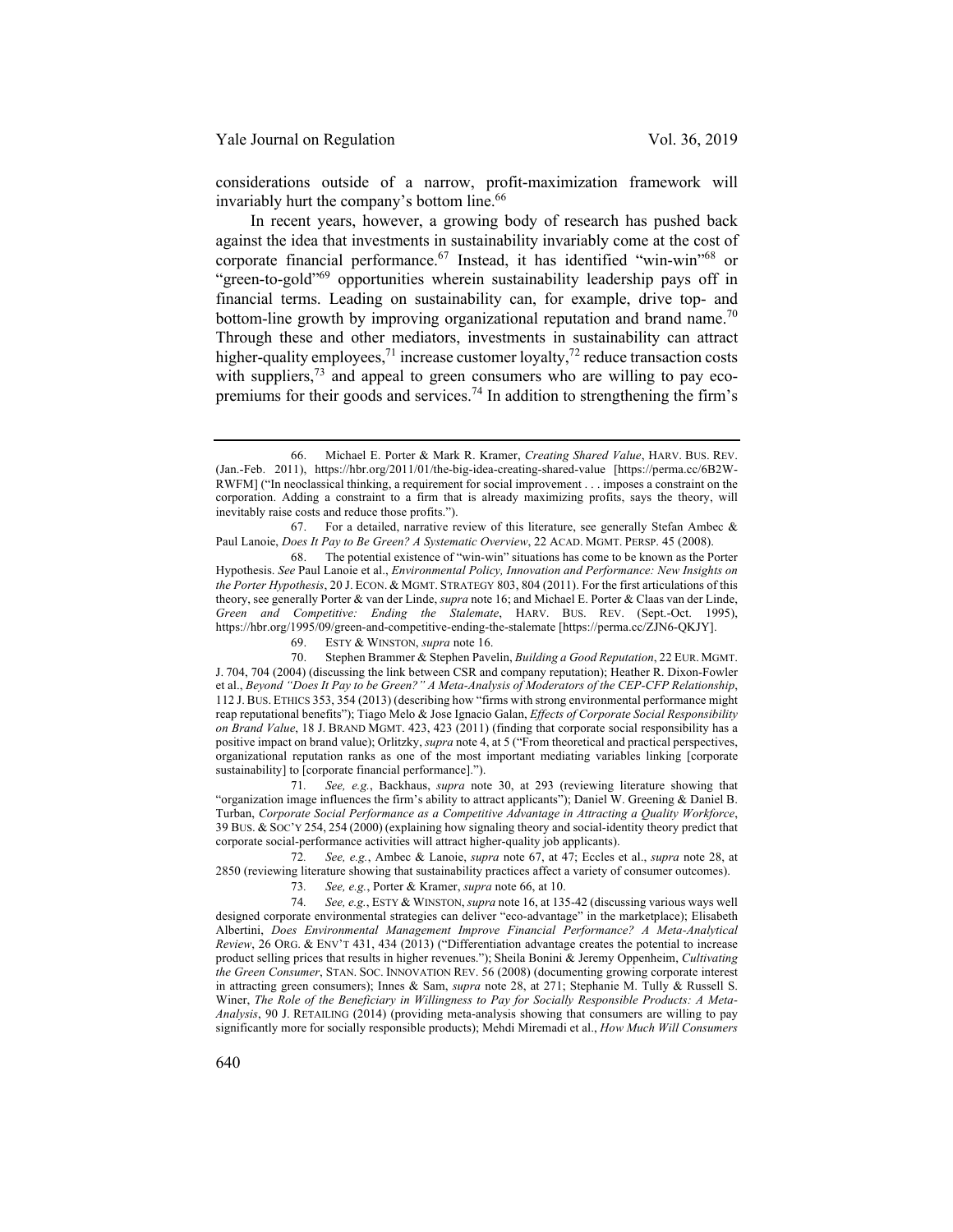position vis-à-vis external stakeholders, the development of strong sustainability practices can improve the internal efficiency of the company by streamlining firm operations, eliminating waste, improving resource use,75 enhancing key managerial competencies, and catalyzing corporate innovations.<sup>76</sup>

Importantly, this literature has identified sustainability leaders as a class unto themselves.<sup>77</sup> Sustainability leaders do not simply implement more sustainability initiatives than their peers. They take a fundamentally different approach toward sustainability. While some companies view environmental concerns, such as pollution control, as a fringe issue, sustainability leaders integrate sustainability considerations into their core business model.<sup>78</sup> That is, they treat sustainability not only as a risk to be mitigated at the margins, but as a key arena for delivering productivity gains and future revenue growth.<sup>79</sup> Rather than adopting sustainability practices in response to existing regulatory constraints and pressures, they proactively invest in sustainability as a business strategy to enhance short- and long-term growth. $80$  In doing so, they recognize

*Pay to Go Green?*, MCKINSEY Q. (Oct. 2012), https://www.mckinsey.com/businessfunctions/sustainability-and-resource-productivity/our-insights/how-much-will-consumers-pay-to-gogreen [https://perma.cc/HZE7-CREQ] (presenting survey evidence showing consumers' willingness to pay more for sustainable products).<br>75. See Porter &

<sup>75</sup>*. See* Porter & van der Linde, *supra* note 68 (arguing that "pollution often is a form of economic waste").

<sup>76.</sup> Albertini, *supra* note 74, at 434 ("Through this framing, environmental practices are considered to result in strategic improvements by reassessing taken-for-granted engineering practices, rules of thumb, and protocols.").

<sup>77.</sup> THE CONF. BOARD, THE SEVEN PILLARS OF SUSTAINABILITY LEADERSHIP ¶ 1 (2016) (identifying "seven pillars of sustainability leadership" that distinguish top sustainability companies from the pack, including embedding sustainability into the company's innovation process and tying executive compensation to sustainability performance); Robert G. Eccles et al., *How to Become a Sustainable Company*, 55 MIT SLOAN MGMT. REV. 43, 44 (2012) (arguing that sustainability leadership may require a complete reframing of the company's identity); Sheila Bonini & Anne-Titia Bové, *Sustainability's Strategic Worth*, MCKINSEY & CO. fig.5 (July 2014), https://www.mckinsey.com/business-functions/sustainability-and-resource-productivity/ourinsights/sustainabilitys-strategic-worth-mckinsey-global-survey-results [https://perma.cc/2595-BS2Z] (distinguishing sustainability leaders on a variety of organizational characteristics, including whether a company has aggressive external sustainability targets, a unified sustainability strategy, and leadership buy-in).

<sup>78</sup>*. See* Lubin & Esty, *supra* note 16, at 4 (explaining how market leaders in the past "drove revenue growth by integrating innovative approaches into their core strategies"); Sheila Bonini & Stephan Görner, *The Business of Sustainability*, MCKINSEY & CO. (Oct. 2011), https://www.mckinsey.com/business-functions/sustainability-and-resource-productivity/our-insights/thebusiness-of-sustainability-mckinsey-global-survey-results [https://perma.cc/9KU7-V2CP] (finding that a handful of leading companies are capturing significant value by systematically integrating sustainability into their business operations).

<sup>79.</sup> ESTY & WINSTON, *supra* note 16, at 11; David A. Lubin & Daniel C. Esty, *Bridging the Sustainability Gap*, MIT SLOANE MGMT. REV. 19-20 (2014) (outlining a sustainability-based "value driver model" focused on growth and productivity as well as risk); Porter & Kramer, *supra* note 66, at 10 (describing how product and supply-chain redesign around sustainability principles can unlock new growth opportunities for companies); Bonini & Görner, *supra* note 78, at 13 ("[M]ost companies do not actively seek opportunities to invest in any area of sustainability and therefore miss potential growth opportunities.").

<sup>80</sup>*. See* Endrikat, *supra* note 64, at 738 (discussing the advantages of proactive sustainability strategies over reactive ones).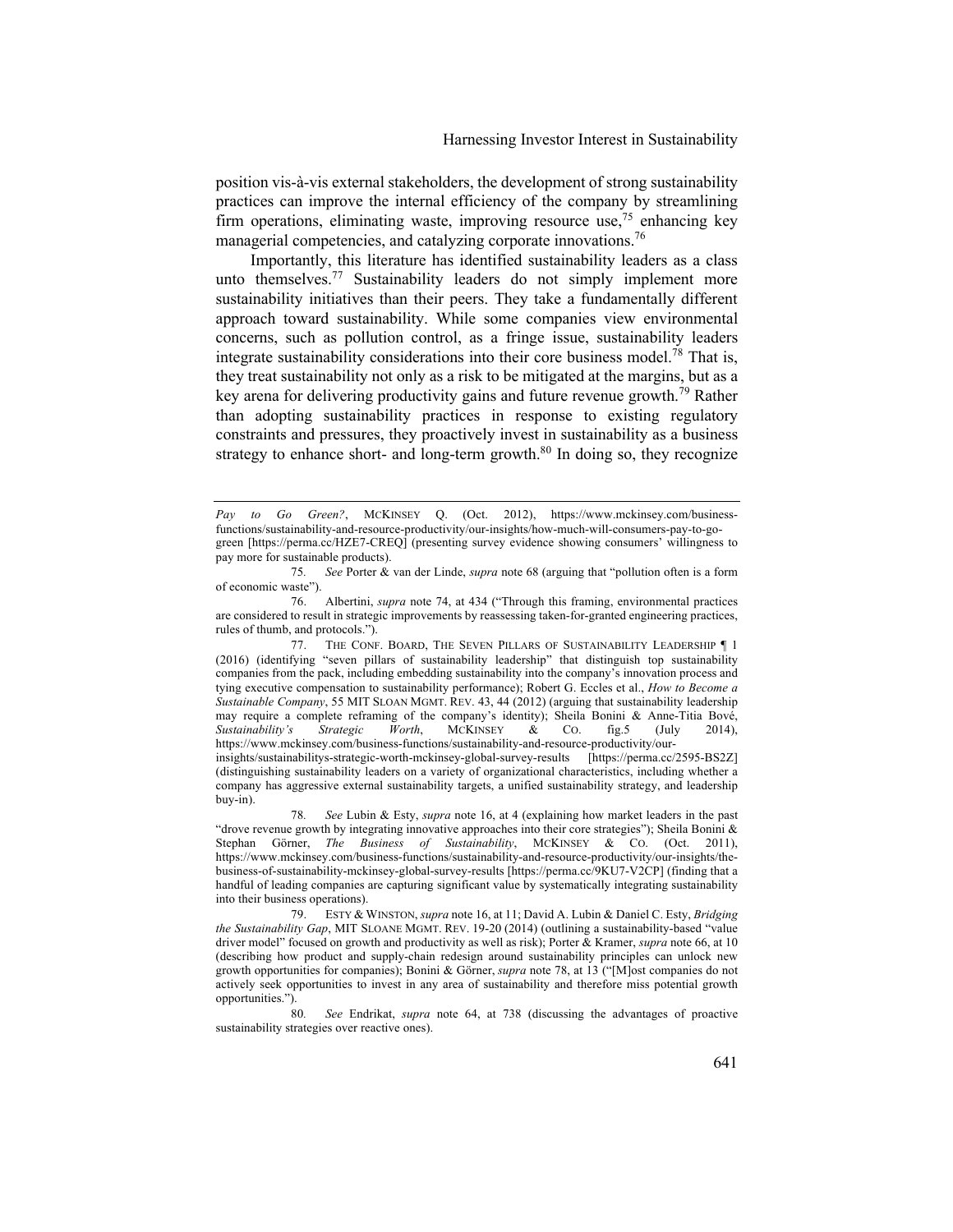sustainability as "an emerging megatrend"—an economic and societal transformation that will fundamentally alter how companies compete.<sup>81</sup> While most executives understand that sustainability pressures—including, most notably, climate change and resource scarcity—will profoundly reshape markets in the twenty-first century,  $82$  sustainability leaders are taking strategic actions now. They see both the existential risks from responding too late to the "sustainability imperative" and the profitable upsides from getting ahead of this impending societal shift. $83$  As Professors Esty and Lubin explain, sustainability leaders are "placing strategic bets on innovation in energy efficiency, renewable power, resource productivity, and pollution control" in order to enhance "their companies' long-term competitiveness."84 Other scholars have similarly pointed out that the real opportunities for sustainability-driven growth come when companies integrate sustainability into their core business functions (i.e., become sustainability leaders), rather than when companies merely address sustainability at the margins.<sup>85</sup>

<sup>81.</sup> Lubin & Esty, *supra* note 16, at 1 (identifying electrification, the rise of mass production, globalization, and the quality movement of the 1970s and 1980s as other business "megatrends").

<sup>82</sup>*. See* Gina Iacona, *Going Green to Make Green: Necessary Changes to Promote and Implement Corporate Social Responsibility While Increasing the Bottom Line*, 26 J. LAND USE & ENVTL. L. 113, 121 (2010) (reviewing survey evidence showing recognition among corporate executives that sustainability was important to corporate growth); Bonini & Görner, *supra* note 78, at 5 tbl.3 (2011) (showing that more than three quarters of CEOs surveyed identified sustainability as a priority in their global agenda); *id.* at 3 fig.2 (survey results showing that twice as many global CEOs reported in 2014 that sustainability was their top priority than 2012); Global Compact, *CEO Study on Sustainability 2013: Architects of a Better World*, UNITED NATIONS 11 (Sept. 2013), https://www.unglobalcompact.org/docs/news\_events/8.1/UNGC\_Accenture\_CEO\_Study\_2013.pdf [https://perma.cc/GT8K-TBYN] (finding that in a 2013 survey of one thousand CEOs from across the world, ninety-three percent reported sustainability as "key to success").

<sup>83</sup>*. See generally* Lubin & Esty, *supra* note 16.

<sup>84</sup>*. Id.* at 3.

<sup>85</sup>*. See, e.g.*, 2 MARC J. EPSTEIN & ADRIANA REJC BUHOVAC, MAKING SUSTAINABILITY WORK: BEST PRACTICES IN MANAGING AND MEASURING CORPORATE SOCIAL, ENVIRONMENTAL, AND ECONOMIC IMPACTS 3 (2014) ("For sustainability to be valuable to both the organization and its stakeholders, it must be integrated into the way a company does business."); LUCY NOTTINGHAM, MARSH & MCLENNAN COMPANIES, UNLOCKING GROWTH BY INTEGRATING SUSTAINABILITY: HOW TO OVERCOME THE BARRIERS 3 (2016) ("It is clear that corporate sustainability approaches must move from 'nice to have' efforts to promote the company and create employee engagement to a means to drive growth, manage risks to corporate earnings, and engage with financial markets."); Jan Endrikat et al., *Making Sense of Conflicting Empirical Findings: A Meta-Analytic Review of the Relationship Between Corporate Environmental and Financial Performance*, 32 EUR. MGMT. J. 735, 735 (2014) (finding that proactive corporate environmental initiatives have a more positive impact on financial performance than reactive ones); Michael V. Russo & Paul A. Fouts, *A Resource-Based Perspective on Corporate Environmental Performance and Profitability*, 40 ACAD. MGMT. J. 534, 537- 38 (1997) (explaining why proactive environmental initiatives, which go beyond regulatory standards and involve process redesign, should generate more value than reactive ones, which simply comply with "endof-pipe compliance policies"). *But see* Dixon-Fowler, *supra* note 70, at 362 (finding that both proactive and reactive environmental initiatives positively impact corporate financial performance to equal degrees, and speculating that there is enough "'low-hanging' fruit available for [reactive] solutions to be still profitable, although this could change over time as they run out").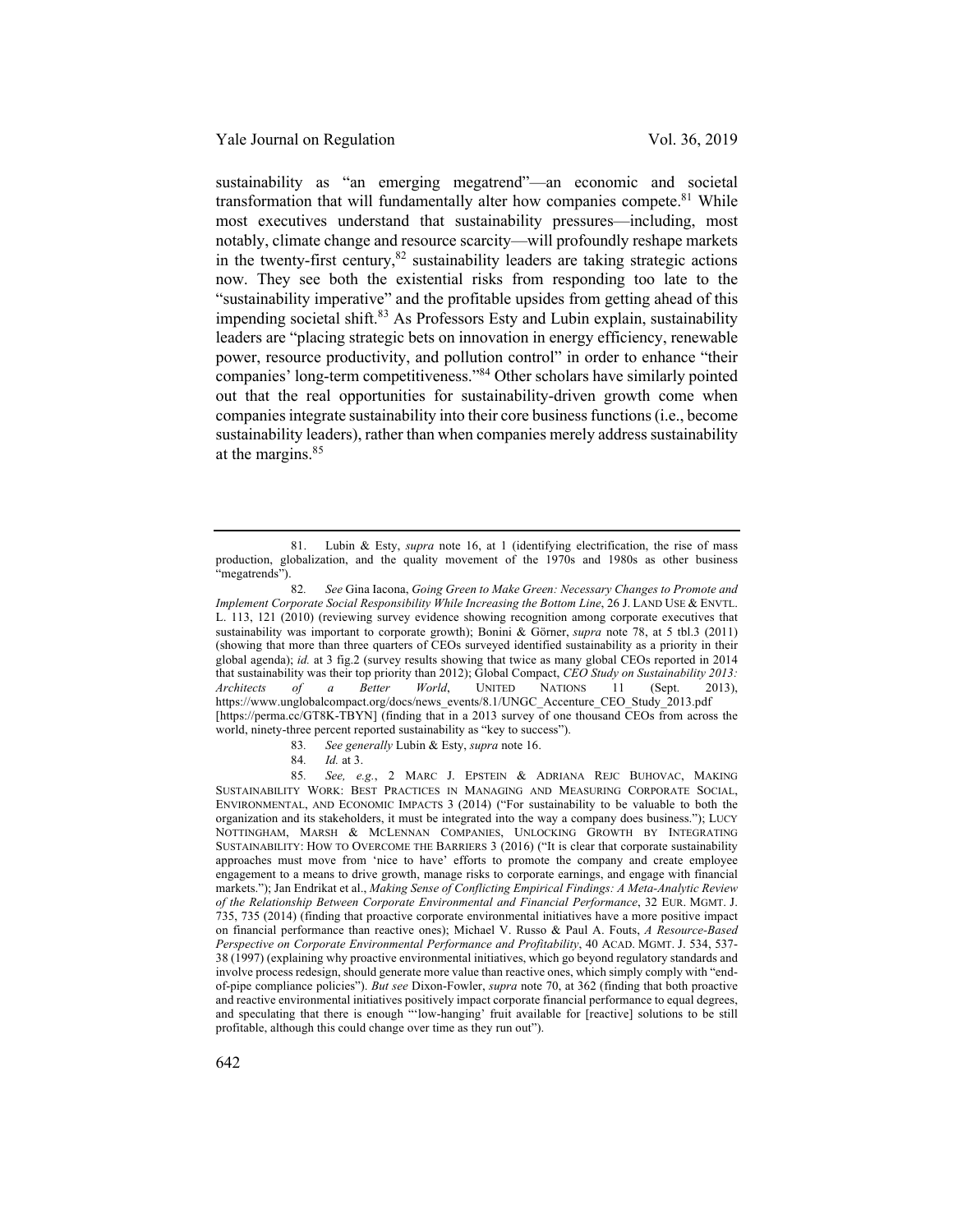For example, Unilever, the consumer products giant, has distinguished itself as a corporate sustainability leader through its Sustainable Living Plan.<sup>86</sup> Launched in 2010, this ambitious corporate action plan promised to revamp the company's business model around a series of aggressive sustainability targets. $87$ By 2020, Unilever pledged to double its revenues while halving the environmental footprint of its products, sourcing all of its agricultural raw materials sustainably and integrating half a million small-scale farmers and distributors into its supply chains.<sup>88</sup> Toward those ends, the company has aggressively and holistically integrated sustainability practices into its governance structures, product lines, management practices, and supply chains.<sup>89</sup> For example, Unilever has linked executive pay to sustainability targets, developed a central team dedicated to spreading best sustainability practices across the company's diverse operations, worked to improve the eco-efficiency of its supply chains through collaborations with its suppliers, sought advice from an external sustainable development advisory board,  $90$  and placed environmental and social responsibility at the core of its brand communications and strategies.<sup>91</sup> Moreover, Unilever CEO Paul Polman made it clear that he views sustainability as a revenue-growth strategy.<sup>92</sup> Accordingly, the company has focused its efforts on identifying and exploiting the profit upsides to sustainability.

From an environmental perspective, these efforts have delivered measurable gains. Since 2008, the company has cut carbon emissions and water consumption at its factories by  $47%$  and  $39%$ , respectively.<sup>93</sup> And in 2017, Unilever reported that it had reduced the waste associated with the disposal of

<sup>86.</sup> In surveys of sustainability experts, Unilever has consistently dominated corporate sustainability leadership rankings. *See*, *e.g.*, *The 2015 Sustainability Leaders*, GLOBALSCAN &<br>SUSTAINABILITY 4 (2015), https://globescan.com/wp-content/uploads/2017/07/GlobeScan-4 (2015), https://globescan.com/wp-content/uploads/2017/07/GlobeScan-SustainAbility-Survey-Sustainability-Leaders-2015.pdf [https://perma.cc/LLC2-PZ79].

<sup>87</sup>*. Our Sustainable Living Report Hub*, UNILEVER, https://www.unilever.com/sustainable-living/our-sustainable-living-report-hub [https://perma.cc/HT23- ZV5E].

<sup>88.</sup> Unilever, *Unilever Sustainable Living Plan*, THE GUARDIAN (Oct. 5, 2011, 11:00 EDT), https://www.theguardian.com/sustainable-business/unilever-sustainable-living-plan PM EDT), https://www.theguardian.com/sustainable-business/unilever-sustainable-living-plan [https://perma.cc/MC9B-DUQW].

<sup>89</sup>*. See* BusinessGreen Staff, *Unilever's Sustainability Program Saves \$395M Since 2008*, GREENBIZ (Apr. 18, 2013, 4:00 AM), https://www.greenbiz.com/news/2013/04/18/unileversustainability-program-saves-395m [https://perma.cc/LA6H-6YAH] (documenting some of Unilever's sustainability initiatives); Michael Holder, *Unilever Reports Strong Growth for 'Sustainable Living' Brands*, GREENBIZ (May 19, 2016, 12:20 AM), https://www.greenbiz.com/article/unilever-reportsstrong-growth-sustainable-living-brands [https://perma.cc/AQ6X-PLCR] (same).

<sup>90.</sup> Professor Esty served on this advisory board from 1996 to 2011.

<sup>91</sup>*. Unilever: In Search of the Good Business*, THE ECONOMIST (Aug. 9, 2014), https://www.economist.com/business/2014/08/09/in-search-of-the-good-business [https://perma.cc/M5QN-F3NM].

<sup>92.</sup> Vivienne Walt, *Unilever CEO Paul Polman's Plan to Save the World*, FORTUNE (Feb. 17, 2017), http://fortune.com/2017/02/17/unilever-paul-polman-responsibility-growth [https://perma.cc/7YZ6-HL9K].

<sup>93</sup>*. Sustainable Living Plan: 3 Year Summary of Progress*, UNILEVER (May 2018), https://www.unilever.com/Images/uslp-targets-3-year-summary-of-progress\_tcm244-526543\_en.pdf [https://perma.cc/AG57-C63W].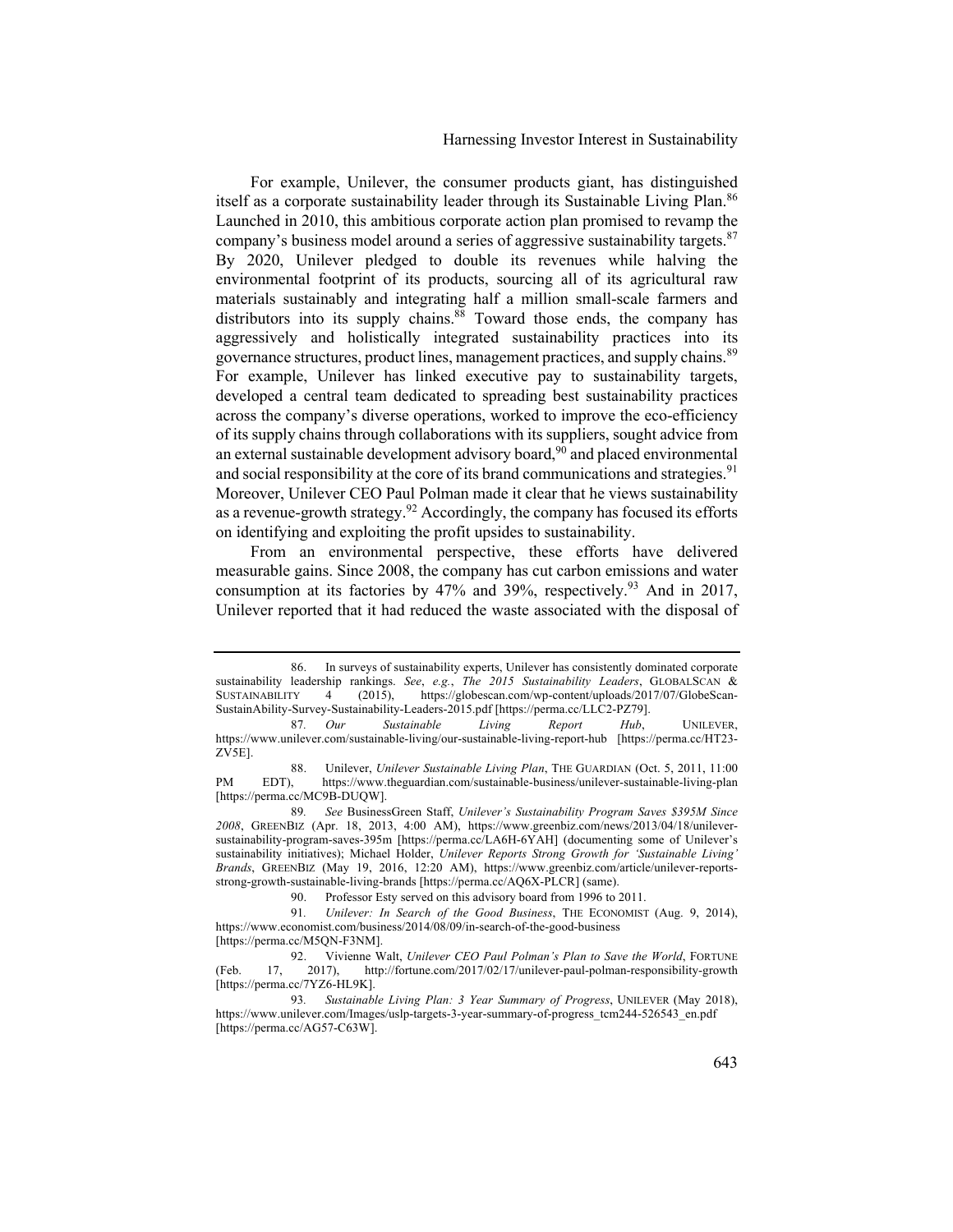its products by 29%, cut the weight of its products' packaging by 13%, and obtained 56% of its agricultural materials from sustainable sources.<sup>94</sup> Thanks to these and other eco-efficiency measures, Unilever has avoided over seven hundred million euros in costs since 2008 by cutting its waste; reducing its use of energy, raw materials, and natural resources; and limiting its exposure to resource-price volatility.<sup>95</sup> While a causal link would be hard to prove, Unilever's sustainability initiatives also appear to have helped the company improve its market position. Unilever reported that, in 2017, its "sustainable living" brands—which represent Unilever's most sustainable product lines grew 46% faster than the rest of its business and accounted for 70% of the company's turnover growth. $96$  The company's stock value has also grown by more than 15% since 2009, even as other consumer-product giants, such as Proctor & Gamble, Campbell Soup, and Kellogg, have struggled in recent years.<sup>97</sup> Given how central sustainability is to Unilever's business model and brand image, the company's outperformance of its peers is suggestive, although by no means dispositive, of the profit potential of sustainability leadership.

While Unilever is exceptional in its alignment of core business functions with sustainability principles, its success at turning sustainability into revenue growth probably is not a fluke. Rather, it appears to be illustrative of the profit potential of becoming a sustainability leader.<sup>98</sup> In particular, empirical work on

<sup>94</sup>*. Id.*

<sup>95</sup>*. Unilever's Sustainable Living Brands Continue to Drive Higher Rates of Growth*, UNILEVER (May 18, 2017), https://www.unilever.com/news/press-releases/2017/unilevers-sustainableliving-brands-continue-to-drive-higher-rates-of-growth.html [https://perma.cc/B6FA-UWJ2]; *Commitment to Sustainability Delivers Even Faster Growth for Unilever*, UNILEVER (May 16, 2016), https://www.unilever.com/news/press-releases/2016/Commitment-to-sustainability-delivers-even-fastergrowth-for-Unilever.html [https://perma.cc/26ND-A6VU]. For example, Unilever's waste disposal program has achieved approximately 262 million euros in cost avoidance, primarily by reducing Unilever's production of waste (which eliminates the costs of managing and disposing of the company's waste), recycling and repurposing waste for additional internal use (which lowers input and resource costs), and selling waste streams to third parties to generate additional income (e.g., selling used paper, plastics, metal, and glass to other industries). *See Going Beyond Zero Waste to Landfill*, UNILEVER, https://www.unilever.com/sustainable-living/reducing-environmental-impact/waste-and-

packaging/going-beyond-zero-waste-to-landfill [https://perma.cc/7FC7-MWM2]; Jessica Lyons Hardcastle, *Unilever Chief Supply Chain Officer on How to Achieve Zero Waste*, ENVIRONMENTAL LEADER (Feb. 15, 2016), https://www.environmentalleader.com/2016/02/unilever-chief-supply-chainoffice-on-how-to-achieve-zero-waste [https://perma.cc/BKZ9-PQPZ]. Meanwhile, Unilever's energy efficiency program has yielded an estimated 493 million euros in cost savings by cutting the company's energy consumption by twenty-six percent. *See Our Eco-Efficiency Performance*, UNILEVER, https://www.unilever.com/sustainable-living/reducing-environmental-impact/eco-efficiency-inmanufacturing/our-eco-efficiency-performance [https://perma.cc/R7J9-E8PT].

<sup>96</sup>*. Unilever's Sustainable Living Brands Delivered 70% of Turnover Growth in 2017*, SUSTAINABLE https://www.sustainablebrands.com/news\_and\_views/business\_case/sustainable\_brands/unilevers\_sustai nable\_living\_brands\_delivered\_70\_tur [https://perma.cc/DH3C-PEAQ].

<sup>97.</sup> Bill George, *As Consumer Giants Struggle, Unilever Rises Above the Pack*, CNBC (May 25, 2018), https://www.cnbc.com/2018/05/25/bill-george-as-consumer-giants-struggle-unileverrises-above-the-pack.html [https://perma.cc/ETK9-4SXD].

<sup>98.</sup> To be clear, while Unilever stands out as a leader on corporate sustainability, it is not alone. Other companies have similarly attempted to reorient their business models around sustainability practices and principles. *See*, *e.g.*, ESTY & WINSTON, *supra* note 16, at 122-44 (providing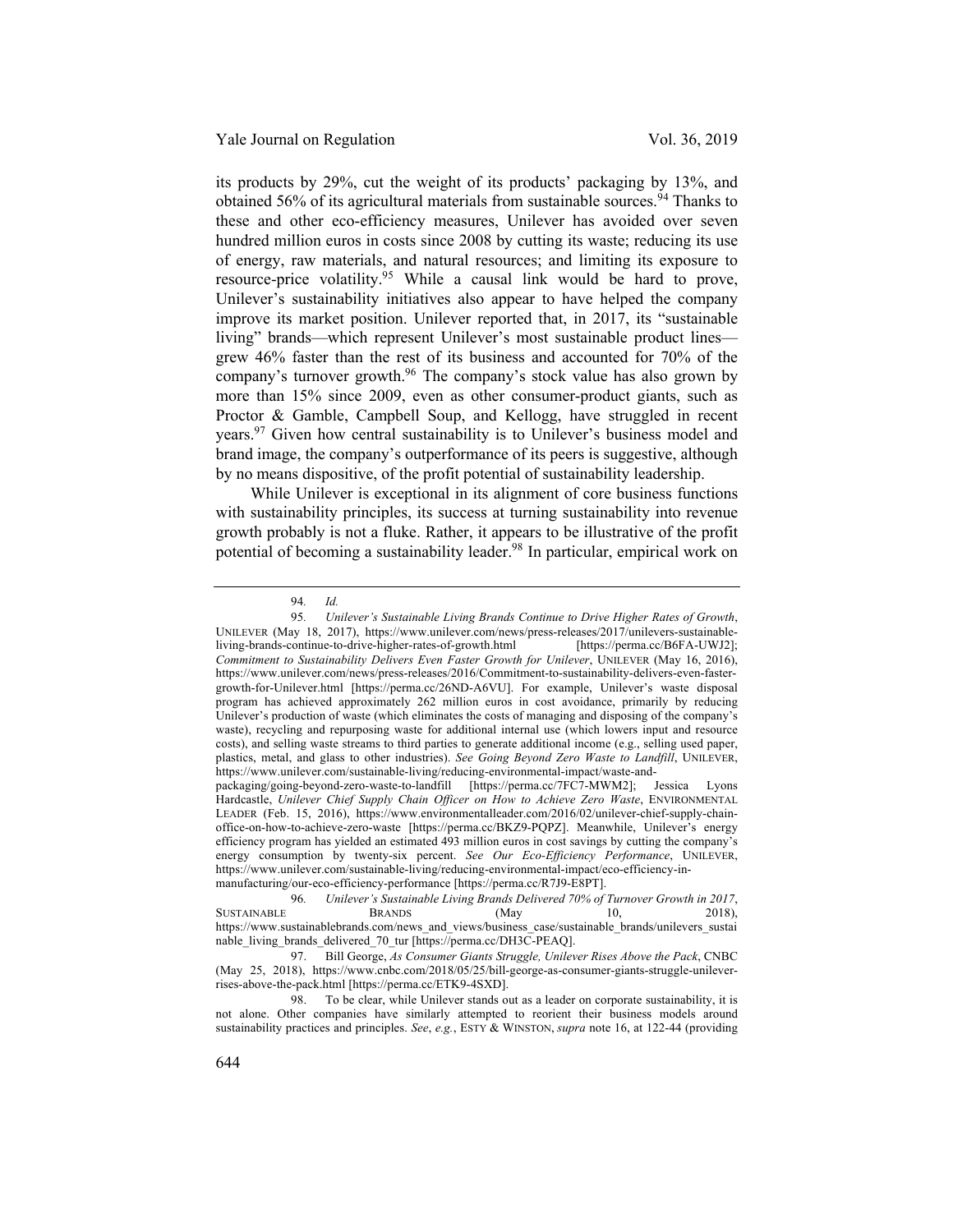corporate sustainability has increasingly lent support to the idea that, under the right circumstances, there may be a systematic relationship between sustainability leadership and a company's bottom line.<sup>99</sup> Meta-analyses<sup>100</sup> of the literature, for example, have consistently identified positive relationships between corporate sustainability practices and corporate financial performance.<sup>101</sup> Indeed, the five most recently published meta-analyses found strong evidence that at least some sustainability initiatives pay off.<sup>102</sup> This conclusion has been echoed by a number of prominent narrative reviews of the empirical research. For instance, based on a survey of 190 academic studies, researchers at Oxford University and Arabesque Partners concluded that sustainability practices can enhance operational performance, lower the cost of capital, and improve stock price performance.<sup>103</sup>

99*. See, e.g.*, Eccles et al., *supra* note 28, at 2835 (finding that "high sustainability" companies that "voluntarily adopted sustainability policies by 1993 . . . outperform[ed] their counterparts over the long term, both in terms of stock market and accounting performance").

100. Meta-analyses employ econometric methods to aggregate and synthesize findings across individual studies.

103. Clark et al., *supra* note 12, at 9; *see also* Ambec & Lanoie, *supra* note 67, at 57 (providing a comprehensive, narrative review of the literature that points to a number of "win-win" investments in sustainability).

numerous examples of companies that have used sustainability practices to drive growth). For example, in 2005, General Electric launched its Ecomagination initiative, in which it pledged to generate \$20 billion in annual revenue from sustainable products by 2010. *See id.* at 122. By 2009, annual revenue from Ecomagination products had reached \$25 billion. *See* Joel Makower, *Ecomagination at 10: A Status Report*, GREENBIZ (May 11, 2015, 1:11 AM), https://www.greenbiz.com/article/ecomagination-10 status-report [https://perma.cc/8EPU-X4WZ]. During this time, Ecomagination sales also grew twice as fast as total company sales. *See* Andrew Winston, *GE Is Avoiding Hard Choices About Ecomagination*, HARV. BUS. REV. (Aug. 1, 2014), https://hbr.org/2014/08/ges-failure-of-ecomagination [https://perma.cc/W67B-NJ93]. After having invested \$17 billion into Ecomagination research and development, General Electric had reaped more than \$232 billion from the initiative by 2015. *See* Jasper Scherer, *How GE Is Changing the World*, FORTUNE (August 19, 2016), GE Is Changing the World, http://fortune.com/2016/08/19/general-electric-change-world [https://perma.cc/U9H5-TQZY]. While the Ecomagination program has come under fire in recent years for investing in technologies to reduce greenhouse gases from Canadian oil sands production, the first ten years of the initiative have been widely touted as a success at harnessing sustainability to generate profits. *See* Winston, *supra* note 98.

<sup>101</sup>*. See, e.g.*, Friede et al., *supra* note 16, at 210 (stating that of the more than two thousand empirical articles published on the market value of sustainability since the 1970s, roughly ninety percent found nonnegative relationships between ESG factors and corporate financial performance, with the vast majority reporting positive associations); Susan L. Golicic & Carlo D. Smith, *A Meta-Analysis of Environmentally Sustainable Supply Chain Management Practices and Firm Performance*, 49 J. SUPPLY CHAIN MGMT. 78, 78 (2013) (finding that "the link between environmental supply chain practices and market-based, operational-based and accounting-based forms of financial performance is positive and significant"); Marc Orlitzky, *Does Firm Size Confound the Relationship Between Corporate Social Performance and Firm Financial Performance?*, 33 J. BUS. ETHICS 167, 167 (2001) ("[E]ven if firm size is controlled for across studies (comprising, on average, over fifteen thousand observations), [sustainability] and [corporate financial performance] remain positively correlated."); Marc Orlitzky & John D. Benjamin, *Corporate Social Performance and Firm Risk: A Meta-Analytic Review*, 40 BUS. & SOC'Y 369, 391 (2001) (finding "the better a firm's [sustainability] reputation, the lower its [market] risk"); Marc Orlitzky et al., *Corporate Social and Financial Performance: A Meta-Analysis*, 24 ORGANIZATIONAL STUD. 403, 403 ("The meta-analytic findings suggest that corporate virtue . . . is likely to pay off.").

<sup>102.</sup> Albertini, *supra* note 74, at 431; Dixon-Fowler, *supra* note 70, at 353; Endrikat, *supra* note 64, at 535; Endrikat, *supra* note 85, at 735; Friede et al., *supra* note 16, at 210.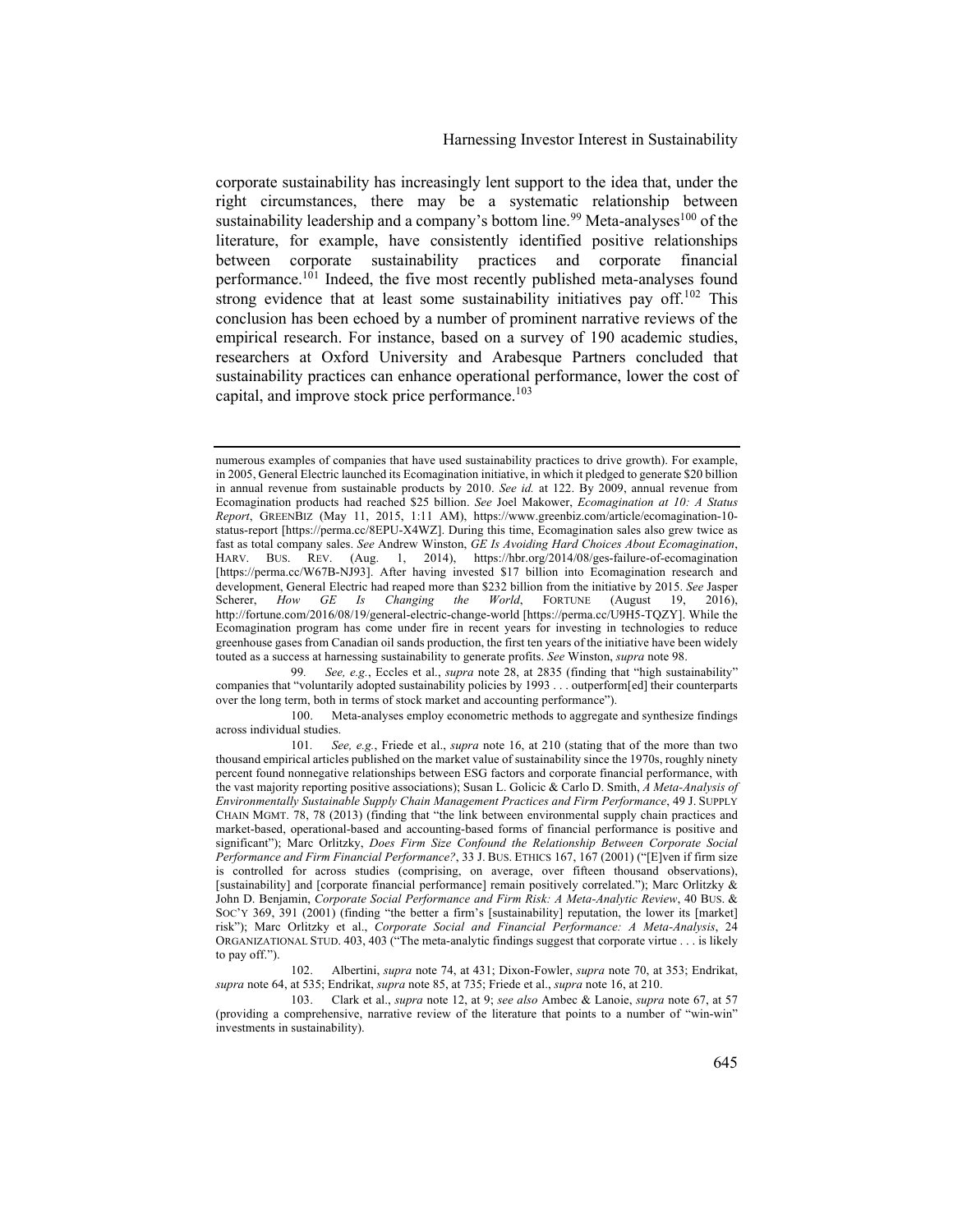This view, however, has not been universally adopted. Well-respected researchers continue to question the materiality of sustainability to profits, arguing that the scope of "win-win" opportunities is narrower than most believe.<sup>104</sup> Backing these conclusions is a steady stream of case studies and empirical analyses that find negative associations between financial performance and corporate environmental management.<sup>105</sup> Indeed, researchers have identified instances where corporate *irresponsibility* pays more than corporate responsibility.<sup>106</sup> Some have pointed to these mixed findings as evidence against the existence of green-to-gold opportunities, concluding that the empirical case for eco-efficiencies and other sustainability upsides is weak or nonexistent.<sup>107</sup> Others have interpreted these inconsistencies as evidence of pervasive regulatory failures that too often allow companies to externalize costs onto society and the environment.<sup>108</sup>

A growing number of scholars, however, have turned to two alternative explanations of these mixed results. First, inconsistent findings may signal that some, but not all, ESG factors impact financial performance.<sup>109</sup> Sustainability leadership can take a myriad of forms, and few scholars expect that it always pays to be green. Indeed, it seems highly unlikely that sustainability practices would uniformly impact revenue growth, given the breadth of possible sustainability practices that can be pursued (e.g., compliance with minimal pollution standards versus proactive investments in clean energy technologies) and the many different channels by which sustainability can theoretically impact earnings (e.g., enhanced operational efficiency versus improved reputation). In

<sup>104</sup>*. See, e.g.*, PETER FLEMING & MARC T. JONES, THE END OF CORPORATE SOCIAL RESPONSIBILITY: CRISIS & CRITIQUE 4 (2013); ALFRED A. MARCUS, INNOVATIONS IN SUSTAINABILITY: FUEL AND FOOD 2 (2015) (arguing that existing green-to-gold opportunities are "narrow and limited"); Andrew Crane et al., *Contesting the Value of "Creating Shared Value"*, 56 CAL. MGMT. REV. 130, 136 (2014) ("Many corporate decisions related to social and environmental problems, however creative the decision-maker may be, do not present themselves as potential win-wins, but rather will manifest themselves in terms of dilemmas."); Peter Dauvergne & Jane Lister, *The Prospects and Limits of Eco-Consumerism: Shopping Our Way to Less Deforestation?*, 23 ORG. & ENV'T 132, 146 (2010) (expressing skepticism of corporate sustainability's potential to produce global change); David Vogel, *Opportunities for and Limitations of Corporate Environmentalism*, *in* ENVIRONMENTAL PROTECTION AND THE SOCIAL RESPONSIBILITY OF FIRMS: PERSPECTIVES FROM LAW, ECONOMICS, AND BUSINESS 197-202 (Bruce L. Hay ed., 2005).

<sup>105</sup>*. See, e.g.*, James J. Cordeiro & Joseph Sarkis, *Environmental Proactivism and Firm Performance: Evidence from Security Analyst Earnings Forecasts*, 6 BUS. STRATEGY & ENV'T 104, 104 (1997); Karen Fisher-Vanden & Karin S. Thorburn, *Voluntary Corporate Environmental Initiatives and Shareholder Wealth*, 62 J. ENVTL. ECON. & MGMT. 430, 430 (2011); Lars Hassel et al., *The Value Relevance of Environmental Performance*, 14 EUR. ACCT. REV. 41, 41 (2005).

<sup>106</sup>*. See, e.g.*, Kwang-Ho Kim et al., *Effects of Corporate Social Responsibility on Corporate Financial Performance: A Competitive-Action Perspective*, 44 J. MGMT. 1097, 1097 (2018) (finding evidence that socially irresponsible activities improve firm financial performance in certain circumstances); Matthew J. Kotchen & Jon Jungbien Moon, *Corporate Social Responsibility for Irresponsibility* 1 (Nat'l Bureau of Econ. Research, Working Paper No. 17254, 2011).

<sup>107</sup>*. See supra* note 104.

<sup>108.</sup> Esty & Cort, *supra* note 14, at 20.

<sup>109</sup>*. See* Albertini, *supra* note 74, at 432; Endrikat, *supra* note 85, at 746; Esty & Cort, *supra* note 14, at 21; Orlitzky, *supra* note 4, at 13.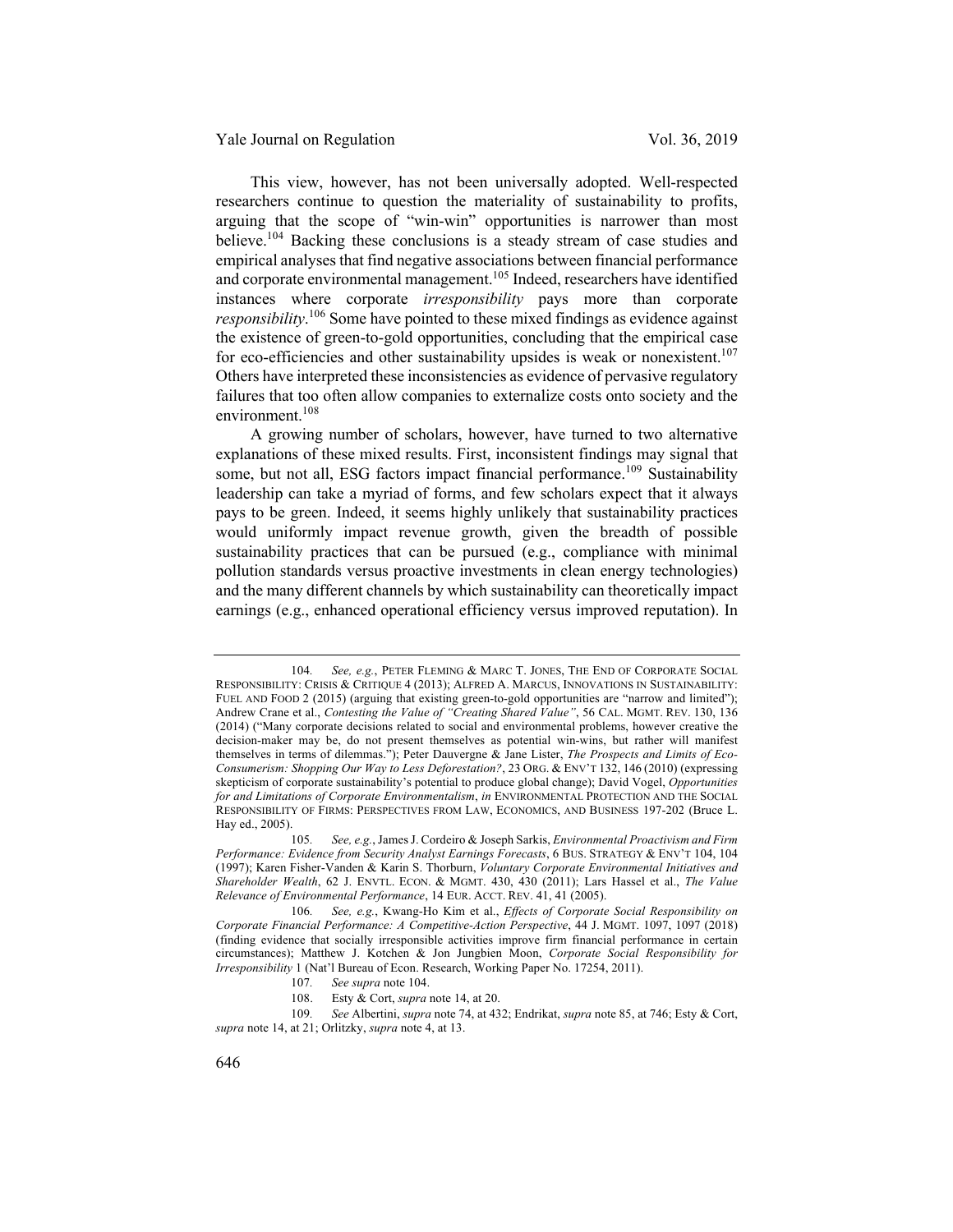support of this explanation, several meta-analytic studies have identified contextual and programmatic factors that mediate the positive effect of corporate environmental performance on corporate financial performance.<sup>110</sup>

Researchers also point to a variety of *methodological* inconsistencies as a second explanation for the literature's mixed findings.<sup> $111$ </sup> Studies vary widely in terms of how they operationalize sustainability, and some variables have a stronger theoretical connection to the concept of sustainability than others. The rigor of the analyses also fluctuates greatly, with some researchers doing a better job than others at accounting for confounding factors and isolating causal relationships between environmental and financial performance.<sup>112</sup> To this point, a recent meta-analysis found that studies that employed less sophisticated models underestimated the financial benefits of sustainability leadership due to omitted variable bias.<sup>113</sup>

Increasingly, scholars have viewed these persisting empirical inconsistencies as a call to refine their conceptual and methodological tools, rather than to revisit the threshold question of whether sustainability can improve financial performance.<sup>114</sup> Or, as one reviewer of the literature put it: "we must move beyond simply asking 'Does it pay to be green?' to 'When does it pay to be green?.'"115 As discussed below in Section II.B, many investors are asking similar questions. They are intrigued by the potential of sustainability upsides,

114*. See, e.g.*, Orlitzky, *supra* note 4, at 13-14.

115. Dixon-Fowler, *supra* note 70, at 354; *see also* Busch & Hoffmann, *supra* note 112, at 234 (echoing this call); Renato J. Orsato, *Competitive Environmental Strategies: When Does It Pay to be Green?*, 48 CAL. MGMT. REV. 127, 127 (2006) (same).

<sup>110</sup>*. See, e.g.*, Albertini, *supra* note 74, at 440-41 (estimating that the relationship between environmental performance and financial performance was strongest when the researchers measured environmental performance using environmental *management* variables, as opposed to environmental *output* or environmental *disclosure* variables); Orlitzky, *supra* note 4, at 13 ("The large variability of the [sustainability]-[corporate financial performance] relationships suggests several moderators (e.g. measurement strategies, industry growth, etc.) which should be examined in future research.").

<sup>111.</sup> Esty & Cort, *supra* note 14, at 20-21.

<sup>112</sup>*. See* Timo Busch & Volker H. Hoffmann, *How Hot Is Your Bottom Line? Linking Carbon and Financial Performance*, 50 BUS. & SOC'Y 233, 234-35 (2011) (linking inconsistencies in findings to inconsistencies in defining and measuring the constructions of "sustainability" and "corporate financial performance"); Abagail McWilliams et al., *Corporate Social Responsibility: Strategic Implications*, 43 J. MGMT. STUD. 1, 12 (2006) (positing that inconsistencies in the relationships between corporate social responsibility (CSR) and firm financial performance "may be a result of inconsistency in defining CSR, inconsistency in defining firm performance, inconsistency in samples, imprecision and inconsistency in research design, misspecification of models, changes over time, or some more fundamental variance in the samples that are being analyzed"); Orlitzky, *supra* note 4, at 13 (finding that "[t]he large variability of findings in studies is partly due to primary‐study artifacts"—that is, differences in data and model specification); Kjetil Telle, *"It Pays to Be Green"—A Premature Conclusion*, 35 ENVTL. & RESOURCE ECON. 195, 197 (2006) (discussing the methodological shortcomings of many empirical studies of the effects of sustainability on financial performance, including failure to adequately address omitted variable bias).

<sup>113.</sup> Eva Horvathova, *Does Environmental Performance Affect Financial Performance? A Meta-Analysis*, 70 ECOLOGICAL ECON. 52, 56 (2010). On the other hand, studies that employed *qualitative* measures of environmental performance were more likely than *quantitative* ones to produce positive associations between sustainability and financial value. *Id.*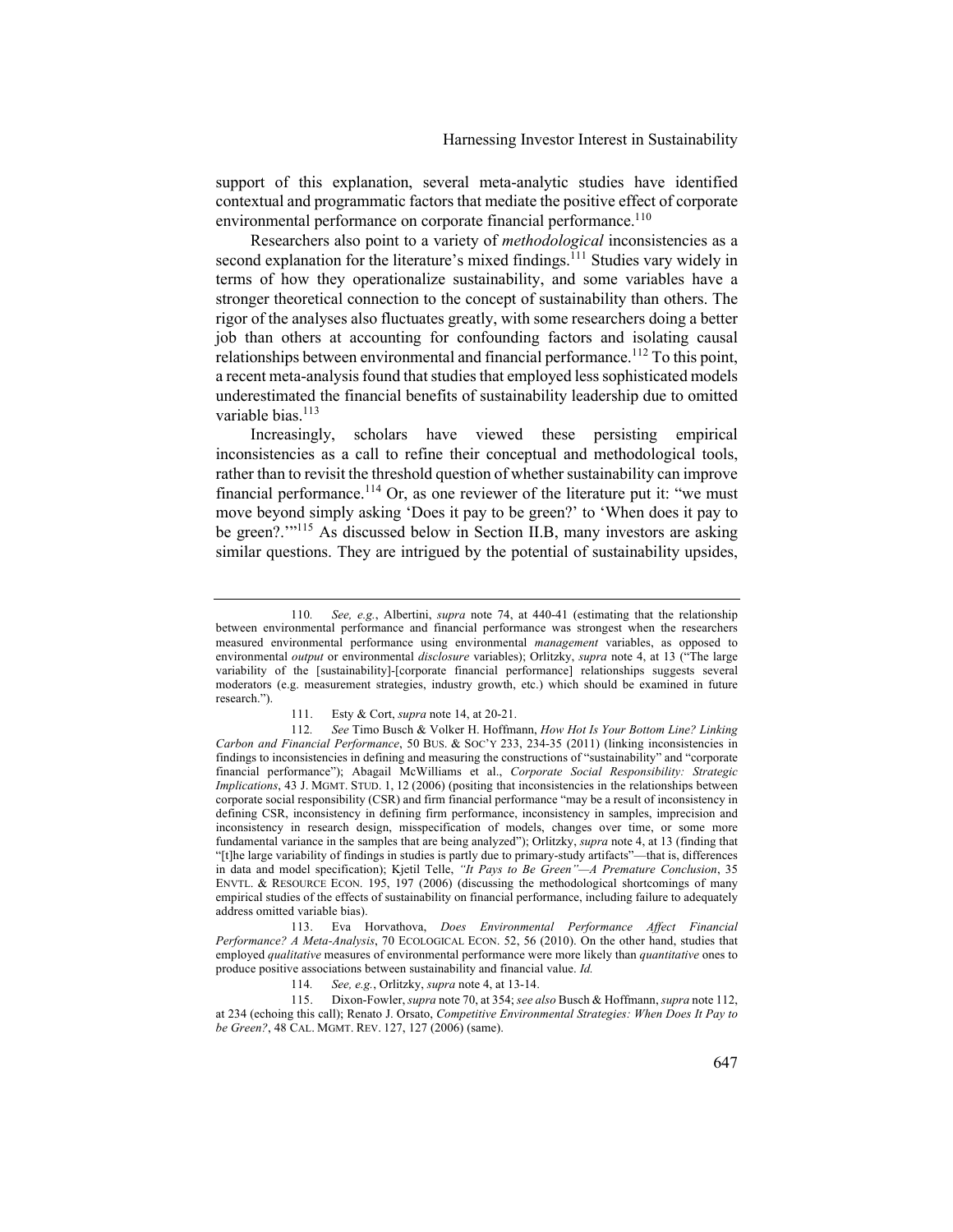but they want more clarity on *how* sustainability impacts companies' bottom lines and *when* sustainability leadership pays financial dividends.

#### *B. Growing Interest in Sustainable Investing*

Sustainable investing is by no means a new phenomenon.<sup>116</sup> For decades, a small segment of investors have expressed their moral values by excluding socially or environmentally "bad" industries from their portfolios.<sup>117</sup> Many religious groups, for example, have consistently refrained from investing in alcohol, gambling, or other so-called "sin" industries.<sup>118</sup> More recently, secular organizations have begun using divestment as a means of advocating on behalf of the environment, civil rights, and other social issues.<sup>119</sup>

What is new, however, is sustainability's move into the mainstream of the investment world.<sup>120</sup> Until recently, sustainability has been considered a fringe issue, appropriate only for those investors who did not care about the financial returns on their portfolios.<sup>121</sup> But the past decade has witnessed an explosion of interest in sustainable investing practices among mainstream investors who prioritize strong financial returns.<sup>122</sup> For example, the United Nations Principles

120. Clark et al., *supra* note 12, at 10 (identifying sustainability as "one of the most significant trends in financial markets for decades"); Shaheen Contractor & Gregory Elders, *Asset Growth Speeds ESG Shake Up*, BLOOMBERG (Oct. 11, 2017), https://www.bloomberg.com/professional/blog/asset-growth-speeds-esg-shake ("Environmental, social and governance funds are moving beyond their niche market, driven by new funds and an asset growth pace that's picked up in the last few years."); Alex Davidson, *"Sustainable Investing" Goes Mainstream*, WALL ST. J. (Jan. 13, 2016), https://www.wsj.com/articles/sustainable-investing-goes-mainstream-1452482737 [https://perma.cc/9YCU-L6E2] (noting how mainstream financial firms—such as BlackRock and Goldman Sachs—have launched a variety of ESG investment products); Gregory Elders & Morgan Tarrant, *Sustainable Investing Grows on Asset Owner Demand*, BLOOMBERG (Apr. 17, 2017), https://www.bloomberg.com/professional/blog/sustainable-investing-grows-asset-owner-demand (providing detailed data analysis showing that "[s]ustainable investing is moving to broader investment analysis from the confines of specialty funds"); Elizabeth Lewis & Ariel Pinchot, *Overcoming These 3 Challenges Can Drive Sustainable Investing into the Mainstream*, WORLD RESOURCES INST. (Jan. 4, http://www.wri.org/blog/2017/01/overcoming-these-3-challenges-can-drive-sustainable-

investing-mainstream [https://perma.cc/8H49-GKDZ] ("Sustainable investing is ballooning.").

121*. See* Esty & Cort, *supra* note 14, at 13.

122*. See* EUROSIF, *supra* note 116, at 7 (reporting evidence "demonstrating the continuous appetite by investors to take into account Environmental, Social and Governance factors"); Busch et al., *supra* note 12, at 304; Elyse Douglas et al., *Responsible Investing: A Guide to ESG Data Providers and Relevant Trends*, 8 J. ENVTL.INVESTING 11, 94 (2017); Jody Grewal et al., *Market Reaction to Mandatory Nonfinancial Disclosure* 6 (Harvard Bus. Sch., Working Paper No. 16-025, 2015); Sara Bernow et al., *From "Why" to "Why Not": Sustainable Investing as the New Normal*, MCKINSEY & CO.

<sup>116.</sup> In one of the first recorded instances of socially responsible investing, Quaker communities divested from slavery-related industries in the seventeenth century. *See* EUROSIF, EUROPEAN SRI STUDY 8 (2012).

<sup>117</sup>*. See* Stewart et al., *supra* note 14, at 2.

<sup>118.</sup> ALEXANDER BOERSCH, ALLIANZ GLOBAL INV., DOING GOOD BY INVESTING WELL? PENSION FUNDS AND SOCIALLY RESPONSIBLE INVESTMENT: RESULTS OF AN EXPERT SURVEY 5 (2010).

<sup>119.</sup> BOERSCH, *supra* note 118, at 5 (documenting the use of socially responsible investing by the Civil Rights Movement, the environmental movement, and the Anti-Apartheid Movement).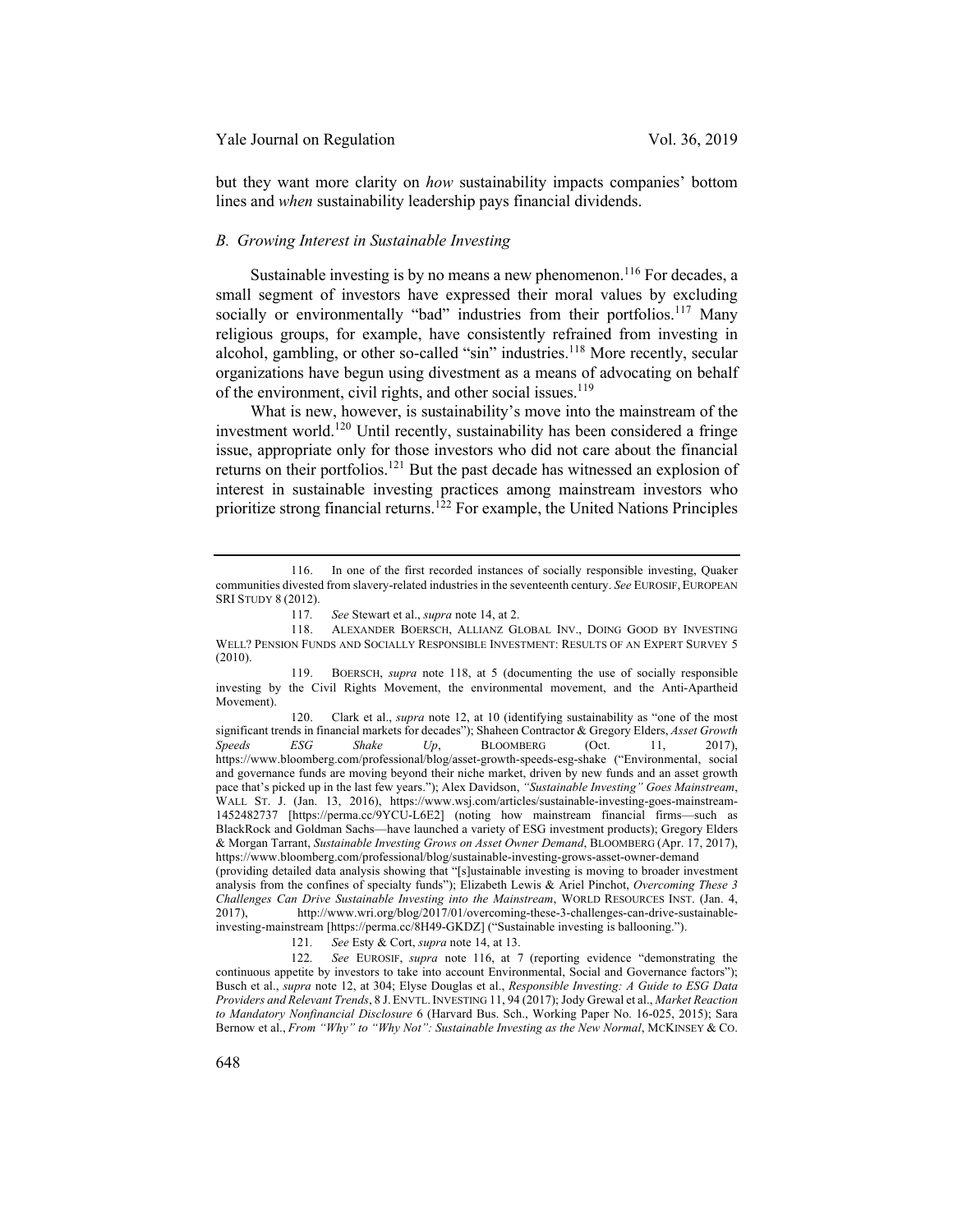for Responsible Investment—an initiative launched in 2006 to help investors integrate sustainability considerations into their portfolios—has signed on more than 1,400 investment organizations who collectively manage about \$60 trillion.<sup>123</sup> In another metric of sustainability's growing popularity, the Global Sustainable Investment Alliance (GSIA) reports that nearly \$23 trillion of assets worldwide are professionally managed under a variety of "responsible investment strategies"—up by more than 70% from 2012 levels.<sup>124</sup> The United States Sustainable Investment Forum (USSIF) reports a similar shift taking place in the United States: since 1995, for example, American sustainable investments have jumped fourteen-fold, totaling to nearly \$9 trillion in  $2016$ <sup>125</sup>

Notably, this investor interest in sustainability shows no signs of abating.<sup>126</sup> Surveys of asset owners and managers consistently find that demand for sustainability data is growing.<sup>127</sup> Financial experts likewise predict that sustainable investment numbers will continue to rise in the future.<sup>128</sup> Meanwhile, high-profile thought leaders continue to add momentum to the sustainable investing movement. For example, the CEO of Blackrock—the world's largest asset manager—released a public letter in 2016 calling on chief executives at

123*. Principles for Responsible Investment: An Investor Initiative In Partnership with UNEP Finance Initiative and the UN Global Compact*, PRINCIPLES RESPONSIBLE INV. 6 (2018), https://www.unpri.org/download?ac=6134 [https://perma.cc/7JMH-TJSP].

124. At the outset of 2012, sustainable investments totaled to \$13.3 trillion globally. *Global Sustainable Investment Review 2014*, GLOBAL SUSTAINABLE INV. ALLIANCE 3 (2014), http://www.gsi-alliance.org/wp-content/uploads/2015/02/GSIA\_Review\_download.pdf [https://perma.cc/RW4N-PZCJ]. By 2016, that figure rose to \$22.89 trillion. *Global Sustainable Investment Review 2016*, *supra* note 12, at 3.

125*. 2016 Trends Report Highlights*, *supra* note 12, at 1.

126. EUROSIF, *supra* note 116, at 7; George Serafeim & Jody Grewal, *ESG Metrics: Reshaping Capitalism* 1 (Harv. Bus. Sch., Working Paper No. 116-037, 2019), https://www.hbs.edu/faculty/Pages/item.aspx?num=50871 [https://perma.cc/A66X-MJ6M] (reporting that, between November 2010 and April 2011, capital market participants tried accessing ESG metrics forty-four million times); *Sustainable Investing: The Millennial Investor*, *supra* note 122, at 1 (basing predictions of continued sustainable investing growth on the aging of millennials, who tend to "prefer to invest in alignment with personal values").

127. Audrey Choi, *Sustainable Investing Enters the Mainstream*, MORGAN STANLEY (Feb. 27, 2015), https://www.morganstanley.com/ideas/sustainable-investing-enters-mainstream [https://perma.cc/BP75-XE8P] (predicting that sustainability investing growth will likely accelerate as millennials begin investing more); *Sustainable Investing: The Millennial Investor*, *supra* note 122, at 1 (same).

128*. See, e.g.*, BOERSCH, *supra* note 118, at 3 (providing results from a survey of European pension experts showing that most believe that sustainability criteria "will play an increasingly important role in how pension funds make investment decisions" in the future).

<sup>(</sup>Oct. 2017), https://www.mckinsey.com/industries/private-equity-and-principal-investors/ourinsights/from-why-to-why-not-sustainable-investing-as-the-new-normal [https://perma.cc/7XXK-XRZS] ("Once a niche practice, sustainable investing has become a large and fast-growing major market segment."); Ogechukwu Ezeokoli et al., *Environmental, Social, and Governance (ESG) Investment Tools:* <br> *A* Review of the Current Field, U.S. DEP'T LABOR 2 (Dec. 2017), *A Review of the Current Field*, U.S. DEP'T LABOR 2 (Dec. 2017), https://www.dol.gov/asp/evaluation/completed-studies/ESG-Investment-Tools-Review-of-the-Current-Field.pdf [https://perma.cc/LN9Y-PD4W] ("Interest and participation in ESG investing has increased notably in recent years."); *Sustainable Investing: The Millennial Investor*, ERNST & YOUNG 1 figs.1, 2 (2017), https://www.ey.com/Publication/vwLUAssets/ey-sustainable-investing-the-millennial-investorgl/\$FILE/ey-sustainable-investing-the-millennial-investor.pdf [https://perma.cc/U8KE-T254] (showing huge recent growth in sustainable investing).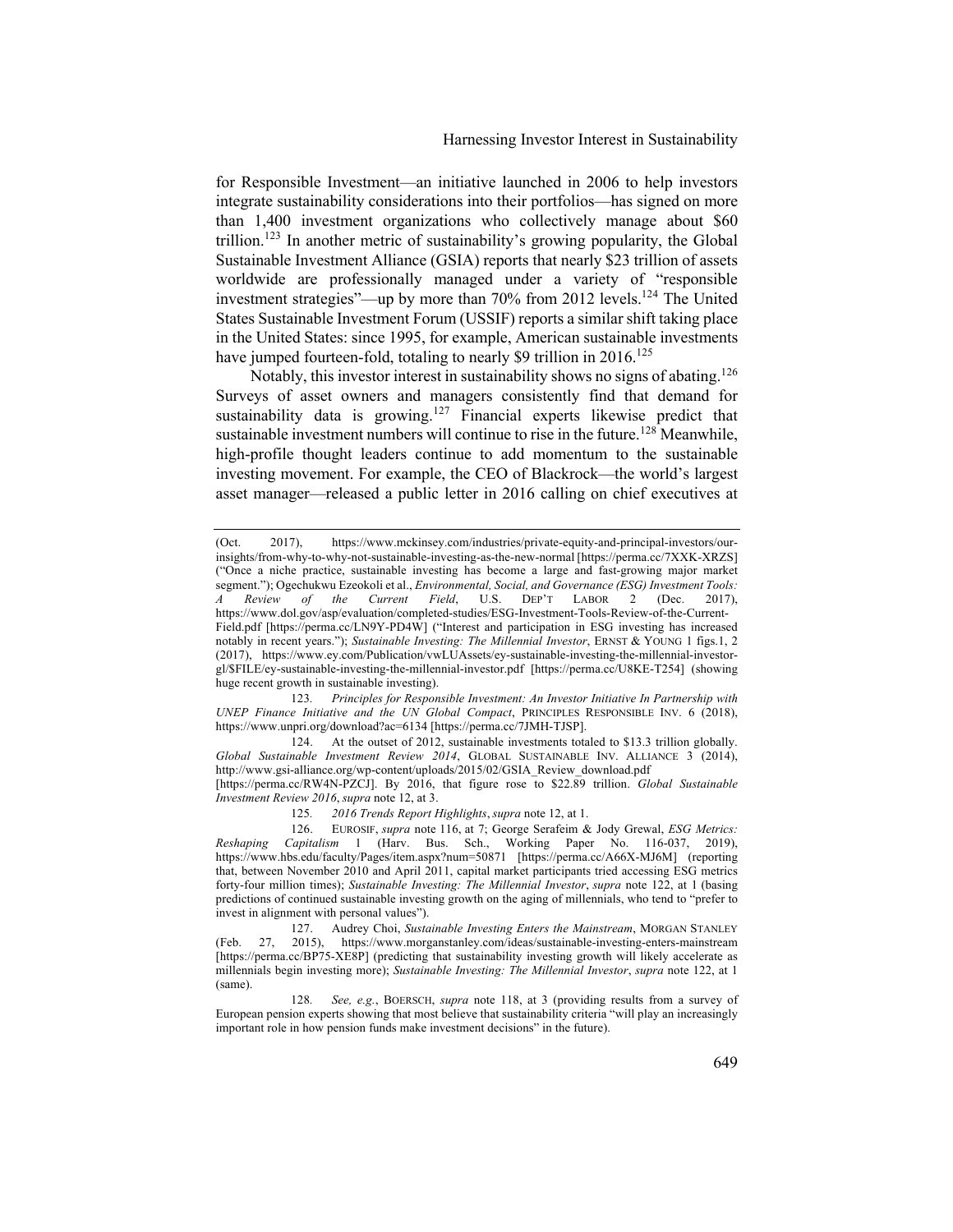S&P 500 companies to disclose their sustainability plans to shareholders.<sup>129</sup> Meanwhile, Michael Bloomberg has led calls for companies to more fully disclose their climate impacts.<sup>130</sup> More telling still has been the investor community's advocacy on behalf of the Paris Agreement, the international climate accord signed by 197 countries in December 2015. When President Trump announced that he intended to withdraw the United States from the agreement, dozens of top executives from a wide array of industries took the President to task on Twitter and other social media platforms.<sup>131</sup> On the same day, more than one hundred companies and investors teamed up with American mayors, governors, and university leaders to form the *We Are Still In* campaign—a coalition dedicated to fulfilling the United States' "nationally determined contribution" under the Paris Agreement.<sup>132</sup> Today, that number has ballooned to more than 1,800 businesses who, together, hold \$2.5 trillion in assets under management.<sup>133</sup> American investors and companies have likewise joined forces with their foreign counterparts to voice continued support for the international climate framework. In advance of the G20 summit in Hamburg, for example, nearly 400 institutional investors, representing more than \$22 trillion in assets, signed a public letter urging heads of states to follow through on their Paris commitments.<sup>134</sup>

No one factor explains this remarkable growth of interest in sustainable investing. As business scholars have cautioned, today's sustainability-minded

<sup>129</sup>*. See* Matt Turner, *Here Is the Letter the World's Largest Investor, BlackRock CEO Larry Fink, Just Sent to CEOs Everywhere*, BUS. INSIDER (Feb. 2, 2016), http://www.businessinsider.com/blackrock-ceo-larry-fink-letter-to-sp-500-ceos-2016-2 [https://perma.cc/R9TK-V62X].

<sup>130.</sup> Oliver Ralph, *Michael Bloomberg Urges Companies to Reveal Climate Change Impact*, FIN. TIMES (Feb. 9, 2016), https://www.ft.com/content/15425194-cefd-11e5-92a1-c5e23ef99c77 [https://perma.cc/7SKM-Q74X].

<sup>131</sup>*. See, e.g.*, Javier E. David, *Big Businesses—Even Energy Companies—Disapprove of Trump's Decision to Walk Away from Climate Deal*, CNBC (June 2, 2017, 11:05 AM ET), https://www.cnbc.com/2017/06/01/big-businesses-disapprove-of-trumps-decision-to-walk-away-fromparis-accord.html [https://perma.cc/Q7GF-Q7AD] (noting how dozens of top executives from an array of industries publicly opposed President Trump's intended withdraw from Paris); Julia Horowitz & Jethro Mullen, *Top CEOs Tell the CEO President: You're Wrong on Paris*, CNN MONEY (June 2, 2017, 12:43 PM ET), http://money.cnn.com/2017/06/01/news/ceos-respond-trump-paris-agreement/index.html http://money.cnn.com/2017/06/01/news/ceos-respond-trump-paris-agreement/index.html [https://perma.cc/2T4N-C9DV] (same).

<sup>132</sup>*. See* Hiroko Tabuchi & Henry Fountain, *Bucking Trump, These Cities, States and Companies Commit to Paris Accord*, N.Y. TIMES (June 1, 2017), https://www.nytimes.com/2017/06/01/climate/american-cities-climate-standards.html [https://perma.cc/4ZBM-2VCJ].

<sup>133.</sup> Mindy Lubber, *In Wake of Trump's Paris Announcement, Investors and Companies Show Remarkable Climate Leadership*, FORBES (July 7, 2017, 8:55 AM), https://www.forbes.com/sites/mindylubber/2017/07/07/in-wake-of-trumps-paris-announcementinvestors-and-companies-show-remarkable-climate-leadership [https://perma.cc/Z87B-XQFT].

<sup>134.</sup> Nicholas Kusnetz, *200+ Investors Tell Trump: Don't Abandon the Paris Climate Accord*, INSIDE CLIMATE NEWS (May 8, 2017), https://insideclimatenews.org/news/08052017/investorstrump-paris-climate-accord-g7-g20 [https://perma.cc/32YZ-E468]; *Letter from Global Investors to Governments of the G20 Nations*, CERES (July 3, 2017), https://www.ceres.org/news-center/pressreleases/over-200-global-investors-urge-g7-stand-paris-agreement-and-drive-its [https://perma.cc/32YZ-E468].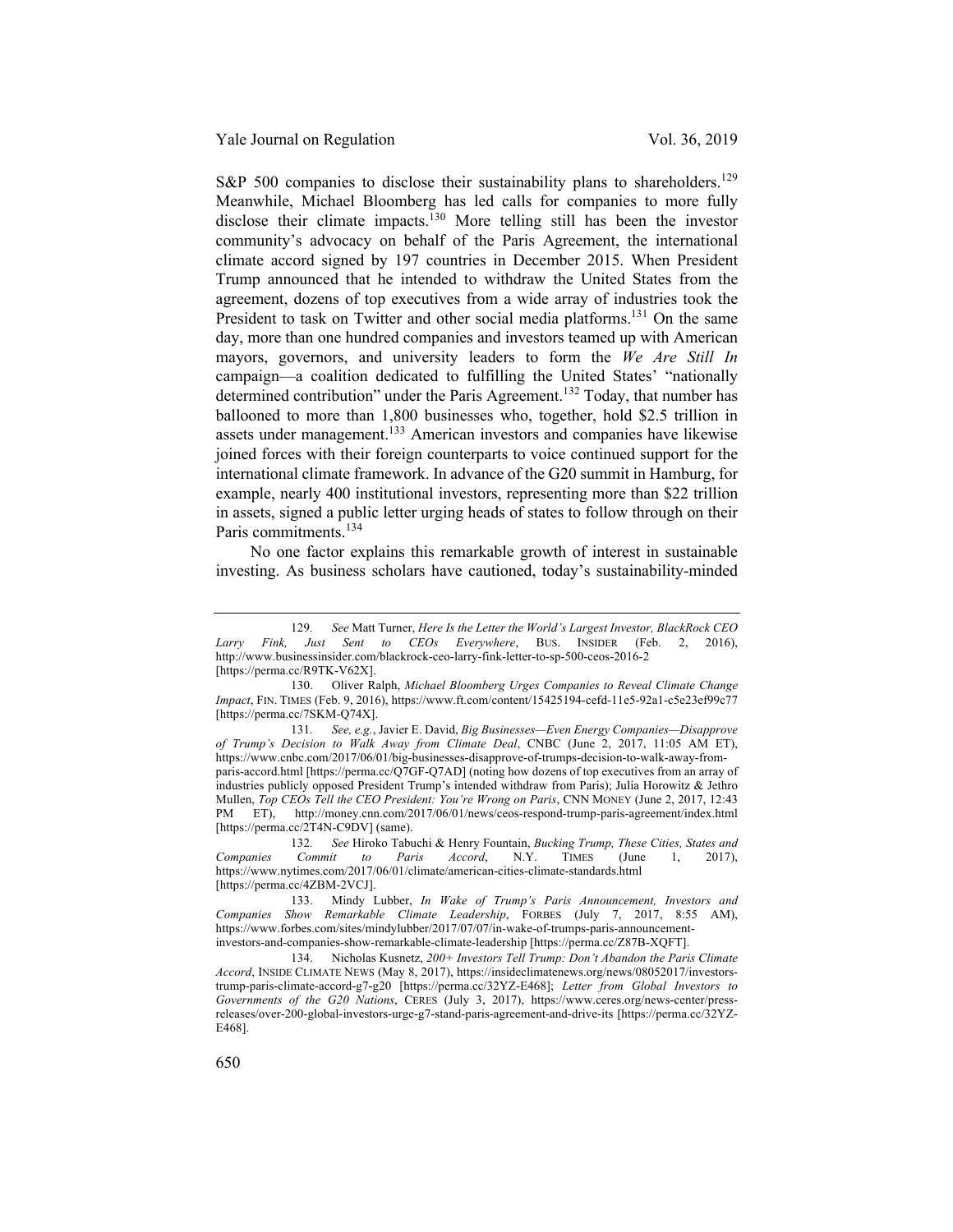investors are not a homogenous group.<sup>135</sup> They include both retail investors and institutional investors,  $13\overline{6}$  and they run the gamut from individuals, family foundations, pension funds, universities, insurance companies, and investment banks.<sup>137</sup> They are also attracted to sustainability for a variety of reasons.<sup>138</sup> Some, for example, believe that sustainability leaders will outperform the market.<sup>139</sup> As such, they seek to maximize their financial returns by exploiting the profit upsides of sustainability.<sup>140</sup> Others, however, view sustainability primarily as a business risk that needs to be minimized. These risk-oriented investors, in turn, focus on mitigating the downsides of unsustainability through strategic divestment plans.<sup>141</sup> Still others want better alignment between their sustainability values and their portfolios, but they worry that sustainability leadership may come at the cost of corporate financial performance. They want to bring a sustainability tilt to their portfolio but wish to do so by carefully divesting from unsustainable companies and investing in more sustainable

signals/pdf/Sustainable\_Signals\_Whitepaper.pdf [https://perma.cc/RJ2K-8J96] (noting that "[m]illennial investors are nearly twice as likely as the general pool" to invest for ESG reasons and that "women [] lead men in their interest in sustainable investing").

137*. See* Marc Gunther, *Sustainable Investing: Are Companies Finally Moving Money Away from Fossil Fuels?*, GUARDIAN (Sept. 16, 2015), https://www.theguardian.com/sustainablebusiness/2015/sep/16/goldman-sachs-morgan-stanley-merrill-lynch-fossil-fuel-divestment

[https://perma.cc/Y892-2C6U]; *Sustainable Investment Joins the Mainstream*, ECONOMIST (Nov. 25, 2017), https://www.economist.com/finance-and-economics/2017/11/25/sustainable-investment-joinsthe-mainstream [https://perma.cc/D6VJ-2S3Z]. This is not to say that all types of investors are equally interested in sustainable investing. For example, a recent working paper by economists at UC Davis and UC Berkley found that demand for sustainable investing, as compared to more traditional investment vehicles, varies significantly across types of institutional investors. *See* Brad M. Barber et al., *Impact Investing*, CDAR 4 (Jan. 17, 2017), https://cdar.berkeley.edu/wp-content/uploads/2017/01/Impact-Investing-170117-12font-1.pdf [https://perma.cc/V9YF-8QF3].

138. For a helpful typology of today's sustainability minded investors, see Esty & Cort, *supra* note 14, at 26.

<sup>135</sup>*. See* Joakim Sandberg, *The Heterogeneity of Socially Responsible Investment*, 87 J. BUS. ETHICS 519, 521 (2009) (providing an extensive overview of the variations within the sustainable investment community); Ezeokoli et al., *supra* note 122, at 10 ("Currently, different segments of the investing landscape employ different ESG investment strategies."); Lewis et al., *supra* note 14, at 9 (documenting a myriad of different sustainability strategies among mainstream investors).

<sup>136.</sup> While institutional investors account for the majority of sustainable investing, retail investors have increased their share in recent years. In 2014, for example, 13% of sustainable assets held in Canada, Europe, and the United States were retail, while 87% were institutional. Two years later, 26% were retail and 74% were institutional. *See Global Sustainable Investment Review 2016*, *supra* note 12, at 10. According to research analysts, this growth in sustainable investing among retail investors is driven by two groups in particular: women and millennials. *See Rising Interest in SRI*, MACKENZIE INV. 1 (Oct. 2017), https://www.mackenzieinvestments.com/en/assets/documents/marketingmaterials/mirising-interest-in-sri-en.pdf [https://perma.cc/SWJ3-PZEZ]; *see also* Inst. for Sustainable Investing, *Sustainable Signals: New Data from the Individual Investor*, MORGAN STANLEY 2 (2017), https://www.morganstanley.com/pub/content/dam/msdotcom/ideas/sustainable-

<sup>139</sup>*. See* Bernow et al., *supra* note 122, at 3 ("For many investors, the likelihood that sustainable investing produces market-rate returns as effectively as other investments has provided convincing grounds to pursue sustainable investment strategies[.]"); Lewis et al., *supra* note 14, at 2 ("The leading driver [of asset owner interest in sustainable investing] is financial in nature: growing evidence of the material link between positive ESG performance and corporate financial performance."); *see also* Esty & Cort, *supra* note 14, at 26 (offering a taxonomy of sustainability-minded investors).

<sup>140.</sup> Busch et al., *supra* note 12, at 312.

<sup>141.</sup> Bernow et al., *supra* note 122, at 3; Lewis et al., *supra* note 14, at 10 fig.4.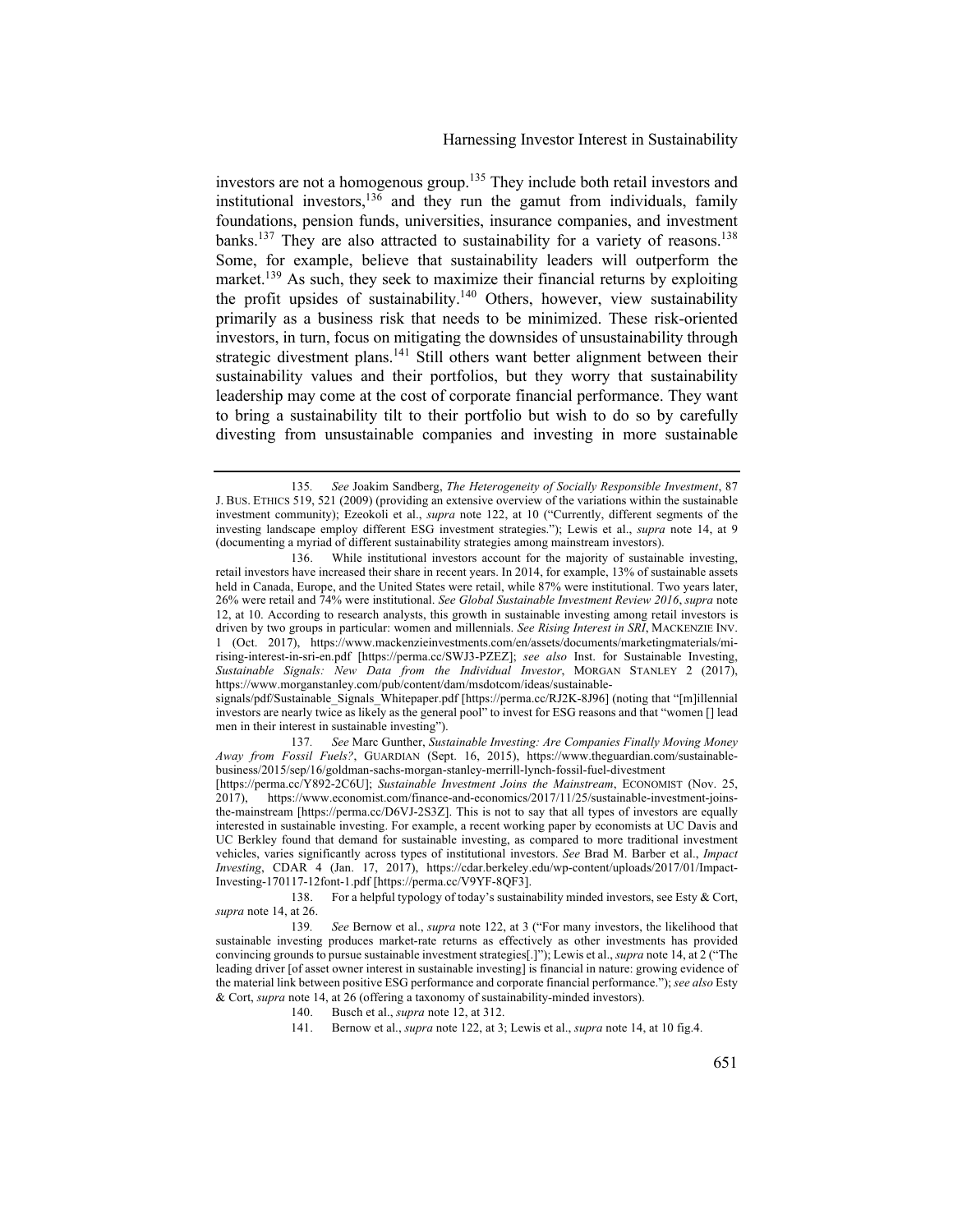ones—while maintaining appropriate asset-class diversity and minimizing tracking error against investment strategy benchmarks.<sup>142</sup>

Despite this heterogeneity, two main differences emerge between today's sustainability-minded mainstream investors and the socially responsible investors of the past. First, mainstream investors care about their portfolio returns. While socially responsible investors were willing to pursue *their* values without regard to the impact on *their portfolios'* value, mainstream investors want to maintain robust returns even as they align their investments with sustainability principles.<sup>143</sup> To be sure, many mainstream investors appear ready to sacrifice some profits in exchange for a more sustainable portfolio.<sup>144</sup> But even these investors care about the link between sustainability and corporate financial performance, as they want to carefully calibrate their portfolios to yield a desired mix of sustainability and financial returns.<sup>145</sup> Second, mainstream investors

143*. See* Esty & Cort, *supra* note 14, at 23 (distinguishing mainstream investors from socially responsible investors); Amir Amel-Zadeh & George Serafeim, *Why and How Investors Use ESG Information: Evidence from a Global Survey*, FIN. ANALYSTS J. (forthcoming) (manuscript at 4), https://papers.ssrn.com/sol3/papers.cfm?abstract\_id=2925310 [https://perma.cc/K958-7G3S] (finding evidence in a global survey of 413 senior investment professionals that "the use of ESG information has primarily financial rather than ethical motives"); Bernow et al., *supra* note 122, at 2 (noting that "newer [sustainable investment] strategies typically put less emphasis on ethical concerns and are designed instead to achieve a conventional investment aim: maximizing risk-adjusted returns"); Davidson, *supra*  note 120 (observing that BlackRock's Impact U.S. Equity Fund—an ESG fund launched in October of 2015—had already attracted \$20 million in assets by January of 2016); Mark Fulton et al., *Sustainable Investing: Establishing Long-Term Value and Performance*, DEUTSCHE BANK GROUP 21 (June 2012), https://www.db.com/cr/en/docs/Sustainable\_Investing\_2012.pdf [https://perma.cc/9UBG-SE7F] ("The most modern wave of Sustainable Investors . . . seek a sustained competitive advantage and outperformance, partly by evaluating a company's overall management ability to adapt to a dynamic business climate and create enduring value."); Fiona Reynolds, *Mainstream Slow to Accept Benefits of Responsible Investment*, FIN. TIMES (Nov. 16, 2014), https://www.ft.com/content/a8e2d2c6-69b8-11e4- 8f4f-00144feabdc0 [https://perma.cc/6JLS-XSKB] (reporting that concerns about financial returns are a major impediment to mainstream investors' adoption of sustainability strategies).

144. Esty & Cort, *supra* note 14, at 25-26; *see also* BOERSCH, *supra* note 118, at 3 (survey of pension experts reporting that "the growing [socially responsible investment] trend is being driven much less by the expectation of higher returns or lower risk as it is by public pressure"); Bernow et al., *supra* note 122, at 3 (observing that some mainstream institutional investors adopt sustainable investing practices in response to demands from fund beneficiaries who prioritize sustainability values).

145. Douglas, *supra* note 122, at 103 (observing that investors are primarily concerned with sustainability "issues that are material to financial performance"); Mozaffar Khan et al., *Corporate Sustainability: First Evidence on Materiality* 2 (Harvard Bus. Sch., Working Paper No. 15-073, 2015), https://hbswk.hbs.edu/item/corporate-sustainability-first-evidence-on-materiality

[https://perma.cc/DH74-TP6U] (noting that investors' strategies for integrating ESG factors into their portfolios depend heavily on the materiality of those factors to corporate financial performance); Ezeokoli et al., *supra* note 122, at 11 ("One of the most common critiques of ESG investing is the difficulty for investors to correctly identify, and appropriately weigh, ESG factors in investment selection."); *Tomorrow's Investment Rules 2.0*, ERNST & YOUNG 12 (2015), https://www.ey.com/Publication/vwLUAssets/ey-ccass-institutional-investor-survey-2015/\$FILE/eyccass-institutional-investor-survey-2015.pdf [https://perma.cc/E2HV-HL7T].

<sup>142.</sup> There are, of course, other types of sustainability-minded investors. For example, some may seek to improve corporate sustainability through shareholder activism, rather than by simply redirecting their investments from unsustainable to sustainable companies. *See* Busch et al., *supra* note 12, at 313; Steve Waygood, *How Do the Capital Markets Undermine Sustainable Development? What Can Be Done to Correct This?*, 1 J. SUSTAINABLE FIN. & INV. 81, 81 (20111) (identifying investor advocacy as one of the primary routes by which capital markets can influence corporate sustainability).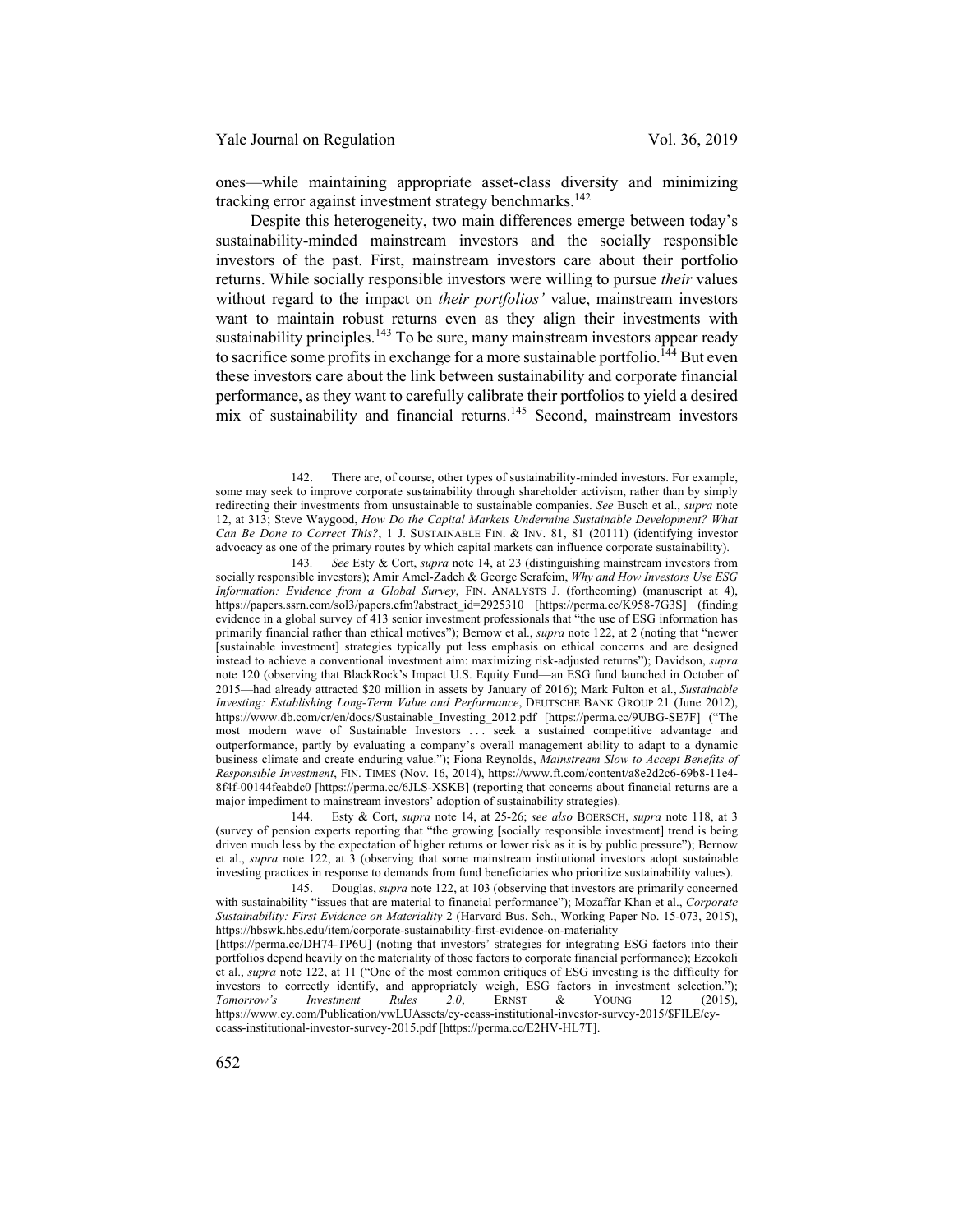diverge in their *methods* of integrating sustainability objectives into their portfolios. As noted above, socially responsible investors focus primarily on screening out bad actors.<sup>146</sup> Because their screening criteria are often based on purely nonfinancial considerations, such as a moral aversion to guns or gambling, this investment strategy will often exclude entire industries.<sup>147</sup> Mainstream investors, in contrast, prefer a more structured approach that will enable them to balance their sustainability objectives against their financial priorities. As such, many seek to bring a sustainability *tilt* to their portfolio by strategically divesting from unsustainable companies and investing in sustainable ones.<sup>148</sup>

As discussed in the following Section, these differences hold important ramifications for the design of environmental information regulation. The current set of sustainability disclosure regimes—both mandatory and voluntary—cater to the informational needs of socially responsible investors, not mainstream investors. Following in the tradition of environmental information

creation/ jcr\_content/mainpar/toplevelgrid/col1/actionbutton.0290369320.file/bGluay9wYXRoPS9jb25 0ZW50L2RhbS91YnMvaW5zaWdodHMvc3VzdGFpbmFibGUtaW52ZXN0aW5nLWZvci1pbnN0aXR 1dGlvbmFsLWludmVzdG9ycy5wZGY=/sustainable-investing-for-institutional-investors.pdf

[https://perma.cc/7CKV-XUGL] (arguing for sustainable investing to move beyond "negative screening" strategies, which cannot satisfy mainstream investors preferences for screening procedures that provide "additional, value-adding insights into the long-term risks and opportunities of companies"); Bernow et al., *supra* note 122, at 2-3 (documenting how sustainable investment strategies are moving away from pure negative screening and toward "ESG integration, which is the systematic and explicit inclusion of ESG factors in financial analysis"); Davidson, *supra* note 120 (noting a shift in the sustainable investment community from using negative screens to "eliminate whole sectors" to using more tailored ESG investment strategies to "judge companies individually"); Fulton et al., *supra* note 143, at 20-21 (tracing the evolution of sustainable investing from purely negative screening to value-enhancing investment strategies); *In Unprecedented Response, Investors Call on SEC to Improve Reporting of Climate Risks and Other Sustainability Challenges*, CERES (July 20, 2016), https://www.ceres.org/news-center/pressreleases/unprecedented-response-investors-call-sec-improve-reporting-climate [https://perma.cc/A8R6- QK6T] ("We look to the SEC to require the corporate reporting investors need to both assess risk *and opportunity* brought by climate change." (quoting Anne Simpson, Investment Director at the California Public Employees' Retirement System, the largest public pension fund in the United States (emphasis added))); Lewis et al., *supra* note 14 (presenting the results of a survey of asset owners showing that about a fifth employ positive sustainability screens, the most common being climate-related investment screens); *Performing for the Future: ESG's Place in Investment Portfolios*, STATE ST. GLOB. ADVISORS 9 (2017), https://www.ssga.com/investment-topics/environmental-social-governance/2017/esg-institutional-

investor-survey-us.pdf [https://perma.cc/3YJ7-5YMJ] (providing survey results indicating that "many investors have moved beyond negative screening and now employ other ESG strategies within a broader approach"); Stewart et al., *supra* note 14, at 11-12 (including a survey of large investors showing that, among those who adopted sustainability strategies, more than half used sustainability factors to *screen in* investments).

<sup>146</sup>*. See supra* note 117-119 and accompanying text.

<sup>147.</sup> Fulton et al., *supra* note 143, at 20.

<sup>148</sup>*. See* Jeroen Derwall et al., *A Tale of Values-Driven and Profit-Seeking Social Investors*, 35 J. BANKING & FIN. 2137, 2138 (2011) ("[M]ost SRI [socially responsible investment] funds reflect a hybrid of negative and positive social responsibility screens"); Amel-Zadeh & Serafeim, *supra*  note 143, at 1 (finding that investment professionals perceive negative screening ESG strategies as less beneficial than full integration strategies); Michael Baldinger & Christopher Greenwald, *Long-Term Value Creation: Sustainable Investing for Institutional Investors*, USBS 3-4 (Oct. 24, 2017), https://www.ubs.com/global/en/asset-management/insights/sustainable-and-impact-investing/siinsights/2017/long-term-value-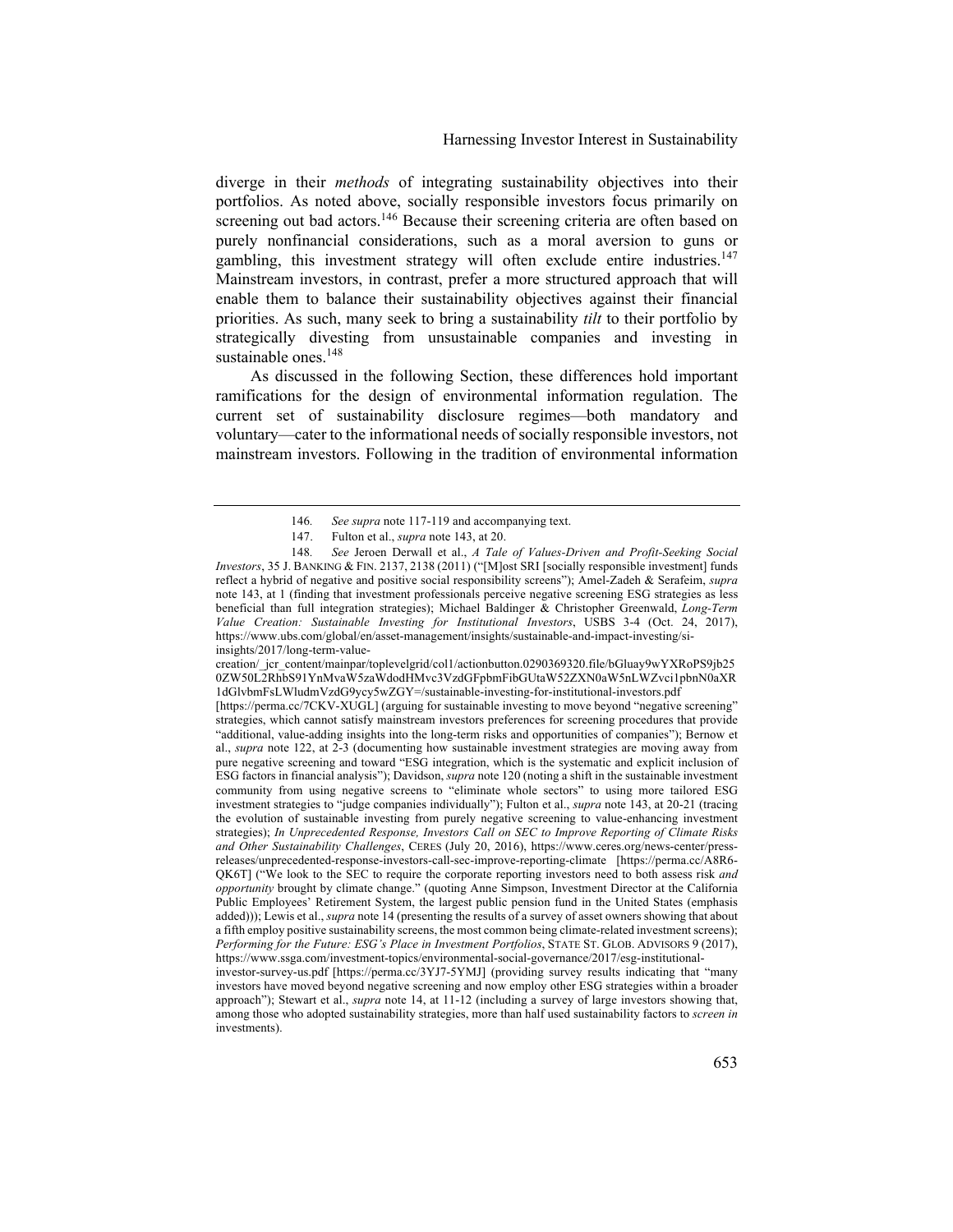regulation more generally, they create a series of red lights that spotlight sustainability laggards—facilitating "negative screening" by broader industry categories and subpar company performance. But they do not create a companion set of *green* lights capable of guiding profit-minded investors toward sustainability leaders. As a result of this information deficit, *implementation* of sustainability investing practices has lagged behind mainstream investors' *interest* in sustainability.

#### *C. Informational Barriers to Sustainable Investing*

Despite sustainability's remarkable move into the mainstream, scholars and industry analysts generally agree that investor interest in sustainability has outstripped their adoption and integration of sustainable investment practices.<sup>149</sup> Accounting for sustainability factors in portfolio design continues to be the exception, rather than the rule. In the United States, for instance, sustainable investments—if construed very broadly—account for about a fifth of total assets under management.<sup>150</sup> Likewise, a survey of more than  $1,100$  large asset owners revealed that less than a quarter incorporated sustainability strategies in their investment policies.<sup>151</sup> Even among investors who consider sustainability to be relevant to their portfolios, few have systematically integrated sustainability factors into their investment decisionmaking process.152 Rarely do asset owners

<sup>149</sup>*. See, e.g.*, Friede et al., *supra* note 16, at 210-11; Falko Paetzold & Timo Busch, *Unleashing the Powerful Few: Sustainable Investing Behaviour of Wealthy Private Investors*, 27 ORG. & ENV'T 347, 348 (2014) (commenting that "[f]or private investors there seems to be a dichotomy between interest in SI [sustainable investing] and actual engagement in SI"); Jonathan Bailey et al., *Sustaining Sustainability: What Institutional Investors Should Do Next on ESG*, MCKINSEY & CO. 1 (2016), https://www.mckinsey.com/industries/private-equity-and-principal-investors/our-insights/sustainingsustainability-what-institutional-investors-should-do-next-on-esg [https://perma.cc/6FAL-PZPP] ("[I]t's clear that many investors have struggled to convert their commitment [to sustainable investing] into practice."); Lewis et al., *supra* note 14, at 4 ("Despite the promise, only a small proportion of these investors' assets are managed under sustainable investing practices.").

<sup>150</sup>*. Global Sustainable Investment Review 2016*, *supra* note 12, at 7 tbl.2 (showing in Table 2 that sustainable investments accounted for 21.6% of total managed assets in the United States in 2016); *see also* Rebecca O'Neill, *Closing the Sustainability-Investor Relations Gap*, SUSTAINABILITY 12 (2016), https://sustainability.com/wp-content/uploads/2016/12/SA-ES-Report-Web-Spreads.pdf [https://perma.cc/7G93-DR8N] ("According to a 2014 Nasdaq Advisory Services study of 500 publicly traded companies, barely one-fifth of US companies were integrating sustainability into their investor communications.").

<sup>151.</sup> Stewart et al., *supra* note 14, at 3; *see also* Council on Found. & Commonfund Inst., *Council on Foundations—Commonfund Study of Responsible Investing: Foundations Survey 2016*, COMMONFUND 2 (June 2016), https://www.commonfund.org/wp-content/uploads/News-and-Research/02-Whitepapers-PremiumContent/CCSF-Responsible-Investing-Survey/2016-06-CF-Studyof-Responsible-Investing.pdf [https://perma.cc/5QCS-VP8W] (showing that in a 2014 survey of large foundations representing \$39.7 billion in endowment assets, only about a quarter report that their investment policy statement permitted or referred to responsible investing); *Tomorrow's Investment Rules 2.00*,*supra* note 145, at 7 fig. E.1 (finding that only about a third of the two hundred institutional investors surveyed in 2015 used "structured, systematic methods to evaluate ESG [factors]").

<sup>152</sup>*. See* Bernow et al., *supra* note 122, at 9 (observing that only "[a] few funds have begun to systematically assess how their entire portfolios are exposed to material ESG risks (notably, climate change and energy consumption)"); *A Blueprint for Responsible Investment: Genesis, Assumptions, and Process*, PRINCIPLES RESPONSIBLE INVESTING 16,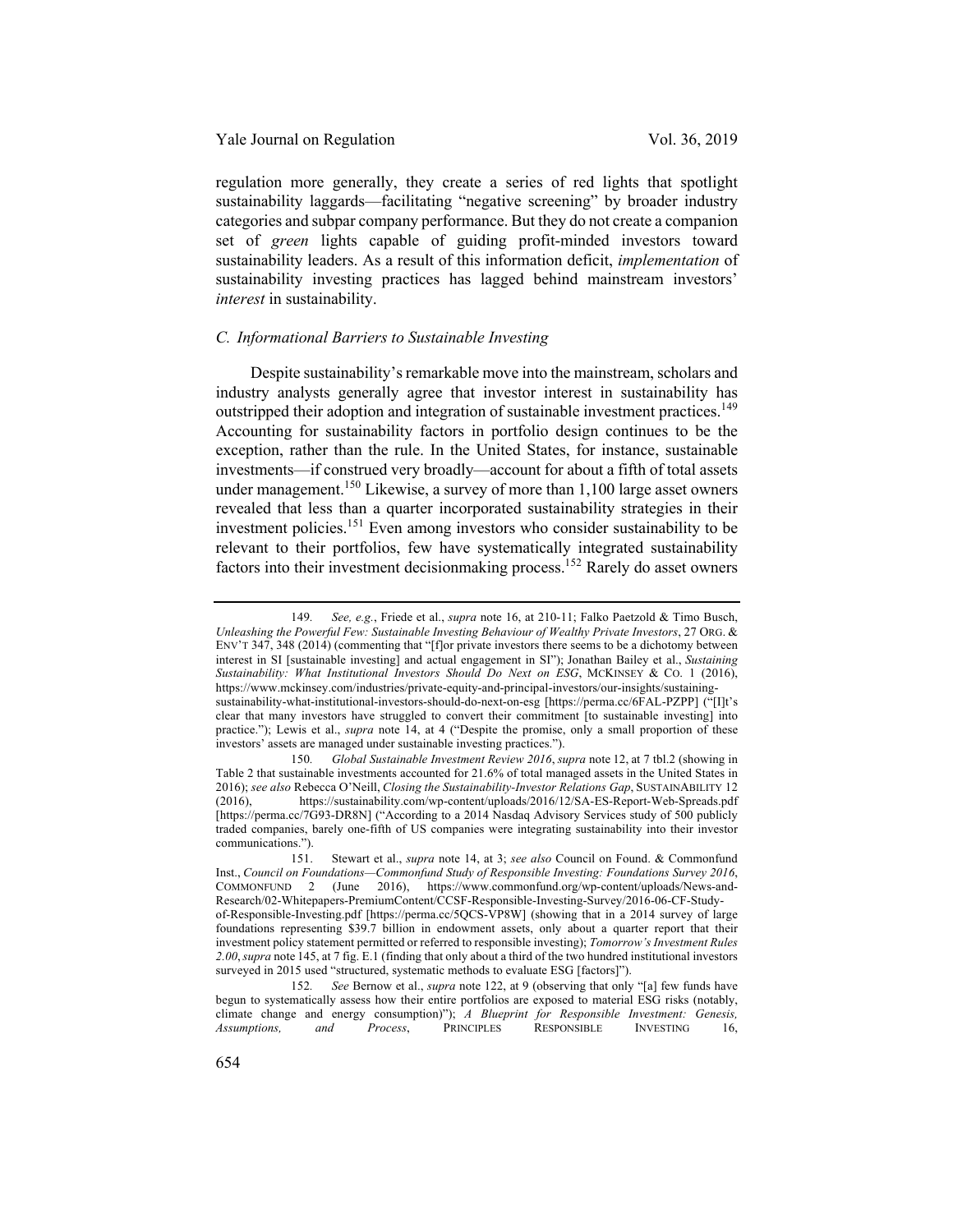move beyond high-level conversations about sustainability to build out specific sustainability strategies, and few investment professionals put sustainability principles into practice on a regular basis.<sup>153</sup>

What explains this gap between interest and implementation? Although there are several contributors, as discussed below, the chief culprit is a dearth of reliable sustainability metrics and data that materially relate to corporate financial performance. In survey after survey, investors and analysts report that they do not have the information necessary to operationalize their interests in bringing a sustainability lens to their investment decisions.<sup>154</sup> Research conducted by scholars and industry experts has similarly confirmed that limitations in existing sustainability data act as a key barrier to the adoption of sustainable investing practices by mainstream investors.<sup>155</sup> Moreover, this ESG

154. For example, based on interviews with more than one hundred asset owners and investment professionals, a 2016 report by the World Resources Institute identified limitations in sustainability data as a key barrier to the adoption of sustainable investing practices by mainstream investors. *See* Lewis et al., *supra* note 14, at 3 ("While reams of ESG data exist, key limitations restrict their broader use in mainstream investment decision making."). A 2016 survey of large foundations, as well as a 2012 survey of asset owners and a 2012 survey of investment professionals, reached similar conclusions. *See* Council on Founds. & Commonfund Inst., *supra* note 151, at 13 (2016) ("One of the more urgent issues confronting those trying to develop their integration of ESG factors is the relative dearth of reliable metrics by which to measure progress."); Stewart et al., *supra* note 14, at 16; Michael Sadowski, *Rate the Raters Phase Five: The Investor View*, SUSTAINABILITY (Nov. 2012), https://sustainability.com/wp-content/uploads/2016/07/rtr\_phase5\_investor\_view.pdf [https://perma.cc/A7TZ-3WSV].

https://www.unpri.org/download?ac=1919 [https://perma.cc/5J9R-95Y5] [hereinafter *Blueprint for Responsible Investment*] (finding that, among investment managers, "systemic and truly insightful incorporation of ESG issues across a firm's entire spectrum of assets is still relatively rare"); Reynolds, *supra* note 143.

<sup>153</sup>*. See* Bailey et al., *supra* note 149, at 1-2 ("While ESG and corporate-governance teams are commonplace, they are often held at arm's length from core investment activities."); *Blueprint for Responsible Investment*, *supra* note 152, at 38 (2017) (finding that the majority of PRI signatories "do not regularly consider climate change as a factor in their investment policy or decisionmaking"); Friede et al., *supra* note 16, at 211 (reporting that "just about 10% of global professionals receive formal training on how to consider ESG criteria in investment analysis").

<sup>155</sup>*. See, e.g.*, Busch et al., *supra* note 12, at 304-05 (identifying the lack of trustworthy ESG data as a major barrier to sustainable investing); Danielle Chesebrough et al., *2016 Report on Progress*, SUSTAINABLE STOCK EXCHANGES 29 (2016), http://unctad.org/en/PublicationsLibrary/unctad\_sse\_2016d1.pdf [https://perma.cc/22EF-MAQD] ("[T]he current state of ESG disclosure is not sufficient for investor needs."); *Exploring ESG: A Practitioner's Perspective*, BLACKROCK 8 (June 2016), https://www.blackrock.com/investing/literature/whitepaper/viewpoint-exploring-esg-a-practitionersperspective-june-2016.pdf [https://perma.cc/65XV-8EZC] ("There is a need for comprehensive, standardized, and comparable data to accurately measure how companies are managing relevant ESG issues."); Laura Gitman et al., *ESG in the Mainstream: The Role for Companies and Investors in Environmental, Social, and Governance Integration*, BSR 20 (2009), https://www.bsr.org/reports/BSR%20ESG%20Integration%20Report%20\_Sept%202009\_final.pdf [https://perma.cc/WT5W-SR59] ("The lack of consistent and comparable ESG data has been one of the most substantial and pervasive barriers to ESG integration."); Lewis et al., *supra* note 14, at 3 ("ESG data, disclosure standards, and performance metrics are inadequate."); Lewis & Pinchot, *supra* note 120 (identifying poor ESG data quality as a major barrier to continued growth in sustainable investing); Rory Sullivan et al., *Fiduciary Duty in the 21<sup>st</sup> Century*, UNEP FIN. INITIATIVE 9 (2014), https://www.unepfi.org/fileadmin/documents/fiduciary\_duty\_21st\_century.pdf [https://perma.cc/C5ZN-JZGZ] (identifying as a major challenge "[i]nconsistency in corporate reporting, including inadequate analysis of the financial materiality of ESG issues, making it hard to assess investment implications");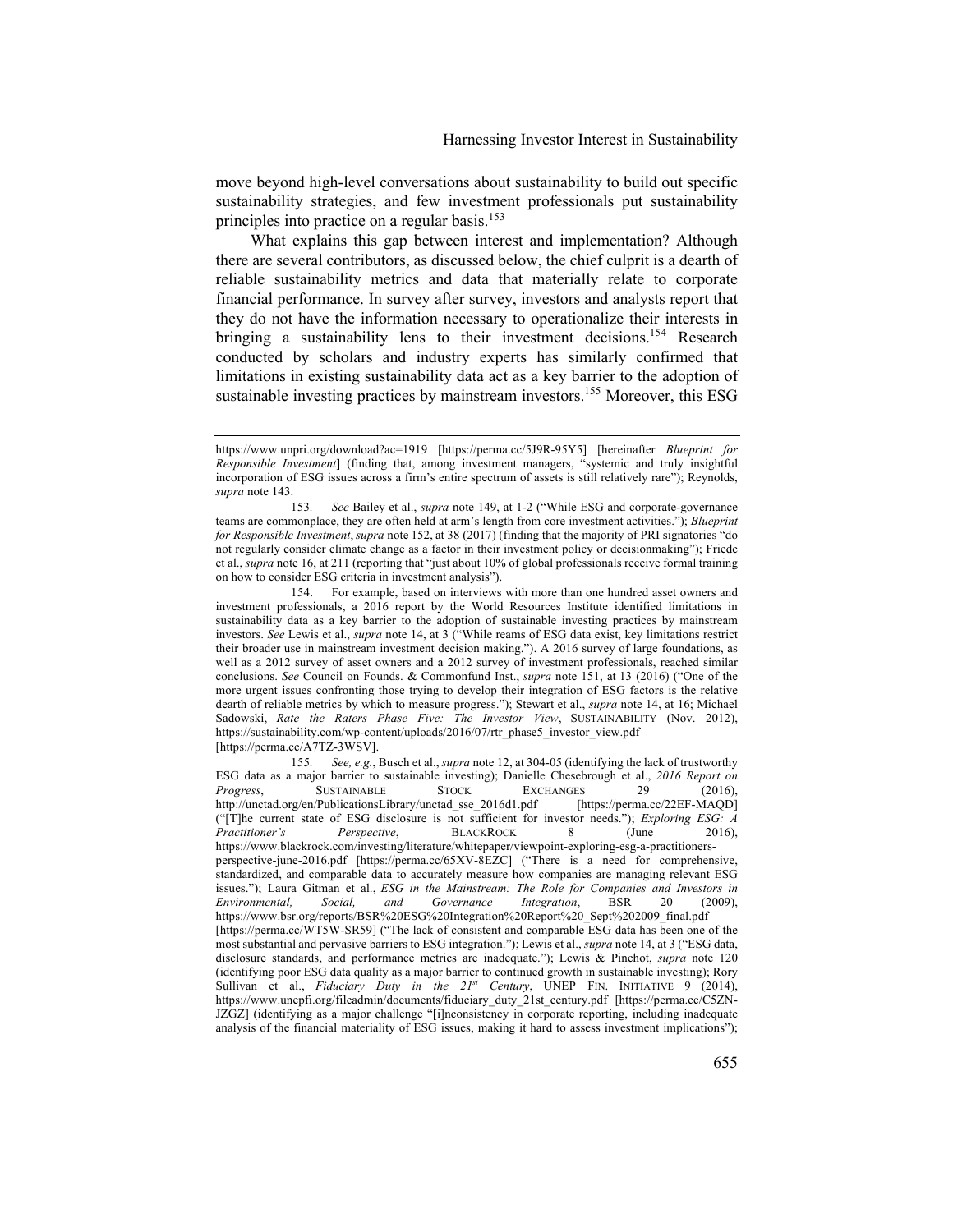data problem exacerbates other commonly cited barriers to sustainable investment growth. For example, studies suggest that many mainstream investors are reluctant to engage in sustainable investing without more robust estimates of the effects of corporate sustainability initiatives on company profits.<sup>156</sup> However, as noted above, some of this empirical uncertainty can be traced to problems with the quality and methodologies of the underlying sustainability data.<sup>157</sup> Addressing the sustainability metrics problem could therefore help remove this second obstacle to sustainable investing by enabling academics to more accurately model the relationship between ESG performance and financial performance. Better sustainability data would also likely help alleviate two other widely discussed barriers, namely: (1) investors' lack of familiarity with ESG issues, and (2) institutional investors' concerns that sustainable investing conflicts with their fiduciary duties to their clients.<sup>158</sup> As to the first, it borders on tautological to note that investors' knowledge of ESG issues depends on their access to ESG information. Accordingly, making sustainability data more useable and more relevant to mainstream investors will help increase the investor community's exposure to, and understanding of, sustainable investing. For similar reasons, better sustainability data may help lessen investors' fiduciary duty concerns, which primarily stem from the belief that asset owners and advisers cannot take into account ESG factors when they make investment decisions because they have a legal obligation to maximize portfolio returns.<sup>159</sup> To begin, such concerns are often overstated, as fiduciary duty laws in many countries, including the United States, allow institutional investors to integrate ESG considerations into their portfolios.<sup>160</sup> That said, improvements in sustainability data can help mitigate these concerns by clarifying the profit upsides to corporate sustainability and by empowering investors to better manage any trade-offs between sustainability and financial returns. Thus, solving the sustainability data problem promises not only to remove a major obstacle to sustainable investing, but also to help mitigate a number of other barriers that are currently impeding the adoption of ESG investment practices.

158*. See* Sullivan et al., *supra* note 155, at 16.

*Tomorrow's Investment Rules 2.0*, *supra* note 145, at 19 ("Investors say repeatedly that they do not receive enough accurate, standardized nonfinancial [ESG] information relevant to companies' risk and performance assessment.").

<sup>156</sup>*. See, e.g.*, Lewis et al., *supra* note 14, at 3.

<sup>157</sup>*. See supra* notes 111-115.

<sup>159</sup>*. Id.*

<sup>160</sup>*. See id.* Indeed, the U.S. Department of Labor released an Interpretive Bulletin (IB 2015-01) in October 2015 that expressly notified fiduciaries of retirement pension plans that they may consider ESG factors without violating their fiduciary duties under the Employee Retirement Income Security Act (ERISA). *See* Interpretive Bulletin Relating to the Fiduciary Standard under ERISA in Considering Economically Targeted Investments, 80 Fed. Reg. 65135, 65136 (Oct. 26, 2015) ("[T]he Department does not believe ERISA prohibits a fiduciary from . . . incorporating ESG factors in investment policy statements or integrating ESG-related tools, metrics, and analyses to evaluate an investment's risk or return or choose among otherwise equivalent investments.").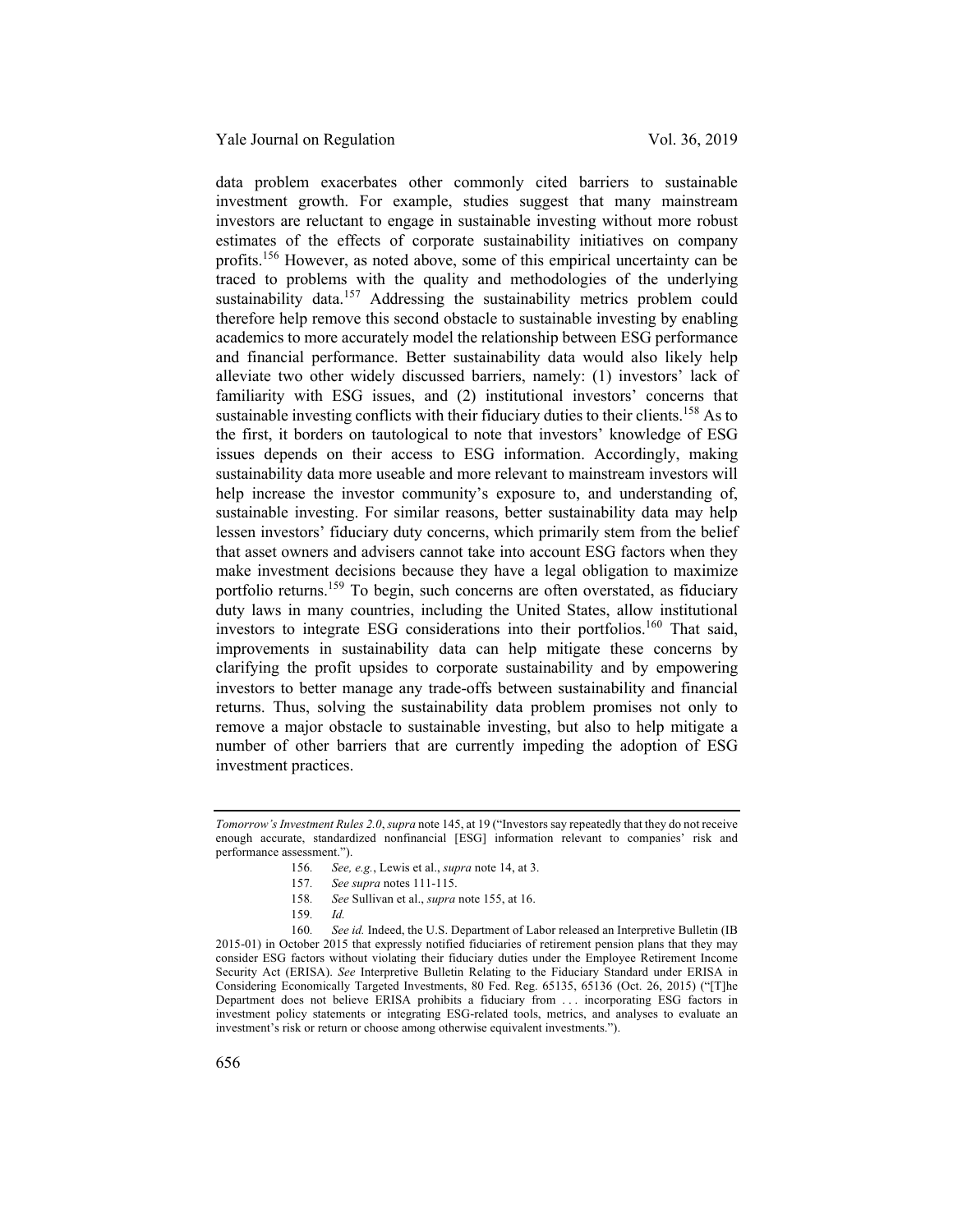Admittedly, the idea that investors need *more* sustainability metrics appears counterintuitive at first glance, given that the sustainability metrics industry has boomed in recent years. For example, the global number of reporting instruments that either require or encourage disclosure of sustainability related information has grown from 19 in 2006 to nearly 400 in 2016.<sup>161</sup> Presently, about 95% of the 250 largest companies globally<sup>162</sup> issue sustainability reports, as do 75% of S&P 500 companies.163 Numerous data providers have, in turn, synthesized and packaged this information into hundreds of different sustainability metrics that "score" corporations on a variety of different sustainability-focused dimensions.<sup>164</sup>

A closer examination, however, reveals two problems with existing sustainability metrics that limit their usefulness to mainstream investors—the first pertaining to *what* they measure, the second pertaining to *how* they measure it. Regarding the former, today's metrics largely follow the design and logic of traditional environmental information regulation.165 That is, they are built to spotlight sustainability laggards, but not sustainability leaders.<sup>166</sup> As Professors Daniel Esty and Todd Cort note in their careful survey of existing sustainability metrics, most ESG frameworks focus on sustainability risks and downsides.<sup>167</sup>

[https://perma.cc/ZKY4-PZAK].

163. Eric Nitzberg, *The Wild West of Measuring Corporate Sustainability*, STAN. SOC. INNOVATION REV. (Jan. 27, 2016), https://ssir.org/articles/entry/the\_wild\_west\_of\_measuring\_corporate\_sustainability

[https://perma.cc/MNB3-T4HE].

164. Leading sustainability data providers include: MSCI, Bloomberg, and Thomson Reuters. *See* Esty & Cort, *supra* note 14, at 21-23. For a review of sustainability data providers and sustainability data products, see Douglas, *supra* note 122, at 94-100; and Betty Moy Huber & Michael Comstock, *ESG Reports and Ratings: What They Are, Why They Matter*, HARV. L. SCH. F. ON CORP. GOVERNANCE & FIN. REG. (July 27, 2017), https://corpgov.law.harvard.edu/2017/07/27/esg-reports-andratings-what-they-are-why-they-matter [https://perma.cc/8QBW-HY9Z].

<sup>161.</sup> Wim Bartels et al., *Carrots & Sticks: Global Trends in Sustainability Reporting Regulation and Policy*, KPMG 9 (2016), https://assets.kpmg/content/dam/kpmg/pdf/2016/05/carrots-andsticks-may-2016.pdf [https://perma.cc/BWB4-TPPH]. This study defined sustainability reporting instruments to include both government disclosure regulations or policies and NGO-published disclosure standards, guidance, and recommendations. *Id.* at 8.

<sup>162.</sup> Ernst & Young & B.C. Ctr. for Corp. Citizenship, *Value of Sustainability Reporting*, ERNST & YOUNG 2 (2016), https://www.ey.com/Publication/vwLUAssets/EY\_- Value of sustainability reporting/\$FILE/EY-Value-of-Sustainability-Reporting.pdf

<sup>165</sup>*. See* Diana Glassman et al., *The Missing Metrics That Matter to Investors: How Companies Can Develop ESG Financial Value Creation Metrics*, 8 J. ENVTL. INVESTING 206, 215 (2017) ("For the most part, traditional social and environmental metrics are designed to measure the societal value—beyond economic growth and jobs—that companies produce. However, traditional ESG metrics are less useful for investors whose primary need is to determine if a company's ESG performance increases, decreases, or has minimal impact on its current and future financial performance.").

<sup>166</sup>*. See* Glassman, *supra* note 165, at 216 ("Mainstream investors have primarily used ESG metrics as indicators of risk, highlighting governance weaknesses and the potential environmental and social controversies that can arise from governance failures. Because they were not designed to measure financial value, ESG metrics have proven ill-suited to helping investors discern the financial impact of companies' ESG performance."); Lewis et al., *supra* note 14, at 36 (concluding that sustainability metrics are often "backward-looking and risk-focused," which limits their usefulness to mainstream investors).

<sup>167.</sup> Esty & Cort, *supra* note 14, at 29-31.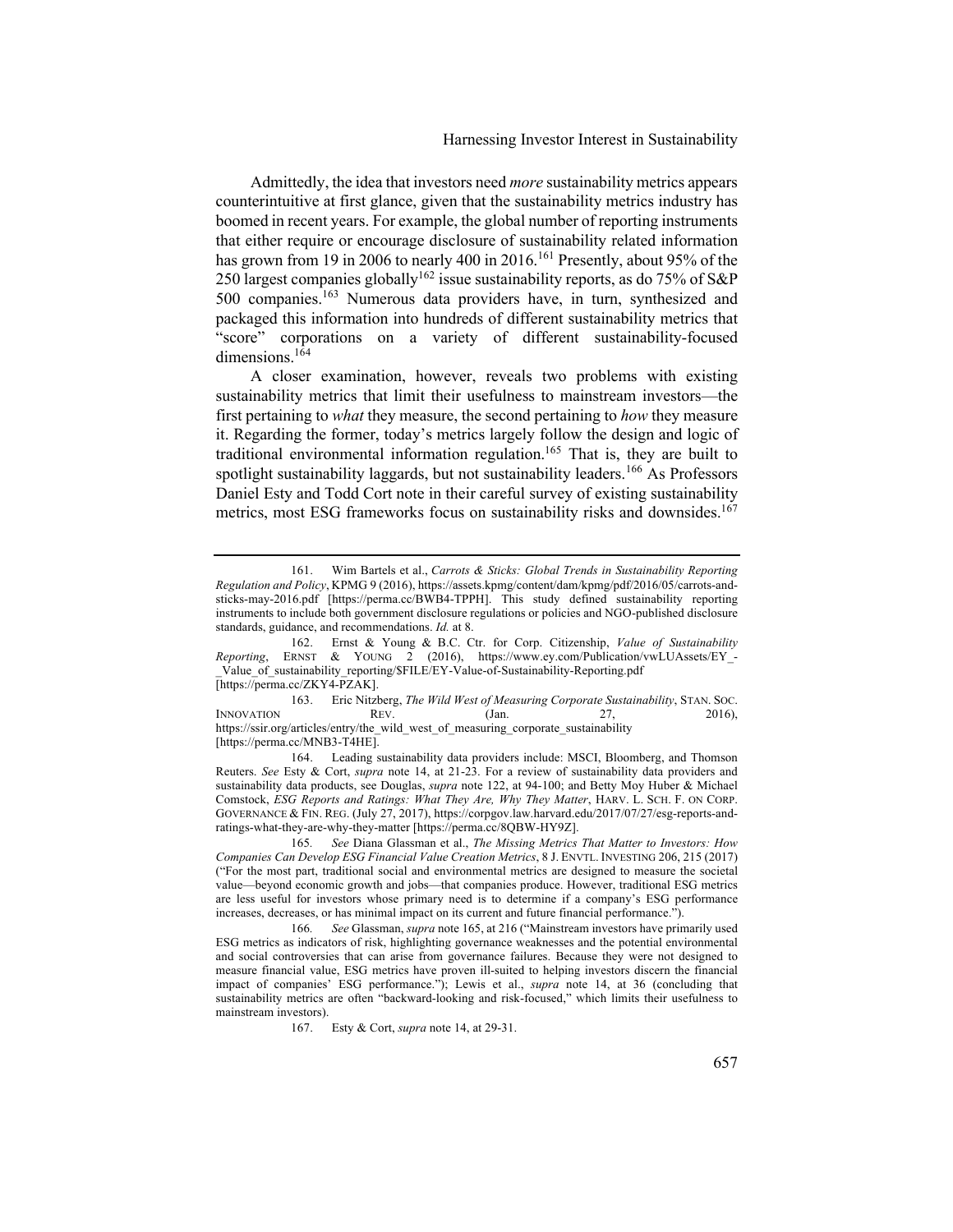Few seek to capture the potential profit upsides to sustainability leadership such as when companies position themselves to thrive by providing energy efficient products that will command increasing market share in a world with more widespread carbon pricing.<sup>168</sup> As a result, they miss a key factor that distinguishes sustainability leaders from the pack: their efforts to make sustainability a driver of financial success.

Moreover, the current data are not tightly focused on sustainability factors that materially relate to financial performance. Too often, they are based on a firm's past reputation on sustainability issues (as often measured by negative media reports) rather than its current or future sustainability operations.<sup>169</sup> Thus, for example, existing sustainability scorecards might flag Dow Chemical (now Dow DuPont) as an environmental laggard for its long history of problematic pollution practices but fail to recognize the company's recent move to integrate sustainability into its core business model.<sup>170</sup> While a socially responsible investor might care about the former, mainstream investors will be more interested in the latter. That is, they want *forward-looking* metrics that track sustainability strategies that can potentially deliver future financial growth.<sup>171</sup> In line, however, with the red-lights model of environmental information regulation, many of today's sustainability metrics have not been designed with financial value in mind.<sup>172</sup> Rather, they seek to identify sustainability laggards

170. Esty & Cort, *supra* note 14, at 30.

<sup>168</sup>*. See* Douglas, *supra* note 122, at 107 (discussing the investment community's need for forward-looking metrics to identify future sustainability risks and opportunities). This omission is somewhat surprising given that several scholars have proposed frameworks for measuring sustainability growth opportunities. *E.g.*, Steve Lydenberg et al., *From Transparency to Performance: Industry-Based Sustainability Reporting on Key Issues*, INITIATIVE RESPONSIBLE INV. 24-25 (2010), [https://perma.cc/GZF6-KZ7J] (explaining the methodology behind sustainability "innovation indicators"); Glassman, *supra* note 165, at 217-23 (proposing a framework for ESG value creation metrics).

<sup>169</sup>*. See* Aaron K. Chatterji et al., *How Well Do Social Ratings Actually Measure Corporate Social Responsibility?*, 18 J. ECON. & MGMT. STRATEGY 125, 125 (2009) (finding that KDL's sustainability metrics were predictive of past environmental performance but not future environmental performance); Maria Egan, *ESG Is Incomplete: An Investor's Perspective*, GREENBIZ (Sept. 6, 2017, 1:40 AM), https://www.greenbiz.com/article/esg-incomplete-investors-perspective [https://perma.cc/G86A-RAUF] (observing that ESG data look backward, while investors want to know how ESG factors "will affect the company and its financial performance in the future"); Lewis et al., *supra* note 14, at 36 ("[O]ften, the orientation of the analysis is backward-looking and risk-focused. This perspective means that the analyses offer limited insight on the positive ESG impact of potential investments, which was identified as important by a number of participants."); Directorate-Gen. for Justice & Consumers, *Summary of the Responses to the Public Consultation on Long-term and Sustainable Investment*, EUR.<br>COMM'N 19 (2016) http://ec.europa.eu/information\_society/newsroom/image/document/2016-(2016), http://ec.europa.eu/information\_society/newsroom/image/document/2016-44/feedback\_final\_pc\_30068\_en\_19173.pdf [https://perma.cc/MZE2-5UZY] (reporting that "most ESG research focu[s]ed on processes and consisted of short-term and backward looking indicators").

<sup>171.</sup> World Bus. Council for Sustainable Dev. & UNEP Fin. Initiative, *Translating ESG into Sustainable Business Value: Key Insights for Companies and Investors*, UNEP FIN. INITIATIVE 11 (Mar. 2010), https://www.unepfi.org/fileadmin/documents/translatingESG.pdf [https://perma.cc/6XHA-FYC7] (reporting that asset managers want forward-looking ESG metrics).

<sup>172</sup>*. See* Cohen, *supra* note 7, at 10427 ("Current government-mandated disclosure programs tend to ignore indicators of future environmental performance such as the existence of sound environmental management practices, environmental research and development, new management and/or new initiatives designed to improve environmental performance, etc. However, these indicators tend to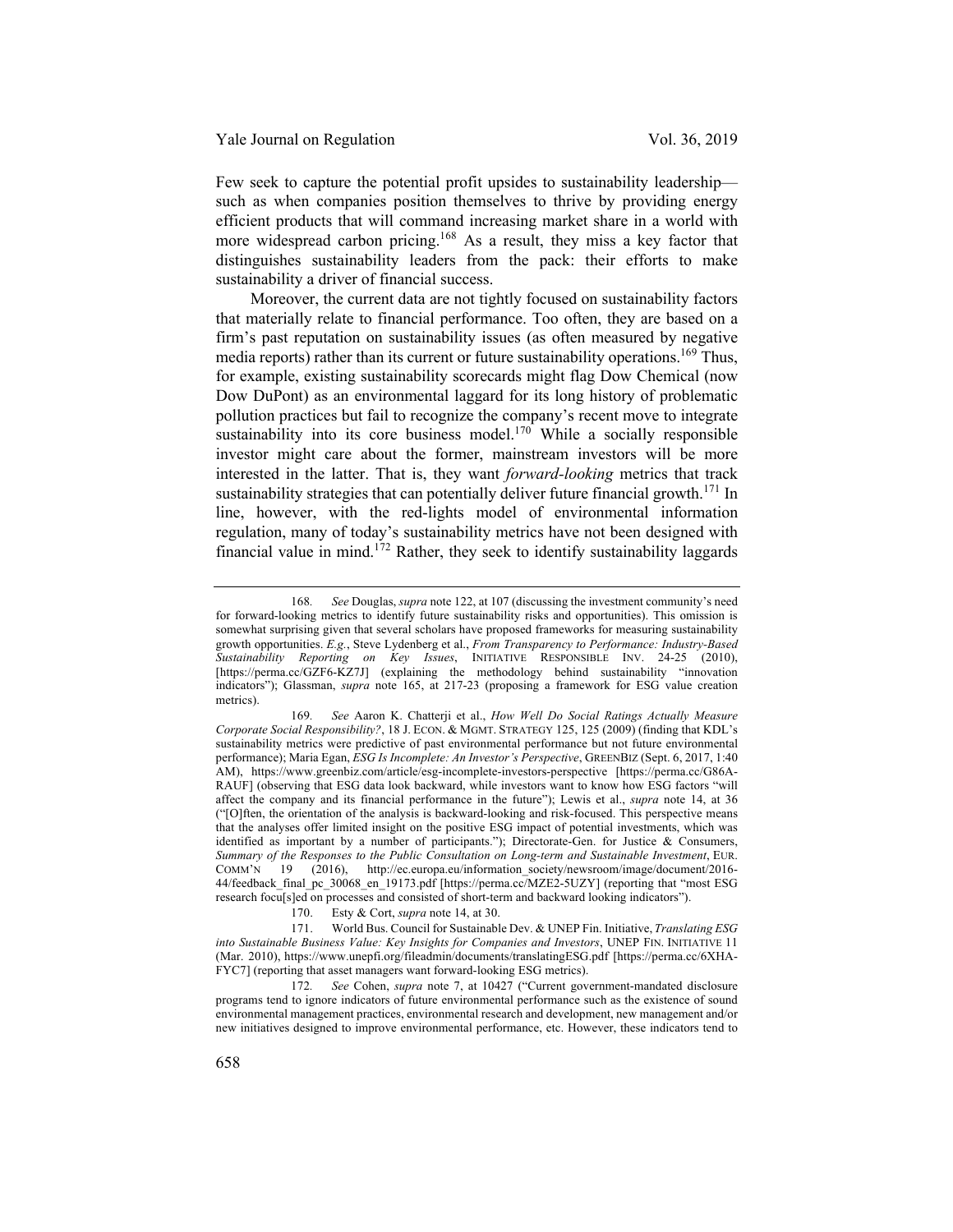across a dizzyingly vast array of sustainability dimensions, only a few of which are material to corporate financial performance.<sup>173</sup> As a result, existing sustainability metrics—with their focus on sustainability laggards and their lack of focus on business fundamentals—often fail to satisfy the information needs of mainstream investors.<sup>174</sup>

Put simply, mainstream investors need more green-light sustainability metrics that are keyed to the identifying characteristics of sustainability leaders. These metrics might track, for example, the share of revenue that a company derives from selling sustainable products or services, the amount of cost savings generated from a firm's eco-efficiency initiatives, and the level of investment that a company sinks into clean technology research and development. These types of measures would help distinguish leading companies who seek to make sustainability a core driver of revenue growth from those who merely work to mitigate the risks of sustainability at the margins.<sup>175</sup>

In a similar vein, green-light metrics should also focus investors' attention on the degree to which firms are integrating sustainability considerations into their operational practices and business strategies. Such measures might include, inter alia, whether the company's board has approved a sustainability action plan, created a centralized sustainability team for coordinating and implementing that plan, implemented internal incentives to encourage sustainability thinking by its decisionmakers (e.g., tying executive bonuses to sustainability targets or using an internal carbon price when making investment decisions), and established internal mechanisms to monitor progress on sustainability objectives. While these types of disclosures would provide key information on how sustainability considerations factor into a company's everyday operations, it is also important to develop green-light metrics that capture a company's future sustainability plans. Such forward-looking measures might include, for example, a company's

be used by private ratings organizations, e.g., Innovest, SAM Sustainability Group, as important predictors of future performance.").

<sup>173.</sup> A recent study of ninety-four Canadian companies found, for example, that these corporate sustainability reports contained as many as 585 different indicators of sustainability performance, with little overlap. This diversity of sustainability metrics speaks to the system's lack of focus on *material* issues and data comparability that makes benchmarking possible. *See* Laurence Clement Roca & Cory Searcy, *An Analysis of Indicators Disclosed in Corporate Sustainability Reports*, 20 J. CLEANER PRODUCTION 103, 103 (2012); *see also* Lydenberg et al., *supra* note 168, at 9 (discussing a PricewaterhouseCoopers analysis of corporate sustainability reports that found that "because companies take varying approaches to CSR reporting, it can be challenging to assess companies' actual performance, or to gauge their efforts in comparison to one another").

<sup>174</sup>*. See Sustainability Disclosure: Getting Ahead of the Curve*, DELOITTE 5 (2016), https://www2.deloitte.com/content/dam/Deloitte/us/Documents/risk/us-risk-sustainability-disclosure.pdf [https://perma.cc/NAQ6-CC9C] (reviewing survey data showing that "over 80 percent of investors are dissatisfied by how ESG risks and opportunities are identified and quantified in financial terms" (internal quotations omitted)); *Tomorrow's Investment Rules 2.00*, *supra* note 145, at 22-23 (attributing institutional investors' current dissatisfaction with ESG data to the fact that these data are not designed to serve the needs of investors).

<sup>175.</sup> Lubin & Esty, *supra* note 79, at 4 (discussing the need for a value-driver ESG disclosure framework that tracks sustainability-driven revenue growth, productivity, and risk).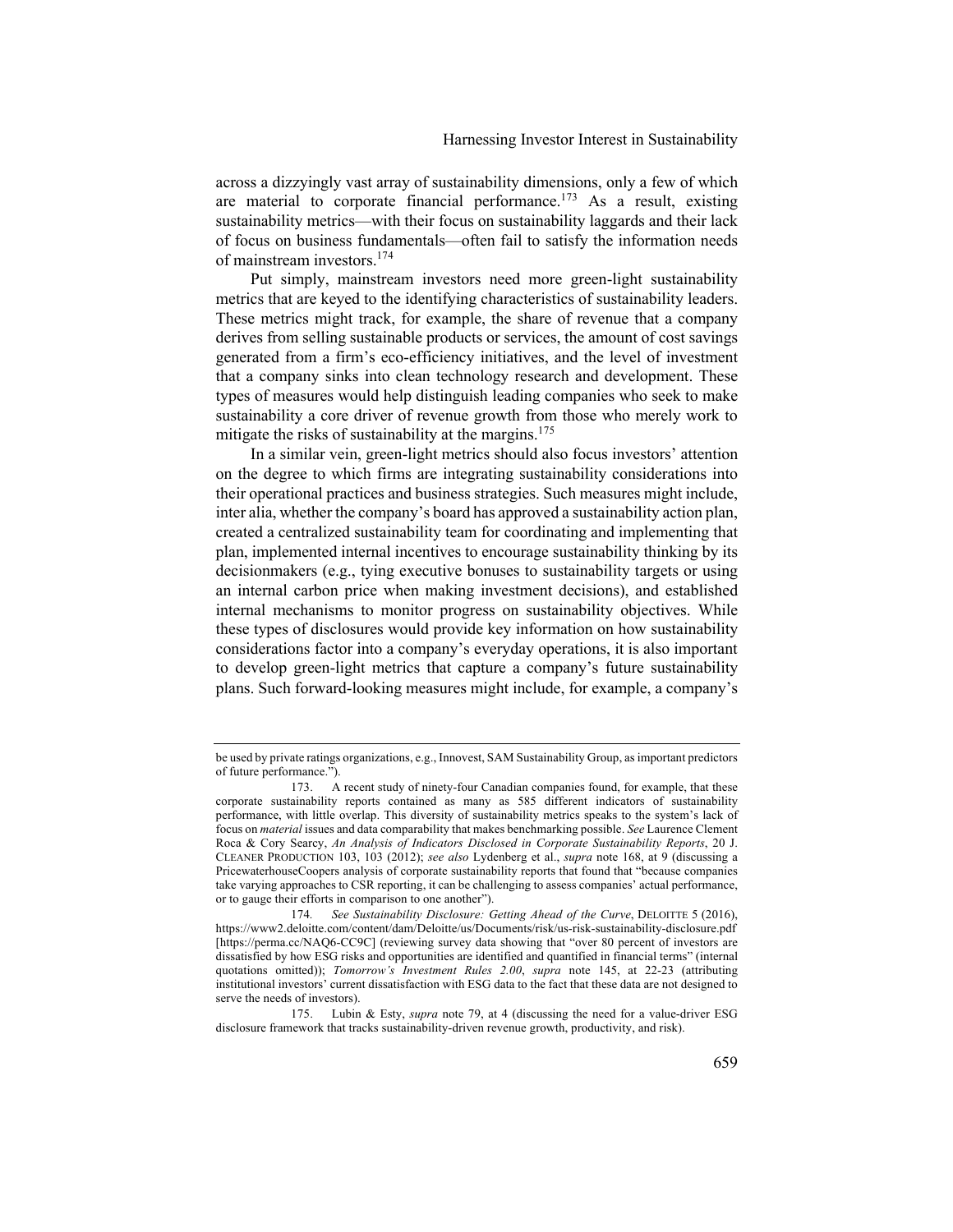future revenue projections for sustainable products and services, as well as a company's own internal targets for reducing pollution, energy, and waste.<sup>176</sup>

Expanding the array of sustainability green lights, however, would only solve part of the problem. Sustainability metrics are only as useful to investors as they are trustworthy, and today's sustainability scorecards suffer from several methodological problems that severely undermine investor confidence in the data's accuracy.<sup>177</sup> First, the reporting coverage for any given sustainability metric remains small, in large part because most sustainability measures are based on self-reported, voluntarily disclosed data.<sup>178</sup> For example, only about two percent of companies worldwide report their greenhouse gas emissions to the Carbon Disclosure Project, one of the most widely used climate-related disclosure programs for companies.<sup>179</sup> Likewise, the Global Reporting Initiative (GRI)—the largest voluntary reporting regime for sustainability—contained data on less than 1,400 companies in 2015, which amounts to less than two percent of publicly traded companies worldwide.<sup>180</sup> Moreover, because firms are free to pick and choose which metrics to disclose, reporting rates for any single GRI metric are even lower.<sup>181</sup> This inconsistency in coverage impedes investors' ability to meaningfully compare sustainability performance across broad swaths of their portfolios.<sup>182</sup>

<sup>176.</sup> Notably a company's incentives to overstate its future sustainability gains would likely be tempered by the financial penalties that it would risk from failing to meet its targets. Furthermore, investors could assess the reliability of a company's future sustainability targets by cross-referencing them against metrics concerning the company's current sustainability operations, practices, and management. Ambitious sustainability predictions that are not supported by present-day investments in sustainability practices and procedures would raise red flags for investors looking to bet on tomorrow's sustainability leaders.

<sup>177</sup>*. See* Chatterji et al., *supra* note 169, at 125 (finding that the "environmental strengths" metrics of a prominent sustainability data provider are poor predictors of actual environmental performance); *Exploring ESG*, *supra* note 155, at 8; Gitman et al., *supra* note 155, at 20 ("The lack of specific mandated disclosures means that even among leading corporate responsibility/sustainability reports, the data are likely to vary on issues covered and methods for measurement.").

<sup>178.</sup> Esty & Cort, *supra* note 14, at 34; Lewis et. al., *supra* note 14, at 37 (observing that most sustainability metrics are based on voluntary self-disclosure by companies); Morrow & Yow, *supra* note 12, at 5 (finding that "the world's large listed companies—essentially the complete set of global mid- and large-cap equities—are failing to disclose their performance on seven basic sustainability metrics"). For a detailed discussion of why voluntary disclosure regimes result in the under-reporting of sustainability information, *see infra* Section III.A.

<sup>179.</sup> Esty & Cort, *supra* note 14, at 36; *see also CDP-SDSB Response to BIS: Publication of Draft Regulations for Narrative Reporting*, CLIMATE DISCLOSURE STANDARDS BD. 2 (Nov. 2012), https://www.cdsb.net/sites/cdsbnet/files/cdp-cdsb\_joint\_consultation\_response\_ bis narrative reporting  $0$ .pdf [https://perma.cc/ZZH5-QS4B] ("CDP now holds the largest collection globally of primary climate change and water data . . . .").

<sup>180.</sup> Esty & Cort, *supra* note 14, at 36.

<sup>181</sup>*. Id.* at 36-37; *see also* Douglas, *supra* note 122, at 104 (discussing how voluntary reporting leads to selective ESG disclosures).

<sup>182</sup>*. See* Lewis et. al., *supra* note 14, at 35; *Sustainability Goes Mainstream: Insights into Investor Views*, PRICEWATERHOUSECOOPERS 8 (May 2014), https://businessfacilities.com/wpcontent/uploads/2014/05/pwc-sustainability-goes-mainstream-investor-views.pdf

<sup>[</sup>https://perma.cc/2MRQ-LVGZ] (reporting that nearly eighty percent of surveyed institutional investors were dissatisfied by the "comparability of sustainability reporting between companies in the same industry"); *Tomorrow's Investment Rules 2.00*, *supra* note 145, at 24 ("Survey data indicates that investors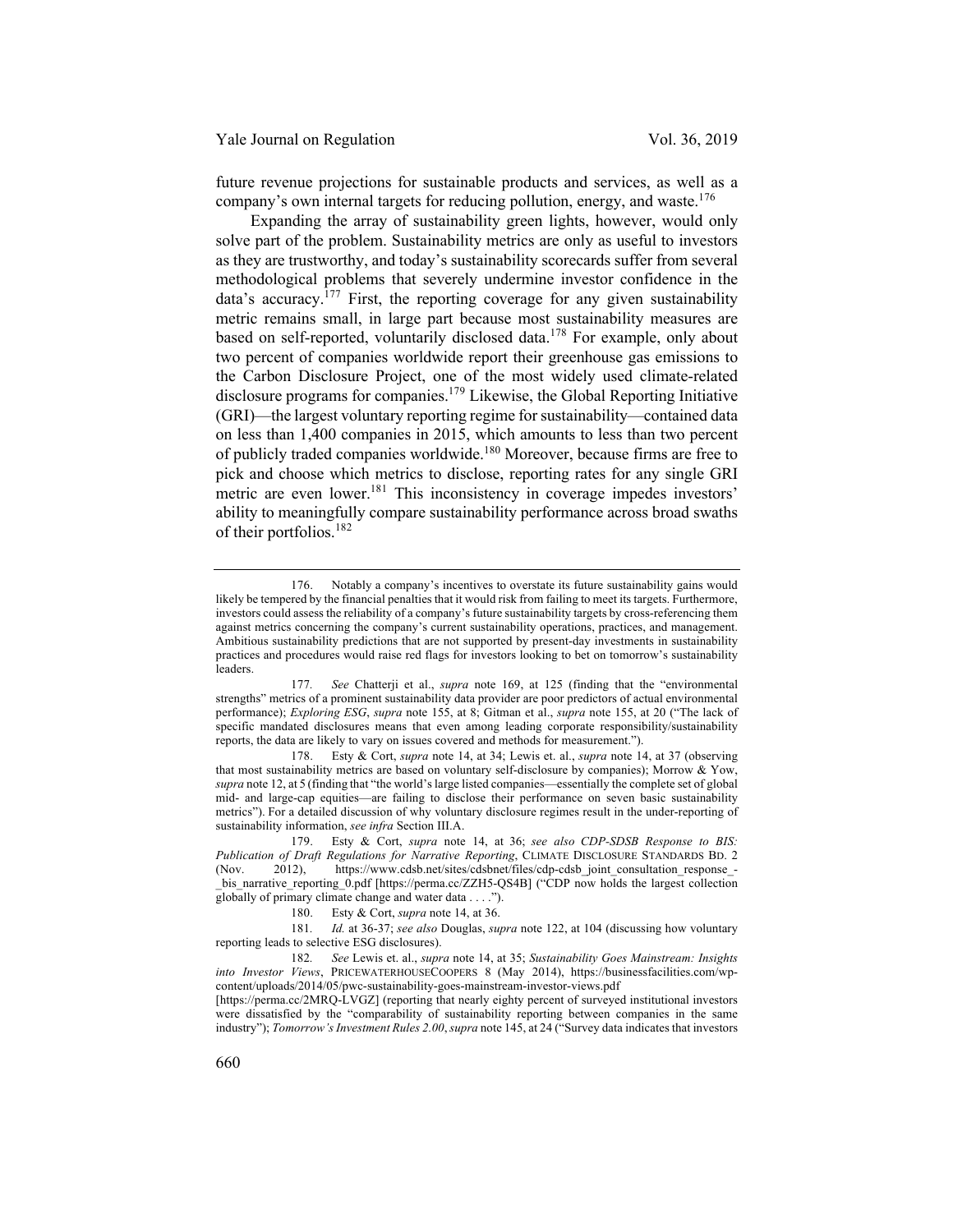The absence of consistent and transparent methodological standards for collecting and preparing sustainability data further undermines investor confidence.<sup>183</sup> For example, data providers vary in how they address missing data: some use statistical techniques—such as averaging—to impute values to nonresponses, while others replace missing data with low scores in order to penalize companies for failing to disclose.<sup>184</sup> Likewise, they differ in the frequency with which they update their sustainability data, meaning that one metric might correspond to 2017 data while another refers to 2005 data.<sup>185</sup> Scholars and investors have also criticized existing sustainability metrics for failing to consistently normalize the underlying data with respect to key company characteristics, preventing "apples-to-apples" comparisons across firms.<sup>186</sup> At the same time, the fact that third-party verification of self-reported sustainability data remains a minority practice breeds further distrust.<sup>187</sup> Together, these methodological inconsistencies have worked to reduce investors' confidence in—and use of—sustainability metrics.<sup>188</sup>

185*. See* Morrow & Yow, *supra* note 12, at 7 (recommending that "policymakers take the necessary steps to minimize the time gap between companies' financial and sustainability reporting cycles").

186. Larger companies, for example, tend to pollute more in the aggregate, even though they might have lower emissions per output than their smaller counterparts. *See* Busch et al., *supra* note 12, at 316 (observing that sustainability information "is not very standardized and harmonized, which makes its interpretation for investment decision makers even more difficult"); Esty & Cort, *supra* note 14, at 37-38; Doyle, *supra* note 184, at 9-12 (discussing company-size, geographic, and industry biases in ESG metrics); *Tomorrow's Investment Rules 2.00*, *supra* note 145, at 25 ("Investors consistently affirm their desire for disclosures [on ESG factors] that allow the apples-to-apples comparison of companies, but lament the fact that conducting such comparisons is often difficult and time consuming.").

are especially eager to measure a company's nonfinancial performance against that of its sector peers and to link a company's nonfinancial information to its expected performance.").

<sup>183.</sup> Douglas, *supra* note 122, at 103 (identifying methodological inconsistencies as "a major data quality challenge" for sustainability metrics); Daniel C. Matisoff et al., *Convergence in Environmental Reporting: Assessing the Carbon Disclosure Project*, 22 BUS. STRATEGY & ENV'T 285, 296 (2013) (documenting how changes in the Carbon Disclosure Project's survey of corporate greenhouse emissions hampers comparative analyses over time); Lewis et. al., *supra* note 14, at 3 (identifying inconsistencies across sustainability indicators as a major impediment to sustainable investment growth); *Sustainability Disclosure: Getting Ahead of the Curve*, *supra* note 174, at 5 ("Complicating matters further, sustainability reporting and disclosure, in many cases, currently lacks the discipline of established management systems, processes, and controls exhibited by financial reporting.").

<sup>184.</sup> Esty & Cort, *supra* note 14, at 3; *see also* Timothy M. Doyle, *Ratings that Don't Rate: The Subjective World of ESG Ratings Agencies*, AM. COUNCIL FOR CAPITAL FORMATION 8-9 (July 2018), http://accfcorpgov.org/wp-content/uploads/2018/07/ACCF\_RatingsESGReport.pdf [https://perma.cc/P4P7-HNV2] (highlighting the absence of standardized methodologies for producing ESG data).

<sup>187</sup>*. See* Davidson, *supra* note 120 (identifying distrust of sustainability data as a key hurdle to the sustainable investment movement); *The KPMG Survey of Corporate Responsibility Reporting 2013*, KPMG INT'L 33 (Dec. 2013), https://assets.kpmg/content/dam/kpmg/pdf/2015/08/kpmg-survey-of-corporate-responsibility-reporting-2013.pdf [https://perma.cc/NKN8-Z2GN] (finding that rates of assurance among the 100 largest companies in 41 countries were less than 50%).

<sup>188.</sup> Sadowski, *supra* note 154, at 10, 12 (finding in a survey of one thousand investment professionals that only forty percent were "very" or extremely" satisfied with existing sustainability metrics, while nearly half recommended that data providers improve the transparency of their metric's methodologies); *Tomorrow's Investment Rules 2.00*, *supra* note 145, at 21 ("Against this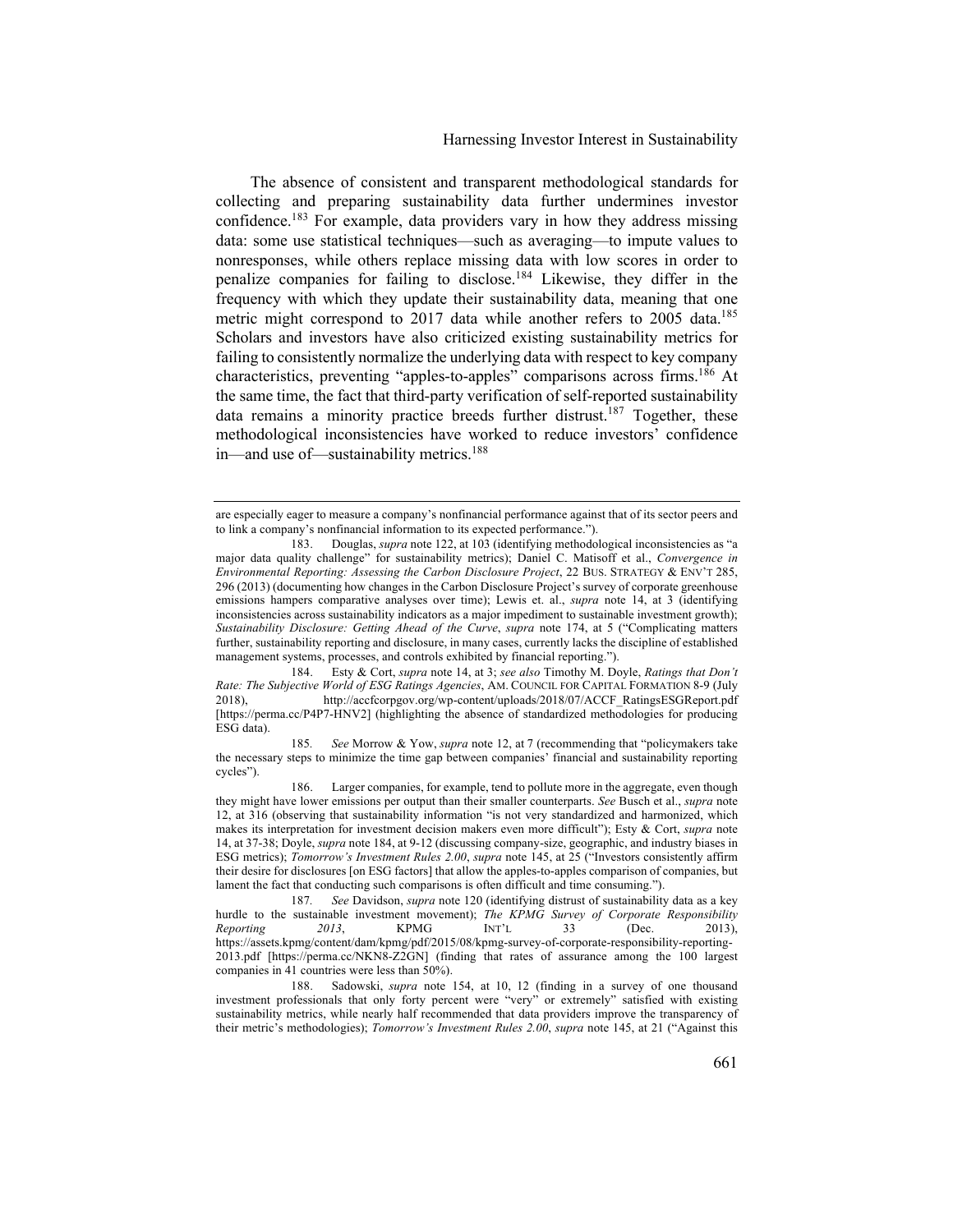To be clear, many sustainability data providers understand—and are taking steps to address—the problems identified above. To take just one example, MSCI, a leader in the field of sustainability analytics, recently developed the MSCI ACWI Sustainable Impact Index, which uses an array of targeted sustainability factors to identify sustainability leaders.<sup>189</sup> Meanwhile, several data providers are attempting to incorporate companies' forward-looking sustainability policies and management plans into their metrics databases.<sup>190</sup> Still others have taken steps to encourage third-party auditing and verification of selfdisclosed corporate sustainability data.<sup>191</sup> However, as discussed in the following Section, economic theory suggests that voluntary disclosure regimes alone cannot efficiently harness mainstream investor interest in sustainability. Instead, this Article argues that the sustainability-information deficit is best addressed by developing a new model of information regulation that is tailored to the priorities and needs of the mainstream investor.

# III. Sustainability Information Regulation for the Mainstream Investor

To fully harness investor interest in sustainability, this Article calls for a mandatory sustainability reporting regime that provides investors with both sustainability red lights and green lights.<sup>192</sup> In doing so, it recognizes that such a proposal deviates from the traditional understanding of environmental

current backdrop of uneven nonfinancial [ESG] information from companies, it comes as little surprise that more than one-quarter of respondents report that companies' non-financial performance did not play a pivotal role in their investment decisions even once during the previous year.").

<sup>189</sup>*. See MSCI ACWI Sustainable Impact Index*, MSCI, https://www.msci.com/msciacwi-sustainable-impact-index [https://perma.cc/RW3N-ELY8] ("The MSCI ACWI Sustainable Impact Index aims to identify companies that derive at least 50% of their revenues from products and services that address environmental and social challenges . . . ."); *see also* Esty & Cort, *supra* note 14, at 24-25 (describing these and other efforts by ESG data providers to develop metrics that focus on material sustainability factors).

<sup>190.</sup> Douglas, *supra* note 122, at 107 (reviewing some of these efforts to develop futureoriented sustainability metrics); Ezeokoli et al., *supra* note 122, at B-15 (noting that the HIP Investor Rating produces a sustainability score that seeks to "quantif[y] the mitigators of future risk and drivers of return potential"); *Overview of ESG Rating Agencies*, NOVETHIC 43 (Oct. 2014), https://www.novethic.fr/fileadmin/user\_upload/tx\_ausynovethicetudes/pdf\_complets/2014\_Overviewof-ESG-rating-agencies.pdf [https://perma.cc/SN36-LFWG] (observing that "South Pole Carbon offers a

forward-looking climate impact assessment together with the [Climate Disclosure Project]: it gives investees[] individual positioning towards the risks and opportunities of climate change").

<sup>191.</sup> For example, the World Business Council for Sustainable Development's Assurance Project aims to "inspire interest in external assurance amongst [its] members, informing and preparing them for such engagements and an approach for reporters and assurance providers to maximize value creation and reduce inefficiency." *Assurance: Generating Value from External Assurance of Sustainability Reporting*, WORLD BUS. COUNCIL FOR SUSTAINABLE DEV. 2 (Feb. 2016), https://docs.wbcsd.org/2016/02/WBCSD\_Redefining\_assurance\_guide.pdf KN8V] [hereinafter *Generating Value*].

<sup>192.</sup> Others have called for new mandatory reporting requirements of environmental performance information. *See, e.g.*, Case, *supra* note 1, at 387. However, this Article departs from past literature by calling for a disclosure regime that is tailored to the needs of mainstream investors. It therefore advocates for a new model of information regulation that is focused on business fundamentals and capable of guiding capital markets away from sustainability laggards and toward sustainability leaders.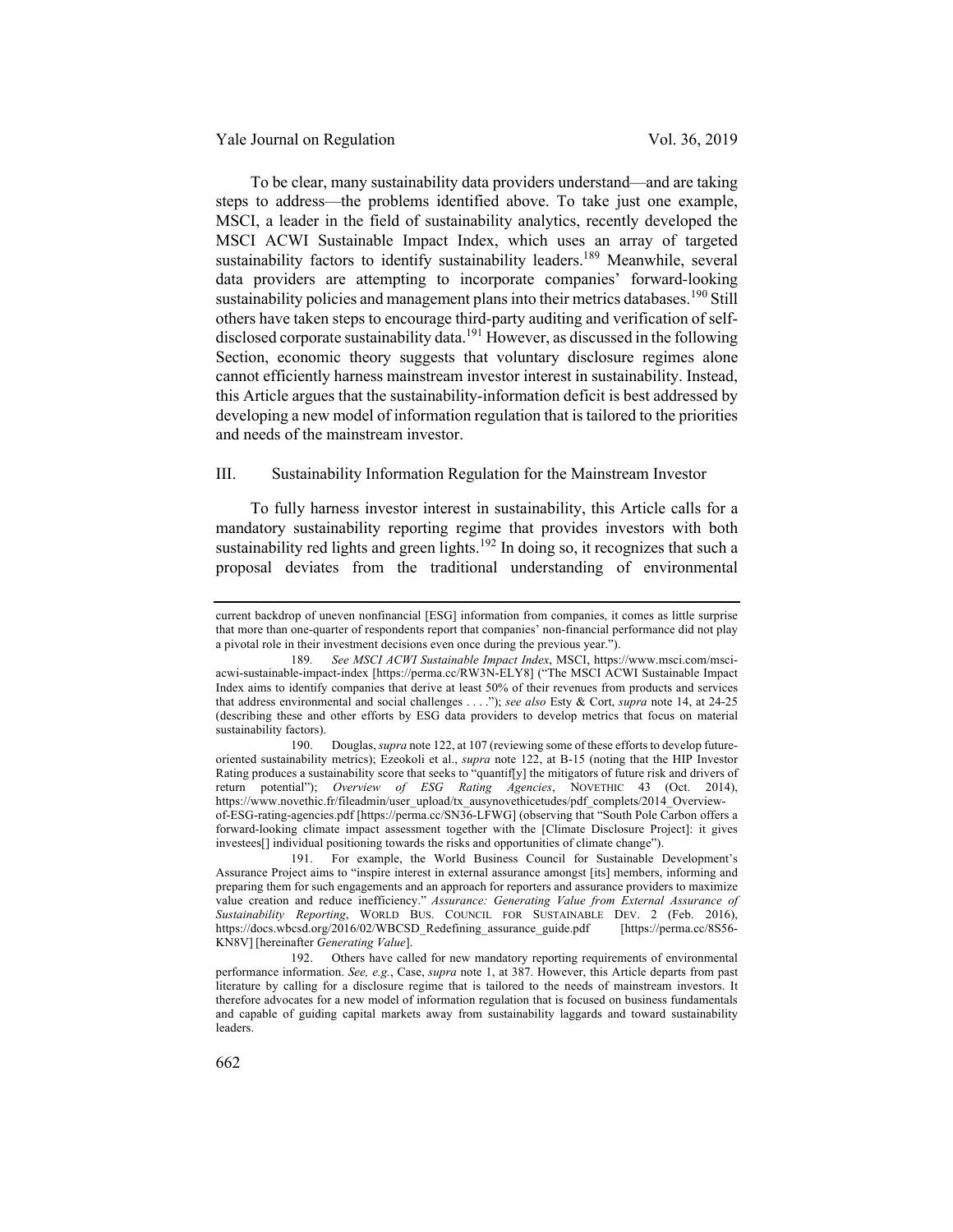information regulation as a tool used primarily for spotlighting bad environmental behavior. But, as Section III.A discusses, the public nature of sustainability metrics justifies this reorientation of environmental information regulation. Section III.B then outlines several core principles for developing a mandatory sustainability disclosure regime that can address the needs of mainstream investors. Section III.C concludes by arguing that the benefits of such a regulation outweigh the costs.

# *A. Economic Rationale for Mandatory Disclosure*

Can the private sector address the sustainability information needs of today's mainstream investors without government help or a mandatory disclosure regime? Such an outcome is possible in theory. Voluntary disclosures on key sustainability metrics could, for example, increase as a result of mounting pressures from shareholders.<sup>193</sup> Likewise, data providers might eventually reformulate their sustainability metrics to better address the informational needs of mainstream investors.<sup>194</sup> Over time, market pressures and greater stakeholder dialogue could transform today's largely voluntary disclosure framework into a vehicle capable of maximizing investors' appetite for sustainability.<sup>195</sup>

Three characteristics of corporate sustainability metrics, however, suggest that voluntary reporting schemes alone will not adequately or efficiently overcome the informational barriers to sustainable investing.<sup>196</sup> First, information on corporate sustainability practices is—like nearly all forms of information—a public good.197 Firms cannot easily limit the consumption of sustainability information once publicized (i.e., information is nonexcludable), and use of such information does not reduce its availability to other parties (i.e.,

<sup>193</sup>*. See, e.g.*, Andrea Vittorio, *Investors to SEC: We Want Better Sustainability Reporting*, BLOOMBERG BNA (July 26, 2016), https://www.bna.com/investors-secwe-bettern73014445306 [https://perma.cc/FE2N-74GD] ("Investors representing trillions of dollars around the world are asking the [SEC] to approach corporate reporting on environmental, social and governance  $(ESG)$  issues  $\dots$ .").

<sup>194.</sup> As noted above, some are already doing so. *See supra* notes 189-191.

<sup>195.</sup> Lydenberg et al., *supra* note 168, at 5-6 (observing that voluntary reporting regimes have made "valuable contributions" but ultimately concluding that a mandatory sustainability reporting framework is needed to overcome existing problems with ESG data).

<sup>196.</sup> Case, *supra* note 1, at 387 (calling for a "comprehensive system of mandatory reporting of environmental performance information"); Lydenberg et al., *supra* note 168, at 4 ("[W]ithout mandatory reporting, the crucial task of transforming sustainability reporting into actual improvements in sustainability performance will remain an especially difficult task.").

<sup>197.</sup> For some of the first discussions of public goods, see Kenneth J. Arrow, *Economic Welfare and the Allocation of Resources for Invention*, *in* THE RATE AND DIRECTION OF INVENTIVE ACTIVITY: ECONOMIC AND SOCIAL FACTORS, 609, 614-15 (NBER ed., 1962) (characterizing information as a public good); and Paul A. Samuelson, *The Pure Theory of Public Expenditure*, 36 REV. ECON. & STAT. 387, 387 (1954) (formalizing the definition of public goods). *See also* Case, *supra* note 1, at 440 (characterizing sustainability data as a public good).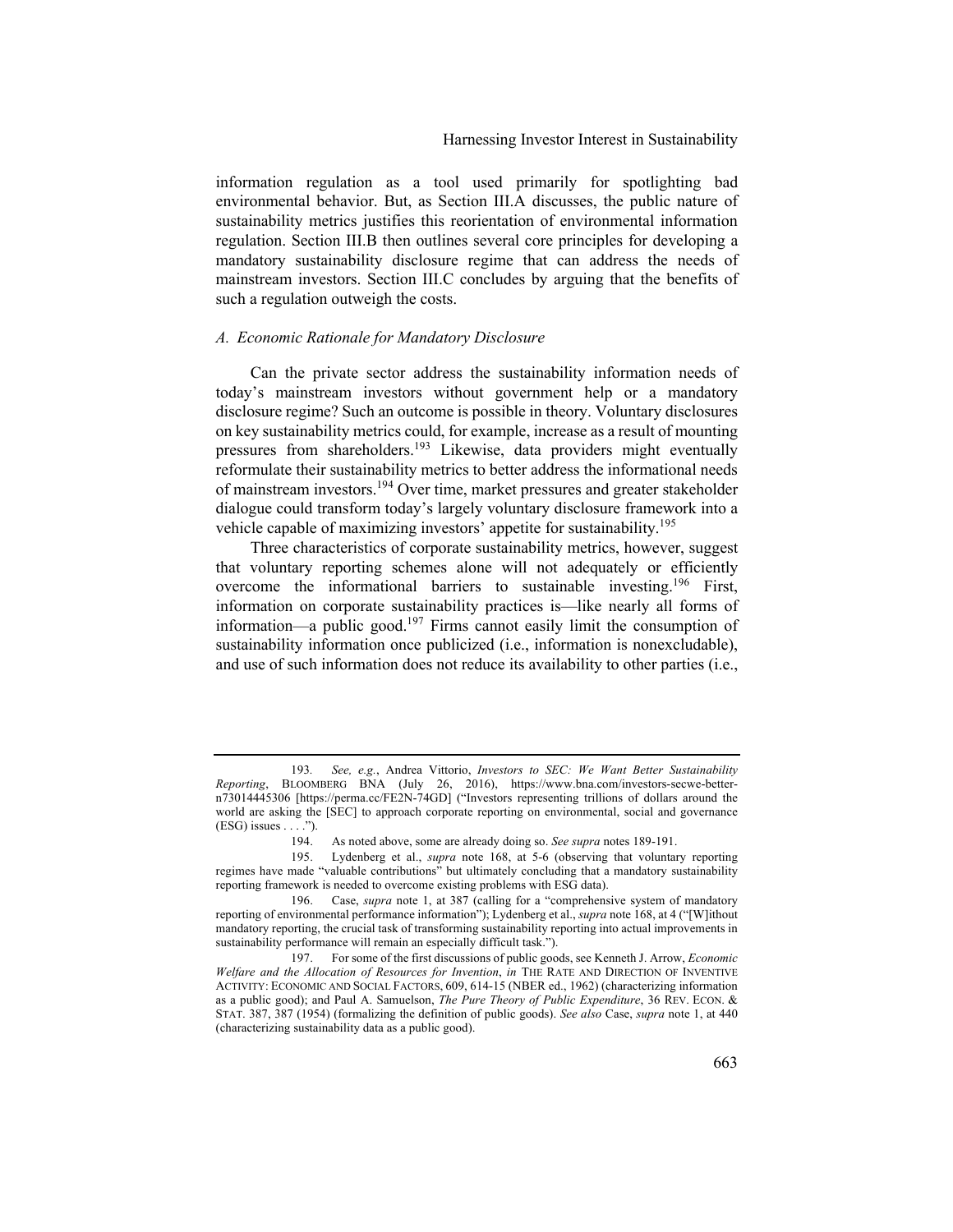information is nonrivalrous).<sup>198</sup> As a result, freeriding incentives can work to limit the production of publicly available information on corporate sustainability practices to below socially optimal levels.<sup>199</sup> Specifically, when a company releases sustainability data to the public, its shareholders benefit from new insights into the firm's management and operational processes.<sup>200</sup> But those insights can also accrue to rival firms, who can exploit the once-proprietary information to their advantage.<sup>201</sup> Competitors, for example, might copy the disclosing firm's strategies for streamlining supply chains or its plans for investing in sustainability-driven growth areas.<sup>202</sup> Thus, because firms cannot capture all the benefits of sustainability information disclosures (i.e., it cannot easily charge other firms for using that information), economic theory predicts that the private sector will underproduce sustainability-related information if left to its own devices.<sup>203</sup>

Second, externalities caused by corporate greenwashing further reduce the incentives to disclose on sustainability metrics. When a company reports inaccurate information on its sustainability practices, it damages not only its own reputation but also the trustworthiness of sustainability metrics in general.<sup>204</sup> These negative externalities result from information asymmetries between companies and shareholders. Because sustainability data often pertain to the internal workings of the firm, investors cannot easily ascertain the veracity of self-reported, voluntarily disclosed company data. $2^{05}$  Thus, investors cannot

200. For a discussion of how disclosure of sustainability information can induce internal and peer-to-peer learning, see *supra* notes 19-22 and accompanying text.

201*. See* Frank H. Easterbrook & Daniel R. Fischel, *Mandatory Disclosure and the Protection of Investors*, 70 VA. L. REV. 669, 686 (1984).

202. Indeed, new value-generating sustainability strategies can perhaps be best understood as a form of research and development (R&D). There exists a vast literature showing that the private sector underinvests in R&D because firms rarely capture the full benefits of their investments in innovative ideas and technologies. *See* Bronwyn H. Hall et al., *Measuring the Returns to R&D*, *in* 2 HANDBOOK OF THE ECONOMICS OF INNOVATION 1033-82 (Bronwyn H. Hall & Nathan Rosenberg eds., 2010) (reviewing the theoretical and empirical literature on R&D externalities).

203*. See* Case, *supra* note 1, at 441.

204. Karkkainen, *supra* note 1, at 290-91 ("In the absence of verifiable reporting standards and publicly accessible comparative performance data, some firms may exploit opportunities to provide the public with misleading (even if not overtly false) information. This could be done by overstating environmental accomplishments while selectively omitting or obscuring damaging and potentially undercutting incentives for even top environmental performers to self-report because such reports may be deemed unreliable by a skeptical public."). Notably, the capacious definition of sustainability creates ample opportunities for selective and misleading reporting. *See* Esty & Cort, *supra*  note 14, at 15 (noting the lack of consensus on what sustainability means).

205*. See* Beatriz Cuadrado-Ballesteros et al., *Mitigating Information Asymmetry Through Sustainability Assurance: The Role of Accountants and Levels of Assurance*, 26 INT'L BUS. REV. 1141, 1141 (2017) (discussing how information asymmetries reduce the value of sustainability data to investors and firms alike); Chatterji et al., *supra* note 169, at 126 ("It can be difficult, however, for

<sup>198</sup>*. See* 3 HUGH GRAVELLE & RAY REES, MICROECONOMICS 326 (2004) (defining the properties of a public good); Joseph E. Stiglitz, *Economic Foundations of Intellectual Property Rights*, 57 DUKE L.J. 1693, 1699-1700 (2008) (describing knowledge as a public good).

<sup>199</sup>*. See* Kennedy et al., *supra* note 50, at 32 (describing the freeriding incentives in the production of new ideas); Zachary Liscow & Quentin Karpilow, *Innovation Snowballing and Climate Law*, 95 WASH. U. L. REV. 385, 395-96 (2017) (same).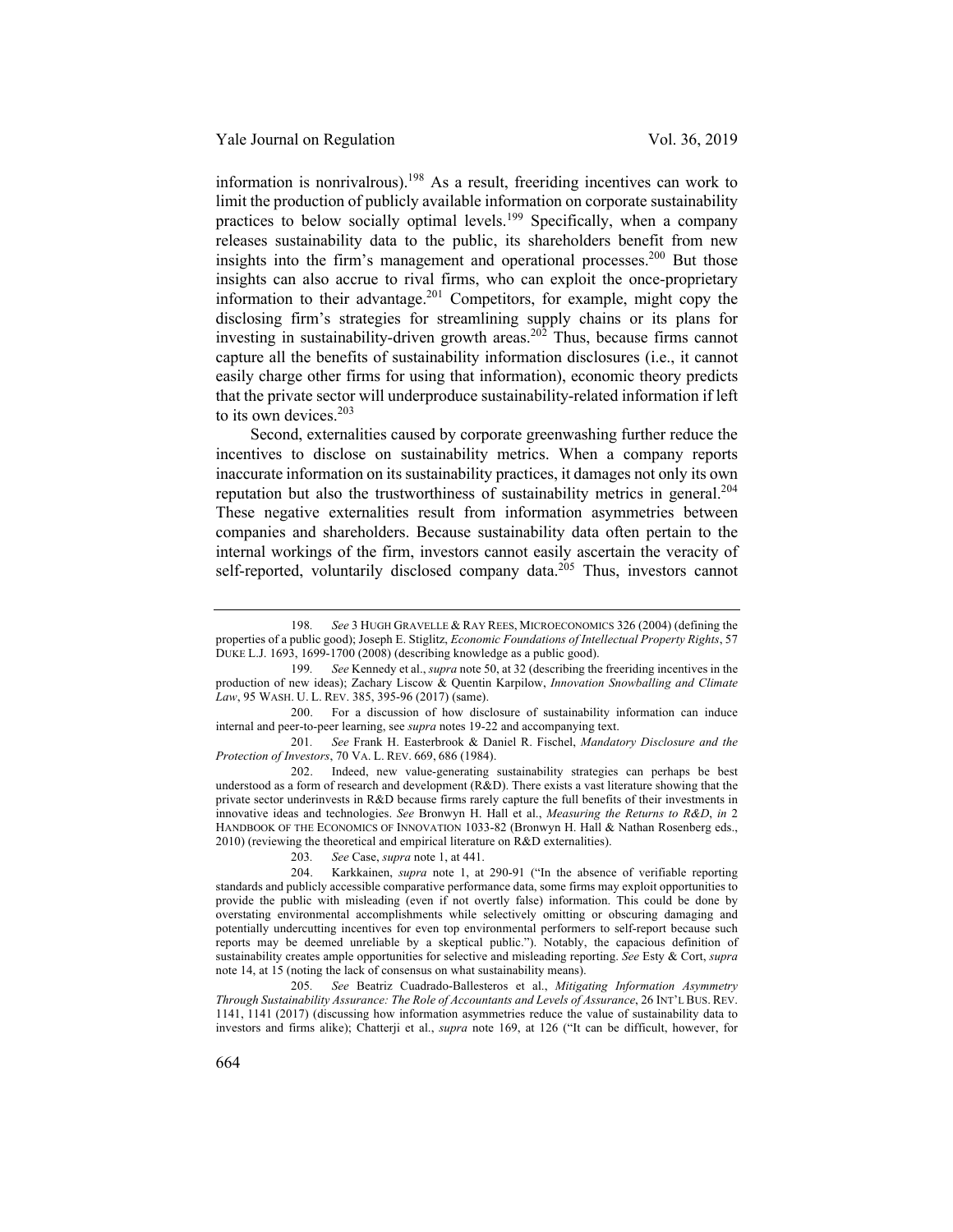distinguish between accurate and inaccurate sustainability reporting. Discoveries of corporate greenwashing, therefore, can breed distrust in sustainability disclosure mechanisms as a whole.<sup>206</sup> In turn, these dynamics reduce both the incentives to accurately report sustainability data and the market value of sustainability leadership, since companies that accurately report on their high sustainability performance might nonetheless be labeled as "greenwashers" due to the misreporting of others.<sup>207</sup> In this way, the market for corporate sustainability becomes a market for lemons: because investors cannot differentiate sustainability leaders from sustainability imitators, markets will not reward sustainability leadership with a premium.<sup>208</sup> Of course, third-party auditing and verification of sustainability reporting could mitigate some of these negative externalities by reducing the information asymmetries between companies and investors.<sup>209</sup> That said, firms will only voluntarily pay for these external assurance services if the financial benefits that they will receive from an external audit and verification outweigh its costs. Given that these companies do not fully internalize the benefits of their sustainability disclosures in general,

207. Case, *supra* note 1, at 395 ("Unquestionably, instances of disclosure of inaccurate or misleading information substantially reduce the value of self-reporting mechanisms generally. Public skepticism engendered by misleading or inaccurate reporting undercuts incentives for even superior environmental performers to voluntarily report due to concern that even accurate, reliably informative reporting will be viewed as nothing more than 'green washing.'"). Indeed, in some instances, it might be in the best interest of sustainability laggards to artificially inflate their sustainability performance. If their cheating goes undiscovered, they can erase any stock advantages that accrue to sustainability leaders. On the other hand, if they are discovered, they can still reduce any stock premium associated with sustainability leadership by engendering investor distrust of sustainability reporting in general.

stakeholders to evaluate companies' environmental impacts."); Sarah Elena Windolph, *Assessing Corporate Sustainability Through Ratings: Challenges and Their Causes*, 1 J. ENVTL. SUSTAINABILITY 37, 40 (2011) ("Consumers, investors, and other stakeholders are not able to verify the sustainability claims made by companies, because they do not have access to the relevant information. This not only affects products, but also processes inside companies and along supply chains.").

<sup>206</sup>*. See* Karkkainen, *supra* note 1, at 290-91 (observing that "some firms may exploit opportunities to provide the public with misleading (even if not overtly false) information," thereby "reducing the value of self-reported information generally"); William S. Laufer, *Social Accountability and Corporate Greenwashing*, 43 J. BUS. ETHICS 253, 255-258 (2003) (raising concerns about corporate greenwashing); Bailey et al., *supra* note 149, at 3 (underscoring investors' need for "a kind of 'greenwashing' detector"); Lewis et. al., *supra* note 14, at 36 (identifying concerns about greenwashing as a major barrier to sustainable investment integration); Serafeim & Grewal, *supra* note 126, at 11 (noting that ESG reporting has been undermined by concerns about "goodwashing").

<sup>208</sup>*. See generally* George A. Akerlof, *The Market for "Lemons": Quality Uncertainty and the Market Mechanism*, 84 Q.J. ECON. 488 (1970) (explaining how information asymmetries can cause low-quality products to drive high-quality products out of a market).

<sup>209</sup>*. See* Ryan J. Casey & Jonathan H. Grenier, *Understanding and Contributing to the Enigma of Corporate Social Responsibility (CSR) Assurance in the United States*, 32 AUDITING: J. PRACTICE & THEORY 97, 108 (2015) ("Assurance, by improving the information provided to users, further reduces information asymmetry."); Iris H-Y Chiu, *Standardization in Corporate Social Responsibility Reporting and a Universalist Concept of CSR?—A Path Paved with Good Intentions*, 22 FLA. J. INT'L L. 361, 387 (2010) ("Information asymmetry between the corporation (essentially management) and others is at the root for the demand for assurance services . . . ."); Ana Zorio et al., *Sustainability Development and the Quality of Assurance Reports: Empirical Evidence*, 22 BUS. STRATEGY & ENV'T 484, 486 (2013) (noting that "the importance of assurance comes from the need to mitigate information asymmetry with institutional creditors").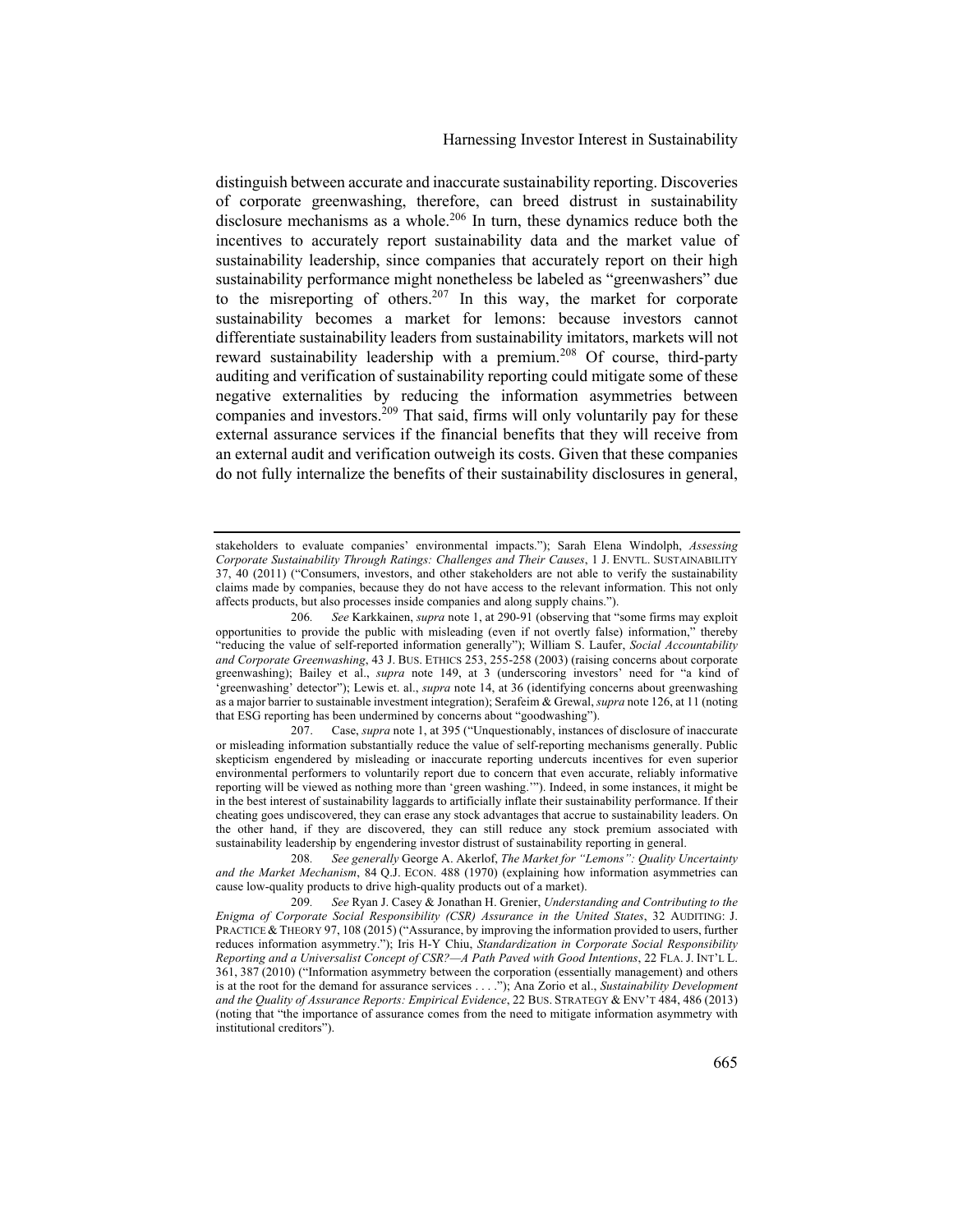it seems unlikely that voluntary third-party auditing and verification can raise sustainability reporting to socially optimal levels. $210$ 

Third, this under-reporting problem is exacerbated by the comparative nature of sustainability metrics. Investors want sustainability data in order to rank companies in terms of their sustainability practices—i.e., to separate the leaders from the laggards.<sup>211</sup> Firms therefore have a strategic incentive to avoid disclosing information that will make them look worse than their competitors.<sup>212</sup> Thus, many scholars and investors worry that sustainability data produced through voluntary disclosure regimes will be biased due to selective reporting.<sup>213</sup> These concerns are not unfounded, as prior studies have shown a tendency among firms to emphasize positive sustainability information and downplay the negative aspects of their sustainability track record.<sup>214</sup>

Of course, if investors interpret a firm's failure to disclose on a particular indicator as a signal for poor performance, it might mitigate the incentives to selectively disclose.<sup>215</sup> According to this so-called "signaling theory," firms will voluntarily disclose any and all good news that will make them more attractive to investors.<sup>216</sup> Markets, in turn, will equate no news with bad news—and penalize nondisclosures accordingly.<sup>217</sup> Fearing that markets will overpenalize them for missing data, firms will voluntarily disclose bad news, resulting eventually in the complete disclosure of all material information—good and  $bad.<sup>218</sup>$ 

216. Merritt B. Fox et al., *Law, Share Price Accuracy, and Economic Performance: The New Evidence*, 102 MICH. L. REV. 331, 336 n.14 (2003).

217*. Id.*

218. Easterbrook & Fischel, *supra* note 201, at 683 ("Once the firm starts disclosing it cannot stop short of making any critical revelation, because investors always assume the worst. It must disclose the bad with the good, lest investors assume that the bad is even worse than it is."); Allen Ferrell,

<sup>210.</sup> Casey & Grenier, *supra* note 209, at 98 (attributing the relatively low demand for sustainability auditing and verification practices to their perceived costs); *Generating Value*, *supra* note 191, at 26 (2016) (noting the perception among some firms that costs of external assurance of sustainability reports outweighs its benefits).

<sup>211</sup>*. See supra* Section II.B.

<sup>212</sup>*. See* Easterbrook & Fischel, *supra* note 201, at 687; Stewart, *supra* note 6, at 139 (observing that "businesses rarely have a market incentive" to disclose negative information).

<sup>213</sup>*. See, e.g.*, Douglas, *supra* note 122, at 104 (discussing how voluntary reporting can lead to selective and biased ESG reporting); Lewis et al.,*supra* note 14, at 36 (discussing investor concerns about greenwashing).

<sup>214.</sup> Rudiger Hahn & Regina Lulfs, *Legitimizing Negative Aspects in GRI-Oriented Sustainability Reporting: A Qualitative Analysis of Corporate Disclosure Strategies*, 123 J. BUS. ETHICS 401, 402 (2014) (reviewing this literature); Lois S. Mahoney et al., *A Research Note on Standalone Corporate Social Responsibility Reports: Signaling or Greenwashing?*, 24 CRITICAL PERSP. ACCT. 350, 357 (2013) (citing evidence of "companies with 'bad' social and environmental activities voluntarily releas[ing] their social and environmental activities in a positive light and fail[ing] to disclose negative environmental performance or disclos[ing] it in less detail to protect their self-interests").

<sup>215</sup>*. See* Easterbrook & Fischel, *supra* note 201, at 683 (explaining this signaling theory in detail). *See generally* Steven A. Ross, *Disclosure Regulation in Financial Markets: Implications of Modern Finance Theory and Signaling Theory*, *in* ISSUES IN FINANCIAL REGULATION (Franklin R. Edwards ed., 1979) (same). Notably, sustainability data providers can reinforce these signaling incentives by penalizing firms for failing to report on key metrics—e.g., by replacing missing data (nondisclosures) with lower-than-average scores. *See* Esty & Cort, *supra* note 14, at 37.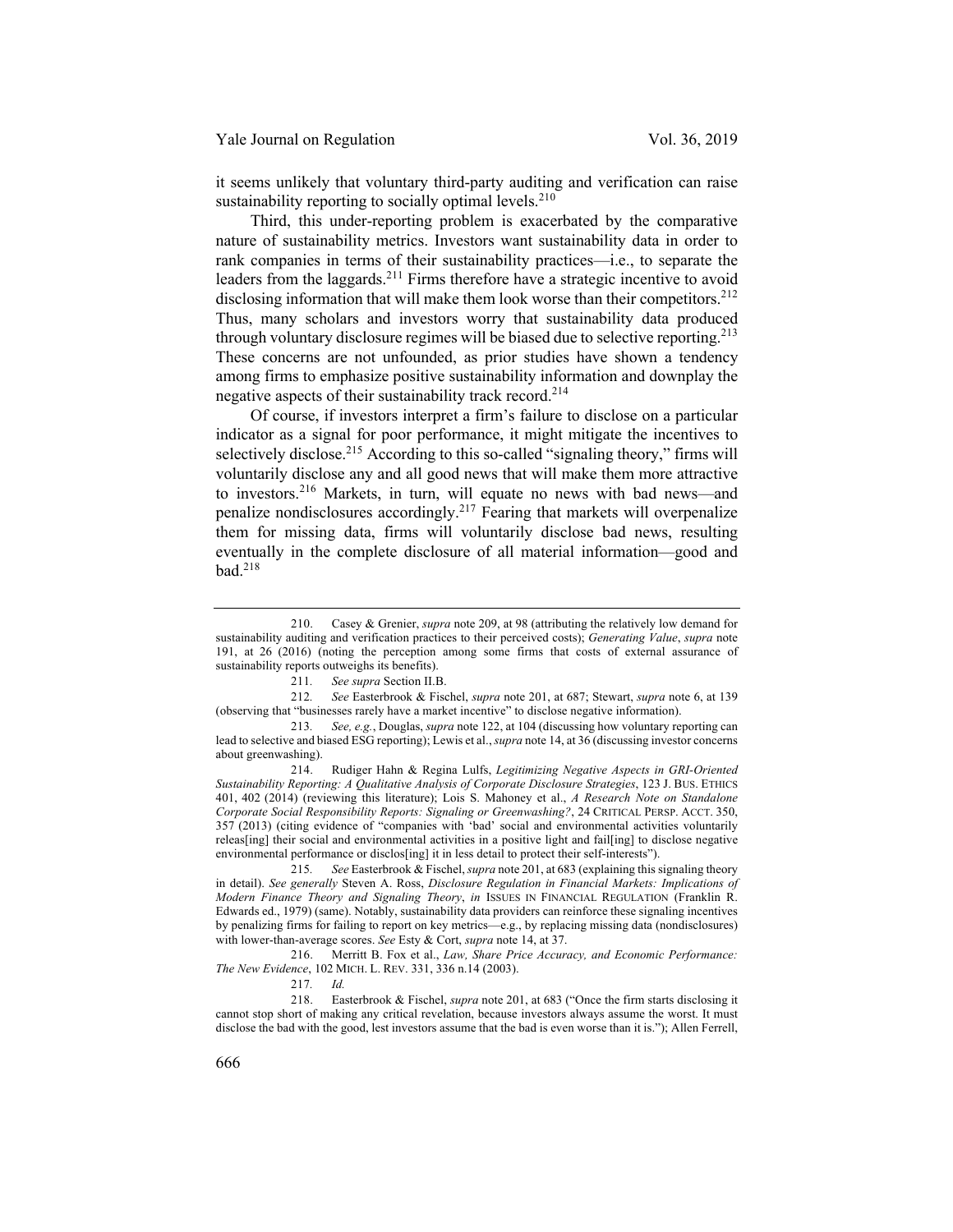# Harnessing Investor Interest in Sustainability

While the signaling theory might have some explanatory power in the context of corporate financial disclosures,<sup>219</sup> it is a particularly poor fit for corporate sustainability disclosures. To begin, nonresponses are, at best, a crude proxy for poor sustainability performance.<sup>220</sup> As noted above, firms tend to under-report on sustainability metrics—both because they cannot capture the full benefits of their data disclosures and because the negative externalities of corporate greenwashing reduce the value of sustainability disclosures in general. In addition, some firms may fail to report good sustainability news simply because the costs of reporting outweigh the perceived benefits of publicizing this information.221 As a result, no news should not be equated with bad news when it comes to sustainability. Instead, investors face the challenging task of determining *which* nonresponses are due to businesses strategically hiding their unsustainable practices and which have more benign causes.<sup>222</sup> This task is made all the more difficult by investors' general lack of familiarity with sustainability issues.<sup>223</sup> To date, mainstream investors have struggled to interpret and utilize reported sustainability data; the interpretative challenges are even greater for missing sustainability data.<sup>224</sup> Arguably then, the signaling theory's central

220. Professor Merritt B. Fox makes a similar point when arguing in favor of securities regulations requiring disclosure of financial data to investors. He argues that "[s]ilence is not a complete substitute for affirmatively disclosing [information] because the market knows that an issuer could choose a low-disclosure regime for reasons other than a lack of good news." He notes, in particular, that "an issuer may choose not to disclose because revealing the information might put it in an inferior position vis-à-vis a competitor, major supplier, or major customer." Fox, *supra* note 219, at 1361.

- 223*. See supra* notes 149-153 and accompanying text.
- 224*. See supra* notes 183-188 and accompanying text.

*The Case for Mandatory Disclosure in Securities Regulation Around the World* 9-10 (Harvard John M. Olin Ctr. for Law, Economics & Bus., Discussion Paper No. 492, 2004) ("Simply put, firms that wish to maximize the value of their shares will ensure that investors do not mistakenly assign a positive probability that the firm is withholding information that would reveal a low firm value and, hence, assign a low value to the firm's shares. Eventually, the market completely unravels with all firms voluntarily disclosing any private information they have concerning firm value even if their firm value is low.").

<sup>219.</sup> There is a robust debate over whether market forces alone can incentivize socially optimal levels of corporate financial information. *Compare* Roberta Romano, *The Need for Competition in International Securities Regulation, 2 THEORETICAL INQUIRIES IN L. 387, 418 (2001)* ("The signaling hypothesis regarding information disclosure is a plausible scenario in today's capital markets in which the majority of investors are sophisticated institutional investors."), *with* Merritt B. Fox, *Retaining Mandatory Securities Disclosure: Why Issuer Choice Is Not Investor Empowerment*, 85 VA. L. REV. 1335, 1361 (1999) ("While the signaling phenomenon means that the market will be better informed in a system of issuer choice than might first appear, it will not be as well informed as it would be if all issuers were compelled to disclose at the higher level that some issuers choose voluntarily.").

<sup>221</sup>*.* Ioannis Ioannou & George Serafeim, *The Consequences of Mandatory Corporate Sustainability Reporting* 14 (Harvard Bus. Sch., Working Paper 11-100, 2017), https://papers.ssrn.com/sol3/papers.cfm?abstract\_id=1799589 ("[S]ustainability disclosure regulations might decrease firm value by imposing significant preparation costs (e.g., environmental management systems for gathering environmental information) on firms."); *Generating Value*,*supra* note 191, at 26 (observing that some firms believe that costs of external assurance of sustainability reports outweighs its benefits). Nondisclosures resulting from reporting costs may not matter from an efficiency standpoint. *See* Ferrell, *supra* note 218, at 10. However, as discussed below, economic efficiency is not necessarily the appropriate metric for measuring the desirability of a mandatory sustainability disclosure framework.

<sup>222.</sup> Easterbrook & Fischel, *supra* note 175, at 687-88 (discussing similar challenges when interpreting missing data on corporate finances); Fox, *supra* note 220, at 1361 (same).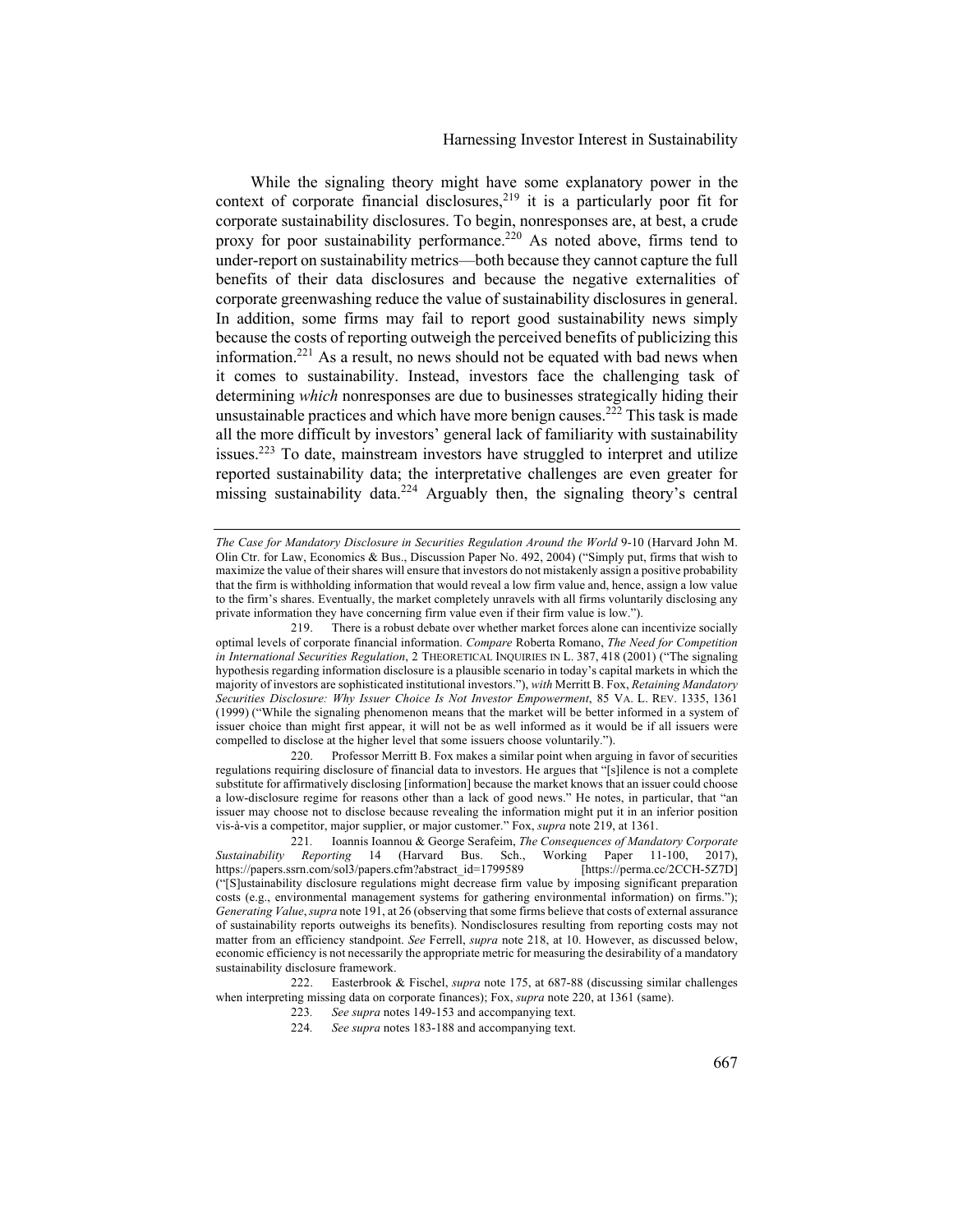assumption—that "a sufficient number of investors understand the significance of nondisclosure" $225$ —is not met in the case of sustainability data.

In light of the above market failures, this Article suspects that voluntary disclosure regimes alone will not generate the types of comprehensive, standardized, and trustworthy sustainability metrics that mainstream investors can confidently incorporate into their portfolio management policies. Indeed, it is notable that, despite decades of experimentation in—and development of voluntary sustainability reporting, investors are still frustrated with existing sustainability datasets.<sup>226</sup> Environmental regulators should therefore follow in the footsteps of American financial regulators and mandate corporate disclosures on material sustainability issues.<sup>227</sup> A mandatory reporting regime would significantly reduce the nonreporting and selective-reporting problems that currently plague sustainability metrics.<sup>228</sup> It would also lower costs over time as standard forms and guidance become widespread. And as discussed in the following Section, carefully designed regulations can also enhance investor confidence in sustainability reporting by developing robust methodological standards that facilitate comparability across material sustainability issues.

Before moving to these additional design considerations, however, it is worth briefly noting this Article's relationship to the voluminous literature on mandatory financial reporting requirements. Since the passage of the Securities Act of 1933 and the Securities Exchange Act of 1934, legal scholars and economists have debated the effectiveness and desirability of a federal mandatory disclosure regime for public company securities.<sup>229</sup> Some maintain that mandatory disclosure reduces information asymmetries between firms and shareholders, boosts corporate reporting of financial data, increases investor confidence in capital markets, and enhances the nation's economic efficiency.<sup>230</sup> Others, however, question the extent to which market forces underproduce

<sup>225.</sup> Romano, *supra* note 219, at 418; *see also* Roberta Romano, *Empowering Investors: A Market Approach to Securities Regulation*, 107 YALE L.J. 2359, 2367 (1998).

<sup>226</sup>*. See* Case, *supra* note 1, at 388-91 (tracing the history of voluntary corporate sustainability reporting). For a discussion of the problems with current sustainability metrics, see Section II.B of this Article.

<sup>227</sup>*. See id.* at 387 (arriving at a similar conclusion).

<sup>228.</sup> Lydenberg et al., *supra* note 168, at 5 (arguing that mandatory ESG reporting would address many of the problems with existing ESG data, including lack of data comparability and selective reporting).

<sup>229.</sup> Joel Seligman, *The Historical Need for a Mandatory Corporate Disclosure System*, 9 J. CORP. L. 1, 1-2 (1983). The debate rapidly escalated in the 1960s, when financial economists began arguing that disclosure was not required to protect ordinary investors from buying unfairly priced stock. *See* Fox, *supra* note 216, at 335-36.

<sup>230</sup>*. See, e.g.*, Fox, *supra* note 216, at 334 (providing empirical evidence that mandatory disclosures rules increase share price accuracy); Fox, *supra* note 219, at 1338 ("This Article argues that, despite these apparent attractions, we should reject issuer choice and retain the current mandatory system."); Zohar Goshen & Gideon Parchomovsky, *The Essential Role of Securities Regulation*, 55 DUKE L.J. 711, 711-12 (2006) (arguing for the efficiency of a mandatory disclosure regime for securities on the grounds that it reduces search costs and information verification costs); Seligman, *supra* note 229, at 9 (explaining the historical rationale for the SEC's mandatory corporate disclosure system).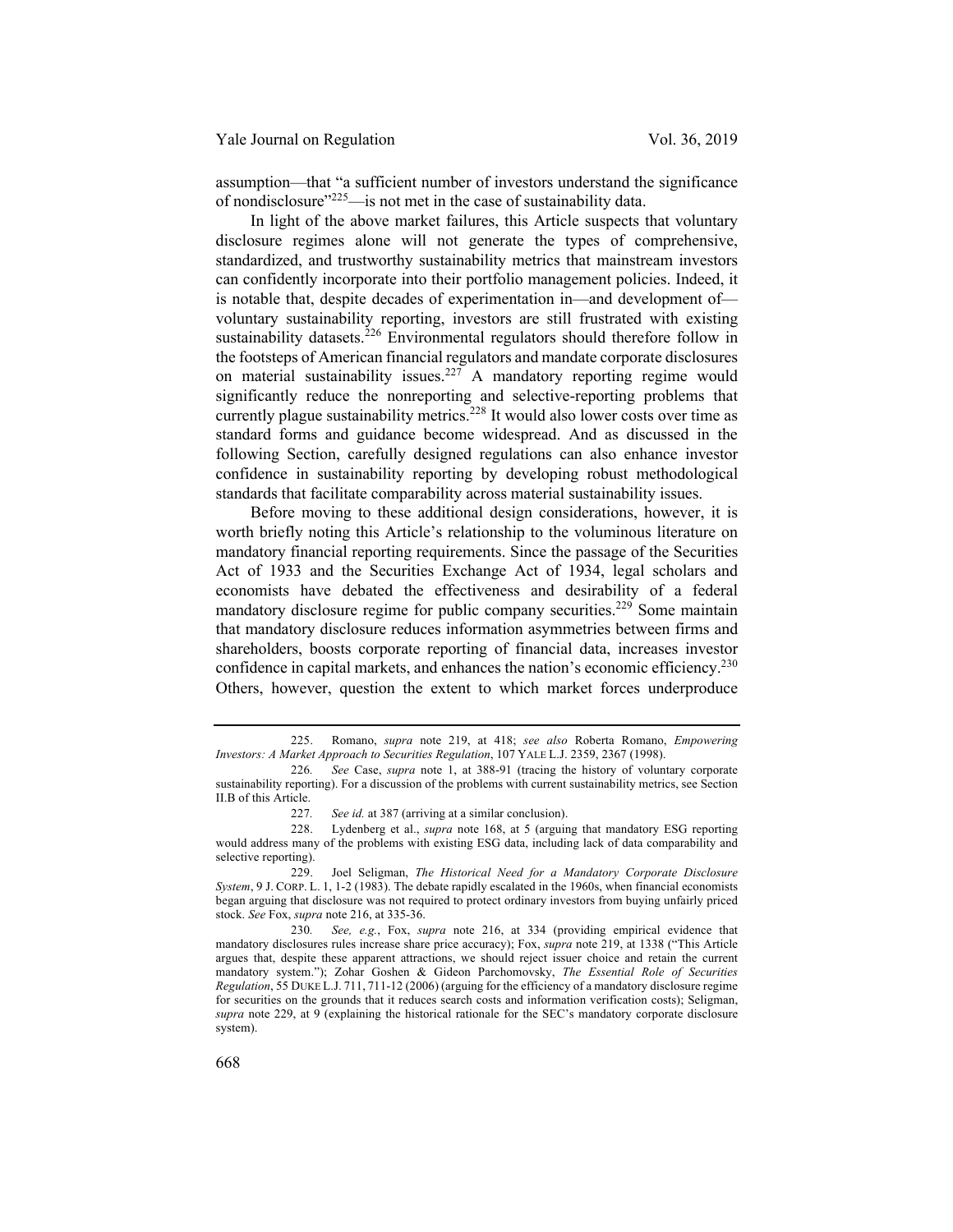corporate financial information.<sup>231</sup> And even assuming that voluntary disclosures result in sub-optimal levels of information, these critics challenge the effectiveness of federal mandatory disclosure regulations, arguing that these requirements either do not raise social welfare (once the costs of regulation are taken into account) or are less efficient than other regulatory regimes (e.g., state disclosure regulations). $^{232}$ 

This Article does not take a position on these debates. The issues that are most contentious in the literature on mandatory *financial* reporting are less central to evaluating the desirability of mandatory *sustainability* reporting. In particular, scholars have reasonably disagreed over whether markets underproduce financial information as an empirical matter.<sup>233</sup> By contrast, there is clear evidence of a sustainability information shortage. As discussed above, response rates for today's voluntary sustainability disclosure regimes are strikingly low; mainstream investors have expressed widespread frustration with the coverage of existing sustainability metrics; and market analysts agree that these data gaps have significantly impeded the growth of sustainable investing.<sup>234</sup> At the same time, empirical evidence from the TRI program—as well as from other mandatory disclosure programs enacted in other countries<sup>235</sup>—strongly suggests that companies do not voluntarily disclose all financially material sustainability information. If they did, stock market prices should not have declined in response to TRI disclosures.<sup>236</sup>

More importantly though, the goals of mandatory sustainability reporting differ from those of mandatory financial reporting. While improving the efficiency of capital markets is often viewed as the central justification of financial securities regulation,<sup>237</sup> sustainability information regulation aims to

<sup>231</sup>*. See, e.g.*, Roberta Romano, *Empowering Investors: A Market Approach to Securities Regulation*, 107 YALE L.J. 2359, 2373-81 (1998); Jonathan Macey, *Administrative Agency Obsolescence and Interest Group Formation: A Case Study of the SEC at Sixty*, 15 CARDOZO L. REV. 909, 928 (1994).

<sup>232</sup>*. See, e.g.*, Romano, *supra* note 225, at 2361-62 (arguing for a state-centered system of securities regulation); Romano, *supra* note 219, at 439 (arguing that supporters of mandatory disclosure regimes have committed "the grass is always greener fallacy" by "assum[ing] that the government alternative achieves the optimal output without examining that government alternative as closely as they scrutinize market outcomes").

<sup>233</sup>*. Compare* Romano, *supra* note 225, at 2373 (concluding based on a review of the empirical literature that "[t]here is little tangible proof of the claim that corporate information is 'underproduced' in the absence of mandatory disclosure, or that the benefits to investors from information that firms would not produce in the absence of mandatory disclosure actually outweigh their costs"), *with* Fox, *supra* note 219, at 1379 (coming to the opposite conclusion).

<sup>234</sup>*. See supra* notes 178-182 and accompanying text.

<sup>235</sup>*. See* Ioannou & Serafeim, *supra* note 221, at 8 (providing empirical evidence that the adoption of mandatory sustainability reporting requirements increased levels of ESG information disclosed by companies in China, Denmark, Malaysia, and South Africa).

<sup>236</sup>*. See supra* notes 32-37 & 54-61 and accompanying text.

<sup>237.</sup> Fox, *supra* note 216, at 336 (describing a shift in scholarly attention "from the effects of mandatory disclosure on fairness to its effects on economic efficiency"); Michael D. Guttentag, *An Argument for Imposing Disclosure Requirements on Public Companies*, 32 FLA. ST. U. L. REV. 123,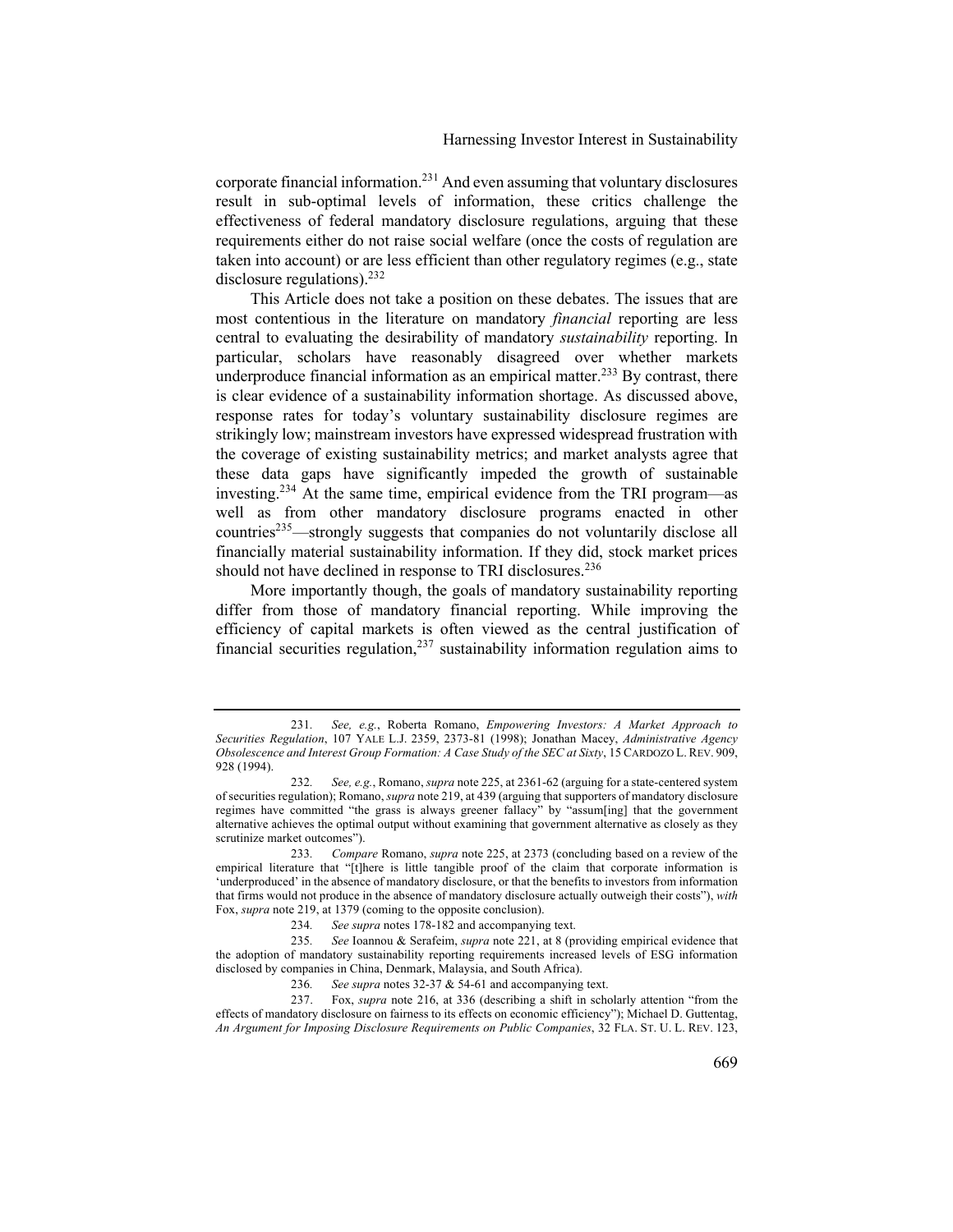further ESG policy objectives by harnessing untapped investor interest in sustainability. This Article's definition of success therefore encompasses disclosure requirements that shift capital away from unsustainable firms and toward sustainable ones, even if they do not necessarily improve—or perhaps even reduce—the efficiency of stock prices. Of course, this Article is mindful of the reporting costs imposed on firms by mandatory disclosure regimes, which it argues can be minimized through carefully designed disclosure requirements.<sup>238</sup> However, in weighing the costs and benefits of a mandatory sustainability reporting regime, Section III.C of this Article adopts a more expansive view of welfare that goes beyond capital market efficiency to include the many environmental externalities that are not currently being priced into today's markets.

# *B. Core Design Considerations*

Mandatory disclosure is, of course, only one component of an effective sustainability reporting regime for mainstream investors. To fully harness investor interest in sustainability, a new model of information regulation is needed to elicit the right types of information that are material to mainstream investors. This Section outlines several key considerations for guiding the development of such a mandatory sustainability reporting regime.

First, such efforts should focus on developing a menu of sustainability metrics that allow investors to tailor their sustainability interests to their investment goals.239 As noted earlier, mainstream investors vary greatly in terms of their sustainability and financial objectives.<sup>240</sup> The mandatory sustainability reporting regime should account for this heterogeneity in preferences by offering a range of metrics that measure different dimensions of sustainability. Limits should be placed, however, on the number of sustainability metrics that any given firm must report on, as an overly expansive set of mandatory reporting requirements will be costly for firms and confusing for investors.<sup>241</sup>

- 239*. See* Esty & Cort, *supra* note 14, at 41.
- 240*. See supra* Section II.B.

<sup>126 (2004) (</sup>identifying efficiency as the main rationale for federal disclosure requirements on public companies).

<sup>238.</sup> For a more detailed discussion of this point, see *infra* Section III.C.

<sup>241.</sup> For example, the Global Reporting Initiative (GRI)—a well-known voluntary sustainability reporting framework—asks companies to assess their performance on up to fifty-eight "General Standard Disclosures," eighty-two "Specific Standard Disclosures," and a variety of additional disclosures listed in ten "Sector Supplements." As Professors Esty and Cort note: "The exhaustiveness of [the GRI's] reporting framework has been seen as excessively burdensome by many companies and in tension with GRI's stated goal of highlighting the most *material* issues." Esty & Cort, *supra* note 14, at 33; *see also* Douglas, *supra* note 122, at 102 (finding that top ESG data providers track hundreds of sustainability indicators); Alnoor Ebrahim & V. Kasturi Rangan, *What Impact?: A Framework for Measuring the Scale and Scope of Social Performance*, 56 CAL. MGMT. REV. 118, 122 (2014) (arguing, in the context of philanthropic funding, that an overload of impact and outcome measurements "runs the risk of being counterproductive in the long run, both by drawing precious resources away from services and by putting too much emphasis on outcomes for which the causal links are unclear"); Roca & Searcy,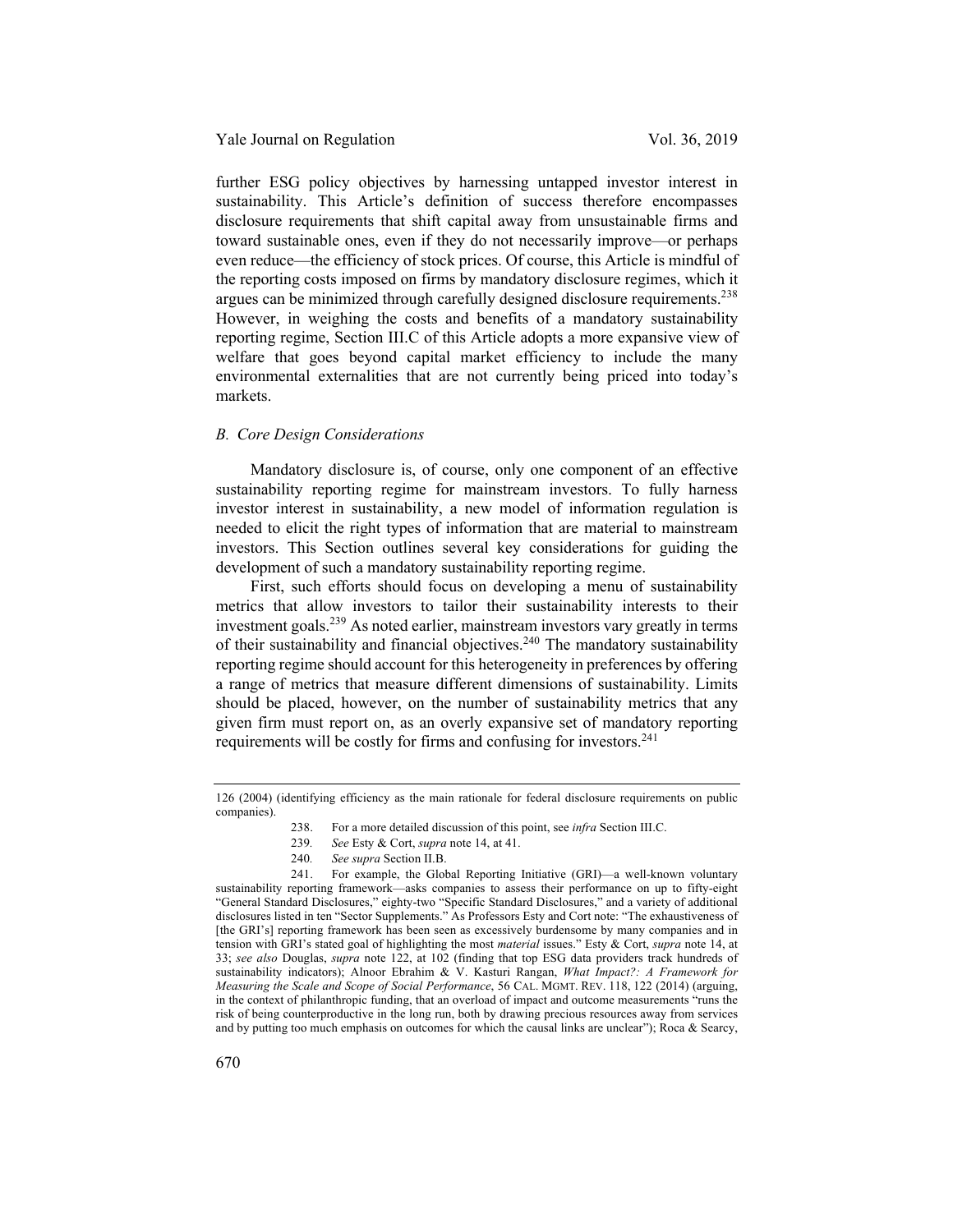#### Harnessing Investor Interest in Sustainability

To balance these competing interests, this Article recommends a reporting structure with three tiers of sustainability metrics, namely: (1) core indicators, (2) industry-specific indicators, and (3) governance indicators. The first tier of core indicators would cover a small set (no more than ten to fifteen) of material sustainability issues that are shared by all industries. Thus, these core indicators have two defining features. First, they are tightly focused on sustainability factors that have strong, direct impacts on financial performance—both long term and short term. And second, they only include sustainability issues that are common to businesses across different industries. Greenhouse gas emissions and energy efficiency, for example, would likely qualify as common core issues, as nearly all companies have an energy and carbon footprint that exposes them to policy and market shifts toward decarbonization.<sup>242</sup> Core indicators therefore allow mainstream investors to make broad comparisons across industries on sustainability issues that strongly correlate with business fundamentals.

By contrast, the second tier of industry-specific indicators would track those sustainability dimensions deemed most material to businesses within each industry.243 As others have noted, the materiality of many sustainability issues varies substantially across sectors of the economy.<sup>244</sup> A case in point: toxic waste is likely a material indicator for the electronics industry but not for financial services. Thus, a reporting regime that focused only on sustainability issues shared by all industries would miss this important variation. Instead, investors need a second tier of industry-specific indicators that drill down on the most pressing sustainability challenges facing different segments of the economy and that are detailed enough to sort sustainability leaders from laggards *within* each industry. As with core indicators, the selection of industry-specific metrics should be guided by the principles of materiality. Done correctly, then, second-

*supra* note 173, at 103 (finding nearly six hundred different sustainability indicators among just ninetyfour corporate sustainability reports); Lois Guthrie, *Mapping the Sustainability Reporting Landscape: Lost in the Right Direction*, CLIMATE DISCLOSURE STANDARDS BD. 26 (May 2016), https://www.cdsb.net/sites/default/files/acca\_cdsb\_mapping\_the\_sustainability\_landscape\_lost\_in\_the\_r ight\_direction.pdf [https://perma.cc/F76E-4THW] (describing how fragmented sustainability reporting regimes lead to duplicative reporting by companies, uncertainty about what should be reported, and a cluttered landscape of sustainability information that sows confusion among investors and companies alike).

<sup>242.</sup> However, as noted earlier, corporate reporting on greenhouse gas emissions is currently far from ubiquitous. Only about two percent of companies worldwide report global warming emissions to the Carbon Disclosure Project, the most widely used corporate disclosure program for carbon emissions. *See supra* note 179 and accompanying text. This reality reiterates the importance of a *mandatory* reporting regime to overcome under-reporting on material sustainability issues.

<sup>243</sup>*. See* Mozaffar N. Khan et al., *supra* note 145, at 2 (observing that the materiality of sustainability issues will likely vary by industry); Usman Hayat & Matt Orsagh, *Environmental, Social, and Governance Issues in Investing*, CFA INST. 13 (2015), https://www.cfainstitute.org/- /media/documents/article/position-paper/esg-issues-in-investing-a-guide-for-investmentprofessionals.ashx [https://perma.cc/TV9F-M2WW] (same).

<sup>244</sup>*. E.g.*, Satyajit Bose & Amy Springsteel, *The Value and Current Limitations of ESG Data for the Security Selector*, 8 J. ENVTL. INV. 56, 64 (2017) ("Materiality is industry-specific. What is an important operational requirement or reputational issue to one company may not be to another in a different industry."); Lydenberg et al., *supra* note 168, at 12 (discussing the importance of industryspecific ESG metrics).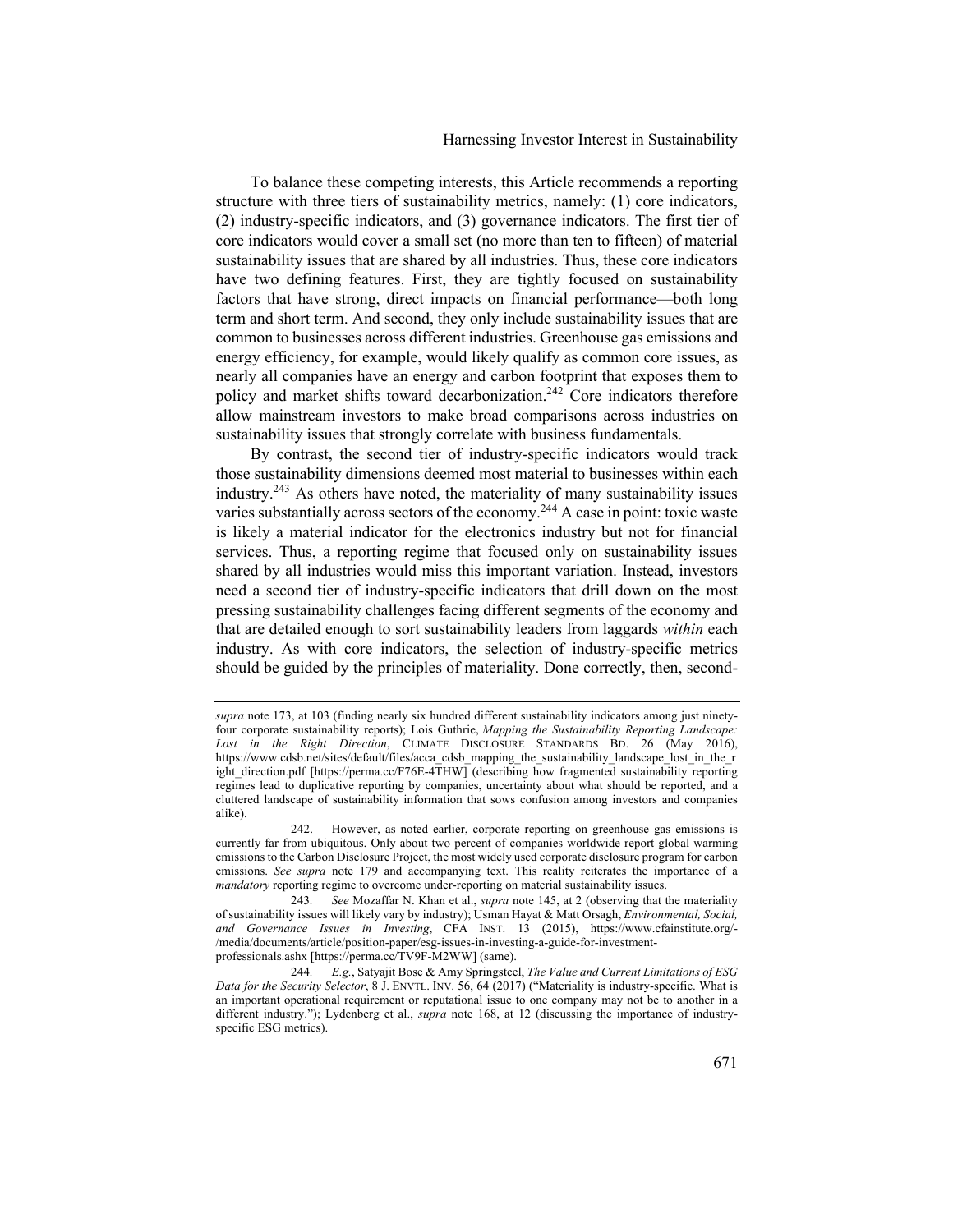tier metrics should create a tailored portrait of the sustainability obstacles and opportunities that are most likely to impact the financial trajectory of companies in a given industry.

Finally, the third tier of governance indicators would apply to all industries and would focus on a company's institutional capacity to respond to sustainability pressures and opportunities. Such indicators might cover, for example, the degree to which the company's board oversees and addresses sustainability issues; whether the company has established procedures for monitoring sustainability risks in its supply and value chains; whether the firm has a centralized team dedicated to developing best practices for sustainability management; and whether the company has mechanisms for systematically integrating sustainability considerations into investment and business strategy decisions, such as an internal price on carbon. Governance indicators, however, should not be limited solely to measuring institutional investments in sustainability management. A company's responsiveness to present and future sustainability pressures also depends on the quality of its governance and management practices more generally. Thus, this third-tier of governance indicators should also track a company's workforce training investments, human resource management practices, and allocation of responsibilities between officers and the board. These general measures of corporate institutional health may not be directly linked to financial growth in the short or medium run, as is the case with many *core* sustainability issues.245 However, they are critical to the long-run health of a company and, if mismanaged, these types of governance issues can devastate a firm, as illustrated by Uber's recent string of corporate management fiascos.<sup>246</sup> Ultimately, by measuring both a company's governance structures around sustainability and a company's governance practices more generally, the third tier of governance indicators would provide mainstream investors with much-needed insights into a company's ability to ride the sustainability wave of the future.

Notwithstanding these differences, materiality should be the central principle guiding the development of indicators at all three tiers of the proposed reporting structure. Materiality, in turn, should be defined with the mainstream investor in mind—recognizing that many sustainability-minded investors want to get a line of sight on issues, such as climate change, that may not be financially

<sup>245.</sup> As this Article has discussed, companies can build profitable new business strategies and product lines around core sustainability issues, a prime example being the auto industry's recent shifts toward electric and hybrid vehicles in response to the core sustainability issue of climate change. *See, e.g.*, Jack Perkowski, *The Auto Industry Can't Ignore the Electric Vehicle Revolution Any Longer*, FORBES (Sept. 7, 2017), https://www.forbes.com/sites/jackperkowski/2017/09/07/how-electricvehicles-are-changing-the-auto-landscape [https://perma.cc/H9K3-YW2H]. By contrast, it is difficult to envision a new business strategy or product line arising from innovations in corporate governance or human resource management, even though both are critical to firm performance.

<sup>246</sup>*. See generally* John Boudreau, *Uber Is Finally Realizing HR Isn't Just for Recruiting*, HARV. BUS. REV. (Mar. 8, 2017), https://hbr.org/2017/03/uber-is-finally-realizing-hr-isntjust-for-recruiting [https://perma.cc/DL9C-CQBV] (documenting how Uber's human resource management practices have created a crisis for the company).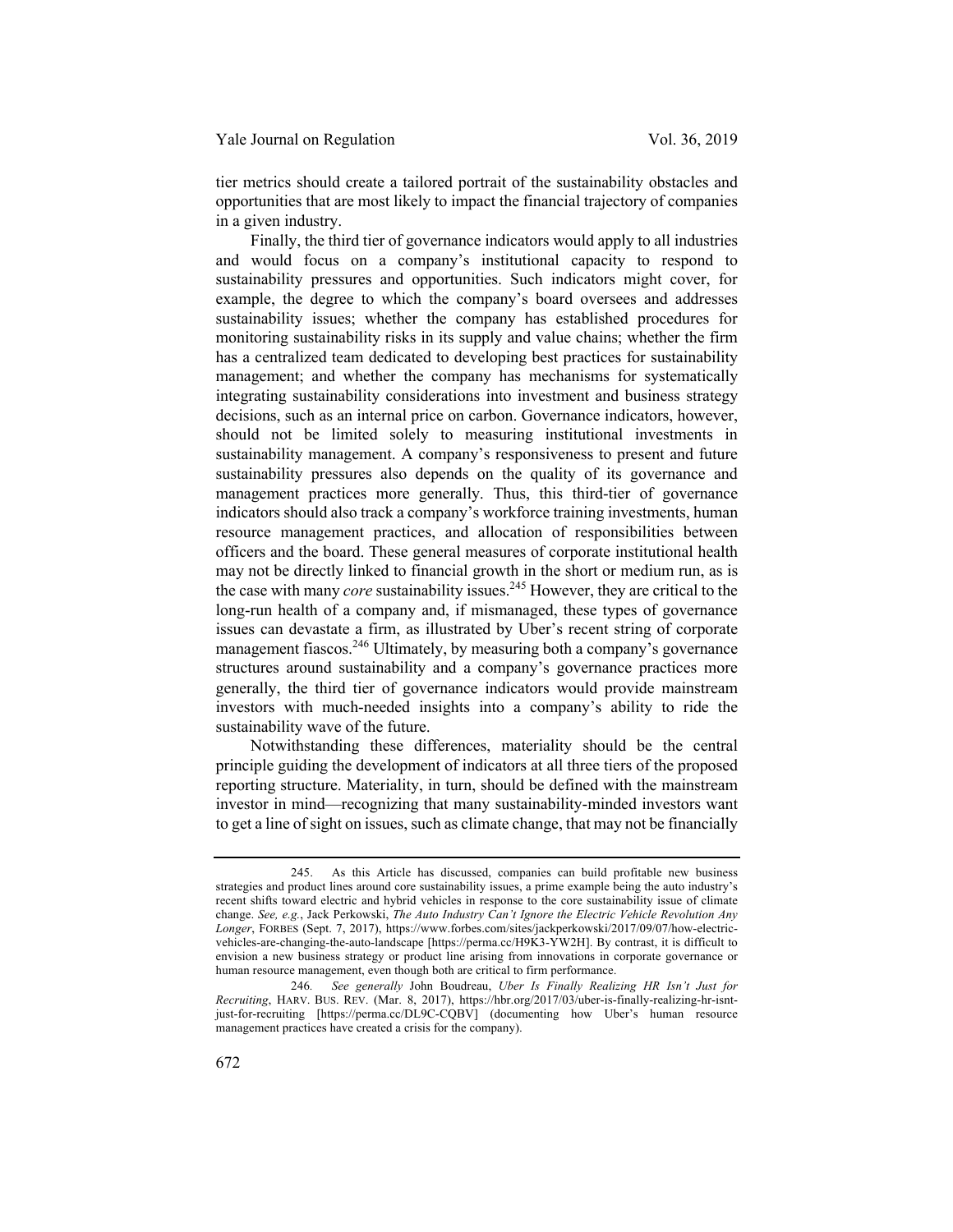material in the short term (especially where policies to control greenhouse gas emissions are being withdrawn) but are likely to affect marketplace performance over time.<sup>247</sup> To the extent possible, metrics should focus on those dimensions of sustainability with strong empirical or theoretical links to corporate financial performance.<sup>248</sup> In addition, the menu of sustainability metrics as a whole should enable investors to distinguish sustainability leaders from laggards. In other words, they should cater to the preferred investing strategies of mainstream shareholders by providing a set of sustainability red and green lights that can redirect capital away from laggards and toward leaders. Of course, it will not always be clear which dimensions of sustainability are most material to the financial performance of a firm.<sup>249</sup> But regulators can partially mitigate this concern by developing metrics that focus on future operational performance, rather than past reputation.

Policymakers should be careful, however, to not adopt too narrow a definition of materiality. Some sustainability issues may have direct, short-term impacts on financial performance, such as reducing toxic-waste output<sup>250</sup> or improving supply-chain efficiency.<sup>251</sup> Many others, however, will have indirect, longer-term effects on firm value, and these factors have traditionally been ignored by the financial markets' focus on short-term profits.<sup>252</sup> By design, some of these long-term value creators will be captured by the third-tier of governance sustainability variables. But to create a truly effective sustainability reporting regime, core and industry-specific sustainability metrics must also be broad

<sup>247</sup>*. See* Douglas, *supra* note 122, at 103 (observing that "[i]nvestor concern that neither GRI nor IIRC provided sufficient focus on material ESG factors that most interest investors led to a new reporting standard developed by the Sustainability Accounting Standards Board (SASB)").

<sup>248.</sup> For a discussion of mainstream investors' preference for sustainability factors that correlate with financial performance, see *supra* notes 135-148 and accompanying text.

<sup>249</sup>*. See supra* Section II.A.

<sup>250.</sup> As discussed above in Sections I.A and I.B, markets quickly responded to disclosures of toxic waste under the TRI program.

<sup>251</sup>*. See* Porter & Kramer, *supra* note 66, at 9 (discussing how value creation can arise through the careful streamlining of supply chains).

<sup>252</sup>*. See* Clark et al., *supra* note 12, at 11 ("One reason for this imbalance between acknowledging the importance of sustainability and acting on it is pressure from the financial markets' focus on short-termism."); Lewis et al.,*supra* note 14, at 3 ("A focus on short-term performance frequently leads investors to overlook material ESG issues that can play out over time."); Orlitzky, *supra* note 4, at 8 ("Probably the most direct explanation of a positive effect of CC [corporate citizenship] on CFP [corporate financial performance] is the view of CC as a revenue generator—especially in the long run."). Indeed, it is generally understood that investments in sustainability often pay off in the medium- and longrun. *See* Bonini & Bové, *supra* note 77, at 3 (noting the tension between "short-term earnings pressure" and "the longer-term nature of these [sustainability] issues"); Endrikat, *supra* note 85, at 740 (observing that "long-term effects . . . are likely to be involved in the CEP-CFP [corporate environmental performance-corporate financial performance] link"); *Exploring ESG*, *supra* note 155, at 1 (discussing how "ESG factors contribute to long-term value"); Fulton et al., *supra* note 143, at 29 (highlighting "the relatively long-term nature of E, S and G factors"); Lewis et al., *supra* note 14, at 33 ("To plan for ESG risks, companies must make large capital investments that do not necessarily generate returns in the immediate term.").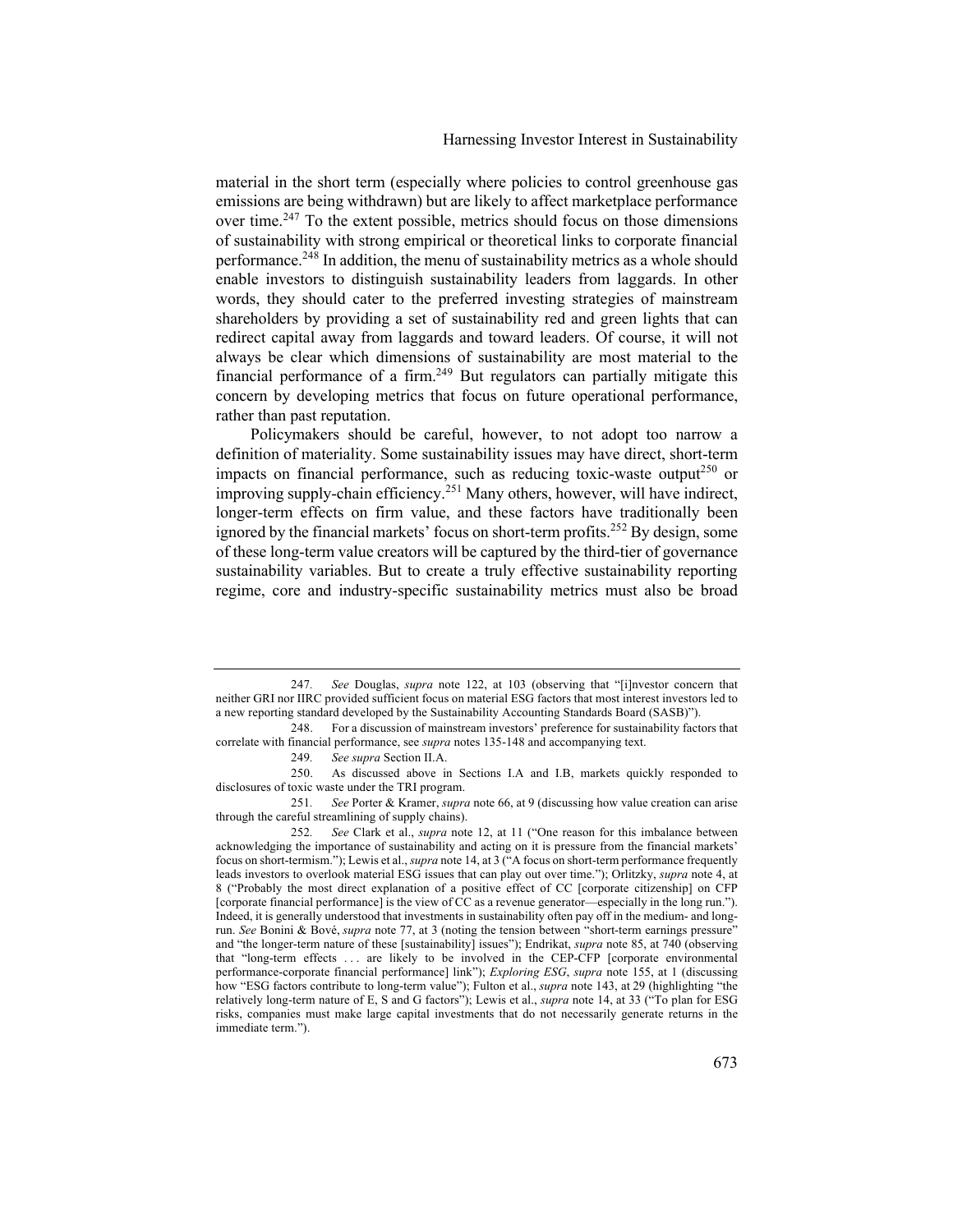enough to track sustainability's potential for *long-term* value creation.<sup>253</sup> The tricky question, of course, is determining how broad is "broad enough." Nongovernment data providers have struggled with this problem over the years, often leading to divergent outcomes. The Sustainability Accountability Standards Board (SASB), for example, has adopted a narrow definition of materiality that has resulted in just two to ten sustainability metrics per industry.<sup>254</sup> In contrast, the GRI's expanded view of materiality has produced a reporting framework that asks companies to assess up to fifty-eight "General Standard Disclosures," eighty-two "Specific Standard Disclosures," and various other "Sector Supplement Disclosures."<sup>255</sup> We suspect that the optimal number of metrics lies somewhere in between the SASB's number and the GRI's. Further, we believe that our proposed three-tiered reporting regime will help policymakers strike the right balance. On the one hand, the regime's dedicated focus on materiality, as understood by the mainstream investor, works to limit the number of sustainability indicators included in the reporting framework. On the other hand, the regulation's three tiers of metrics—core, industry-specific, and governance—work to create tailored, multilayered portraits of the sustainability challenges and opportunities facing each industry.

For initial guidance on this three-tiered reporting structure, policymakers can look to the disclosure framework developed by the Task Force on Climate-Related Financial Disclosures (TCFD).<sup>256</sup> Chaired by Michael Bloomberg, the TCFD recently released a voluntary disclosure framework for companies to report climate-related information in their financial filings.<sup>257</sup> Materiality is the guiding force behind this framework, which the TCFD expressly designed to address the informational needs of mainstream investors, lenders, insurers, and

<sup>253</sup>*. See* Lydenberg et al., *supra* note 168, at 20 (proposing a definition of ESG materiality that "is broader in scope than the definitions of materiality historically used by financial regulatory parties"); Marcy Murninghan & Ted Grant, *Redefining Materiality II: Why It Matters, Who's Involved, and What It Means for Corporate Leaders and Boards*, ACCOUNTABILITY 2 (Aug. 2013), https://www.accountability.org/wp-content/uploads/2017/02/Redefining-Materiality-2.pdf

<sup>[</sup>https://perma.cc/NT23-RCUW] (calling for an expanded definition of materiality that accounts for the risks, opportunities, and longer time horizons of sustainability issues); *Implementing the Recommendations of the Task Force on Climate-Related Financial Disclosures*, TASK FORCE ON CLIMATE-RELATED FIN. DISCLOSURE 1 (June 2017), https://www.fsb-tcfd.org/wp-CLIMATE-RELATED FIN. DISCLOSURE 1 (June 2017), https://www.fsb-tcfd.org/wpcontent/uploads/2017/06/FINAL-TCFD-Annex-062817.pdf [https://perma.cc/GQH4-VK9T] [hereinafter *Implementing the TCFD Recommendations*] (cautioning "against prematurely concluding that climaterelated risks and opportunities are not material based on perceptions of the longer-term nature of some climate-related risks").

<sup>254</sup>*. See SASB Materiality Map*, SUSTAINABILITY ACCOUNTING STANDARDS BD., https://materiality.sasb.org/?hsCtaTracking=28ae6e2d-2004-4a52-887f-819b72e9f70a%7C160e7227 a2ed-4f28-af33-dff50a769cf4 [https://perma.cc/54Q4-HWLG] (containing an interactive table listing industry-specific sustainability performance metrics).

<sup>255</sup>*. See* Esty & Cort, *supra* note 14, at 32-33.

<sup>256</sup>*. See generally About the Task Force*, TASK FORCE ON CLIMATE-RELATED FIN. DISCLOSURES, https://www.fsb-tcfd.org/about/# [https://perma.cc/D8AA-C9MD] (describing the TCFD).

<sup>257</sup>*. Implementing the TCFD Recommendations*, *supra* note 253, at 1 (discussing the TCFD's history).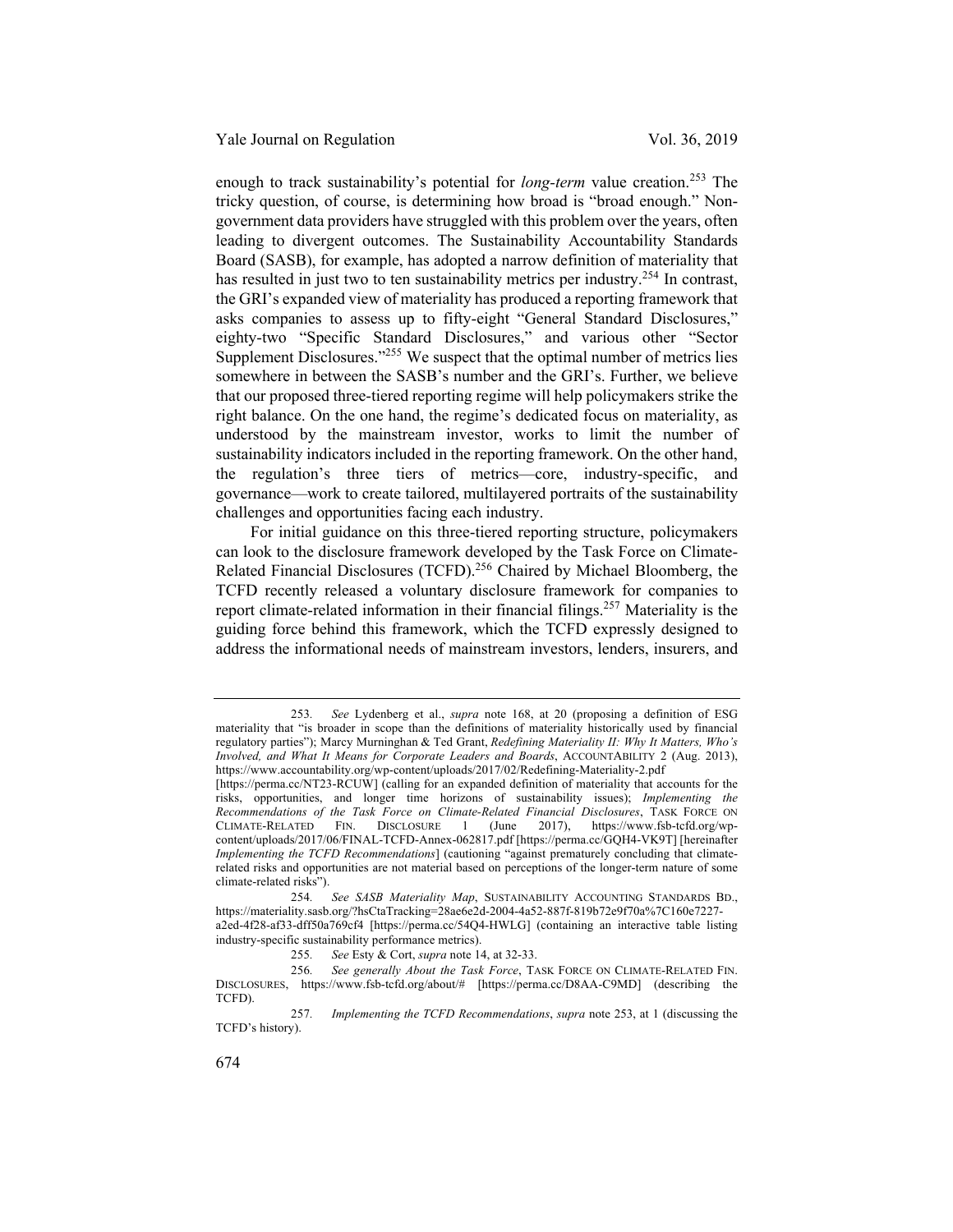Harnessing Investor Interest in Sustainability

other market stakeholders.<sup>258</sup> As such, the TCFD aims to solicit "decision-useful, forward-looking information on financial impacts" arising from both the risks and opportunities presented by global warming.<sup>259</sup> Toward that end, the TCFD organizes its disclosures around four core elements, namely: (1) governance, (2) strategy,  $(3)$  risk management, and  $(4)$  metrics and targets.<sup>260</sup> Under the first element, companies disclose information relating to the board and management's roles in overseeing, assessing, and addressing climate-related risks and opportunities.<sup>261</sup> Thus, the governance element of the disclosure regime seeks to measure the level of attention that corporate leadership dedicates to climate issues. In contrast, the strategy element elicits information that will allow investors to catalogue the climate-related risks and opportunities facing each company.262 For instance, the TCFD recommends that all companies describe in their disclosures any business risks or opportunities posed by climate change over the short-, medium-, and long-term time horizon.<sup>263</sup> It further urges companies to consider how climate change will impact their products, services, supply chains, and operations, as well as how they might adapt their business models to a warmer world with stricter climate regulations.<sup>264</sup> Next, under the risk management element, companies are encouraged to describe the internal programs and procedures that they have in place for identifying and managing climate-related risks.<sup>265</sup> Thus, these risk-management disclosures focus on the company's ability and readiness to respond to, and get ahead of, the downsides of climate change. Finally, the TCFD recommends that companies disclose (1) all climate-related targets that they have set for themselves (e.g., targets for reducing emissions, water use, and energy) and (2) any performance metrics that they are using to track their progress toward those targets.<sup>266</sup>

While the TCFD encourages all companies to report on these four core elements, it also recognizes that the materiality of climate change varies by sector.<sup>267</sup> It therefore provides supplemental guidelines for industries that face unique climate change challenges and risks, including those in the energy,

<sup>258</sup>*. See Recommendations of the Task Force on Climate-Related Financial Disclosures*, TASK FORCE ON CLIMATE-RELATED FIN. DISCLOSURES, at iii (2017), https://www.fsbtcfd.org/wp-content/uploads/2017/06/FINAL-2017-TCFD-Report-11052018.pdf

<sup>[</sup>https://perma.cc/KM8T-WSCJ] ("The Task Force was asked to develop voluntary, consistent climaterelated financial disclosures that would be useful to investors, lenders, and insurance underwriters in understanding material risks.").

<sup>259</sup>*. Id.* at iii.

<sup>260</sup>*. See Implementing the TCFD Recommendations*, *supra* note 253, at 11-12.

<sup>261</sup>*. Id.* at 14.

<sup>262</sup>*. Id.* at 15-16.

<sup>263</sup>*. Id.*

<sup>264</sup>*. Id.*

<sup>265</sup>*. Id.* at 16-17.

<sup>266</sup>*. Id.* at 17-18.

<sup>267.</sup> *Id.* at 4 ("While climate change affects nearly all economic sectors, the level of exposure and the impact of climate-related risks differ by sector, industry, geography, and organization.").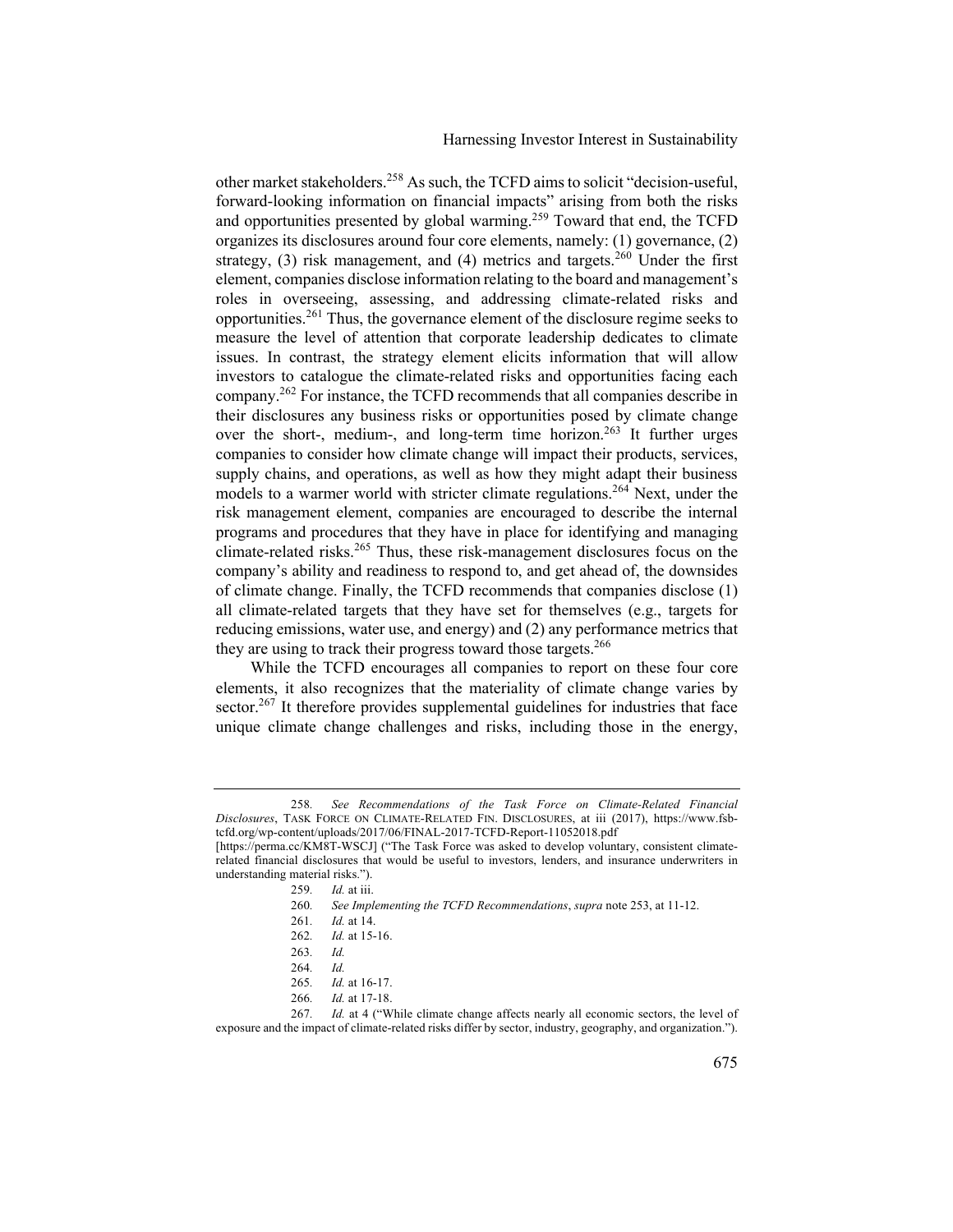transportation, materials and buildings, and agriculture sectors.<sup>268</sup> For example, this second tier of guidance drills down on the energy sector's exposure to the financial risks and opportunities that could arise if changes in climate policy or market demand caused a structural shift toward a low-carbon energy system.<sup>269</sup> In contrast, TCFD's industry-specific guidance for the agriculture sector focuses mainly on water use, land management, and changing weather patterns.<sup>270</sup> Thus, by creating this two-tiered guidance structure, the TCFD encourages crossindustry comparisons of common climate change issues, while at the same time providing capital markets with "a fuller picture of potential climate-related financial impacts" in particularly affected industries.<sup>271</sup>

We believe that the TCFD provides a strong starting point for developing the type of reporting regime that can effectively harness mainstream investor interest in sustainability. Its four core elements of disclosure seek to elicit financially material information by focusing on how climate change intersects with a company's current and future sales, operations, and business models. At the same time, its guidelines promote the disclosure of forward-looking climate performance metrics and encourage climate change planning across the short-, mid-, and long-term time horizons. This disclosure framework further invites companies to view climate change leadership as not only a risk mitigation strategy, but also a revenue growth strategy. If fully adopted and correctly implemented, this disclosure framework could greatly enhance investors' understanding of both the climate-related business challenges facing today's companies and the actions that each company is taking to prepare for a world with warming temperatures and, in all likelihood, stricter climate regulations.

The TCFD will not, however, fully satisfy the information needs of mainstream investors for at least two reasons. First, it is too narrowly focused on climate change. The investor community, by contrast, wants ESG data on a broader set of sustainability issues. Second, while the TCFD articulates a twotiered structure of common and industry-specific disclosures, it neither specifies the metrics that companies should use to make these disclosures nor establishes uniform methodologies to ensure comparability between companies' climaterelated metrics.<sup>272</sup> Instead, it only provides broad guidance on the types of climate information that should be disclosed, leaving the actual definition and operationalization of climate performance indicators to the discretion of the companies themselves.<sup>273</sup> Thus, for example, it is up to the companies to decide

<sup>268.</sup> *Id.* at 2 (identifying as particularly impacted industries energy; transportation; materials and buildings; and agriculture, food, and forest products).

<sup>269</sup>*. Id.* at 52.

<sup>270</sup>*. Id.* at 62.

<sup>271</sup>*. Id.* at 4.

<sup>272</sup>*. Id.* at 17-20 (providing guidance on climate change metrics and targets and directing companies to select metrics from an array of existing climate disclosure indicators, including GRI, CDP, and CDSB).

<sup>273</sup>*. Id.*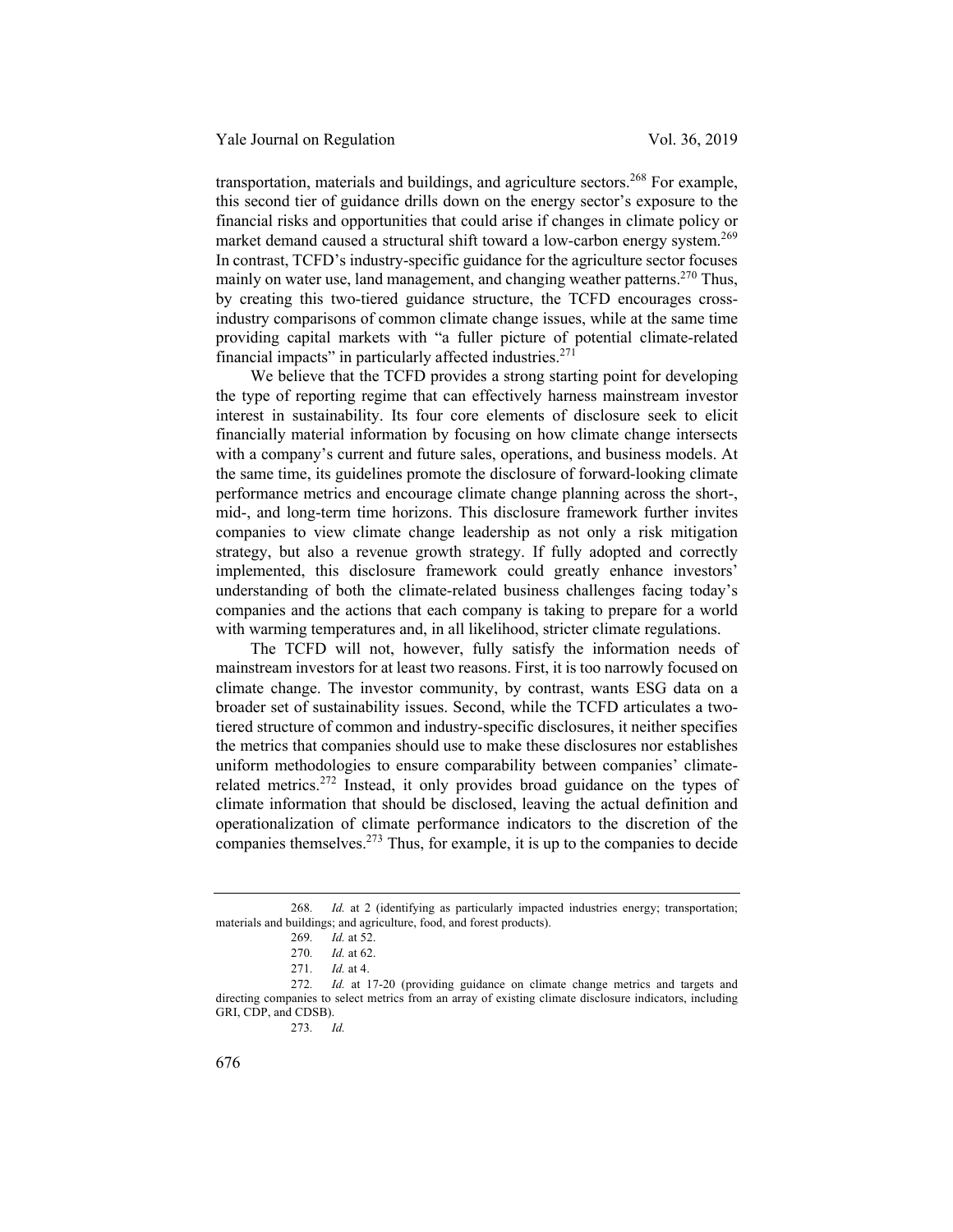whether their climate targets should be defined on an absolute basis (e.g., tons of carbon emissions) or an intensity basis (e.g., emissions per product), the time frames over which each target applies, and the base year from which progress toward a target is measured.<sup>274</sup> Furthermore, the TCFD permits companies to determine which climate-related issues are most material to them—that is, to pick and choose what their climate-related metrics measure.<sup>275</sup> As a result, one consumer goods company might disclose water consumption at its factories. Another might report water consumption across its entire supply chain, and still another might not even include measures of water use, deeming the risk of future water shortages to be immaterial to its business model. This flexible, deferential approach toward ESG reporting is understandable, given that the TCFD is a voluntary framework that can advise, but not compel, corporate disclosures. However, as this Article has repeatedly stressed, a key shortcoming of existing sustainability metrics is their lack of completeness and comparability.

It is therefore critical that the proposed mandatory disclosure regime limits company discretion over sustainability reporting by clearly defining and specifying indicators for all three tiers of sustainability metrics. Toward that end, regulators should create a uniform set of methodological standards for sustainability reporting and metrics development. For guidance, regulators can look to existing methodological standards on finance, such as those produced by FASB, the International Monetary Fund, or the Bank of England.<sup>276</sup> In line with investor surveys, regulators should implement procedures for normalizing sustainability data, so investors can make meaningful comparisons across companies in an industry.<sup>277</sup> For example, firms that outsource production need to be held accountable for the environmental impacts of their supply chains to ensure an apples-to-apples comparison with vertically integrated firms.<sup>278</sup> The standards should also require third-party verification and assurance of selfreported data in order to alleviate concerns about greenwashing.<sup>279</sup> To maximize

<sup>274</sup>*. Id.* at 18.

<sup>275</sup>*. Id.*

<sup>276</sup>*. See* Esty & Cort, *supra* note 14, at 40 (stating that among other things, these finance methodological standards provide "procedures for statistical analysis; processes for data management; strategies for avoiding data collection problems; guidelines for the use of proxy metrics, data aggregation, and weighting; and protocols for the normalization of divergent metrics and reporting").

<sup>277</sup>*. See supra* note 186 and accompanying text. For guidance on normalization, policymakers can look to MSCI's ESG Ratings, which normalize company scores by industry. *See*  Ezeokoli et al., *supra* note 122, at B-13.

<sup>278.</sup> Indeed, for a variety of industries, Scope 3 emissions—which include those arising from a company's supply chain—account for the majority of a company's carbon footprint. *See* Christian Blanco et al., *The State of Supply Chain Carbon Footprinting: Analysis of CDP Disclosures by US Firms*, 135 J. CLEANER PRODUCTION 1189, 1189 (2016).

<sup>279</sup>*. See* Casey & Grenier, *supra* note 209, at 97-98 (reviewing theoretical and empirical evidence suggesting that corporate social responsibility assurance can increase the value of sustainability disclosure); Gary F. Peters & Andrea M. Romi, *The Association Between Sustainability Governance Characteristics and the Assurance of Corporate Sustainability Reports*, 34 AUDITING: J. PRAC. & THEORY 163, 164 (2015) (underscoring the potential benefits of sustainability assurance "[i]n a time when sustainability reporting is increasingly criticized for its lack of transparency"); Danny Visscher,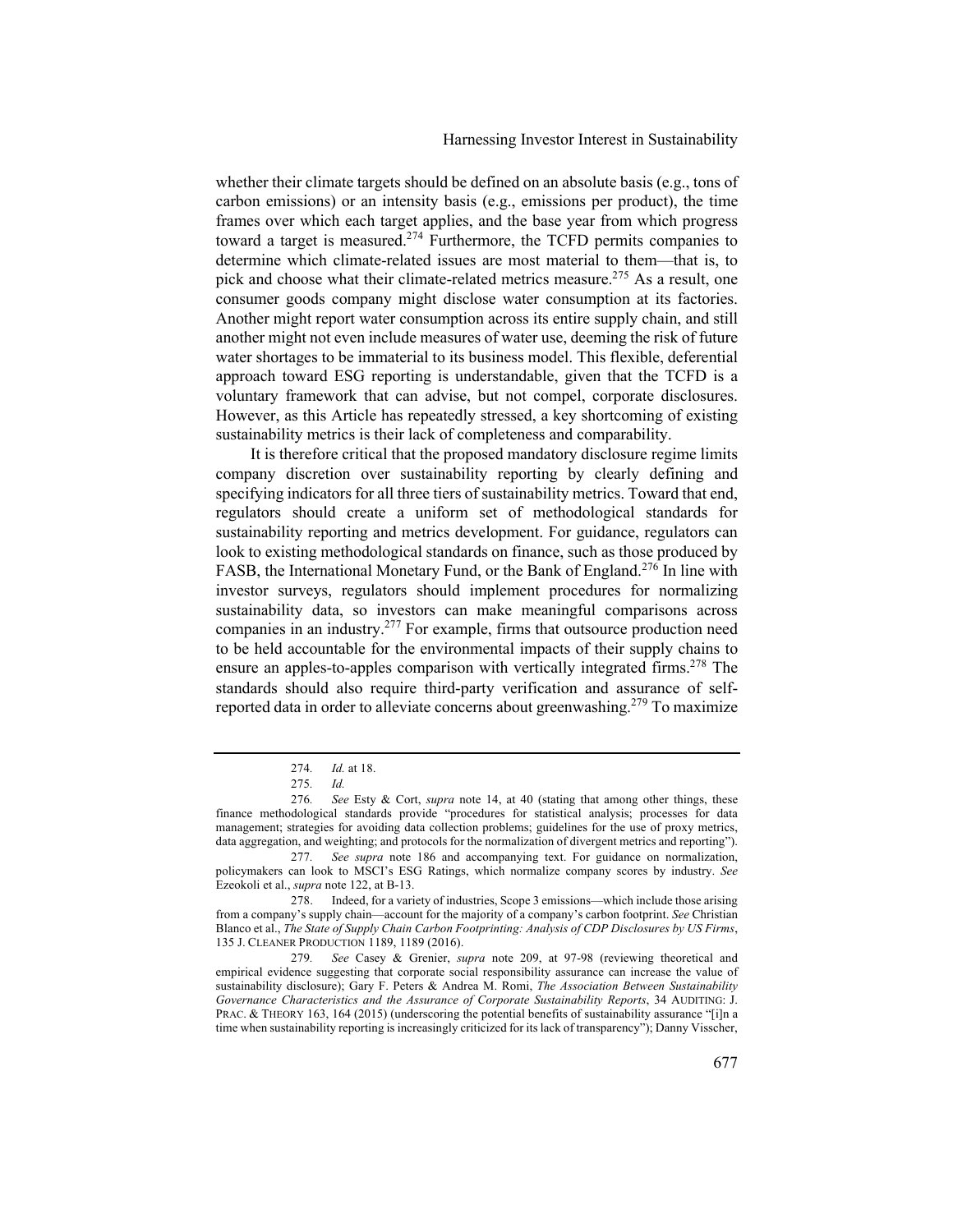investor confidence, regulators should make transparent any assumptions underlying the sustainability data, such as gap-filling procedures for missing data.

It will undoubtedly be challenging to develop a robust set of material sustainability metrics and their underlying methodologies. Regulators, however, will not be starting from scratch. Over the past decade, leading nongovernmental data providers have amassed a wealth of knowledge about the design and effectiveness of sustainability metrics and reporting.<sup>280</sup> For example, both the Climate Disclosure Standards Board and the TCFD have developed rigorous methodological standards for reporting climate-related data that are materially relevant to corporate financial performance.<sup>281</sup> Meanwhile, the SASB has created a framework for integrating sustainability data into existing internal financial data controls and procedures—efforts that could significantly improve the comparability of sustainability metrics across companies.<sup>282</sup> Regulators can therefore significantly reduce the costs and challenges of implementing a mandatory sustainability reporting regime by collaborating with investors, firms, and NGOs in the field. Indeed, nongovernmental organizations have, in many respects, already done much of the heavy intellectual lifting. We therefore expect that regulators will work primarily to collate, synthesize, streamline, and standardize best practices on sustainability reporting into a unified mandatory reporting framework.

In the United States, the Securities Exchange Commission (SEC) is a natural home for such regulatory efforts.<sup>283</sup> The agency could, for example, require mandatory disclosure of sustainability information through its 10-K

281*. See generally Implementing the TCFD Recommendations*, *supra* note 253 (describing recommended climate-related financial disclosures).

*Determinates of External Assurance of Sustainability Reporting: A European Analysis* 8 (July 4, 2016) (unpublished Ph.D. dissertation, Radboud University), https://theses.ubn.ru.nl/bitstream/handle/123456789/1774/Visscher%2C\_Danny\_1.pdf

<sup>[</sup>https://perma.cc/D3WX-F7VY] ("External assurance is particularly important for positive information . . . Leaving positive information unassured can be perceived as greenwashing."); *The External Assurance of Sustainability Reporting*, GLOB. REPORTING INITIATIVE 6 (2013), https://www.globalreporting.org/resourcelibrary/gri-assurance.pdf [https://perma.cc/XL36-BYV2] https://www.globalreporting.org/resourcelibrary/gri-assurance.pdf (explaining how external assurance can increase "recognition, trust and credibility" of sustainability data).

<sup>280.</sup> Lead data providers include: Bloomberg, MSCI, Thomson Reuters, Arabesque, Oekom, Sustainalytics, and CDP—among others. *See* Douglas, *supra* note 122, at 96 (analyzing seventeen top ESG data providers, as identified by SustainAbility's *Rate the Raters* report).

<sup>282</sup>*. See* Esty & Cort, *supra* note 14, at 41 (describing these efforts).

<sup>283</sup>*. See* Cynthia A. Williams, *The Securities and Exchange Commission and Corporate Social Transparency*, 112, HARV. L. REV. 1197, 1199 (1999) (arguing that the SEC has authority under the Securities Exchange Act of 1934 to require disclosure of material environmental and social issues); Linda M. Lowson, *Global Climate Change and Sustainability Financial Reporting: An Unstoppable Force with or Without Trump*, HARV. L. SCH. F. ON CORP. GOVERNANCE & FIN. REG. (Apr. 30, 2017), https://corpgov.law.harvard.edu/2017/04/30/global-climate-change-and-sustainabilityfinancial-reporting-an-unstoppable-force-with-or-without-trump (calling on the SEC to develop a disclosure regime for climate-related risks). *But see* Case, *supra* note 1, at 410 (arguing that "the SEC is not the appropriate agency" for developing new environmental information regulation because of the agency's "troubled record on enforcing existing environmental disclosure requirements").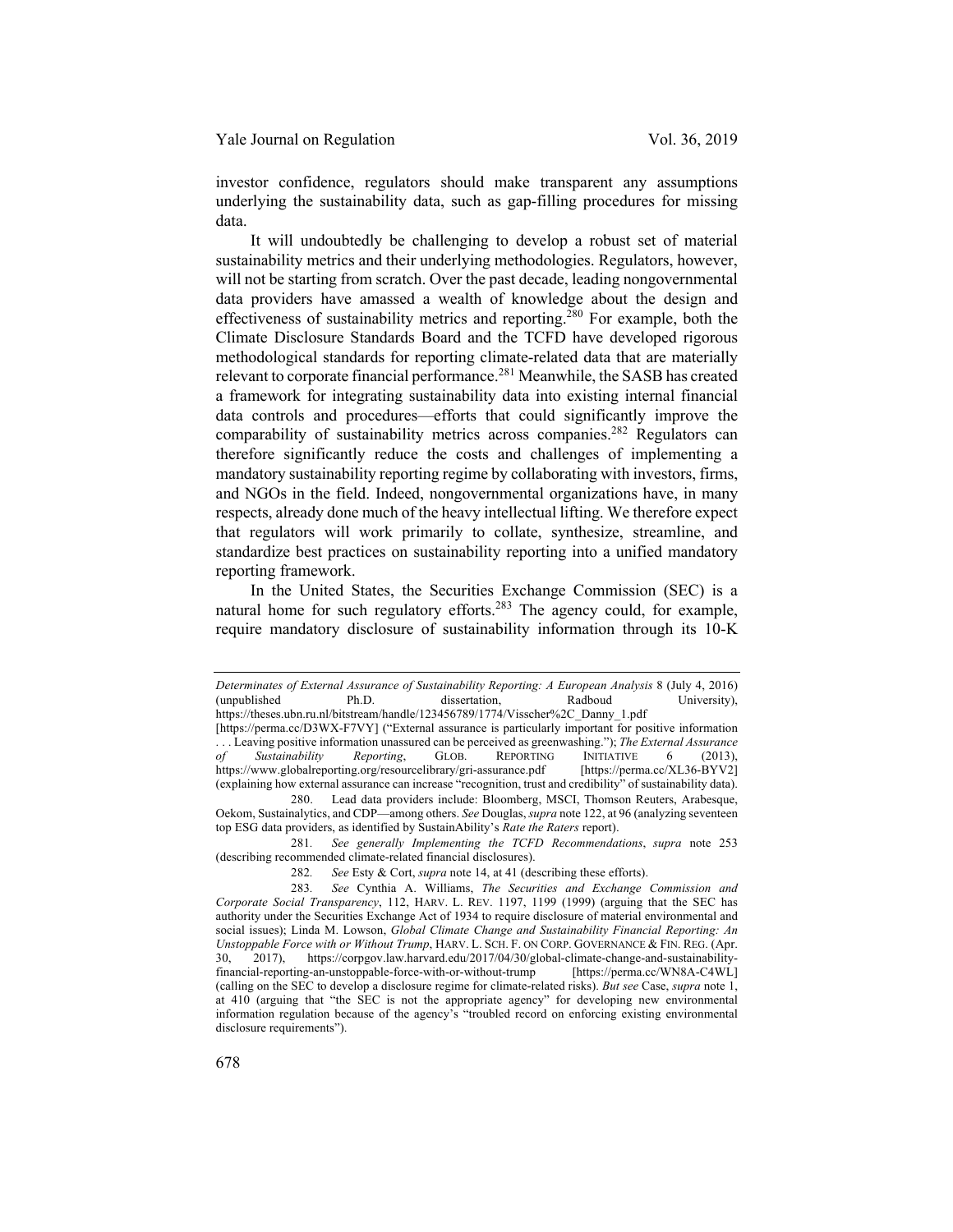requirements.284 Indeed, the SEC has already issued detailed guidance on the disclosure of climate-related information under Regulation S-K.<sup>285</sup> Furthermore, a group of investors representing more than \$1 trillion in assets under management recently urged the agency to require stronger reporting requirements for a range of sustainability issues.<sup>286</sup>

That said, the SEC is not the only regulatory body capable of spearheading a mandatory disclosure regime in the United States. Indeed, it may not even be the ideal choice, given the federal government's current antipathy toward action against climate change, environmental regulation, and sustainability more generally.<sup>287</sup> Stock exchanges, for example, could incorporate a mandatory disclosure regime on sustainability into their listing requirements.<sup>288</sup> Notably, nearly sixty stock exchanges—listing over thirty thousand companies and holding a market capitalization of more than \$55 trillion<sup>289</sup>—have already signed onto the Sustainability Stock Exchanges (SSE) Initiative, a UN-led "peer-topeer" platform that explores how exchanges can promote sustainable investing.<sup>290</sup> With the expansion of this network of sustainability-minded stock markets, many exchanges have begun taking concrete steps to facilitate sustainability disclosures among listed companies, including providing sustainability-themed indices, communicating with stakeholders about sustainability problems, and creating formal guidance for issuers on reporting

287*. But see* Matthew E. Kahn, *Requiring Companies to Disclose Climate Risks Helps Everyone*, HARV. BUS. REV. 2 (Feb. 16, 2017), https://hbr.org/2017/02/requiring-companies-to-discloseclimate-risks-helps-everyone [https://perma.cc/8BGR-VY8T] (noting that Jay Clayton has "advised clients to disclose climate-related risks," but also suggesting that "the administration's general deregulatory bent and refusal to recognize the existence of climate change [throws into question] the fate of the [SEC's] climate disclosure [policy]"); Francine McKenna, *Trump's SEC Pick Pushed Clients to Say More About Climate-Change Risks*, MARKETWATCH (Jan. 5, 2017), https://www.marketwatch.com/story/trumps-sec-pick-pushed-clients-to-say-more-about-climate-changerisks-2017-01-05 [https://perma.cc/X7Z4-2WXC] (suggesting that Jay Clayton, President Trump's choice for SEC chair, has previously encouraged clients to engage in climate-related disclosures).

<sup>284.</sup> Esty & Cort, *supra* note 14, at 40-41.

<sup>285</sup>*. See* SEC, RELEASE NOS. 33-9106, 34-61469, FR-82, COMMISSION GUIDANCE REGARDING DISCLOSURE RELATED TO CLIMATE CHANGE (2010). For an overview of this guidance, see GARY SHORTER, CONG. RESEARCH SERV., R42544, SEC CLIMATE CHANGE DISCLOSURE GUIDANCE: AN OVERVIEW AND CONGRESSIONAL CONCERNS 1-2 (2013).

<sup>286.</sup> Letter from Ceres to Mary Jo White, Chair, SEC 1 (July 20, 2016), https://www.ceres.org/sites/default/files/Fact%20Sheets%20or%20misc%20files/Ceres%20Investor%20 Letter%20SEC%20Concept%20Release%207-20-16.pdf [https://perma.cc/2C38-CQKY] (calling for "the SEC to improve reporting of material sustainability risks in issuers' SEC filings").

<sup>288.</sup> That is, they would make disclosure of sustainability information a prerequisite for participation in the exchange. *See* Lydenberg et al., *supra* note 168, at 7 (discussing this option); *see also* UNEP, *Stock Exchanges and Sustainability* 5 (UNEP Inquiry Working Paper 15/13, 2015) (arguing that stock exchanges are "attractive targets as sustainability change agents").

<sup>289.</sup> Chesebrough et al., *supra* note 155, at 17.

<sup>290</sup>*. See About the Sustainable Stock Exchanges (SSE) Initiative*, SUSTAINABLE STOCK EXCHANGES INITIATIVE, http://www.sseinitiative.org/about [https://perma.cc/VG84-ZZR2] (discussing the formation and expansion of the SSE Initiative, "a peer-to-peer learning platform" that works through dialogue, capacity building, and research to promote sustainable investing across the world's stock exchanges).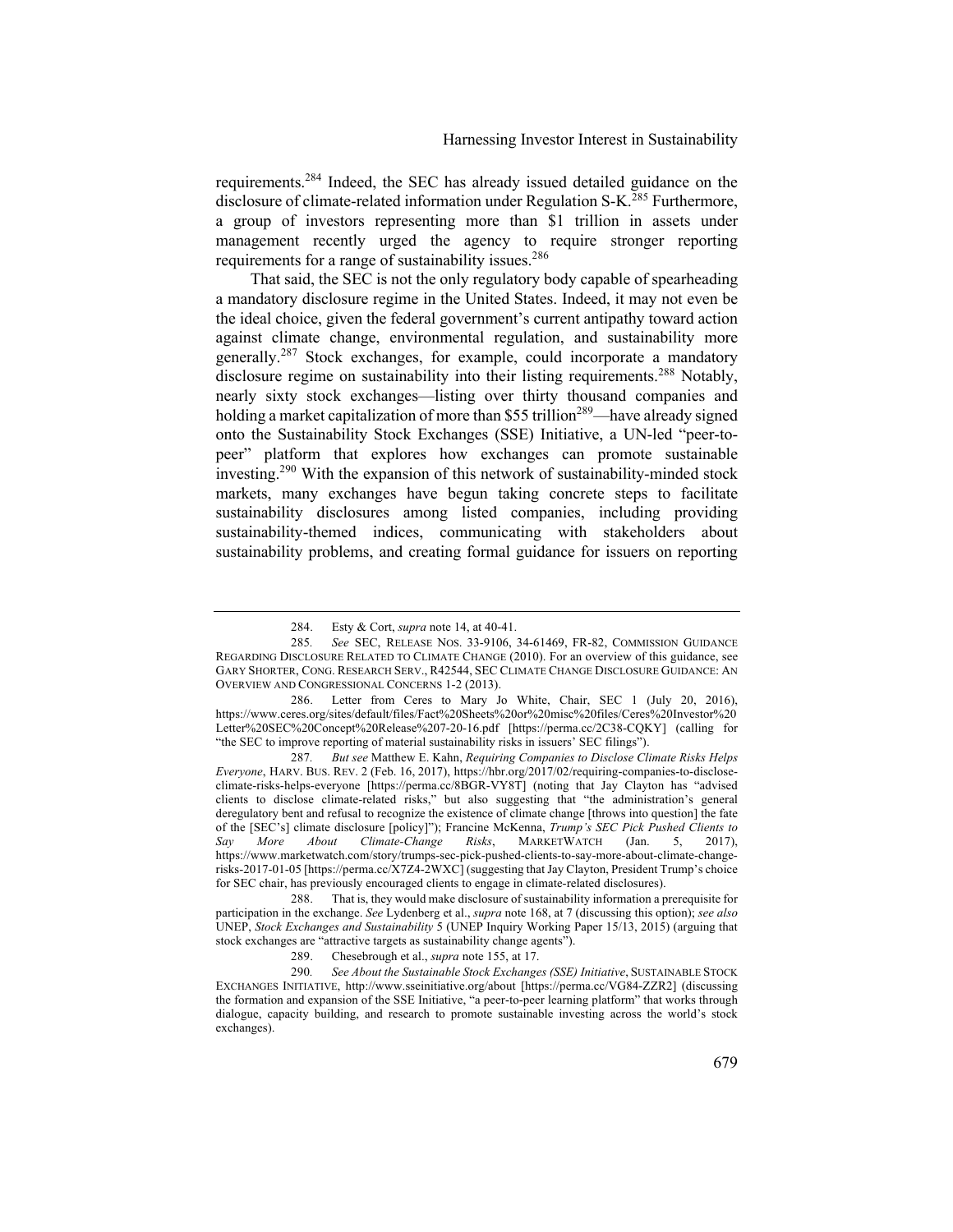sustainability information.<sup>291</sup> But relatively few have adopted *mandatory* sustainability disclosure policies relating to data collection, reporting, or verification.<sup>292</sup> As a result, stock exchange reporting frameworks have, to date, produced low disclosure rates and spotty sustainability metrics.<sup>293</sup>

Nevertheless, stock exchanges have the potential to jumpstart the development and adoption of a mandatory sustainability reporting framework.<sup>294</sup> Indeed, some have already demonstrated real leadership and innovation in designing mandatory sustainability disclosure rules. At the end of 2017, for example, the Singapore Stock Exchange replaced its voluntary sustainability reporting regime with a so-called comply-or-explain disclosure framework.<sup>295</sup> Under the new reporting rules, listed companies have two options. They can *comply* with the reporting standard by preparing and publishing an annual sustainability report that includes information on five "primary components," namely: (1) the ESG factors that are most material to the company's business strategy and model; (2) the company's policies, practices, and performance with respect to those material ESG factors; (3) the company's targets in relation to

<sup>291.</sup> Chesebrough et al., *supra* note 155, at 10; *see also* Anya Khalamayzer, *Sustainability Reporting in Stock Exchanges 'Comes of Age'*, GREENBIZ (Dec. 7, 2016) (stating that as of 2016, twenty-one stock exchanges have joined the Sustainability Stock Exchanges (SSE) initiative, pledging to provide sustainability reporting guidelines to their listed companies).

<sup>292</sup>*. See* Chesebrough et al., *supra* note 155, at 29 (reporting that seventy-one stock exchanges do not require sustainability reporting as a listing rule).

<sup>293.</sup> Morrow & Yow, *supra* note 12, at 5 (documenting low sustainability reporting rates among companies listed on the world's stock exchanges); UNEP, *supra* note 288, at 13 (identifying as a barrier to sustainable investing growth stock exchanges' "reluctan[ce] to require their listed companies to disclose sustainability information").

<sup>294.</sup> Chesebrough et al., *supra* note 155, at 10 (stressing the unique position of stock exchanges to advance sustainable investing). In many respects, stock exchanges seem particularly attractive due to their potential to spark innovation in sustainability disclosure design. In the context of mandatory financial disclosures, some scholars have advocated for shifting securities regulation from the federal government to the states, basing this proposal, in part, on the regulatory innovations that could arise from states competing to list companies. *See* Romano, *supra* note 225, at 2392. Likewise, competition between stock exchanges for listings might lead them to formulate and adopt better sustainability policies and metrics. *Id.* at 2399 ("To the extent that maximizing trading volume is a function of listings, exchanges would be subject to the same incentives as states competing for charters, leading them to adopt listing requirements preferred by investors (or to shares discounted accordingly)."). Notwithstanding their potential to drive innovation in sustainability information regulation, stock exchanges have historically hesitated to impose mandatory sustainability disclosure requirements out of fear that unilateral action will reduce their attractiveness as a listings venue. UNEP, *supra* note 288, at 13. Thus, this Article suspects that competition among stock exchanges will not, by itself, address the issue of sustainability under-reporting. However, if stock markets could overcome this collective action problem (perhaps by agreeing that each will mandate disclosure on a certain number of sustainability factors), competitive forces might work to improve the design of a mandatory sustainability reporting regime.

<sup>295</sup>*. See SGX Launches Sustainability Reporting Guide and Rule; Will Provide Training and Tools to Companies*, SGX (June 20, 2016), http://sgx.com/wps/wcm/connect/sgxlite/sgx\_en/home/higlights/news\_releases/SGX\_launches\_Sustaina bility\_Reporting\_Guide\_and\_rule\_will\_provide\_training\_and\_tools\_to\_companies?presentationtemplat e=design\_new/PT\_Lite\_Friendly [https://perma.cc/NB4D-KBEM]; *see generally SGX-ST Listing Rules: Practice Note 7.6: Sustainability Reporting Guide*, SGX (June 20, 2016), http://rulebook.sgx.com/net\_file\_store/new\_rulebooks/s/g/SGX\_Mainboard\_Practice\_Note\_7.6\_July\_20  $\_2016$ .pdf [https://perma.cc $\overline{N}$ 2 $\overline{XC}$ -MHE3] (describing new sustainability reporting requirements).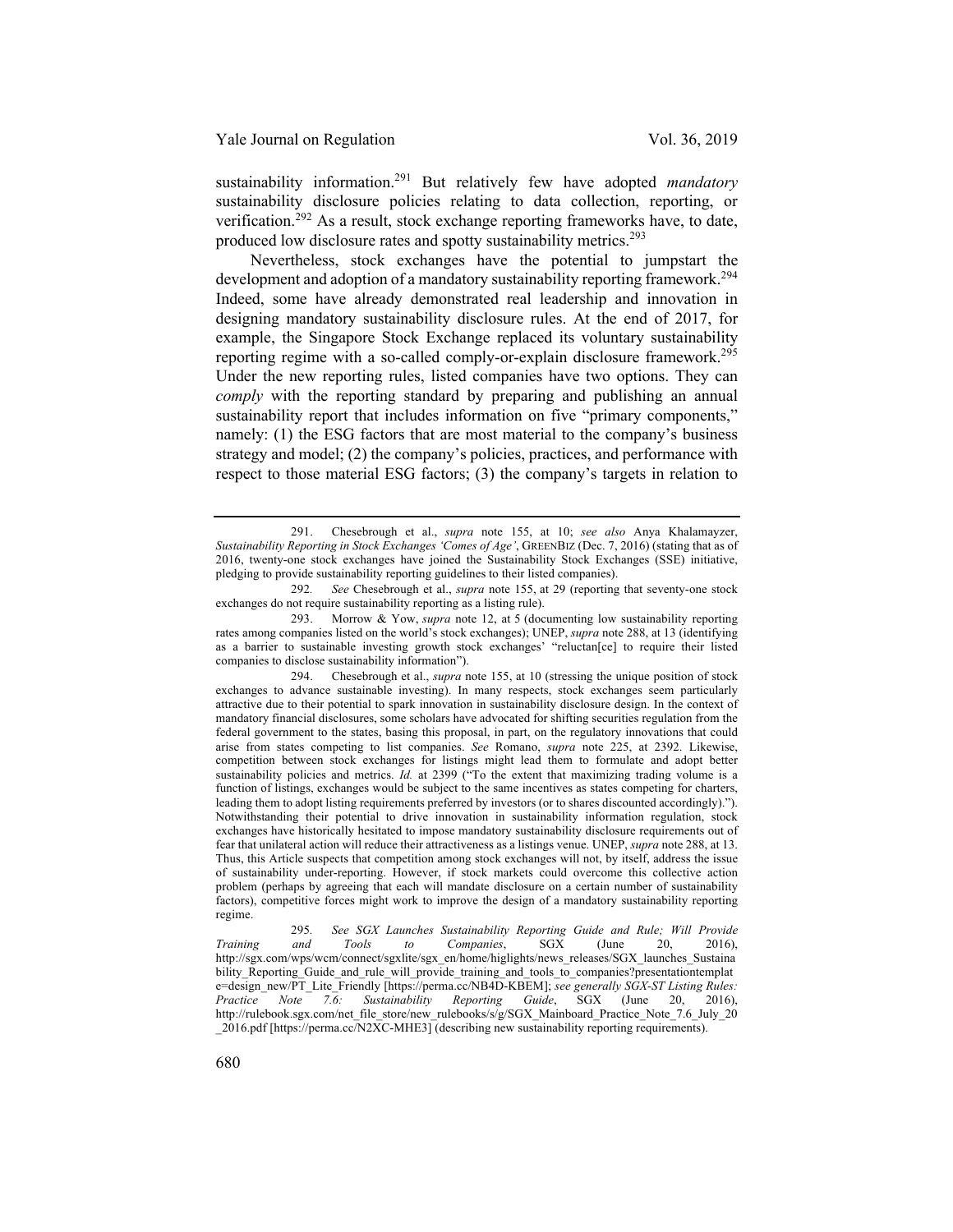material ESG issues; (4) the sustainability reporting framework that the company used to guide its reporting and disclosure; and (5) a statement from the company's board concerning how the company integrates sustainability considerations into its strategic decision making.<sup>296</sup> Or they can explain their reasons failing to report on one or more of the primary components. Thus, the comply-or-explain model functions as a "soft" form of mandatory disclosure regulation in that companies are required to either disclose or explain their failure to disclose, but the choice between the two is left to each company's discretion.

Supporters of the comply-or-explain approach note that it has some advantages over both voluntary reporting frameworks and traditional mandatory disclosure regimes. In particular, the comply-or-explain model may provide greater incentives for companies to disclose information than voluntary reporting regimes, while simultaneously offering companies greater flexibility (and therefore lower compliance costs) than reporting regimes that mandate responses on all disclosure items.<sup>297</sup> For example, rather than developing a costly monitoring program to track water consumption, a company might decide that it is more cost effective to explain to investors why water consumption is not material to its business operations or strategies. Notably, in this example, the company's failure to disclose its water consumption would nonetheless disclose valuable information to investors, namely, that the company faces minimal exposure to water shortage risks. Thus, in theory, a company's explanations for not disclosing under a comply-or-explain approach can themselves provide investors with material data on that company's sustainability risks and opportunities.<sup>298</sup>

While this Article sees real innovative potential in Singapore's comply-orexplain approach to mandatory sustainability reporting, it suspects that Singapore's disclosure framework will nonetheless fail to provide mainstream investors with the sustainability metrics that they need. Like the TCFD's regime, Singapore's reporting regime allows listed companies to pick and choose which ESG issues and metrics to disclose.<sup>299</sup> Although the framework's five primary components of sustainability reporting provide broad guidance on the issues that

<sup>296</sup>*. See SGX-ST Listing Rules*, *supra* note 295, at 1-2; *see also* Fang Eu-Lin & Sahil Malhotra, *SGX Sustainability Reporting Guide: Key Highlights*, PRICEWATERHOUSECOOPERS 1-2 (2016), https://www.pwc.com/sg/en/publications/assets/sustainability-reporting-sgx-2016.pdf [https://perma.cc/43JR-XDPJ] (summarizing this disclosure regime).

<sup>297</sup>*. See* Virginia Harper Ho, *'Comply or Explain' and the Future of Nonfinancial Reporting*, 21 LEWIS & CLARK L. REV. 317, 330 (2017) (summarizing the theoretical and empirical literature on the effects and benefits of comply-or-explain regimes).

<sup>298.</sup> Research on comply-or-explain regulations, however, has raised serious concerns about the adequacy of companies' explanations for noncompliance. In particular, several studies have found that, when companies elect to explain rather than comply, they frequently offer generic, boilerplate explanations that are of little value to investors. *See id.* at 333 (summarizing this literature).

<sup>299</sup>*. See SGX-ST Listing Rules*, *supra* note 295, ¶ 4.2 (directing the issuer to "review its business in the context of the value chain and determine what ESG factors, in relation to its interaction with its physical environment and social community and its governance, are material for the continuity of its business").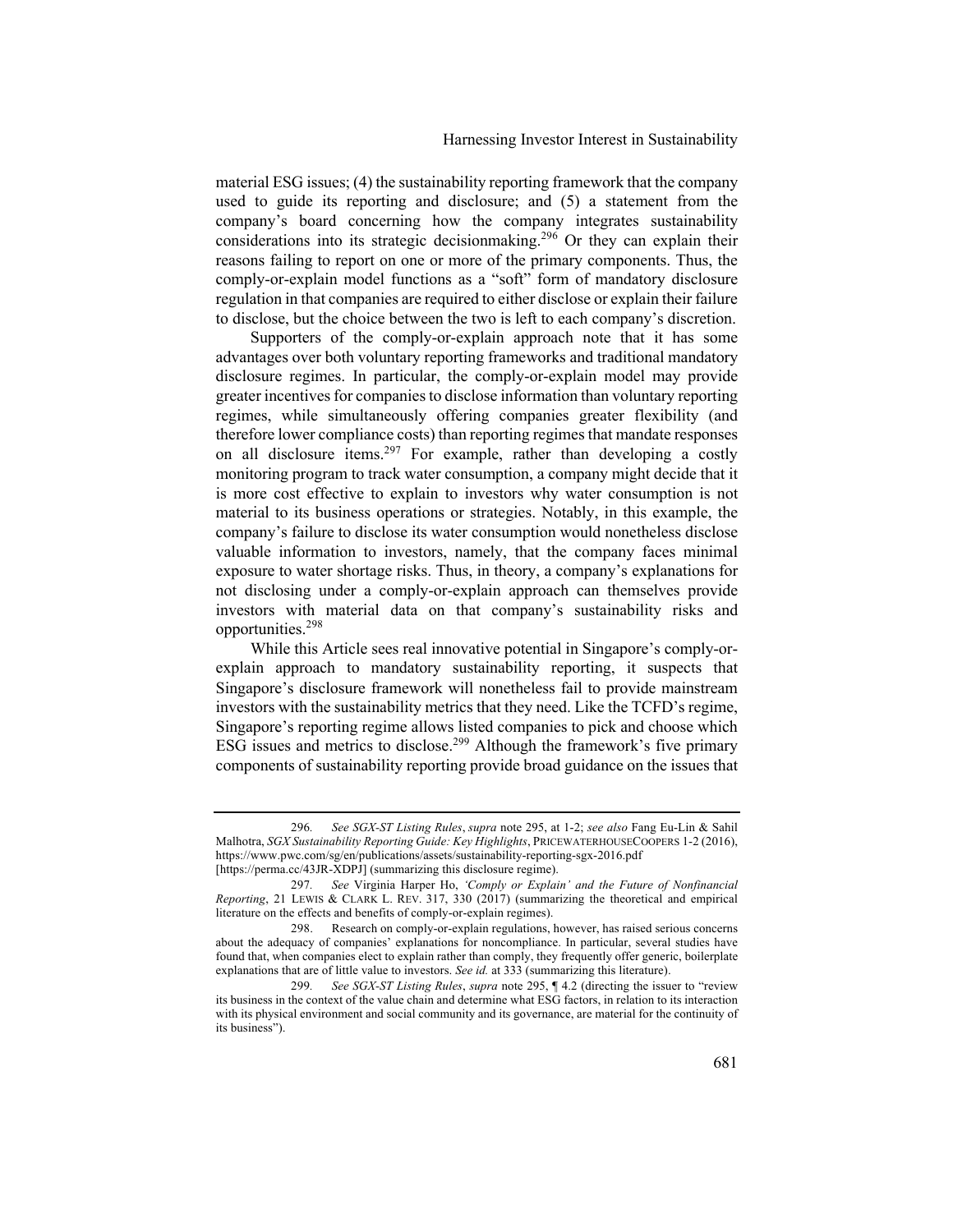companies should consider when crafting their annual sustainability reports, the definition and operationalization of sustainability is ultimately left to each company's discretion. True, the Singapore Stock Exchange encourages some standardization by recommending that companies make their disclosures according to well-established sustainability reporting frameworks, such as the Global Reporting Initiative's Sustainability Reporting Guidelines.<sup>300</sup> However, this Article contends that a *uniform* set of methodological standards will be needed to achieve the level of comparability that mainstream investors require. Ultimately, in giving listed companies so much flexibility over the substance and methods of ESG reporting, Singapore's disclosure regime misses an opportunity create sustainability metrics that are standardized, comparable, and therefore useful to mainstream investors.

Notably, the Hong Kong Stock Exchange has taken some promising steps in recent years to address the problem of comparability among ESG metrics. Like the Singapore Stock Exchange, it deploys a comply-or-explain model of mandatory reporting in which listed companies are supposed to make disclosures with respect to three "Environmental Subject Areas" and eight "Social Subject Areas."<sup>301</sup> In January of 2017, however, the Hong Kong Stock Exchange began requiring all listed companies to report on twelve environmental "key performance indicators" (KPIs).<sup>302</sup> The KPIs are notable for their specificity and their quantitative nature. To take just a few examples, companies are required to report (or explain why they did not report) their greenhouse gas emissions, energy consumption, hazardous and nonhazardous waste production, and water consumption on an absolute basis (e.g., total tons) and on an intensity basis (e.g., tons per product).<sup>303</sup> While it remains to be seen whether Hong Kong's complyor-explain model can generate high disclosure rates on these twelve environmental metrics, Hong Kong has undoubtedly taken a key, innovative step toward developing the set of core sustainability indicators envisioned by this Article.

Moving forward, however, the Hong Kong Stock Exchange should consider supplementing this core tier of environmental KPIs with industryspecific and governance KPIs. As this Article has argued, although core sustainability indicators are essential to an effective sustainability disclosure

Guide/esgreport\_2016\_2017.pdf [https://perma.cc/Y9SZ-ULVZ] [hereinafter *HKEX Analysis*]; *see also Environmental, Social and Governance Reporting Guide*, HKEX ¶¶ 4, 6, http://enrules.hkex.com.hk/net\_file\_store/new\_rulebooks/h/k/HKEX4476\_3841\_VER10.pdf

<sup>300</sup>*. See id.* ¶¶ 4.15-4.16.

<sup>301</sup>*. See Analysis of Environmental, Social and Governance Practice Disclosure in 2016/2017*, HKEX 6 (May 2018), https://www.hkex.com.hk/-/media/HKEX-Market/Listing/Rules-and-Guidance/Other-Resources/Exchanges-Review-of-Issuers-Annual-Disclosure/ESG-

<sup>[</sup>https://perma.cc/7F3D-QYDT] [hereinafter *HKEX ESG Rules*] (listing current sustainability reporting requirements).

<sup>302</sup>*. See HKEX Analysis*, *supra* note 301, at 6; *see also HKEX ESG Rules*, *supra* note 301, at A27-4 to -6 (listing all twelve environmental KPIs).

<sup>303</sup>*. See HKEX ESG Rules*, *supra* note 301, at A27-4 to -6.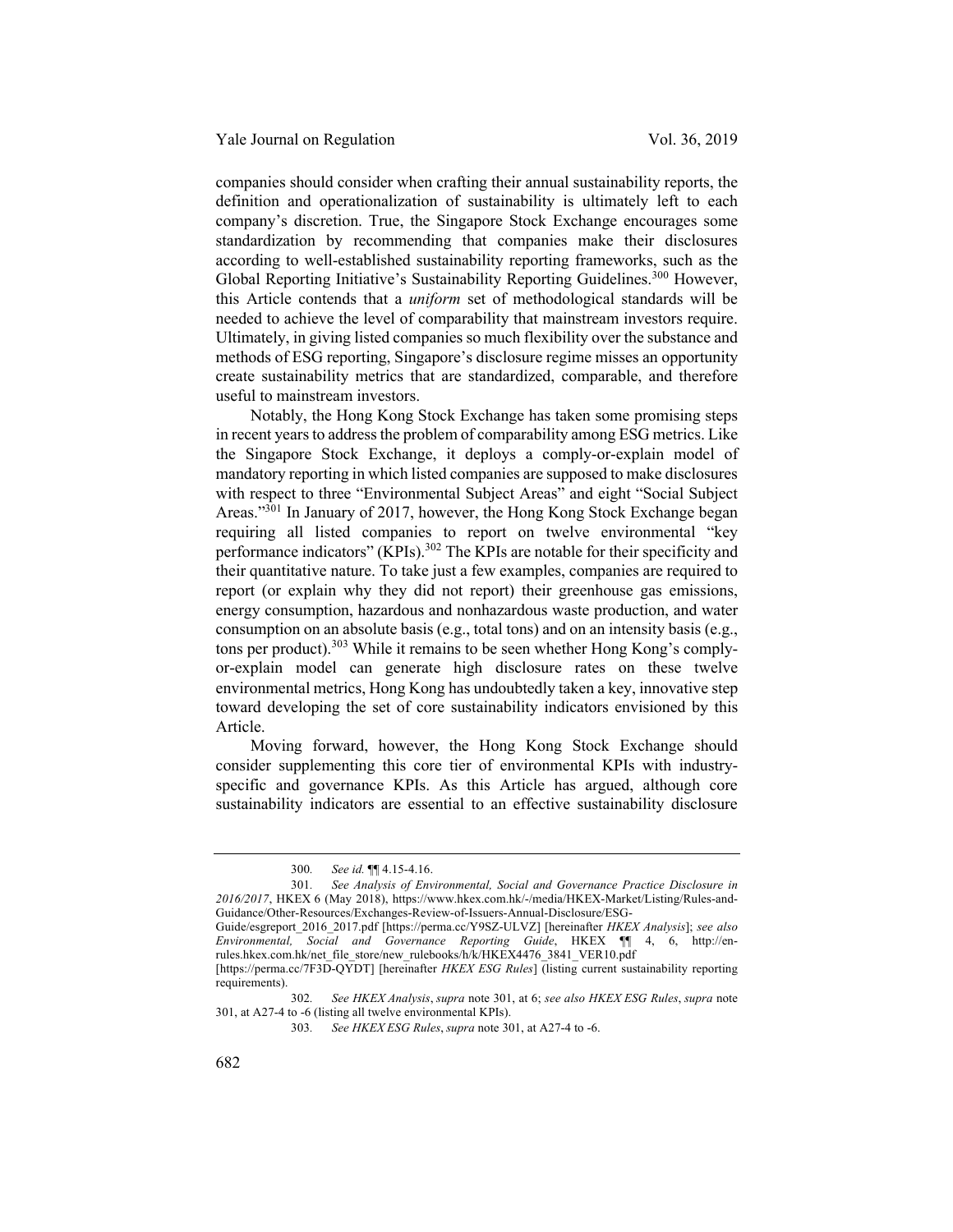regime because they allow investors to draw broad comparisons across industries, mainstream investors also need industry-specific metrics that allow them to evaluate the most salient sustainability risks and opportunities facing individual companies. At the moment, the Hong Kong Stock Exchange attempts to account for industry-specific sustainability attributes by encouraging listed companies to "identify and disclose additional ESG issues and KPIs . . . that reflect the issuer's significant environmental and social impacts."<sup>304</sup> While such a flexible reporting approach allows a company to disclose its unique sustainability profile, it also risks producing sustainability information that does not allow for comparisons between peer companies. To balance the need for standardization with the need to account for the diversity of sustainability challenges and opportunities that face different companies, the Hong Kong Stock Exchange should pilot industry-specific KPIs that focus on the most important sustainability issues for different industries.

Notably, it appears that the Hong Kong Stock Exchange is on its way to developing the third tier of governance indicators recommended by this Article. For a number of its Social Subject Areas, the reporting regime outlines several optional KPIs that relate to general corporate governance, such as (1) average training hours completed per employee by gender and employee category (e.g., senior management, middle management), (2) employee turnover rate by gender, age group, and geographical region, and (3) descriptions of supply chain management practices.<sup>305</sup> The Hong Kong Stock Exchange should not only make reporting on these types of general governance KPIs mandatory, as it has done with the environmental KPIs, but should also expand its governance KPIs to cover sustainability-specific governance issues, such as board oversight of sustainability risks and company procedures for monitoring and responding to sustainability pressures.

Of course, the design principles discussed in this Article only provide general guidance on the development of a sustainability disclosure regime for mainstream investors. The real challenge will lie in fleshing out the technical details of such a reporting framework, including how to define industry categories and which sustainability performance issues are most salient in each industry.306 Moreover, this Article suspects that the reporting framework will need to be updated over time as research on corporate sustainability performance and metrics continues to evolve. Nonetheless, these policy design challenges should not prevent regulators from moving forward on a mandatory disclosure framework for corporate sustainability. As discussed below in Section III.C, the cost-benefit analysis of such a framework weighs strongly in favor of this new form of information regulation.

<sup>304</sup>*. Id.* ¶ 6.

<sup>305</sup>*. Id.* at A27-7 to -13.

<sup>306.</sup> Lydenberg et al., *supra* note 168, at 10 (identifying as "[o]ne of the chief challenges of sustainability reporting . . . striking a balance between comprehensiveness and relevance").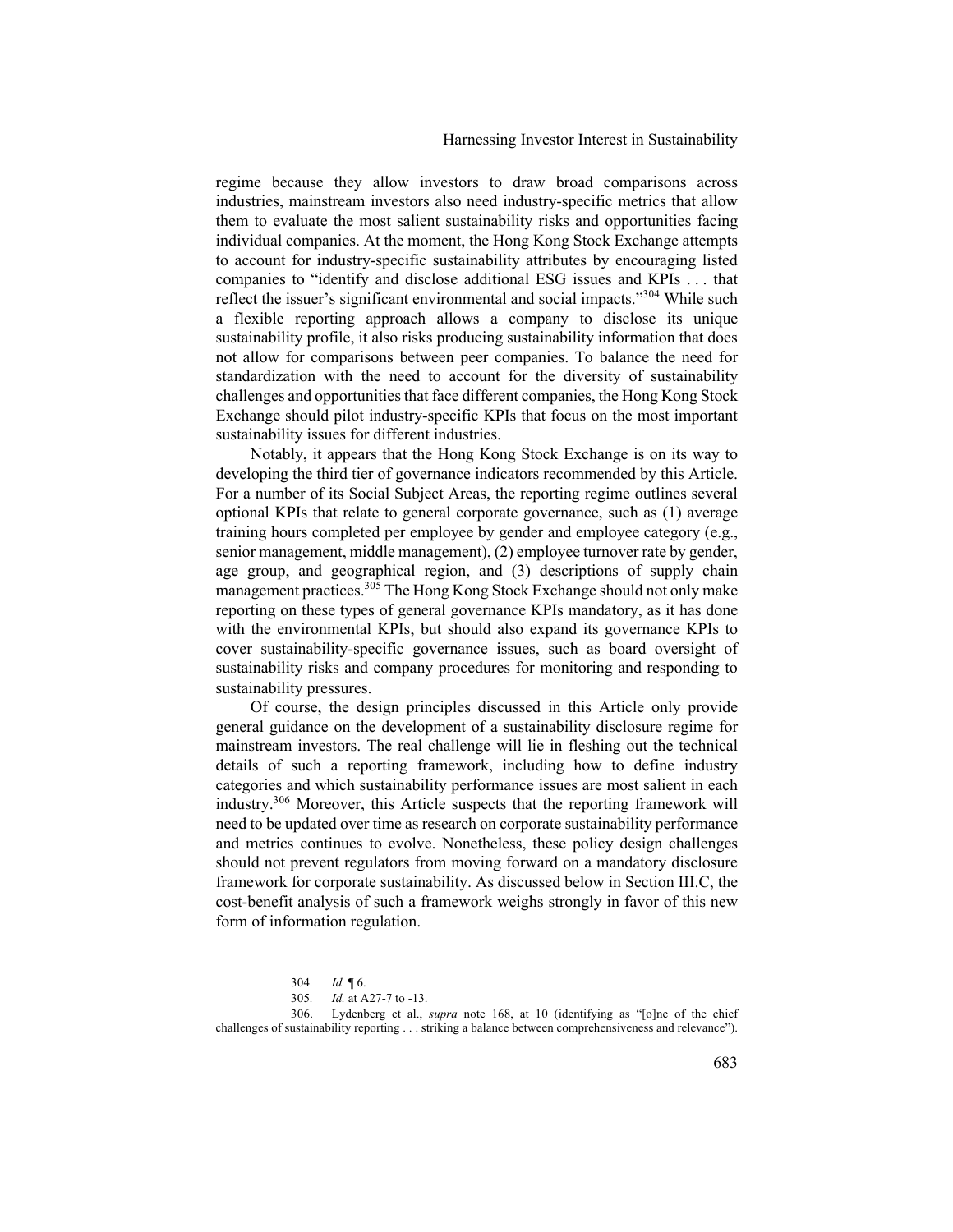### *C. Costs & Benefits*

This Article has argued that informational barriers have stymied investors' interest in sustainability. It has suggested that a mandatory disclosure regime would better address these obstacles than existing voluntary disclosure initiatives, and it further outlined several key guiderails for developing this new environmental information regulation. But even assuming these arguments to be true, policymakers may still not want to pursue the proposed approach if the costs of the new regulation outweigh its benefits to society.

This Article maintains, however, that the welfare analysis weighs decidedly in favor of a mandatory sustainability disclosure regime. On the benefits side of the ledger, the proposed information regulation directly addresses a key problem facing policymakers: the insufficiency of taxpayer dollars to solve today's most pressing sustainability challenges.<sup>307</sup> For example, according to a recent study conducted by Ceres and Bloomberg New Energy Finance, achieving the Paris Agreement's goal of limiting global warming to below two degrees Celsius will require about \$12 trillion of investments in clean energy power generation over the next 25 years.<sup>308</sup> Realizing the Sustainable Development Goals (SDG) will likewise require significant financing—on the order of \$5 to \$7 trillion annually.<sup>309</sup> Government coffers alone cannot bridge either of these finance gaps.

<sup>307</sup>*. See* Douglas Beal et al., *Narrowing the SDG Investment Gap: The Imperative for Development Finance Institutions*, BOS. CONSULTING GROUP (Feb. 12, 2018),

https://www.bcg.com/publications/2018/narrowing-sdg-investment-gap-imperative-developmentfinance-institutions.aspx [https://perma.cc/TUY8-LR6E] (attributing slow progress on Sustainable Development Goals to a failure to effectively mobilize private investors); Marga Hoek, *Why Mobilizing Private Capital Towards the SDG Is Good for Business*, GREENBIZ (Feb. 17, 2018, 2:00 AM), https://www.greenbiz.com/article/why-mobilizing-private-capital-towards-sdgs-good-business

<sup>[</sup>https://perma.cc/YA9X-UXNA] (achieving the Sustainable Development Goals by 2030 will require a massive mobilization of private capital); United Nations, *Trends in Private Sector Climate Finance*, RELIEFWEB 8 (Oct. 9, 2015), https://reliefweb.int/sites/reliefweb.int/files/resources/sg-trends-privatesector-climate-finance-aw-hi-res-web1.pdf [https://perma.cc/8JJ3-D3U5] ("While the public sector has a vital role to play, the private sector will provide the bulk of the financing and insurance driving the transition to a low-carbon economy.").

<sup>308.</sup> Ethan Zindler & Ken Locklin, *Mapping the Gap: The Road from Paris: Finance Paths for a 2-Degree Future*, BLOOMBERG 3 (Jan. 27, 2016), https://data.bloomberglp.com/bnef/sites/4/2016/01/CERES\_BNEF\_MTG\_Overview\_Deck\_27January.p df

<sup>[</sup>https://perma.cc/C867-8Q69]; *see also Deep Energy Transformation Needed by 2050 to Limit Rise in Global Temperature*, IEA (Mar. 20, 2017), https://www.iea.org/newsroom/news/2017/march/deepenergy-transformation-needed-by-2050-to-limit-rise-in-global-temperature.html [https://perma.cc/J79R-28RL] (estimating that the world needs to invest \$3.5 trillion per year in the energy sector alone prevent the global temperature from rising by over two degrees Celsius).

<sup>309.</sup> Chesebrough et al., *supra* note 155, at 6. On September 25, 2015, 193 countries adopted the 2030 Agenda for Sustainable Development, which includes 17 Sustainable Development Goals and 169 targets relating to poverty, education, gender equality, clean water, and income inequality—among other sustainability issues. *See* United Nations, *UN Adopts New Global Goals, Charting Sustainable Development for People and Planet by 2030*, UN NEWS (Sept. 25, 2015), https://news.un.org/en/story/2015/09/509732-un-adopts-new-global-goals-charting-sustainabledevelopment-people-and-planet [https://perma.cc/N9SA-3WNP].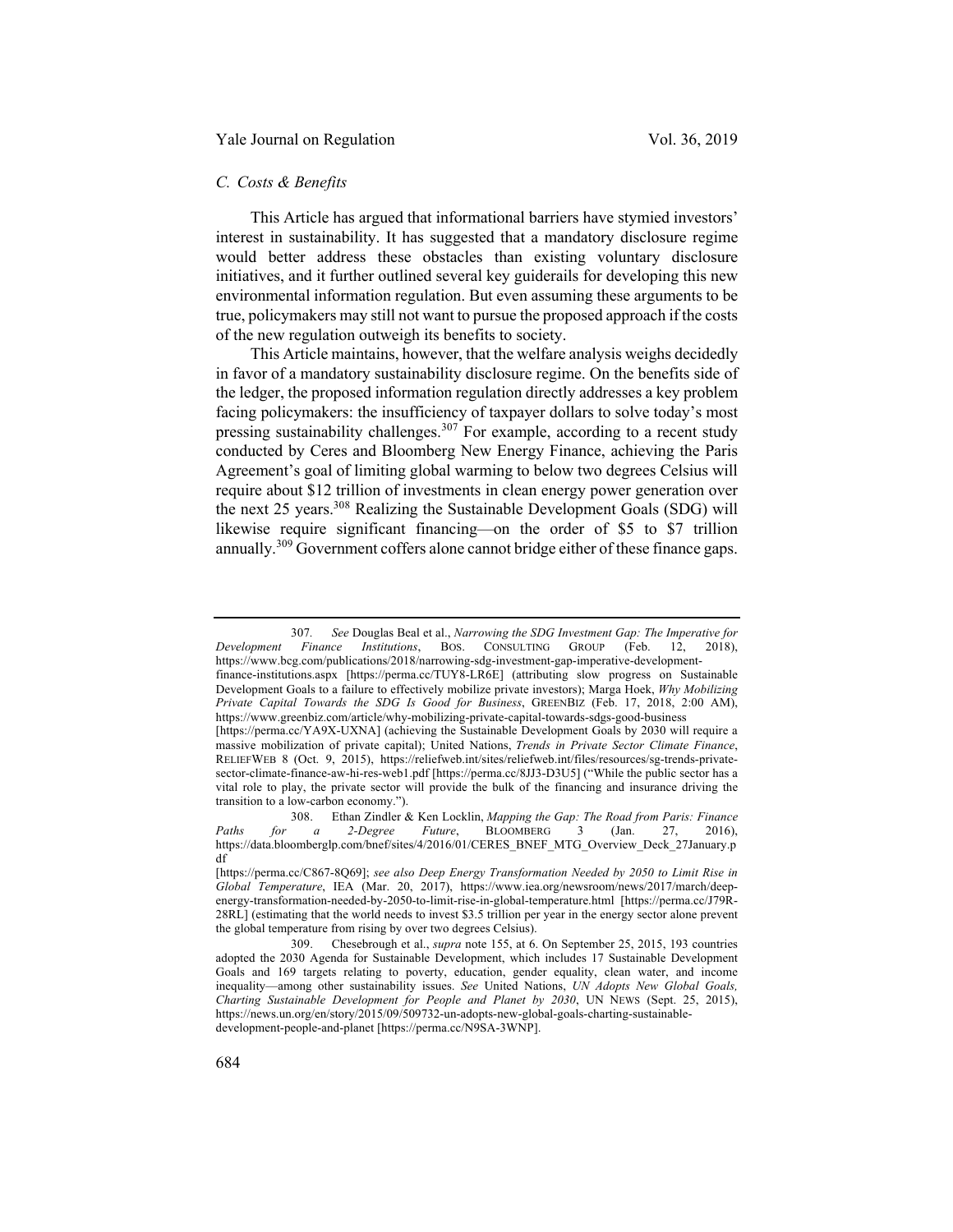Rather, as one recent United Nations report put it: "the scale of the investment challenge requires new flows of private capital."<sup>310</sup>

To the extent that a mandatory reporting regime can help align capital markets with sustainability objectives, it will generate large dividends for the environment and society. It is risky, of course, to speculate about the effects of a sustainability disclosure framework that has no comparable real-world analog. However, we suspect that implementation of the proposed regulation would yield a number of beneficial consequences. To begin, we believe that the disclosure framework would provide mainstream investors with the informational tools they need to confidently integrate sustainability considerations into their portfolios. The first tier of core sustainability indicators would allow these investors to bring a broad sustainability tilt to their investments by enabling cross-industry comparisons across broad swaths of companies. The industryspecific and governance indicators would help investors fine-tune their portfolios to balance their sustainability preferences and their desired rates of return. The disclosure's overarching focus on materiality would further bring mainstream investors into the folds of the sustainable investing movement, as would the adoption of a uniform set of methodologies for sustainability data, which would boost confidence in the accuracy of sustainability metrics as market signals. As a result, we expect that the proposed disclosure framework would expand both the number of sustainable investors and the amount of sustainable investments, thereby encouraging the broad movement of capital away from unsustainable industries and toward sustainable ones.

At the same time, the framework's commitment to expanding sustainability green lights would help redirect capital toward sustainability leaders within and across industries. Over time, these green-light metrics would help both investors and corporate executives come to understand the financial premiums that can arise from sustainability leadership. More companies may, in turn, decide to pursue ambitious sustainability action plans that are in the spirit of Unilever's Sustainable Living Plan or General Electric's Ecomagination program. More generally, well-designed green light metrics that focus on the profit potential of sustainability initiatives may engender a broader shift in the business community's thinking on sustainability, helping to reframe sustainability pressures as core business opportunities, rather than simply as fringe risks.

At the same time, we believe that the proposed reporting regime would expose companies to new competitive forces around key sustainability problems, and thereby sharpen companies' focus on developing sustainability solutions. Through the second tier of industry-specific indicators, companies would see themselves ranked against their peers across an array of material sustainability issues. As predicted by the success of the TRI program, such comparative rankings would not only harness market forces to pressure companies into improving their sustainability performance, but they would also encourage

<sup>310.</sup> Chesebrough et al., *supra* note 155, at 6.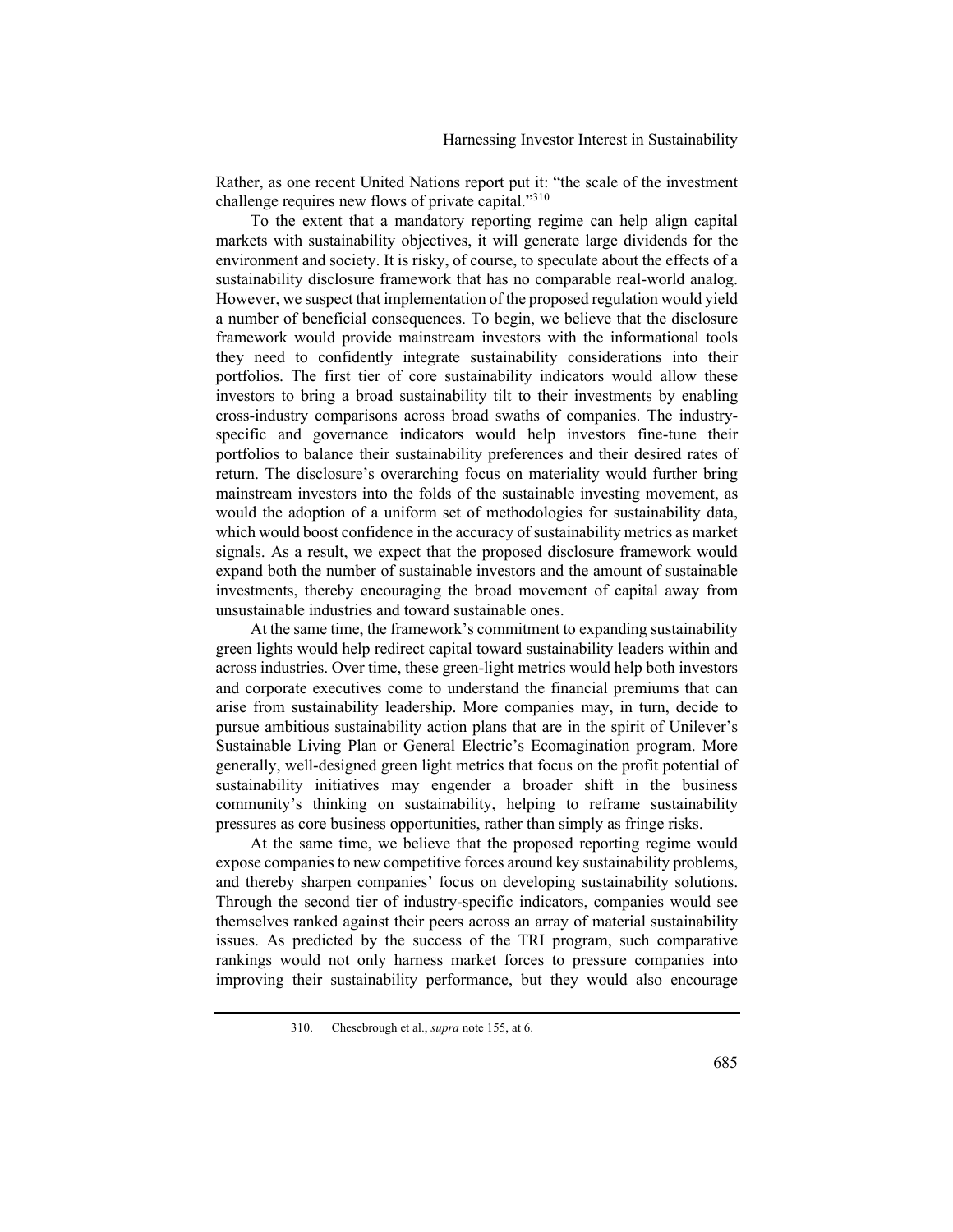corporate introspection, as companies are inspired by their peers to re-examine their procedures and practices in search of hidden or overlooked inefficiencies. We suspect that these external pressures to become more sustainable would be enhanced by the first tier of core sustainability indicators, which would create sustainability competition across industries. At the same time, internal pressures to become more sustainable would be enhanced by the third tier of governance indicators, which would force companies to examine their internal management and governance structures for handling sustainability challenges and opportunities. We therefore expect that companies would respond to the proposed mandatory reporting regime by increasing investments in clean technology R&D, developing new product lines around sustainability issues, collaborating with supply partners to enhance the resiliency of supply chains to sustainability pressures, and integrating sustainability considerations into business planning, investment decisions, and corporate governance.

To be clear, this Article is not suggesting that solving the sustainability information problems outlined above will necessarily channel trillions of dollars of capital toward sustainability problems—although it would be a step in the right direction.311 The final impact of a mandatory sustainability disclosure regime will likely depend in part on factors that lie outside the control of policymakers, such as the true scope and frequency of win-win opportunities and how investors weigh long-term, sustainability-driven growth against short-term, unsustainable gains.<sup>312</sup> That said, even modest movements toward sustainable investing could yield large benefits given the size of today's capital markets. In 2016, for example, the SDG finance gap could have been closed with only about eight percent of total assets under management globally.<sup>313</sup>

The societal benefits of increased sustainable investing would also likely exceed any compliance costs associated with a mandatory reporting regime. True, collecting sustainability data may require some firms to invest in new monitoring equipment or data management systems.<sup>314</sup> And the costs of

<sup>311.</sup> Recall, after all, the responsiveness of stock markets to TRI disclosures. *See supra* 

Part II.

<sup>312</sup>*. See supra* Sections II.A-II.B.

<sup>313.</sup> In 2016, total assets under management globally summed to about \$87 trillion. *See Global Sustainable Investment Review 2016*, *supra* note 12, at 3 (reporting in Table 1 total sustainable assets of \$22.89 trillion and in Table 2 the proportion of sustainable investments relative to total managed assets to be 26.3% in 2016, such that total managed assets in 2016 equals \$87 trillion (\$22.89 trillion/0.263)). As noted above, achieving the SDGs is estimated to require \$5-7 trillion annually. *See*  Chesebrough et al.,*supra* note 155, at 6. Thus, this finance gap could be covered with roughly 8% of total assets managed (\$7 trillion to achieve the SDGs/\$87 trillion of total managed assets globally).

<sup>314</sup>*. See* Bartels et al., *supra* note 161, at 21 (2013) ("The requirement for companies to disclose sustainability information is seen by some business associations as an increase in red tape, administrative burdens, and increased direct costs."); Ioannou & Serafeim, *supra* note 221, at 5 ("Critics of sustainability disclosure regulations argue that companies that are 'forced' to increase disclosure will bear significant costs either because of the disclosure per se or because of the changes in managerial practices that they will be forced to make, thus destroying shareholder value."); Lydenberg et al., *supra*  note 168, at 6 ("The arguments most often made against mandatory reporting, and in favor of continuing the current regime of voluntary reporting, are typically ones of practicality and costs—it is difficult for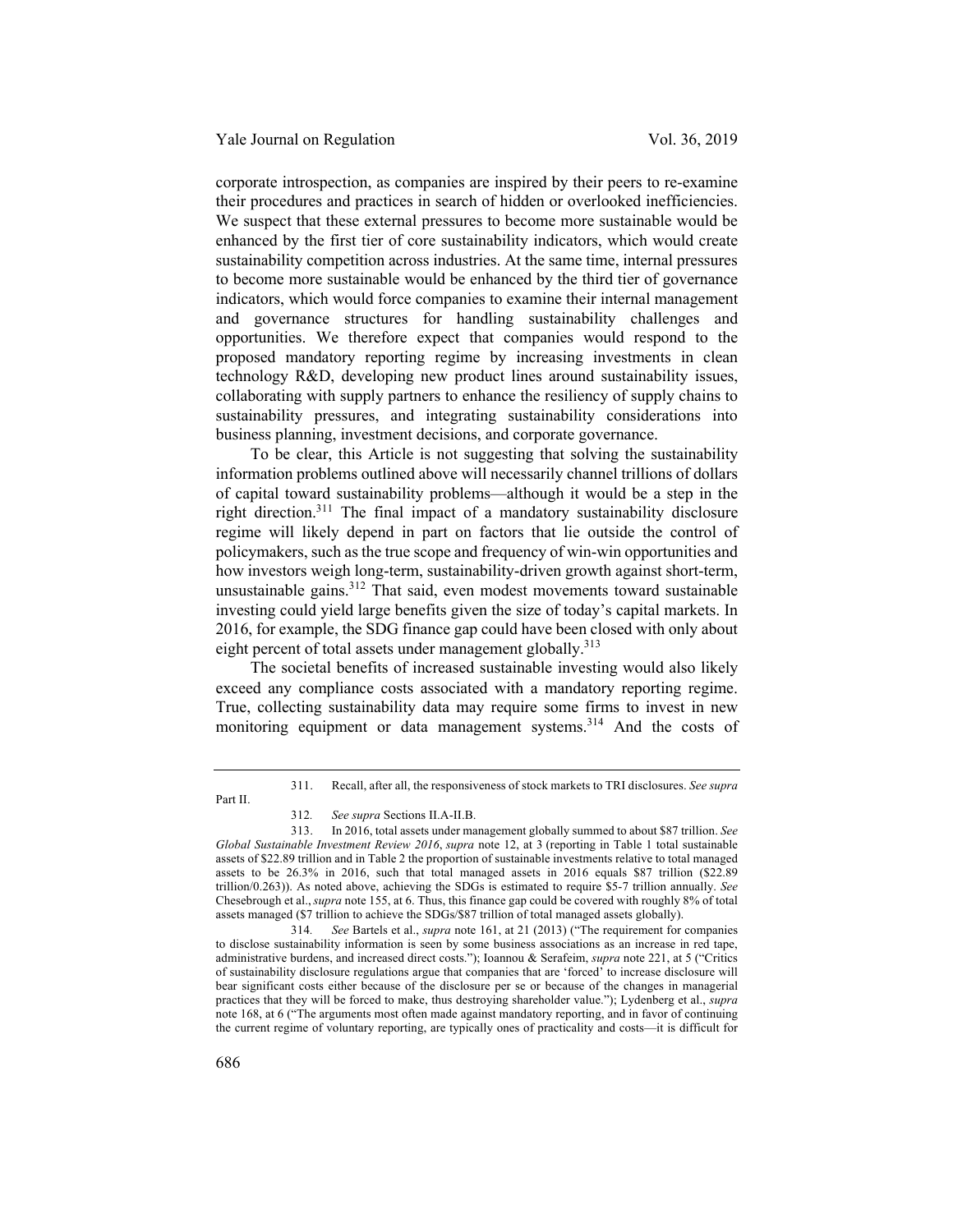mandatory auditing and verification of self-reported data can be substantial for companies, especially during the first several years.<sup>315</sup> But a sustainability disclosure framework that focuses on a core set of common ESG metrics covering no more than ten to fifteen issues—combined with a limited number of material, industry-specific sustainability performance measures—should help to contain these costs. Indeed, recent empirical research suggests that existing mandatory reporting regimes requiring basic sustainability data have not imposed burdensome costs on firms.<sup>316</sup> Moreover, for sustainability leaders in particular, any additional reporting costs may very well be offset by increases in stock value as mainstream investors—guided by a clearer and more robust set of sustainability metrics—begin adding a sustainability tilt to their portfolios.<sup>317</sup> As a result, a well-designed mandatory disclosure program might actually increase shareholder value, net the additional reporting expenses, by allowing leading firms to finally cash in on sustainability premiums.<sup>318</sup>

Furthermore, a mandatory reporting regime likely imposes fewer costs than other forms of environmental regulation. As noted above, environmental information regulation is known for its relatively light regulatory touch and high value.<sup>319</sup> The sustainability disclosure regime proposed by this Article is no different. Unlike command-and-control regulations, for example, mandatory sustainability reporting does not attempt to force capital markets to align with

316. Professors Ioannis Ioannou and George Serafeim empirically analyzed the effects of mandatory sustainability disclosure requirements in China, Denmark, Malaysia, and South Africa. Their analysis revealed that "the net effect of mandating sustainability reporting is, on average, valueenhancing rather than value-destroying." Ioannou & Serafeim, *supra* note 221, at 6. These findings suggest that the benefits of increased sustainability disclosure (e.g., enhanced corporate reputation, better management of risks and operations) outweighed the costs of increased sustainability disclosure (e.g., expenses associated with gathering, verifying, and disseminating new ESG data). *Id.* at 5.

317. Professors Jody Grewal, Edward J. Riedl, and George Serafeim, for example, empirically analyzed the stock market effects of the European Union's Directive 2014/95, which mandated increased disclosure of ESG information by various companies. Grewal et al., *supra* note 122, at 2. They found that stock prices fell as a result of the new regulation for firms with low ESG disclosure levels prior to regulation, as well as firms with weak ESG performance. *Id.* at 3-4. However, they also found that stock prices rose for firms that exhibited high ESG disclosure levels and strong ESG performance. *Id.* at 4. These results are consistent with the hypothesis that sustainability leaders enjoy net financial benefits from increased disclosure of sustainability data.

318. For a discussion of sustainability premiums, see *supra* Section II.A and accompanying text. Notably, if policymakers are concerned about reporting costs, they could adopt a "comply or explain" approach whereby firms are required to either report on a particular sustainability metric or explain why they are unable to do so. Although this more flexible disclosure framework allows firms to opt out of reporting, it has, in practice, increased sustainability disclosure rates. *See* Ioannou & Serafeim, *supra* note 221, at 3-4.

regulators or stock exchanges to determine what data should be required and how to monitor the adequacy of its reporting; and it is expensive for companies to compile sustainability data."); *see also supra* note 221 and accompanying text.

<sup>315</sup>*. See* Esty & Cort, *supra* note 14, at 35; *see also* Lois Guthrie et al., *Frequently Asked Questions on Corporate Sustainability Reporting: Tackling the Big Questions Around the Global Corporate Sustainability Reporting Agenda*, GLOBAL REPORTING 20 (2013), https://www.globalreporting.org/resourcelibrary/gof47para47-faqs.pdf [https://perma.cc/LK4X-DXME] (reviewing some evidence that "external assurance represents the highest cost" in preparing corporate sustainability reports).

<sup>319</sup>*. See supra* notes 40-41 and accompanying text.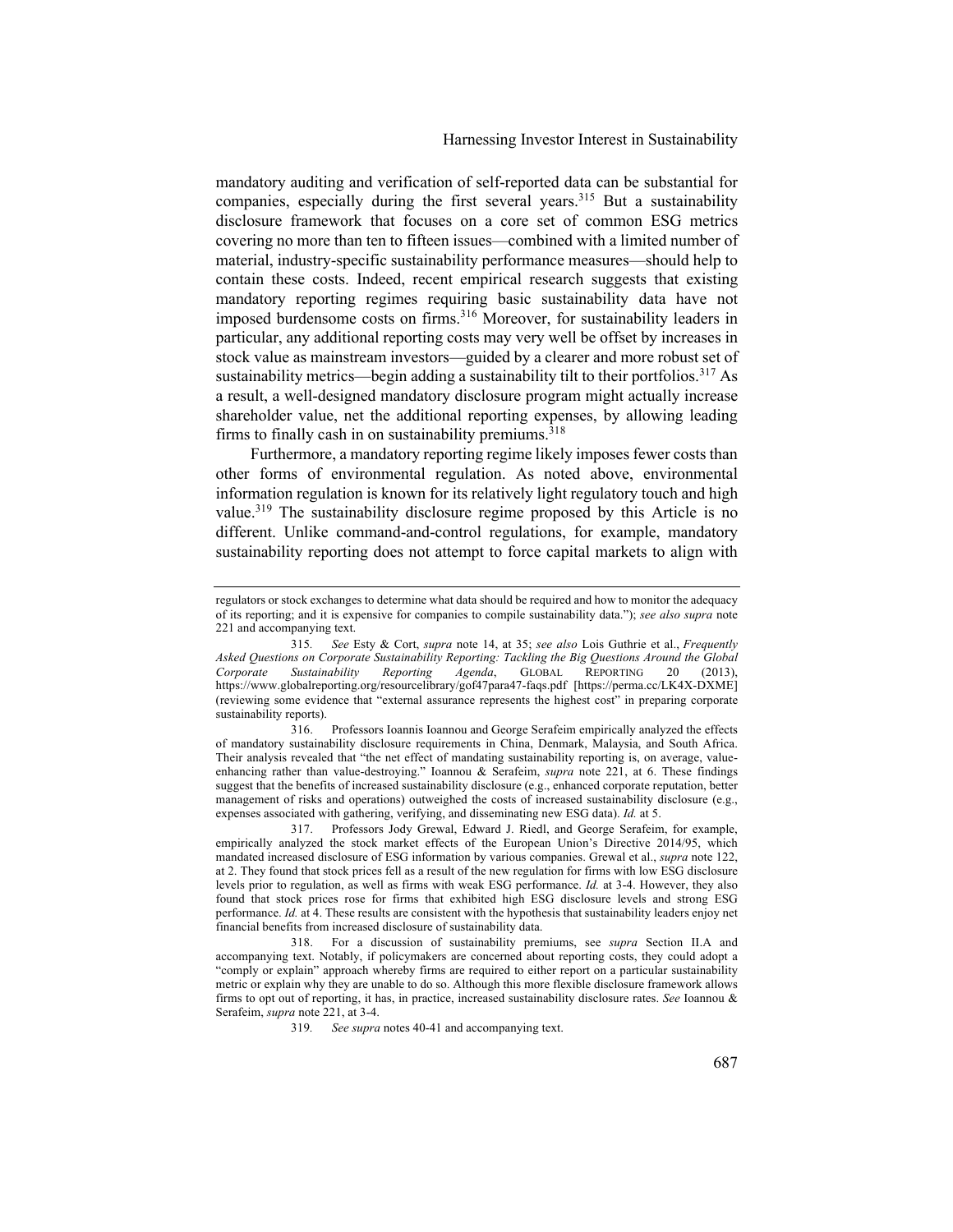sustainability objectives. Rather, it seeks merely to unlock investor interest in sustainability that already exists. Arguably then, it goes after the lowest hanging opportunities to further the sustainability agenda. Moreover, it builds on existing intellectual and regulatory infrastructure, including decades of experimentation and development of sustainability metrics and an even longer history of mandatory financial disclosures.<sup>320</sup> As a result, the costs of designing the proposed regulation should be relatively small. Taken together, there are strong reasons to believe that the benefits of a mandatory sustainability disclosure regime would substantially outweigh its costs.

We note that this calculus does not depend on the validity of the wellknown, but contentious, efficient capital market hypothesis.<sup>321</sup> According to this theory of finance, investors cannot systematically beat the market (i.e., receive above-market returns) through strategic stock picking (e.g., selecting sustainable companies over unsustainable ones).<sup>322</sup> This conclusion follows from the premise that information spreads very quickly through capital markets.<sup>323</sup> Thus, when new information about a company or industry is released into the public domain, stock prices adjust almost instantaneously as hordes of investors quickly sell or buy shares that have become over- or undervalued as a result of the new information.324 In turn, the prices of the over- or undervalued firms will fall or

323. Malkiel, *supra* note 322, at 59.

<sup>320</sup>*. See supra* notes 161-164 and accompanying text.

<sup>321</sup>*. See* Michael L. Barnett & Robert M. Salomon, *Beyond Dichotomy: The Curvilinear Relationship Between Social Responsibility and Financial Performance*, 27 STRATEGIC MGMT. J. 1101, 1104 n.3 (2006) ("There remains considerable debate in the finance literature as to whether, and in what form, the EMH [efficient market hypothesis] holds."); Richard H. Thaler, *Behavioral Economics: Past, Present, and Future*, 106 AM. ECON. REV. 1577, 1587 (2016) ("There is an enormous literature devoted to testing this hypothesis, with many arguments on each side.").

<sup>322</sup>*. See* John C. Coffee, Jr., *Market Failure and the Economic Case for a Mandatory Disclosure System*, 70 VA. L. REV. 717, 719 n.10 (1984) ("[T]he basic point [is] that investors cannot 'beat' the market based on diligent search efforts."); Ronald J. Gilson & Reinier H. Kraakman, *The Mechanisms of Market Efficiency*, 70 VA. L. REV. 549, 554-55 (1984) ("[T]he empirical claim [is] that 'available information' does not support profitable trading strategies or arbitrage opportunities."). For a review of the literature on the efficient capital markets hypothesis, see generally Eugene F. Fama, *Efficient Capital Markets: II*, 46 J. FIN. 1575 (1991); and Burton G. Malkiel, *The Efficient Market Hypothesis and Its Critics*, 17 J. ECON. PERSP. 59 (2003).

<sup>324.</sup> John H. Langbein & Richard A. Posner, *Social Investing and the Law of Trusts*, 79 MICH. L. REV. 72, 81-82 (1980). Market efficiency comes in three forms: weak, semi-strong, and strong. *See* Eugene F. Fama, *Efficient Capital Markets: A Review of Theory and Empirical Work*, 25 J. FIN. 383, 383 (1970) (labeling and defining these three forms of efficiency). The weak form holds that stock prices reflect all information on the past history of asset prices. The semi-strong version maintains that stock prices reflect all publicly available information, and the strong form holds that stock prices incorporate all information, both public and private. *See* Michael S. Knoll, *Ethical Screening in Modern Financial Markets: The Conflicting Claims Underlying Socially Responsible Investment*, 57 BUS. LAW. 681, 693 n.88 (2002). Notably, most economists do not believe that the strong form exists in reality; there is, however, some empirical support for semi-strong efficiency. *See, e.g.*, *id.*; Fama, *supra* note 322, at 415 ("[T]he strong-form efficient markets model, in which prices are assumed to fully reflect all available information, is probably best viewed as a benchmark against which deviations from market efficiency (interpreted in its strictest sense) can be judged."); Daniel R. Fischel, *Efficient Capital Markets, The Crash, and the Fraud on the Market Theory*, 74 CORNELL L. REV. 907, 911 (1988) ("The empirical evidence to date (with some exceptions) appears to establish the validity of the weak and semi-strong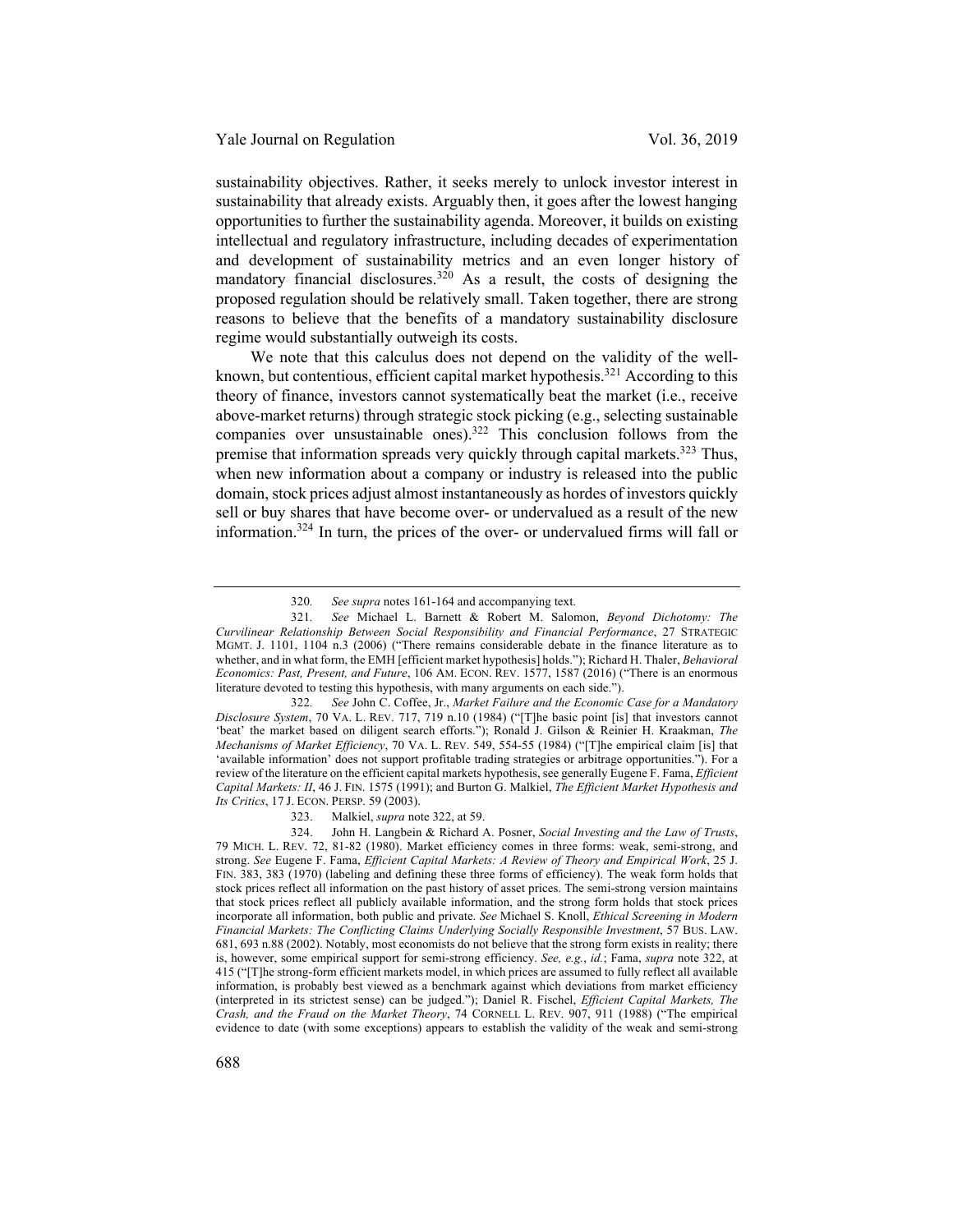rise until the risk-adjusted returns are identical across all publicly traded companies of the same systemic-risk class.<sup>325</sup> While those investors who acted first on the information release may realize above-market returns, adherents to the efficient market hypothesis argue that few investors will consistently have this information edge over their peers, given the vast number of investors and analysts dedicated to continuously combing markets for relevant financial data.<sup>326</sup> Therefore, they contend that stock picking cannot outperform market indices in the long run. $327$ 

Whether capital markets are, in fact, efficient remains a hotly debated issue among finance scholars. Advancements in behavioral finance research have contested many of the theory's central tenants.<sup>328</sup> Other work suggests that stock prices are particularly slow to incorporate information on intangible assets, including many sustainability initiatives.<sup>329</sup> In addition, today's capital markets are notorious for their focus on short-term profit maximization.<sup>330</sup> They may therefore misprice the long-term value creation resulting from sustainability

326*. See id.* at 81-82; Donald C. Langevoort, *Theories, Assumptions, and Securities Regulation: Market Efficiency Revisited*, 140 U. PA. L. REV. 851, 851 (1992) (describing the efficient market hypothesis's "central insight" as being a recognition that "a variety of forces impound available information into stock prices fast enough that arbitrage opportunities cannot be exploited systematically").

327. Langbein & Posner, *supra* note 324, at 81-82. Indeed, stock-picking strategies are expected to yield subpar returns due to losses in portfolio diversification and higher transaction costs. *See*  Derwall, *supra* note 148, at 51 (noting that the efficient market hypothesis "suggests that socially responsible investors, who would be inherently suffering from imposed limits to diversification, should report suboptimal returns when the appropriate performance attribution framework is used"); Knoll, *supra*  note 324, at 694-700 (discussing both the diversification and transaction costs of socially responsible investing).

328*. See, e.g.*, ANDREI SHLEIFER, INEFFICIENT MARKETS: AN INTRODUCTION TO BEHAVIORAL FINANCE 2 (2000); Richard H. Thaler, *Preface*, *in* 2 ADVANCES IN BEHAVIORAL FINANCE, at xi-xvii (Richard H. Thaler ed., 2005); Thaler, *supra* note 321, at 1590 ("The conclusion I reach from research in behavioral finance is that even these most efficient markets often lead to empirical results that are inconsistent with theories based on rational investors making choices in markets with tiny transactions.").

329. Busch et al., *supra* note 12, at 315.

330*. See, e.g.*, Dominic Barton & Mark Wiseman, *Focusing Capital on the Long Term*, HARV. BUS. REV. 50 (Jan.-Feb. 2014), https://hbr.org/2014/01/focusing-capital-on-the-long-term [https://perma.cc/FXS7-C7SJ] (discussing the downsides arising out of the "continuing pressure on public companies from financial markets to maximize short-term results"); *see also supra* note 252 and accompanying text.

versions but not the strong form of the efficient capital markets hypothesis."). This Article assumes the semi-strong version of the efficient capital market hypothesis.

<sup>325.</sup> Thus, returns may vary, but they will be offset by higher risk. *See* Langbein & Posner, *supra* note 324, at 78-79. Risk comes in two forms: diversifiable risk or non-diversifiable risk (i.e., systemic risk). Diversifiable risk can be eliminated through portfolio expansion. By contrast, systemic risk can be reduced, but not zeroed out completely. *Id.* at 79-80.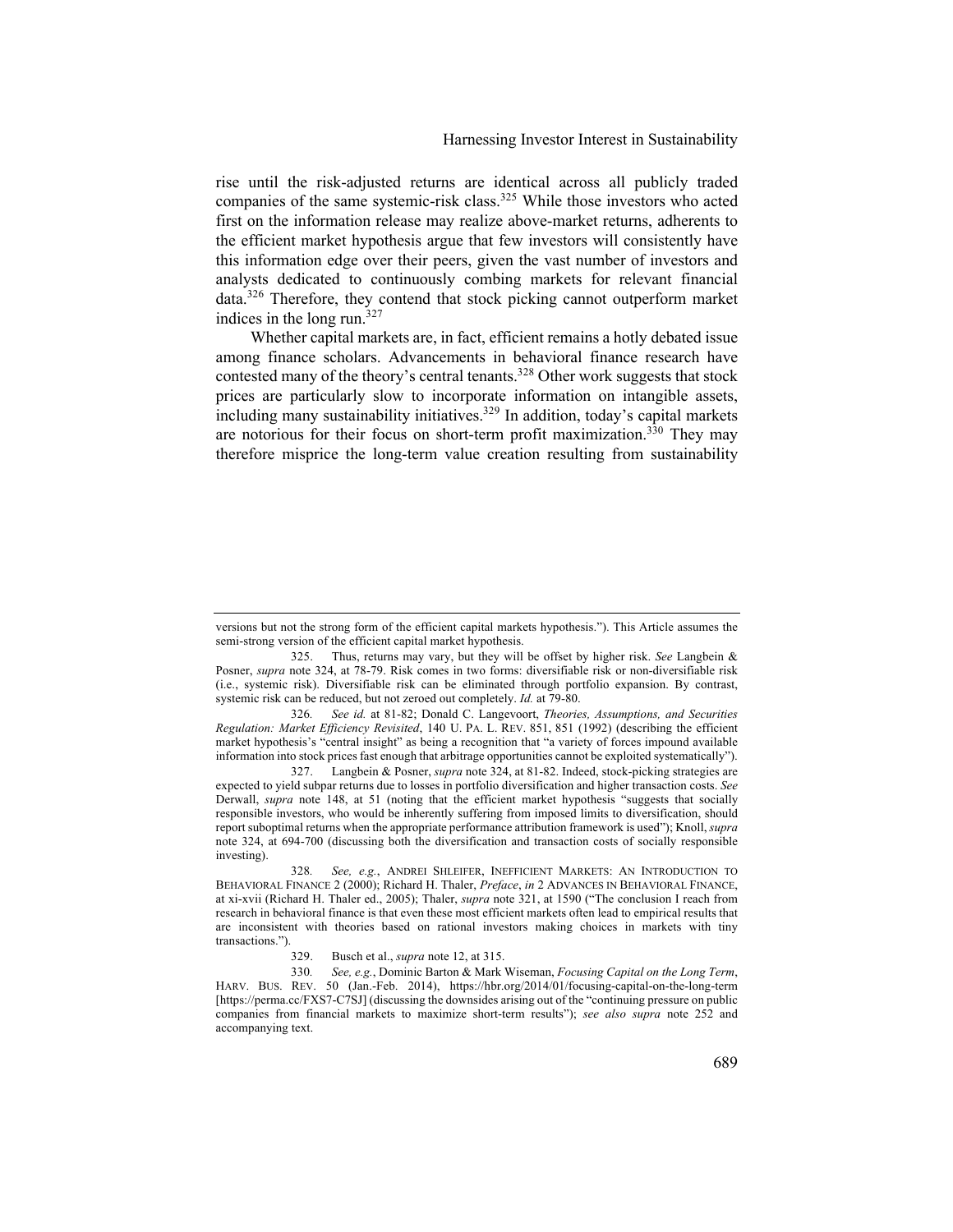leadership.<sup>331</sup> Indeed, a growing number of empirical studies suggest that sustainability-conscious portfolios can outperform the market in the long run.<sup>332</sup>

However, even if the efficient market hypothesis holds true, it would not undermine the desirability or policy logic of a mandatory sustainability disclosure regime. This Article has argued that well-designed sustainability reporting requirements will generate new financially material information on sustainability leaders and laggards.<sup>333</sup> On the basis of this new information, an efficient capital market should respond by shifting investments away from overvalued firms (sustainability laggards) and toward undervalued firms (sustainability leaders). Thus, even if individual investors cannot systematically beat the market on the basis of sustainability factors, mandatory disclosure of material sustainability information will nonetheless increase overall sustainable investment levels—thereby realizing the public policy objectives of the proposed information regulation.<sup>334</sup>

# IV. Conclusion

American environmental law needs fresh thinking on regulatory design to solve the sustainability challenges of the twenty-first century. While the traditional command-and-control model of environmental regulation made great strides in cleaning up and protecting the nation's environment and public health, this regulatory strategy has become outdated in the face of today's increasingly complex sustainability problems—including, most notably, climate change.<sup>335</sup>

335*. See, e.g.*, Carol A. Casazza Herman et al., *Breaking the Logjam: Environmental Reform for the New Congress and Administration*, 17 N.Y.U. ENVTL. L.J. 1, 4 (2008) ("The first wave of federal environmental regulation was aimed at addressing easily understood gross insults to the

<sup>331</sup>*. See* Derwall, *supra* note 148, at 51 ("Proponents of SRI, however, typically argue that corporate social responsibility reflects the company managers' views on how the company will perform in the long term. These views may be mispriced because of short-term thinking within the financial community."); Christopher P. Skroupa, *ESG Reporting Reshapes Global Markets*, FORBES (Apr. 24, 2017), https://www.forbes.com/sites/christopherskroupa/2017/04/24/esg-reporting-reshapes-globalmarkets [https://perma.cc/S43A-AKND] (linking investor reluctance to invest based on sustainabilitydriven growth to short-termism in capital markets).

<sup>332</sup>*. See, e.g.*, Barnett & Salomon, *supra* note 321, at 1104 ("Despite the financial logic of modern portfolio theory, many researchers have found that SRI funds yield returns that equal or exceed those of mutual funds that operate without the constraints of social responsibility."); Clark et al., *supra*  note 12, at 10 (reviewing studies showing that "investment strategies that incorporate ESG issues outperform comparable non-ESG strategies").

<sup>333</sup>*. See supra* Section III.A.

<sup>334.</sup> Of course, this conclusion only holds true if mandatory disclosure generates new sustainability performance information that is materially relevant to financial performance. Sustainability metrics that do not correlate with value creation will be less effective at aligning efficient capital markets with public policy goals. For one, mainstream investors will likely eschew those metrics, given their preferences for maintaining robust portfolio returns. For another, efficient markets will mitigate the impacts of any stockholder who invests on the basis of nonfinancial factors. For example, suppose that a socially responsible investor withdraws her capital from a company for purely moral reasons. If capital markets are efficient, other investors will step into her place, recognizing that the socially responsible investor has undervalued the company. Thus, the net result is that the socially responsible investor's divestment has a negligible impact on the company's finances. For these reasons, this Article calls for the development of material ESG metrics that link sustainability to corporate financial performance.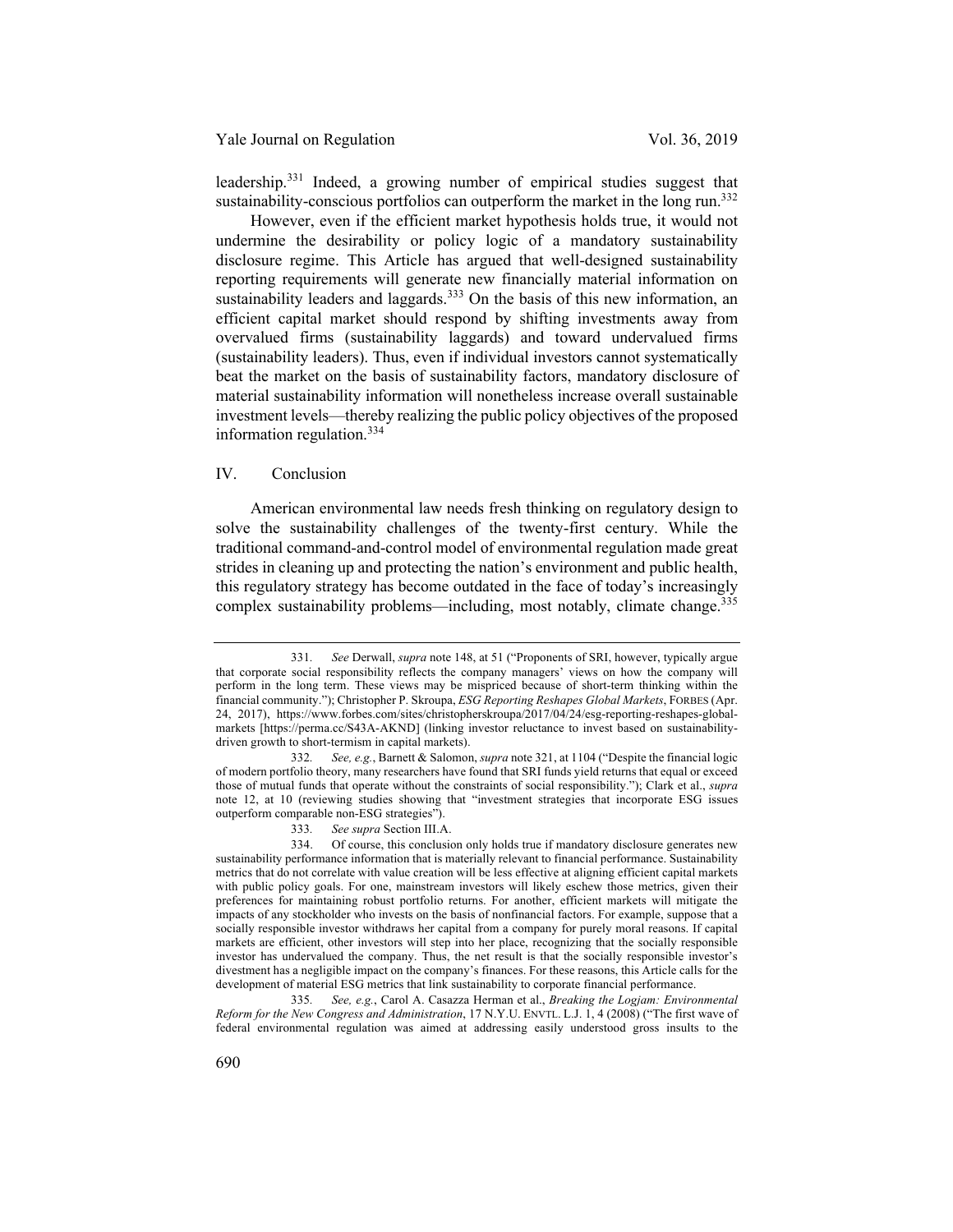As a number of scholars have noted, much of the low-hanging fruit has already been harvested under the current command-and-control regime, and it will be costly to continue to use this model to address new sustainability challenges.<sup>336</sup> As Professor Esty recently argued, it makes sense to go "beyond 'red lights' that tell polluters what they cannot do, and create[] an expanded structure of green lights—incentives to spur fresh thinking and creative responses to persistent pollution challenges."337

The present Article answers this call by recasting environmental information regulation to harness mainstream investors' growing interest in sustainability. Like American environmental regulation writ large, the standard model of environmental information regulation has worked to create a series of red lights that warn investors away from environmental laggards and penalize poor environmental performance. But it has done much less to identify and reward sustainability leaders who deliver innovative solutions to critical sustainability problems. As this Article argues in Part II, the red-lights model may have worked well when investors' interest in sustainability remained limited to a few socially responsible investors. But it has become increasingly obsolete in the face of growing interest in sustainability among mainstream investors. Now, as with American environmental law more generally, regulators must commit to developing an expanded set of green lights if they hope to fully harness the potential of sustainable investing.

Toward this end, Part III outlines several core features of a revamped sustainability information regulation for mainstream investors. It argues, in particular, for a framework that is based on the principles of financial materiality and that is capable of identifying sustainability leaders and laggards. Developing the optimal menu of industry-specific sustainability metrics will certainly be a challenge. But there are good reasons to believe that efforts to develop a robust mandatory sustainability disclosure framework will succeed. For one, such a regulation has strong support from large segments of the investor community. For another, much of the intellectual and regulatory groundworks for a mandatory sustainability reporting program have already been laid through

environment—smog filled urban air, flammable rivers, uncontrolled smoke stacks, and discharge pipes. Hierarchical command and control regulatory approaches were generally well-suited to addressing such problems. But these approaches now need to be augmented with additional regulatory tools to address a number of environmental problems that have proven intractable to hierarchical regulation (such as nonpoint water pollution) and new problems that have yet to be tackled (such as climate change)."); Peter Lehner, *The Logjam: Are Our Environmental Laws Failing Us or Are We Failing Them?*, 17 N.Y.U. ENVTL. L.J. 194, 196 (2008) (underscoring the progress that has been made under existing environmental statutes and regulations, while also calling for new regulatory approaches to environmental management and protection).

<sup>336</sup>*. See, e.g.*, Jonathan Adler, *Free and Green: A New Approach to Environmental Protection*, 24 HARV. J.L. & PUB. POL'Y 653, 659 (2001) (detailing the costs and limits of the existing environmental regulatory system); Karkkainen, *supra* note 1, at 264 (noting that conventional environmental regulation has already picked much of the "low-hanging fruit" and has been "less successful at controlling emissions from small mobile sources . . . or diffuse sources").

<sup>337.</sup> Esty, *supra* note 9, at 5.